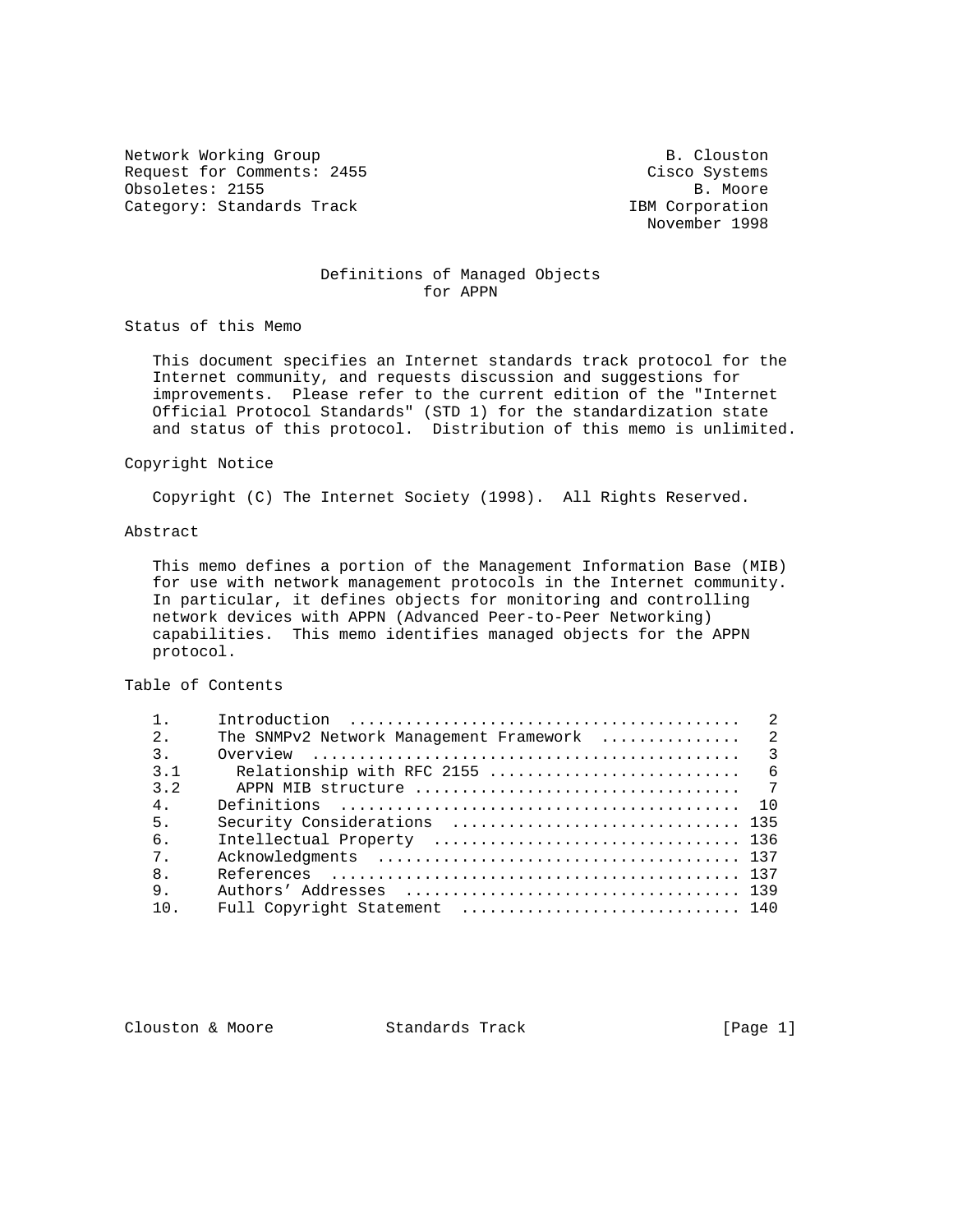1. Introduction

 This document is a product of the SNA NAU Services MIB Working Group. It defines a MIB module for managing devices with Advanced Peer-to- Peer Networking (APPN) capabilities.

 The key words "MUST", "MUST NOT", "REQUIRED", "SHALL", "SHALL NOT", "SHOULD", "SHOULD NOT", "RECOMMENDED", "MAY", and "OPTIONAL" in this document are to be interpreted as described in RFC 2119 [17].

2. The SNMP Network Management Framework

 The SNMP Management Framework presently consists of five major components:

- o An overall architecture, described in RFC 2271 [1].
- o Mechanisms for describing and naming objects and events for the purpose of management. The first version of this Structure of Management Information (SMI) is called SMIv1 and described in STD 16, RFC 1155 [2], STD 16, RFC 1212 [3] and RFC 1215 [4]. The second version, called SMIv2, is described in RFC 1902 [5], RFC 1903 [6] and RFC 1904 [7].
- o Message protocols for transferring management information. The first version of the SNMP message protocol is called SNMPv1 and described in STD 15, RFC 1157 [8]. A second version of the SNMP message protocol, which is not an Internet standards track protocol, is called SNMPv2c and described in RFC 1901 [9] and RFC 1906 [10]. The third version of the message protocol is called SNMPv3 and described in RFC 1906 [10], RFC 2272 [11] and RFC 2274 [12].
- o Protocol operations for accessing management information. The first set of protocol operations and associated PDU formats is described in STD 15, RFC 1157 [8]. A second set of protocol operations and associated PDU formats is described in RFC 1905 [13].
- o A set of fundamental applications described in RFC 2273 [14] and the view-based access control mechanism described in RFC 2275 [15].

 Managed objects are accessed via a virtual information store, termed the Management Information Base or MIB. Objects in the MIB are defined using the mechanisms defined in the SMI.

Clouston & Moore 6 Standards Track [Page 2]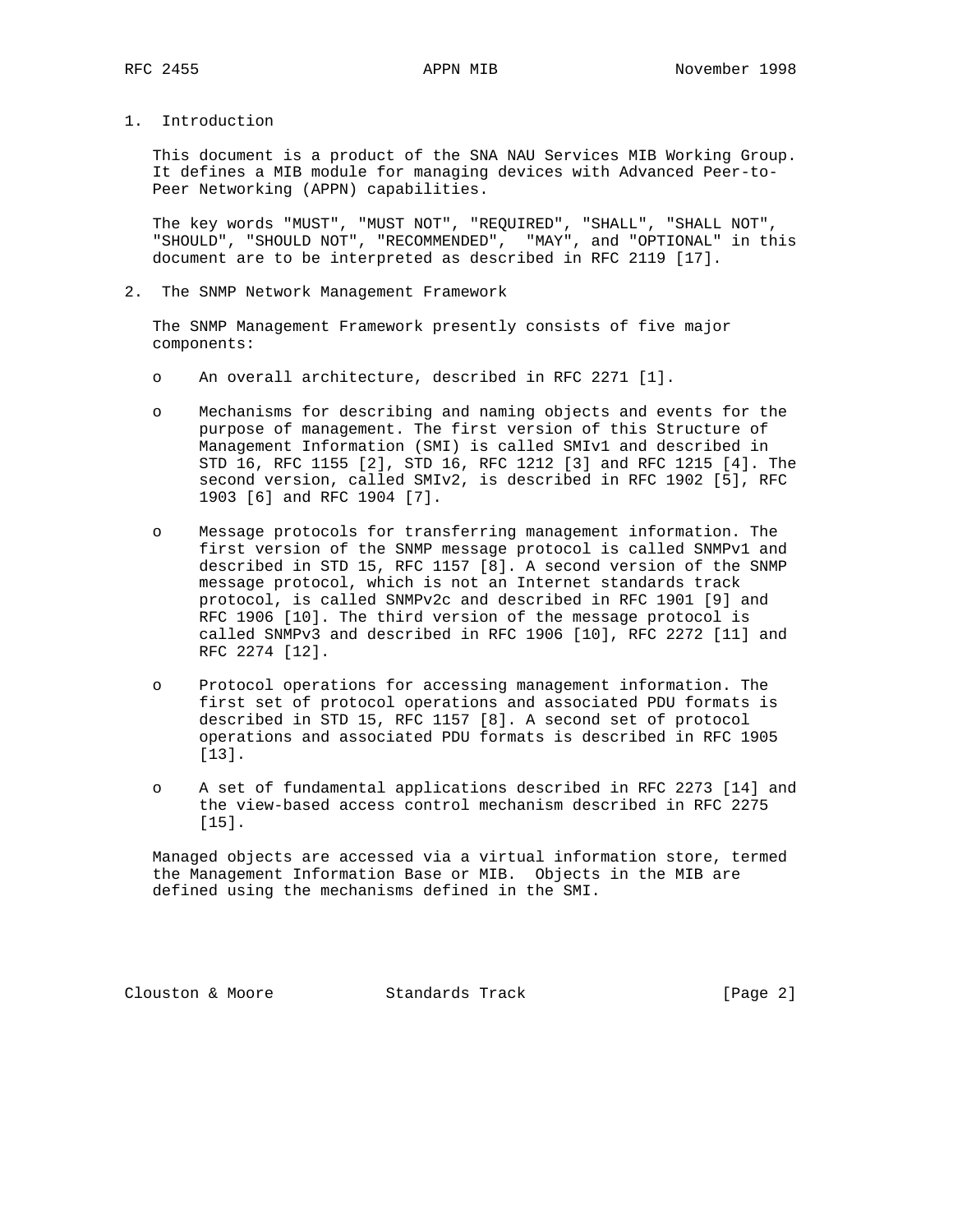This memo specifies a MIB module that is compliant to the SMIv2. A MIB conforming to the SMIv1 can be produced through the appropriate translations. The resulting translated MIB must be semantically equivalent, except where objects or events are omitted because no translation is possible (use of Counter64). Some machine readable information in SMIv2 will be converted into textual descriptions in SMIv1 during the translation process. However, this loss of machine readable information is not considered to change the semantics of the MIB.

## 3. Overview

 This document identifies a set of objects for monitoring the configuration and active characteristics of devices with APPN capabilities, and for controlling certain characteristics. APPN is the aspect of Systems Network Architecture (SNA) that supports peer to-peer networking. These networks transport both independent and dependent LU session traffic. See the SNANAU APPC MIB [21] and the SNA NAU MIB [22] for management of these sessions. See also RFC 2232, the DLUR MIB [23], and RFC 2238, the HPR MIB [24] for management of extensions to the APPN architecture. In this document, we describe APPN managed objects.

 An APPN network comprises various types of nodes, and transmission groups (TGs) that connect the nodes. Network nodes (NNs) provide directory and routing functions for session establishment. NNs may be session end points or intermediate nodes in a session. A border node is a type of network node that connects networks together for session establishment without fully merging them. A branch network node (BrNN) is a network node that is similar to a border node, but with only minimal functions to build a large APPN network within an enterprise. Although a BrNN is defined to be a network node in the APPN architecture, it also has an end node (EN) appearance to upstream NNs in the network. In this MIB module it is treated as a separate node type since it does not fit cleanly as an EN or NN, and this module explicity identifies those objects returned by a BrNN. For example, a BrNN does not implement the appnNnTopo objects since it is the only node in its network topology table; but it does implement the appnSessIntermediate objects since it does have intermediate session support. It also implements two of the appnEnUniqueCaps objects that could be useful to a management application. A BrNN identifies itself as 'endNode' in the appnNodeType object but further identifies itself as a BrNN in the appnNodeBrNn object.

 End nodes are session end points that receive directory and routing functions from network nodes, over control-point to control-point (CP-CP) sessions. Low-entry networking (LEN) nodes are also session

Clouston & Moore 6 (Page 3)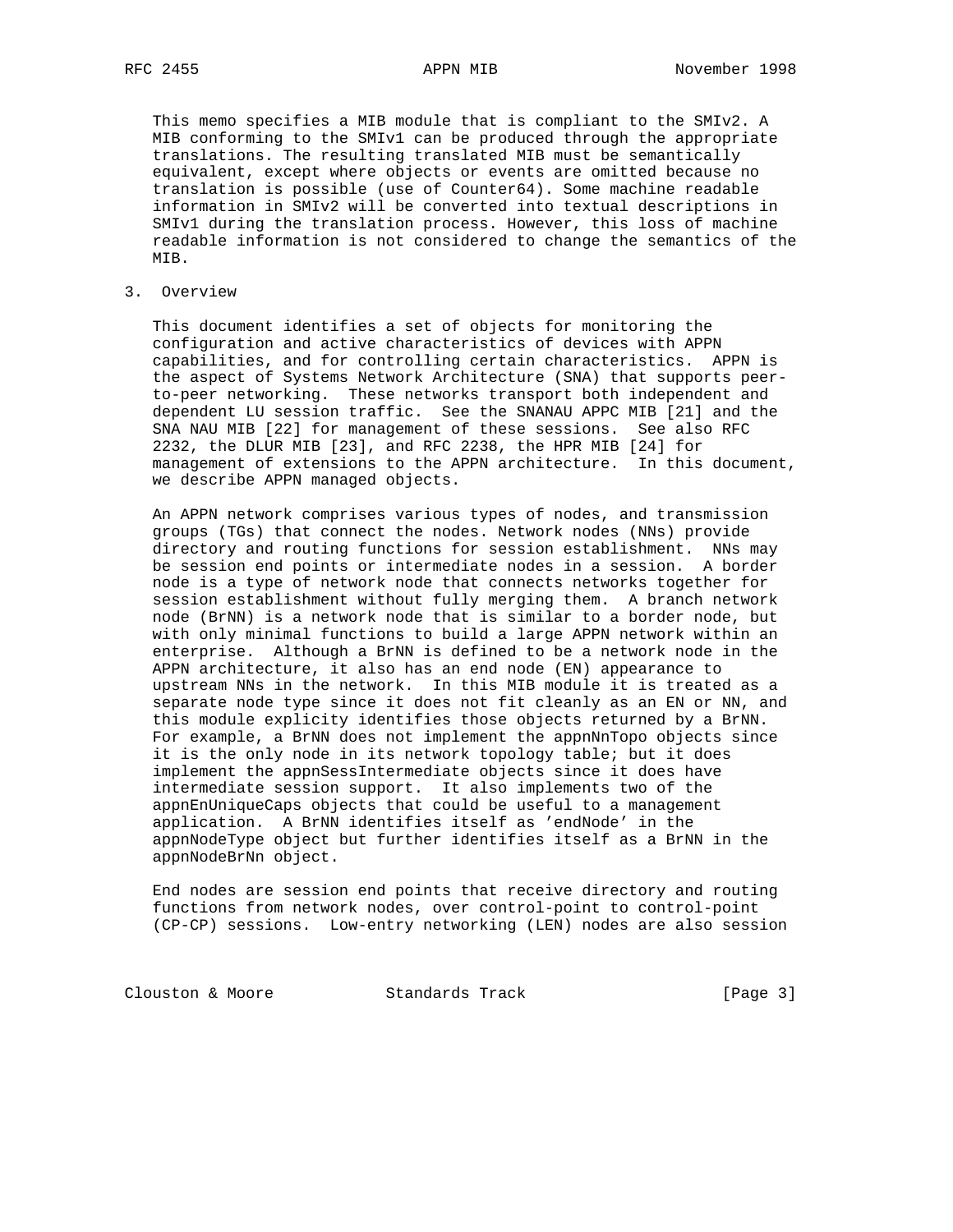end points, but do not support CP-CP sessions, and therefore need additional manual configuration definitions to establish sessions in an APPN network. ENs and LEN nodes may have minimal directory and routing functions to establish control sessions (ENs) or to connect into the APPN network (LEN nodes).

 Virtual routing nodes (VRNs) are not really nodes, but rather common definitions among actual nodes in a shared transport facility such as a local area network (LAN) that allow these actual nodes to temporarily establish a logical link with one another without defining each other's link-level addressing information.

 Ports and link stations are the node's interface to the data link control (DLC), which provides the physical transport, or to another protocol such as Data Link Switching (DLSw), which provides transport over an IP network. See the SNADLC SDLC MIB[25], the SNADLC LLC MIB[26], and the DLSw MIB[27]. A link station uses a port to make a connection to another node. This connection establishes a TG between the two nodes.

 The directory and routing functions enable an NN to find where an LU is located in the network, and calculate the optimal route for the session based on the requested class of service (COS). A network node saves the LU information in a directory database, which is built from LUs defined locally, LU registration from served end nodes, and LUs learned from network searches.

 Each NN maintains a local COS database that assigns a routing weight, or relative cost, to each resource for each class of service. For example, the #INTER COS assigns a lower weight to TGs with a greater effective capacity, while the #BATCH COS favors TGs with a lower relative cost per byte.

 A node saves network topology information (on NNs, VRNs, and TGs between them) in a network topology database. A node that supports APPN function set 1120, branch awareness, also saves information on TGs to adjacent BrNNs. The topology information includes state and routing characteristics. Topology information is exchanged between NNs over CP-CP sessions such that the database is fully replicated at each NN. Information on TGs to all node types are kept in a local topology database. Local topology information is shared with other nodes only during the session establishment process, to give the NN responsible for route calculation the necessary information for end to-end route calculation.

 A management application can show a full representation of the APPN network from the network and local topology information. To show the network topology, the application need only query the network

Clouston & Moore 6 Standards Track 6 (Page 4)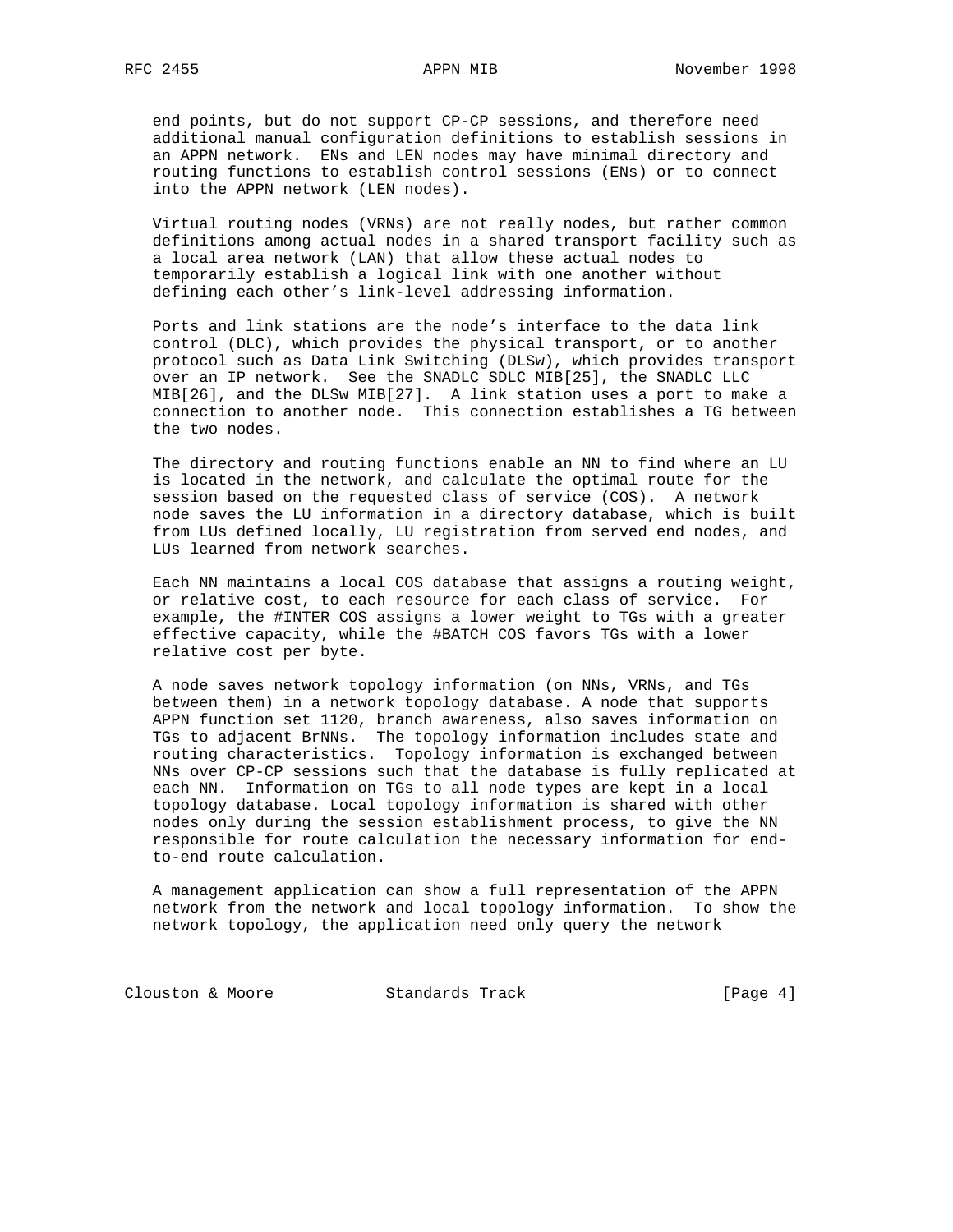topology tables from a single NN. To show all of the BrNNs, the application must also directly query all destinations of TGs that indicate they are branch TGs (indicated by the appnNnTgFRBranchTg object) to see if they have any cascaded BrNNs. For any NNs that do not indicate branch awareness support (indicated by the appnNnNodeFRBranchAwareness object), the application must query each NN's appnLocalTgTable, and then the appnNodeBrNn object of each row's destination node to identify BrNNs. To show all of the nodes in the network, including ENs and LEN nodes, the application must query every NN's appnLocalTgTable, and iteratively do the same for each BrNN it finds.

 SNA names such as LU names, CP names, COS names, and mode names can be padded with blanks (space characters) in SNA formats. These blanks are nonsignificant. For example, in a BIND Request Unit (RU) a COS name of "#INTER" with a length of 6 is identical to a COS name of "#INTER " with a length of 8. However, in this MIB, nonsignificant blanks are not included by the agent. Using the COS name from the previous example, an agent would return a length of 6 and the string "#INTER" with no blanks for appnCosName, regardless of how it appears in the BIND RU or in internal storage. The lone exception is the all blank mode name, for which the agent returns a length of 8 and the string " " (8 blank spaces). The MIB variables that this applies to are identified by a textual convention syntax that also describes this behavior.

 When an SNA name is functioning as a table index, an agent treats trailing blanks as significant. If a management station requests the objects from a row with index "#INTER ", the agent does not match this to the row with index "#INTER". Since an agent has no nonsignificant blanks in any of its table indices, the only reason for a Management Station to include them would be to start GetNext processing at a chosen point in a table. For example, a GetNext request with index "M " would start retrieval from a table at the first row with an 8-character index beginning with "M" or a letter after "M".

 The SNA/APPN terms and overall architecture are documented in [18], [19], [20], and [28].

 Highlights of the management functions supported by the APPN MIB module include the following:

- o Activating and deactivating ports and link stations.
- o Monitoring of configuration parameters related to the node, ports, link stations, virtual routing nodes, and classes of service.

Clouston & Moore 6 (Page 5) Standards Track (Page 5)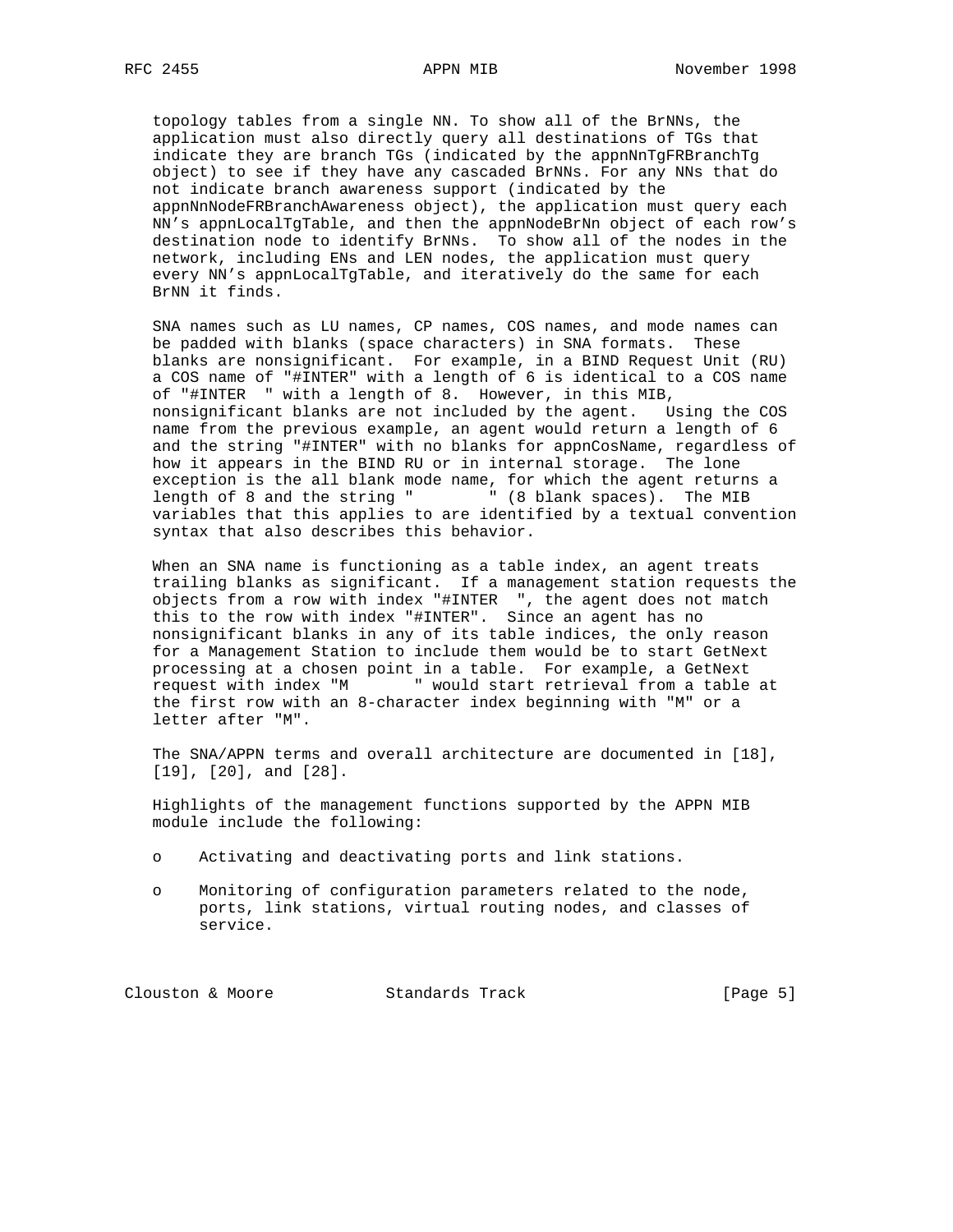- o Monitoring of operational parameters related to ports, link stations, virtual routing nodes, topology, directory, and intermediate sessions.
- o Historical information about link station errors during connection establishment, or that caused the connection to terminate.
- o Deactivating intermediate sessions.
- o Traps for SNA Management Services (SNA/MS) Alert conditions.

This MIB module does not support:

- o Configuration of APPN nodes.
- o Monitoring and control of endpoint sessions.
- o Dependent LU Requester (DLUR) management.
- o High-Performance Routing (HPR) management.
- 3.1. Relationship with RFC 2155

 This MIB obsoletes RFC 2155 [29] with changes due to additions to the APPN architecture and some implementation experience of RFC 2155. The changes from RFC 2155 are as follows:

- o New objects for the multi-link TG architecture enhancement: appnLsMltgMember, appnNnTgFRMltgLinkType, appnLocalTgMltgLinkType, and appnLocalEnTgMltgLinkType.
- o New objects, and explanations for values for existing objects, for the branch network node architecture enhancement: appnNodeBrNn, appnNnNodeFRBranchAwareness, appnNnTgFRBranchTg, and appnLocalTgBranchLinkType.
- o New object, appnNodeLsCounterType, to indicate which type of ANR traffic is returned in the appnLsTable traffic counters.
- o Deprecated appnNodeMibVersion object.
- o Miscellaneous editorial changes.

Clouston & Moore 6 (Page 6) Standards Track (Page 6)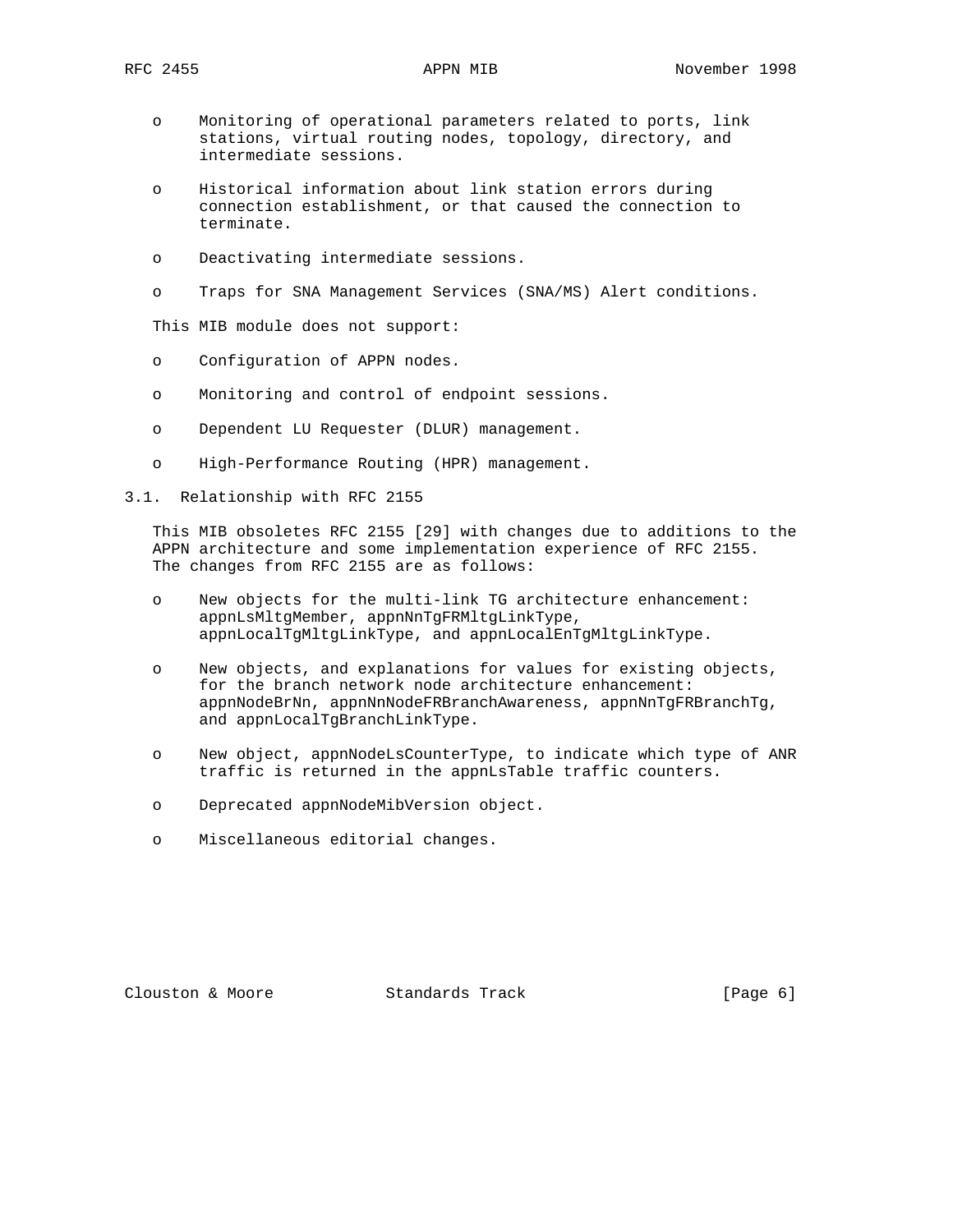# 3.2. APPN MIB Structure

The APPN MIB module contains the following groups of objects:

- o appnNode objects related to the APPN node for all node types.
- o appnNn objects to represent the network nodes, virtual routing nodes, and TGs between these nodes that make up the APPN network topology database maintained in NNs.
- o appnLocalTopology objects to represent nodes and TGs between nodes in the local topology database maintained in all nodes.
- o appnDir objects related to LU location information from the node's directory database.
- o appnCos objects related to classes of service information.
- o appnSessIntermediate objects related to intermediate sessions that pass through this node.

These groups are described below in more detail.

3.2.1. appnNode group

The appnNode group consists of the following tables and objects:

1) appnGeneralInfoAndCaps

 This group of objects describes general information about the APPN node. The type of information includes the node type and the time since this node was initialized.

2) appnNnUniqueInfoAndCaps

 This group of objects describes information specific to network nodes such as node routing characteristics.

3) appnEnUniqueInfoAndCaps

 This group of objects describes information specific to end nodes, with two objects that also apply to branch network nodes. This group includes an object indicating the node's network node server.

Clouston & Moore 6 Standards Track [Page 7]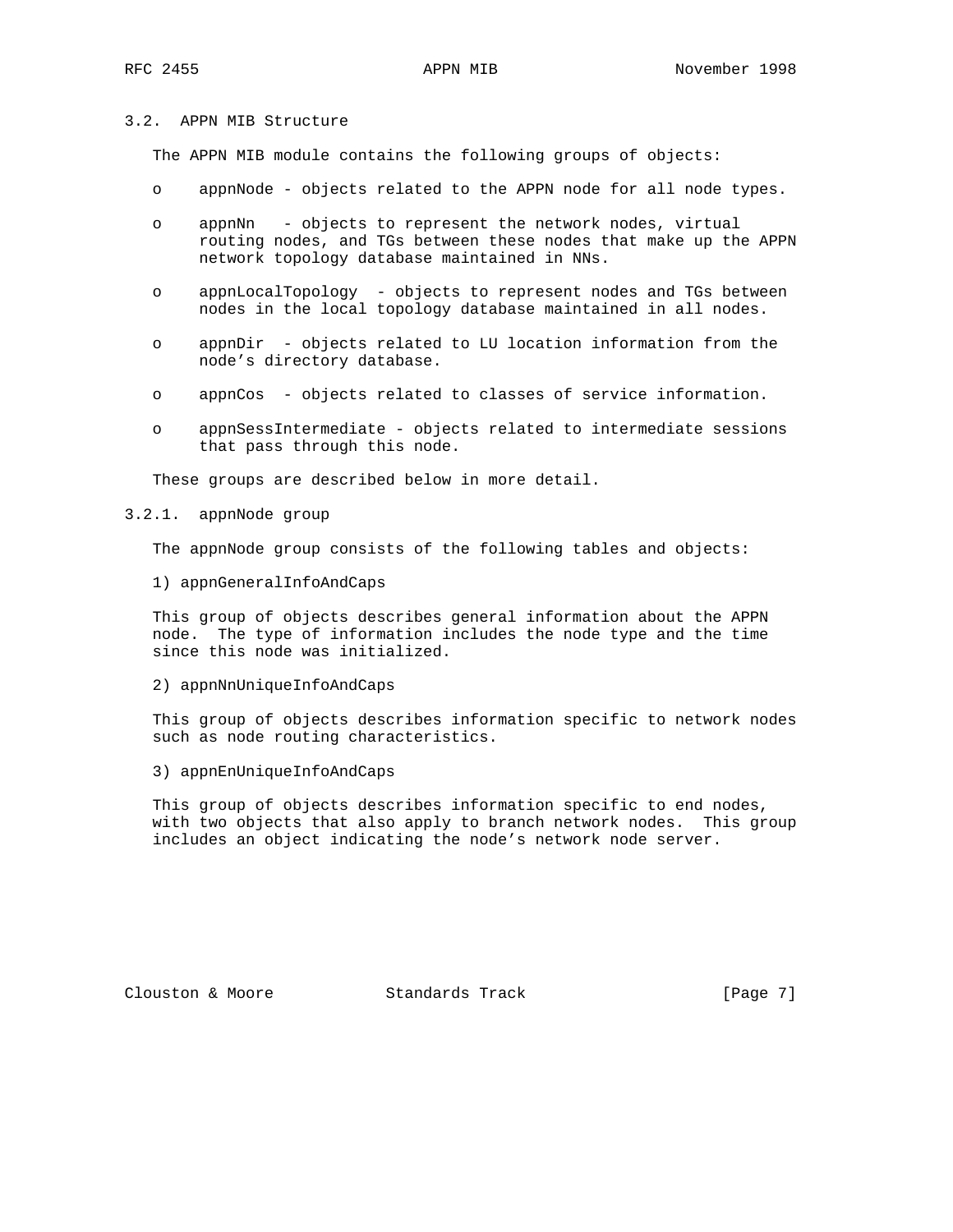### 4) appnPortInformation

 This includes the appnPortTable, which describes the configuration and current status of the ports used by APPN, including the port state and DLC type.

5) appnLinkStationInformation

 This includes the appnNodeLsTable, which describes the configuration and current status of the link stations used by APPN, including the link state and port name; and the appnLsStatusTable, which provides information about errors this node encountered with connections to adjacent nodes, such as the sense data captured during connection failures. It is a product option to decide how many appnLsStatusTable entries are kept.

6) appnVrnInfo

 This includes the appnVrnTable, which describes the relationship between virtual routing nodes' TGs described in the appnLocalTgTable with ports in the appnPortTable.

### 3.2.2. appnNn group

The appnNn group consists of the following objects and tables

1) appnNnTopo

 These objects contain general information about the network topology database including the number of nodes present, and the number of topology database updates (TDU) wars the node has detected.

2) appnNnTopology

 This includes tables representing the APPN network topology database. This includes the network nodes, virtual routing nodes, and TGs between these nodes, as well as the information about these resources carried in topology updates. The tables are first indexed by the same flow reduction sequence number (FRSN) used in topology exchanges between NNs. This allows a management station to retrieve only incremental updates, since the agent will update the FRSN of new or changed resources.

3.2.3. appnLocalTopology group

 The appnLocalTopology group consists of the following objects and tables:

Clouston & Moore 6 (Page 8)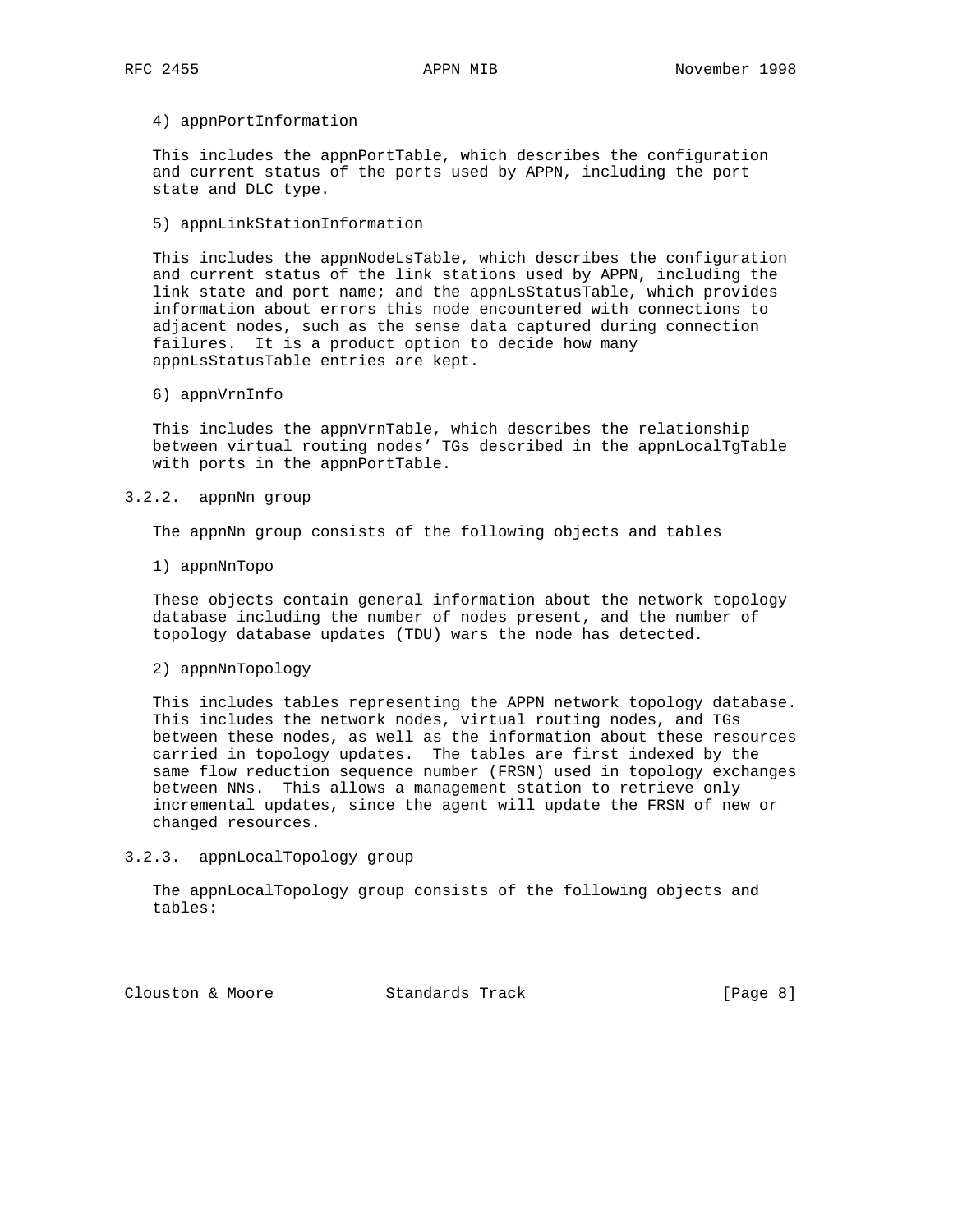1) appnLocalThisNode

a) appnLocalGeneral

Contains the local node and type.

b) appnLocalNnSpecific

 These objects contain routing information about the local network node.

c) appnLocalTg

This table represents information about this node's local TGs.

2) appnLocalEnTopology

 This table represents TG information for EN TGs learned by the NN via TG registration with the local node.

3.2.4. appnDir group

The appnDir group consists of the following objects and tables:

1) appnDirPerf

 These objects represent information related to information about the directory database and directory searches involving this node.

2) appnDirTable

 This table represents the directory database, listing LUs known to this node, along with the owning node of the LU and the serving NN of the owning node.

3.2.5. appnCos group

The appnCos group consists of the following tables:

1) appnCosModeTable

This table represents the mode to class of service mapping.

2) appnCosNameTable

 This table represents the tranmission priority for each class of service.

Clouston & Moore 6 Standards Track [Page 9]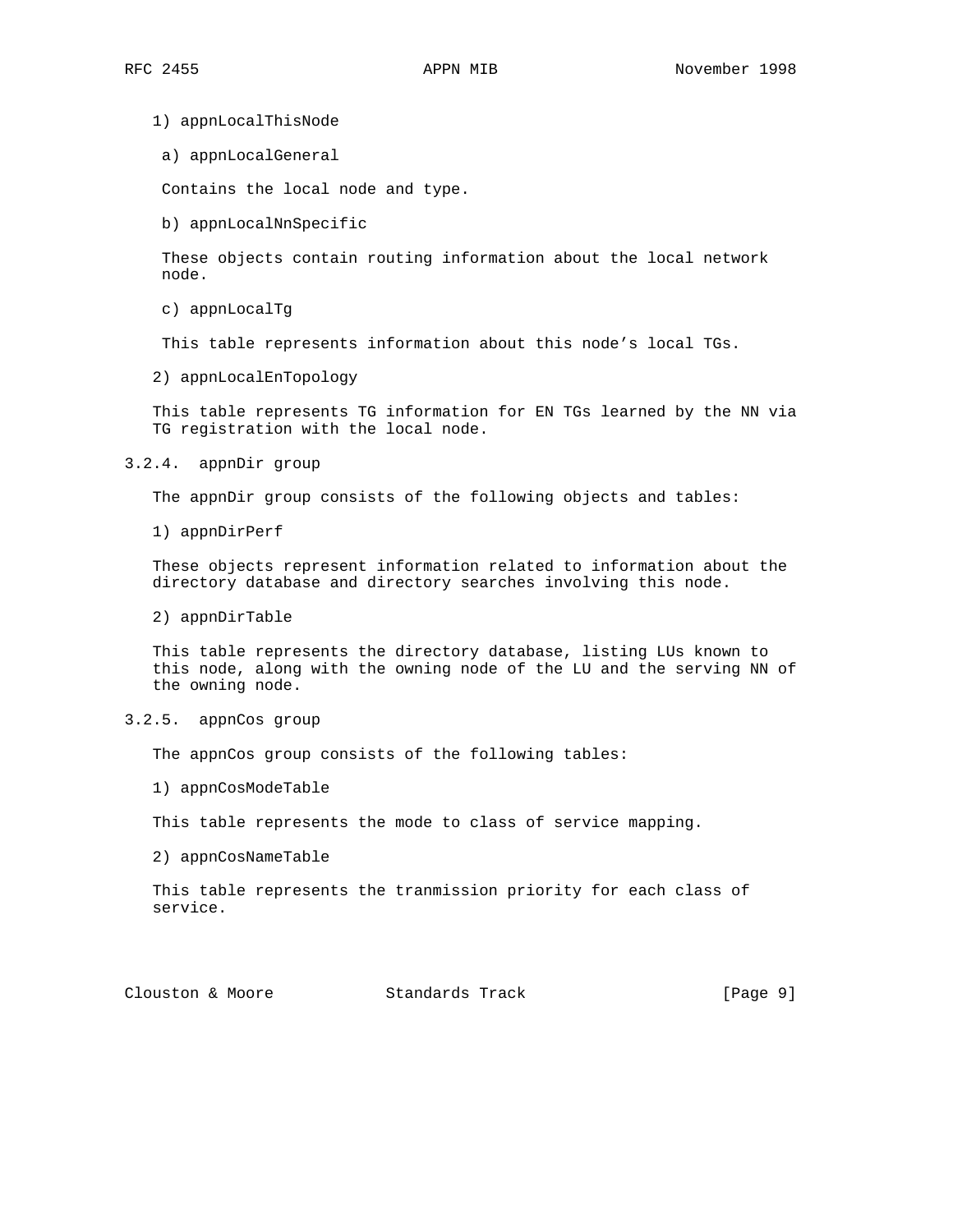### 3) appnCosNodeRowTable

 This table represents the node-row information for each class of service, including the weight of each node.

### 3) appnCosTGRowTable

 This table represents the TG-row information for each class of service, including the weight of each TG.

## 3.2.6. appnSessIntermediate group

 The appnSessIntermediate group consists of the following objects and tables:

1) appnIsInGlobal

 These objects allow control of the collection of intermediate session information such as Route Selection Control Vectors (RSCVs) and counters.

2) appnIsInTable

This table contains information on active intermediate sessions.

3) appnIsRtpTable

 This table contains information on active intermediate sessions that are being transported on Rapid Transport Protocol (RTP) connections by High Performance Routing (HPR).

### 3.2.7. appnTraps

 One APPN trap is defined. It is intended to correspond to SNA/MS Alerts, but is optional for a product to implement this trap. The trap identifies the Alert ID number and, where possible, the affected resource.

4. Definitions

APPN-MIB DEFINITIONS ::= BEGIN

IMPORTS

 IANAifType FROM IANAifType-MIB

DisplayString, VariablePointer, RowPointer, DateAndTime,

Clouston & Moore Standards Track [Page 10]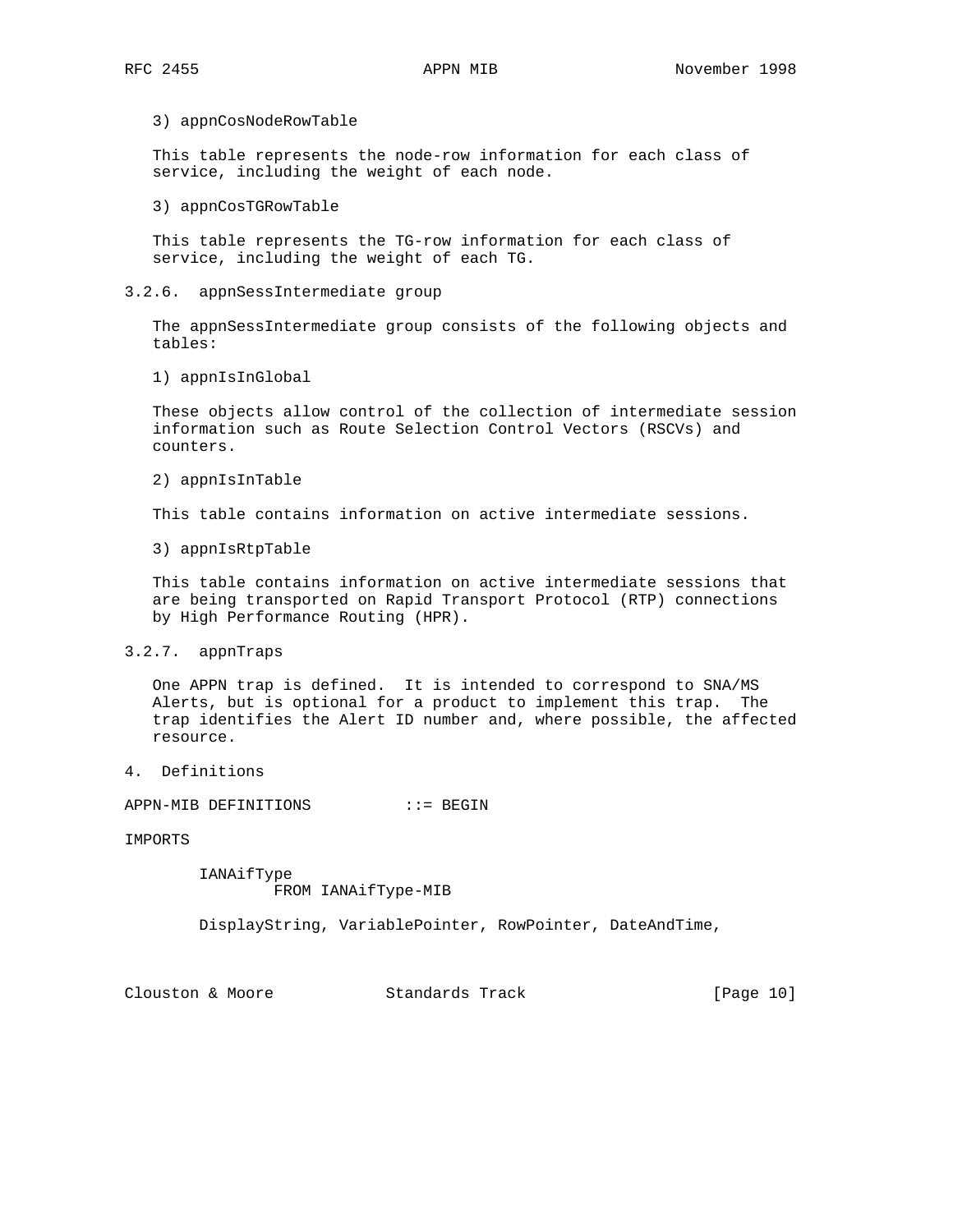TruthValue, TimeStamp, TEXTUAL-CONVENTION FROM SNMPv2-TC Counter32, Gauge32, Unsigned32, TimeTicks, OBJECT-TYPE, MODULE-IDENTITY, NOTIFICATION-TYPE FROM SNMPv2-SMI MODULE-COMPLIANCE, OBJECT-GROUP, NOTIFICATION-GROUP FROM SNMPv2-CONF snanauMIB FROM SNA-NAU-MIB; appnMIB MODULE-IDENTITY LAST-UPDATED "9807151800Z" -- July 15, 1998 ORGANIZATION "IETF SNA NAU MIB WG / AIW APPN MIBs SIG" CONTACT-INFO " "The contract of the contract of the contract of the contract of the contract of the contract of the contract of the contract of the contract of the contract of the contract of the contract of the contract of the contrac Bob Clouston Cisco Systems 7025 Kit Creek Road P.O. Box 14987 Research Triangle Park, NC 27709, USA Tel: 1 919 472 2333 E-mail: clouston@cisco.com Bob Moore IBM Corporation 4205 S. Miami Boulevard BRQA/501 P.O. Box 12195 Research Triangle Park, NC 27709, USA Tel: 1 919 254 4436 E-mail: remoore@us.ibm.com " "The contract of the contract of the contract of the contract of the contract of the contract of the contract of the contract of the contract of the contract of the contract of the contract of the contract of the contrac DESCRIPTION "This is the MIB module for objects used to manage network devices with APPN capabilities." -- Revision tracking starts with Proposed Standard (RFC 2155) REVISION "9807151800Z" DESCRIPTION "Minor editorial fixes; new value 'none(5)' added to the enumeration for the appnLocalTgBranchLinkType object."

Clouston & Moore Standards Track [Page 11]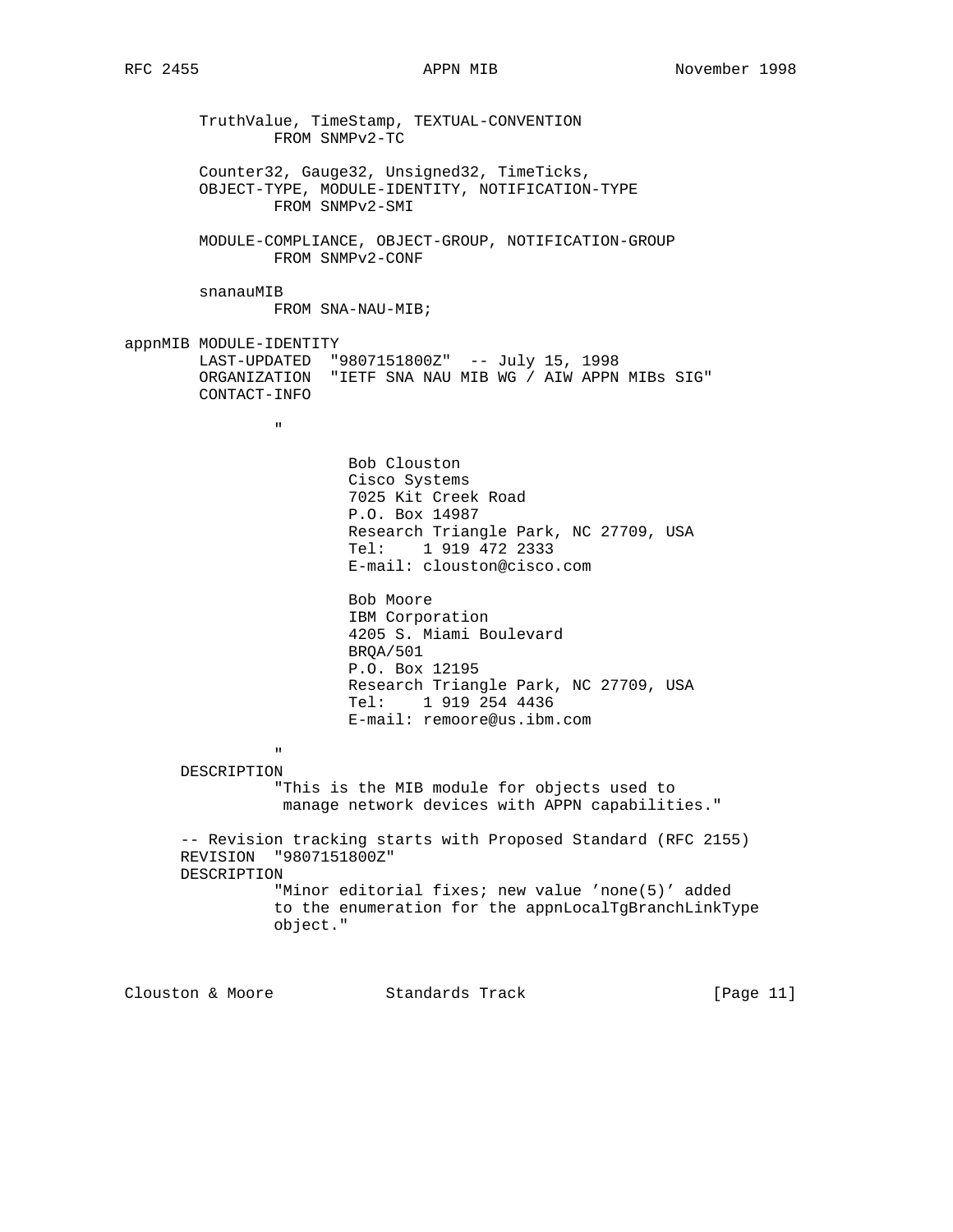# APPN MIB

REVISION "9805261800Z" DESCRIPTION "Post-RFC 2155 conformance definitions added, appnNodeLsCounterType and appnNodeBrNn objects added, appnNodeMibVersion object deprecated." REVISION "9707311800Z" DESCRIPTION "Branch network node (Branch Extender) objects added." REVISION "9703311800Z" DESCRIPTION "MLTG objects added." REVISION "9703201200Z" DESCRIPTION "RFC 2155 (Proposed Standard)"  $::= \{ \text{snanauMIB } 4 \}$  $--$  snanauMIB ::= { mib-2 34 } -- Textual Conventions SnaNodeIdentification ::= TEXTUAL-CONVENTION STATUS current DESCRIPTION "An SNA Node Identification consists of two parts, which together comprise four bytes of hexadecimal data. In SNA the Node Identification is transported in bytes 2-5 of the XID. The block number is the first three digits of the Node Identification. These 3 hexadecimal digits identify the product. The ID number is the last 5 digits of the Node Identification. These 5 hexadecimal digits are administratively defined and combined with the 3-digit block number form the 8-digit Node Identification. A unique value is required for connections to SNA subarea. In some implementations, the value 'bbb00000' (where 'bbb' represents a 3-digit block number) is returned to mean that the ID number is not unique on this node. An SNA Node Identification is represented as eight ASCII-encoded hexadecimal digits, using the characters '0' - $'9'$  and 'A' - 'F'." SYNTAX OCTET STRING (SIZE (8)) SnaControlPointName ::= TEXTUAL-CONVENTION

Clouston & Moore Standards Track [Page 12]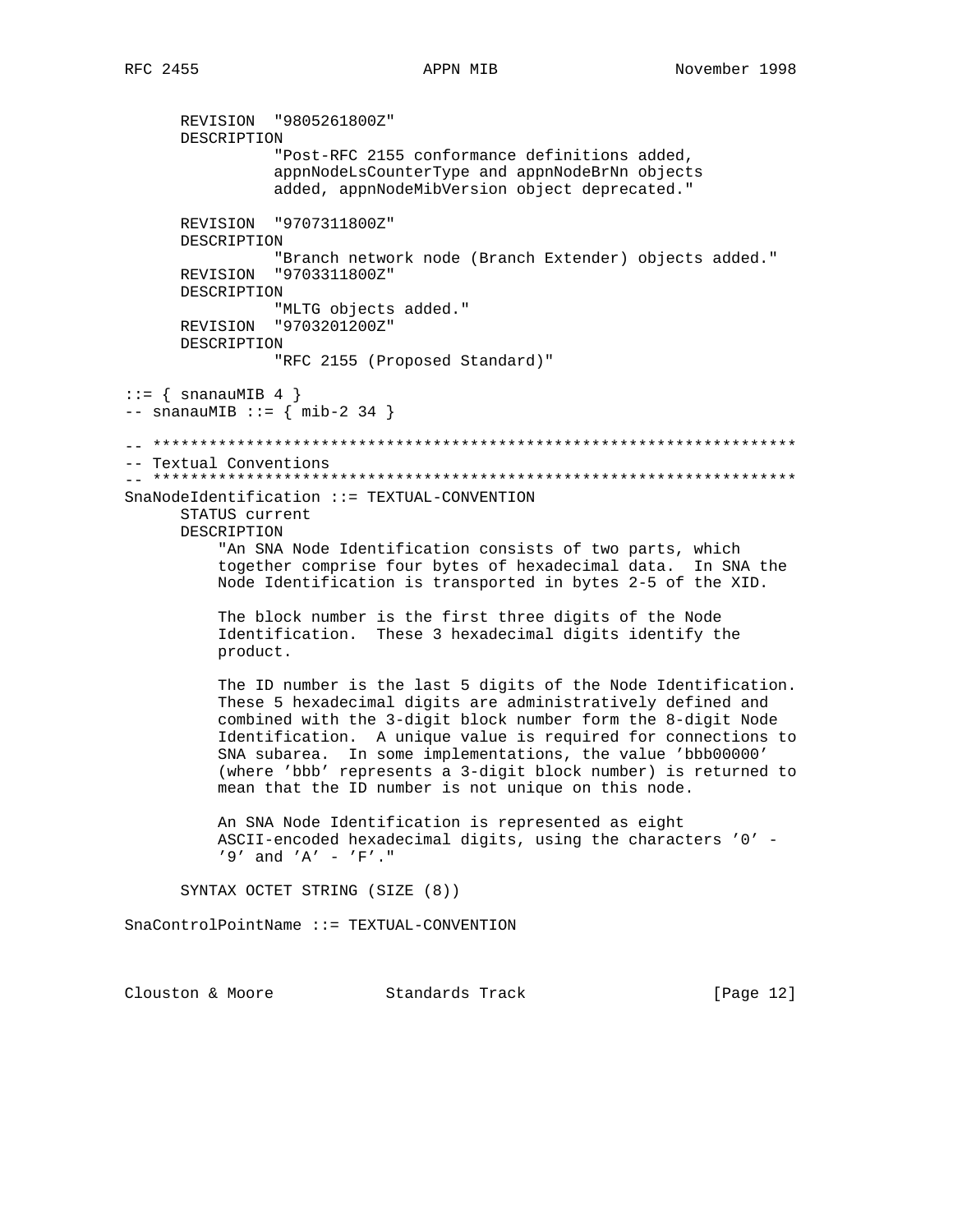STATUS current DESCRIPTION "A fully qualified SNA control point name, consisting of a 1 to 8 character network identifier (NetId), a period ('.'), and a 1 to 8 character control point name (CpName). The NetId and CpName are constructed from the uppercase letters 'A' - 'Z' and the numerics '0' - '9', all encoded in ASCII, with the restriction that the first character of each must be a letter. Trailing blanks are not allowed. Earlier versions of SNA permitted three additional characters in NetIds and CpNames: '#', '@', and '\$'. While this use of these characters has been retired, a Management Station should still accept them for backward compatibility." SYNTAX OCTET STRING (SIZE (3..17)) SnaClassOfServiceName ::= TEXTUAL-CONVENTION STATUS current DESCRIPTION "An SNA class-of-service (COS) name, ranging from 1 to 8 ASCII characters. COS names take one of two forms: - a user-defined COS name is constructed from the uppercase letters 'A' - 'Z' and the numerics ' $0'$  - '9', with the restriction that the first character of the name must be a letter. - an SNA-defined user-session COS name begins with the character '#', which is followed by up to seven additional characters from the set of uppercase letters and numerics. Trailing blanks are not allowed in either form of COS name. A zero-length string indicates that a COS name is not available." SYNTAX OCTET STRING (SIZE (0..8)) SnaModeName ::= TEXTUAL-CONVENTION STATUS current DESCRIPTION "An SNA mode name, ranging from 1 to 8 ASCII characters. Mode names take one of two forms: - a user-defined mode name is constructed from the uppercase letters 'A' - 'Z' and the numerics '0' - '9', Clouston & Moore Standards Track [Page 13]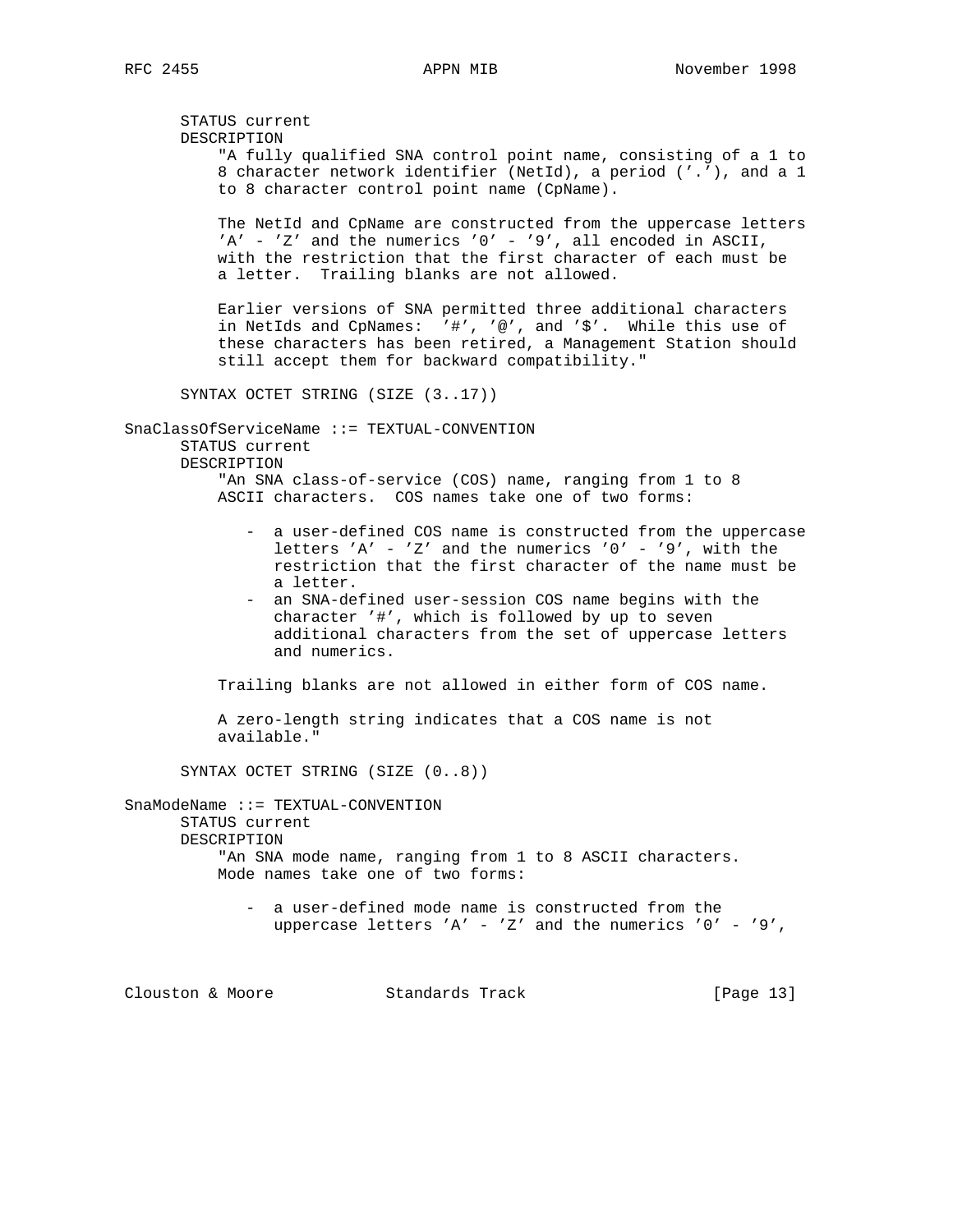with the restriction that the first character of the name must be a letter.

 - an SNA-defined user-session mode name begins with the character '#', which is followed by up to seven additional characters from the set of uppercase letters and numerics.

 Trailing blanks are not allowed in either form of mode name, with the single exception of the all-blank mode name, where a string consisting of 8 blanks is returned.

 A zero-length string indicates that a mode name is not available."

SYNTAX OCTET STRING (SIZE (0..8))

SnaSenseData ::= TEXTUAL-CONVENTION

 STATUS current DESCRIPTION

 "To facilitate their display by a Management Station, sense data objects in the MIB are represented as OCTET STRINGS containing eight ASCII characters. Eight '0' characters indicates that no sense data identifying an SNA error condition is available.

 An SNA sense data is represented as eight hexadecimal digits, using the characters '0' - '9' and 'A' - 'F'."

SYNTAX OCTET STRING (SIZE (8))

DisplayableDlcAddress ::= TEXTUAL-CONVENTION

STATUS current

DESCRIPTION

 "DLC address of a port or link station, represented as an OCTET STRING containing 0 to 64 ASCII characters. A Management Station should use a value of this type only for display. The 'real' DLC address, i.e., the sequence of bytes that flow in the DLC header, is often available in a DLC-specific MIB.

 The zero-length string indicates that the DLC address in question is not known to the agent."

SYNTAX OCTET STRING (SIZE (0..64))

AppnNodeCounter ::= TEXTUAL-CONVENTION STATUS current DESCRIPTION

Clouston & Moore Standards Track [Page 14]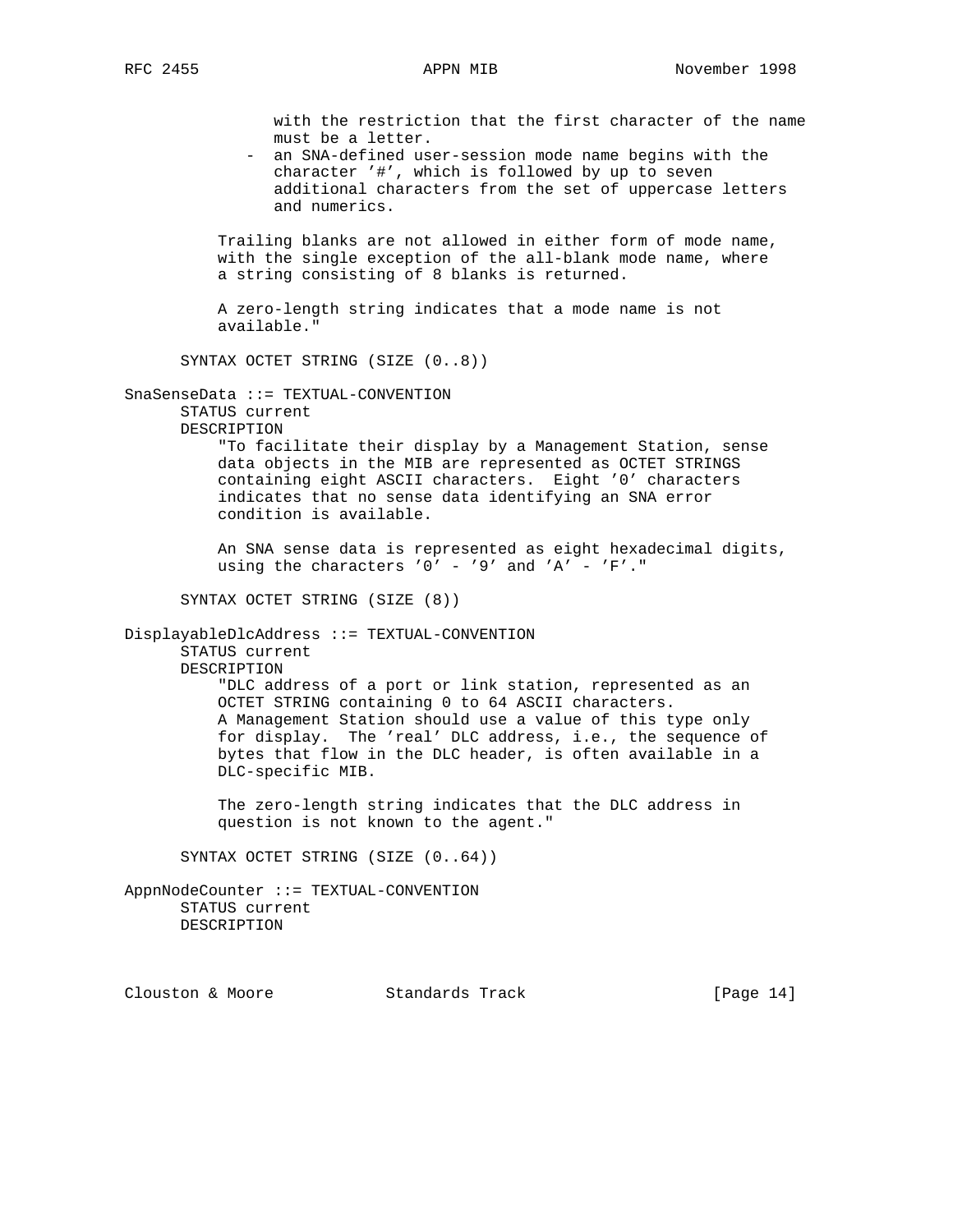"An object providing global statistics for the entire APPN node. A Management Station can detect discontinuities in this counter by monitoring the appnNodeCounterDisconTime object." SYNTAX Counter32 AppnPortCounter ::= TEXTUAL-CONVENTION STATUS current DESCRIPTION "An object providing statistics for an APPN port. A Management Station can detect discontinuities in this counter by monitoring the appnPortCounterDisconTime object." SYNTAX Counter32 AppnLinkStationCounter ::= TEXTUAL-CONVENTION STATUS current DESCRIPTION "An object providing statistics for an APPN link station. A Management Station can detect discontinuities in this counter by monitoring the appnLsCounterDisconTime object." SYNTAX Counter32 AppnTopologyEntryTimeLeft ::= TEXTUAL-CONVENTION STATUS current DESCRIPTION "Number of days before deletion of this entry from the topology database. Range is 0-15. A value of 0 indicates that the entry is either in the process of being deleted, or is being marked for deletion at the next garbage collection cycle." SYNTAX INTEGER (0..15) AppnTgDlcData ::= TEXTUAL-CONVENTION STATUS current DESCRIPTION "DLC-specific data related to a connection network transmission group. For other TGs, a zero-length string is returned. Examples of the type of data returned by an object with this syntax include the following: Token-Ring - MAC/SAP X.25 Switched - dial digits X.21 Switched - dial digits Circuit Switch - dial digits

Clouston & Moore 6 Standards Track [Page 15]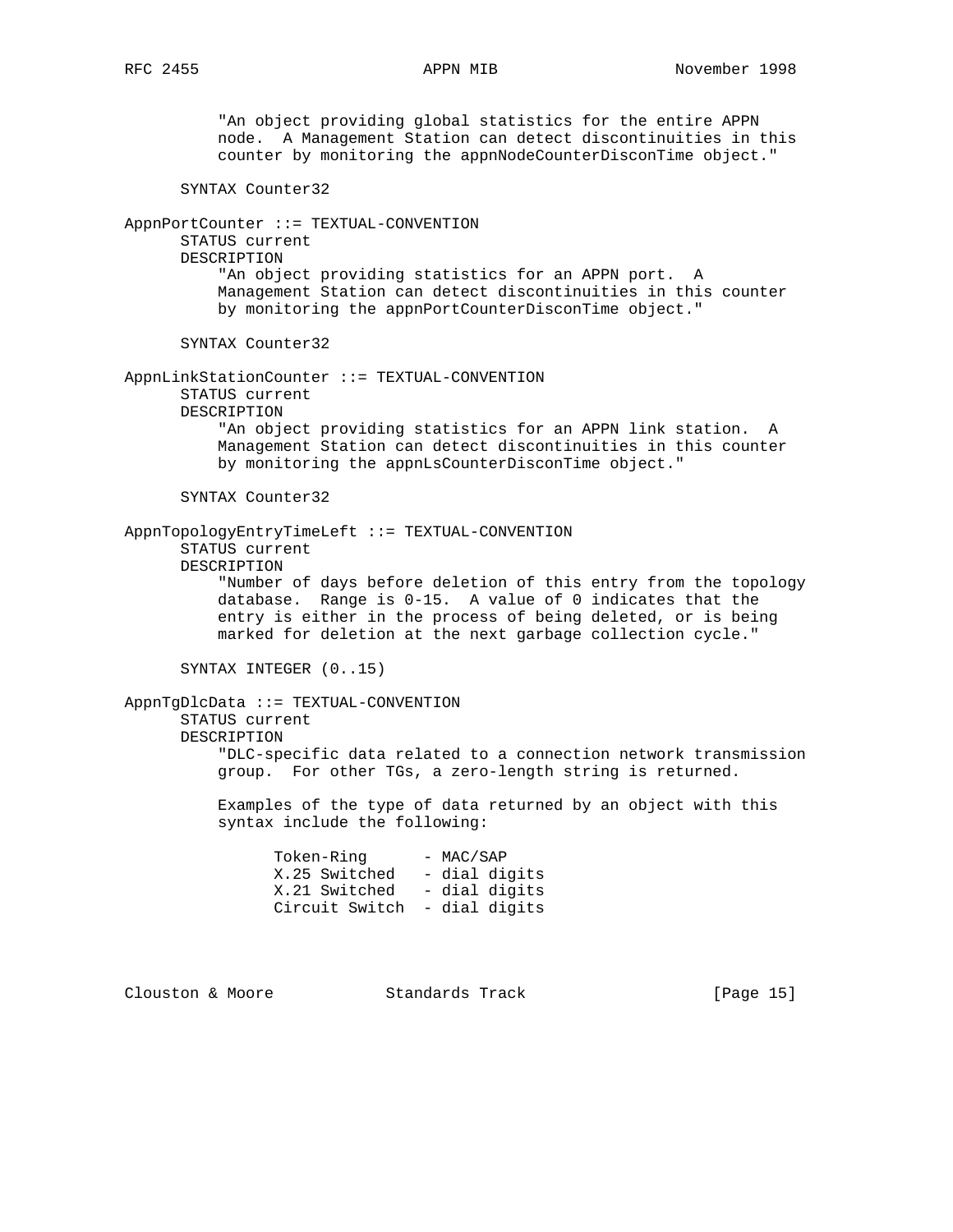This MIB does not specify formats for these or any other types of DLC-specific data. Formats may, however, be specified in documents related to a particular DLC.

 The contents of an object with this syntax correspond to the contents of the DLC-specific subfields of cv46, documented in (6)."

SYNTAX OCTET STRING (SIZE (0..64))

# AppnTgEffectiveCapacity ::= TEXTUAL-CONVENTION STATUS current DESCRIPTION

 "A value representing the effective capacity of a transmission group. This is an administratively assigned value derived from the link bandwidth and maximum load factor. It is encoded in the same way as byte 7 of cv47, and represents a floating-point number in units of 300 bits per second."

SYNTAX OCTET STRING (SIZE (1))

```
AppnTgSecurity ::= TEXTUAL-CONVENTION
       STATUS current
       DESCRIPTION
           "A value representing the level of security on a transmission
```
 group. A class of service definition includes an indication of the acceptable TG security value(s) for that class of service.

The following seven values are defined:

nonsecure(1) -

 (X'01'): none of the values listed below; for example, satellite-connected or located in a nonsecure country publicSwitchedNetwork(32) - (X'20'): public switched network; secure in the sense that there is no predetermined route that traffic will take undergroundCable(64) - (X'40'): underground cable; located in a secure country (as determined by the network administrator) secureConduit(96) - (X'60'): secure conduit, not guarded; for example, pressurized pipe guardedConduit(128) - (X'80'): guarded conduit; protected against physical tapping

Clouston & Moore Standards Track [Page 16]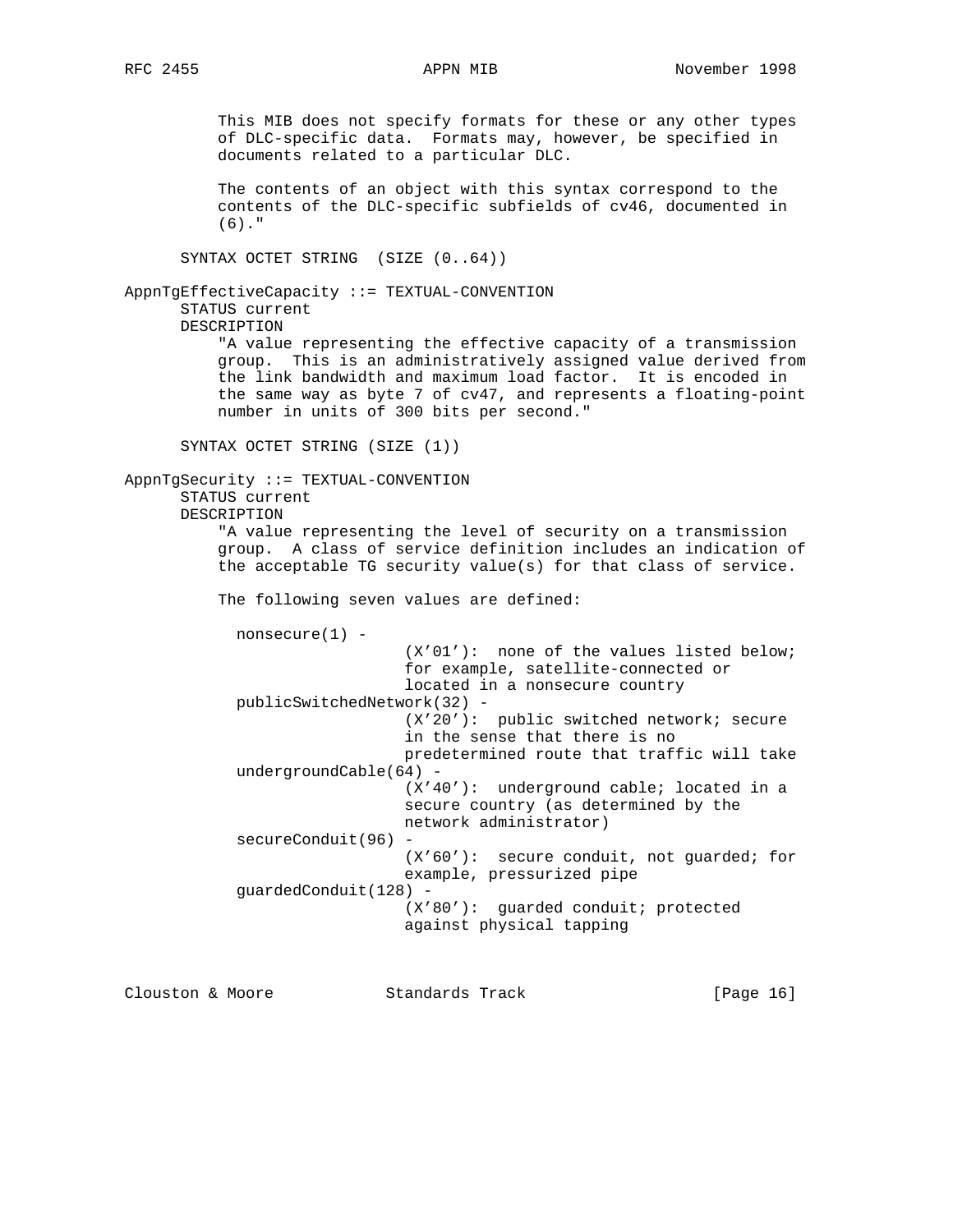encrypted(160) -(X'AO'): link-level encryption is provided guardedRadiation(192) - $(X'C0')$ : guarded conduit containing the transmission medium; protected against physical and radiation tapping" SYNTAX INTEGER {  $nonsecure(1)$ ,  $- - X' 01'$ publicSwitchedNetwork(32), -- X'20'  $undergroundCable(64)$ ,  $--- X'40'$ secureConduit(96), -- X'60'<br>guardedConduit(128), -- X'80'<br>encrypted(160), -- X'80'<br>guardedRadiation(192) -- X'CO'  $\}$ AppnTgDelay ::= TEXTUAL-CONVENTION STATUS current DESCRIPTION "Relative amount of time that it takes for a signal to travel the length of a logical link. This time is represented in microseconds, using the same encoding scheme used in cv47 in a topology update. Some of the more common values, along with their encoded hex values, are: x'00'<br>
negligible(384),<br>
terrestrial(9216),<br>
x'71'<br>
packet(147456),<br>
long(294912),<br>
maximum(201225)  $\mathbf{u}$ SYNTAX OCTET STRING (SIZE (1))  $\alpha$ ppnObjects OBJECT IDENTIFIER ::= {  $\alpha$ ppnMIB 1 } -- \*\*\*\*\*\*\*\*\*\*\*\*\*\*\*\*\*\*\* The APPN Node Group \*\*\*\*\*\*\*\*\*\*\*\*\*\*\*\*\*\*\*\*\*\*\*\*\*\*\*\* OBJECT IDENTIFIER ::= { appnObjects 1 } appnNode 

Clouston & Moore Standards Track [Page 17]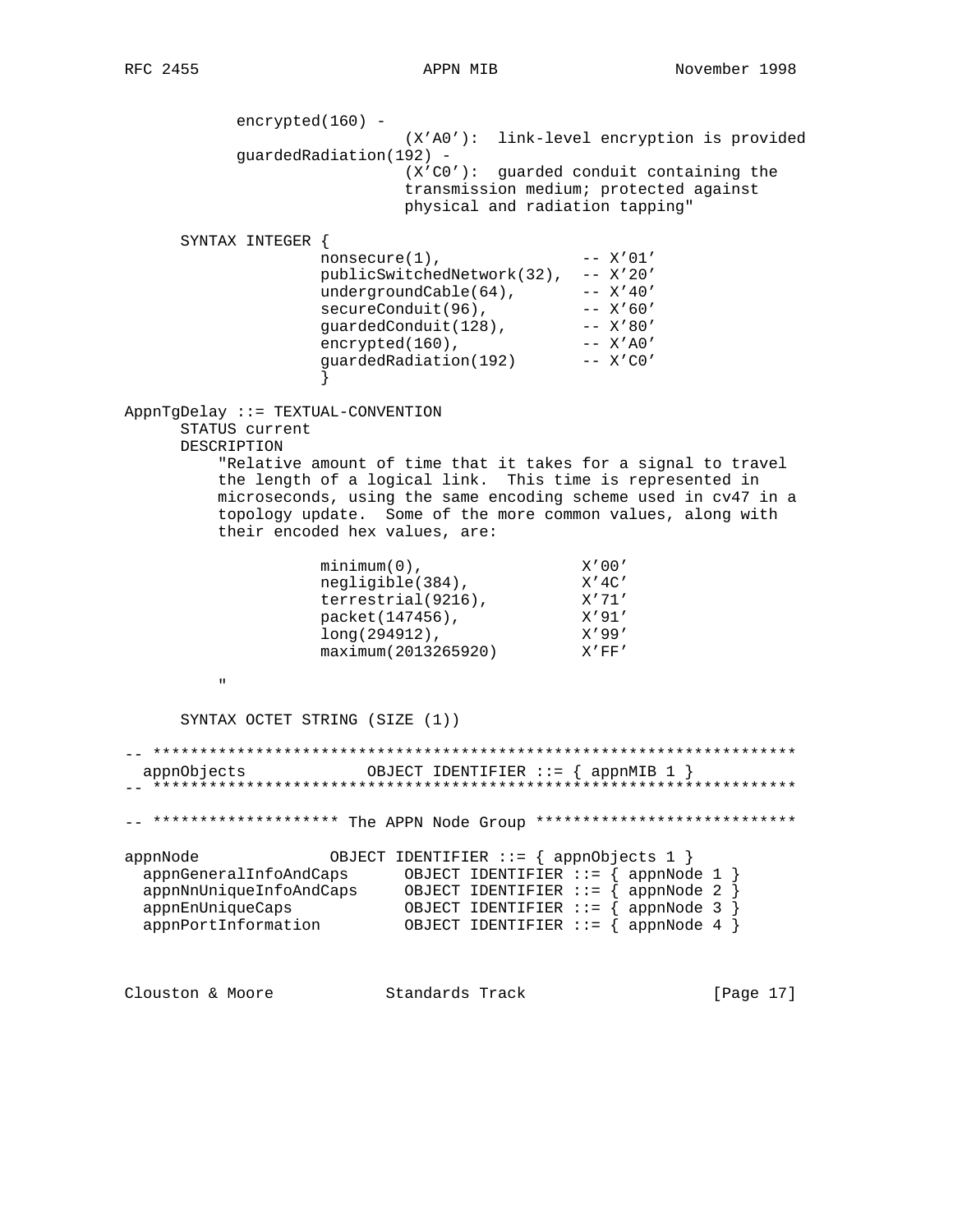```
 appnLinkStationInformation OBJECT IDENTIFIER ::= { appnNode 5 }
  appnVrnInfo OBJECT IDENTIFIER ::= { appnNode 6 }
-- This group provides global information about an APPN network node,
-- an APPN end node, an APPN branch network node, or an LEN node.
-- APPN General Information
-- This section applies to APPN network nodes, end nodes, and branch
-- network nodes, as well as to LEN end nodes.
appnNodeCpName OBJECT-TYPE
      SYNTAX SnaControlPointName
      MAX-ACCESS read-only
      STATUS current
      DESCRIPTION
          "Administratively assigned network name for this node."
      ::= { appnGeneralInfoAndCaps 1 }
-- appnNodeMibVersion OBJECT-TYPE (deprecated: moved to end of module)
appnNodeId OBJECT-TYPE
      SYNTAX SnaNodeIdentification
      MAX-ACCESS read-only
      STATUS current
      DESCRIPTION
          "This node's Node Identification, which it sends in bytes
          2-5 of XID."
      ::= { appnGeneralInfoAndCaps 3 }
appnNodeType OBJECT-TYPE
      SYNTAX INTEGER {
                    networkNode(1),
                    endNode(2),
                     t21len(4)
 }
      MAX-ACCESS read-only
      STATUS current
      DESCRIPTION
          "Type of APPN node:
                networkNode(1) - APPN network node
               endNode(2) - APPN end node
               t21len(4) - LEN end node
          Note: A branch network node SHALL return endNode(2)
          as the value of this object. A management application
Clouston & Moore Standards Track [Page 18]
```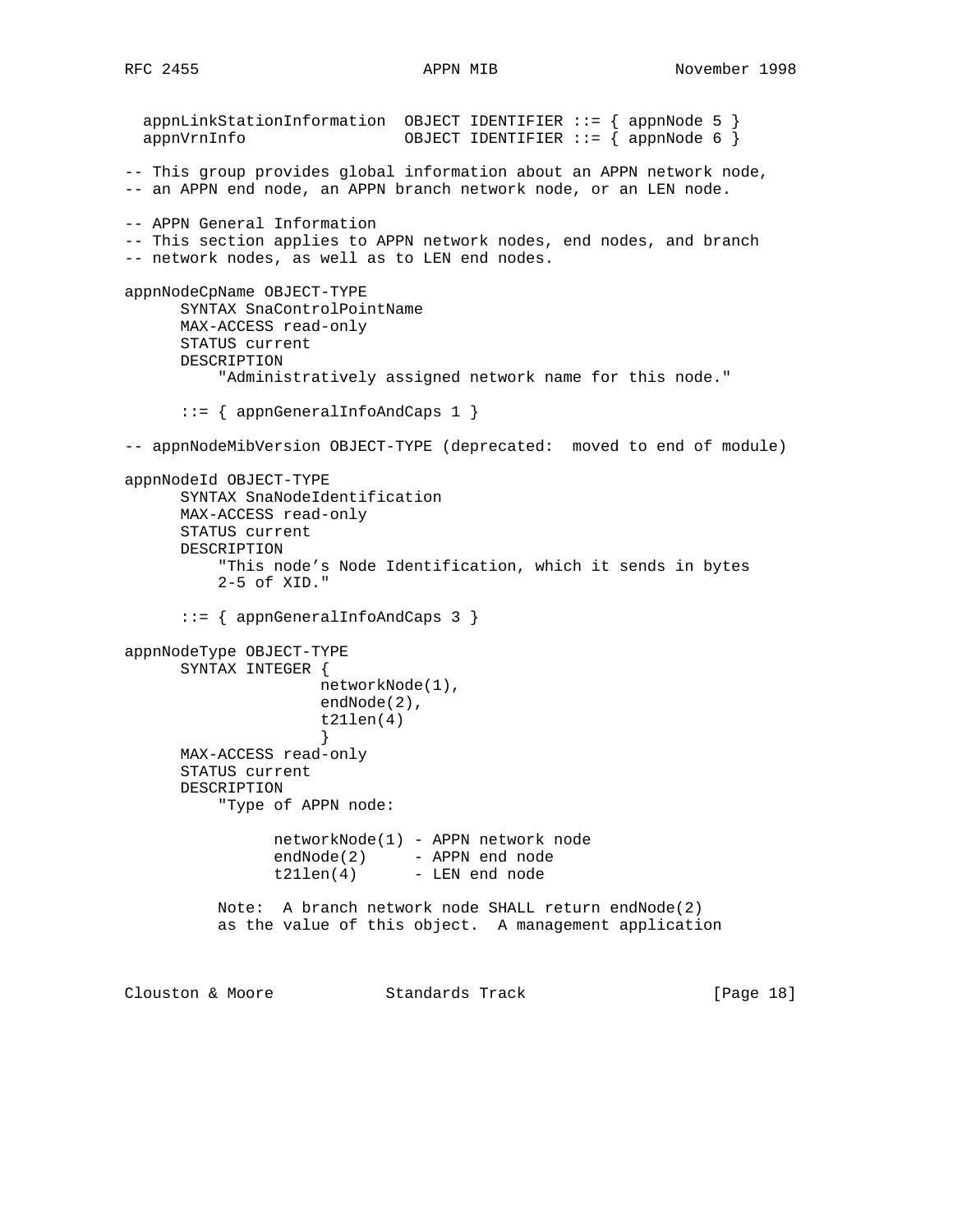can distinguish between a branch network node and an actual end node by retrieving the appnNodeBrNn object." ::= { appnGeneralInfoAndCaps 4 } appnNodeUpTime OBJECT-TYPE SYNTAX TimeTicks UNITS "hundredths of a second" MAX-ACCESS read-only STATUS current DESCRIPTION "Amount of time (in hundredths of a second) since the APPN node was last reinitialized." ::= { appnGeneralInfoAndCaps 5 } appnNodeParallelTg OBJECT-TYPE SYNTAX TruthValue MAX-ACCESS read-only STATUS current DESCRIPTION "Indicates whether this node supports parallel TGs." ::= { appnGeneralInfoAndCaps 6 } appnNodeAdaptiveBindPacing OBJECT-TYPE SYNTAX TruthValue MAX-ACCESS read-only STATUS current DESCRIPTION "Indicates whether this node supports adaptive bind pacing for dependent LUs." ::= { appnGeneralInfoAndCaps 7 } appnNodeHprSupport OBJECT-TYPE SYNTAX INTEGER { noHprSupport(1), hprBaseOnly(2), rtpTower(3), controlFlowsOverRtpTower(4) } MAX-ACCESS read-only STATUS current DESCRIPTION "Indicates this node's level of support for high-performance routing (HPR):

Clouston & Moore Standards Track [Page 19]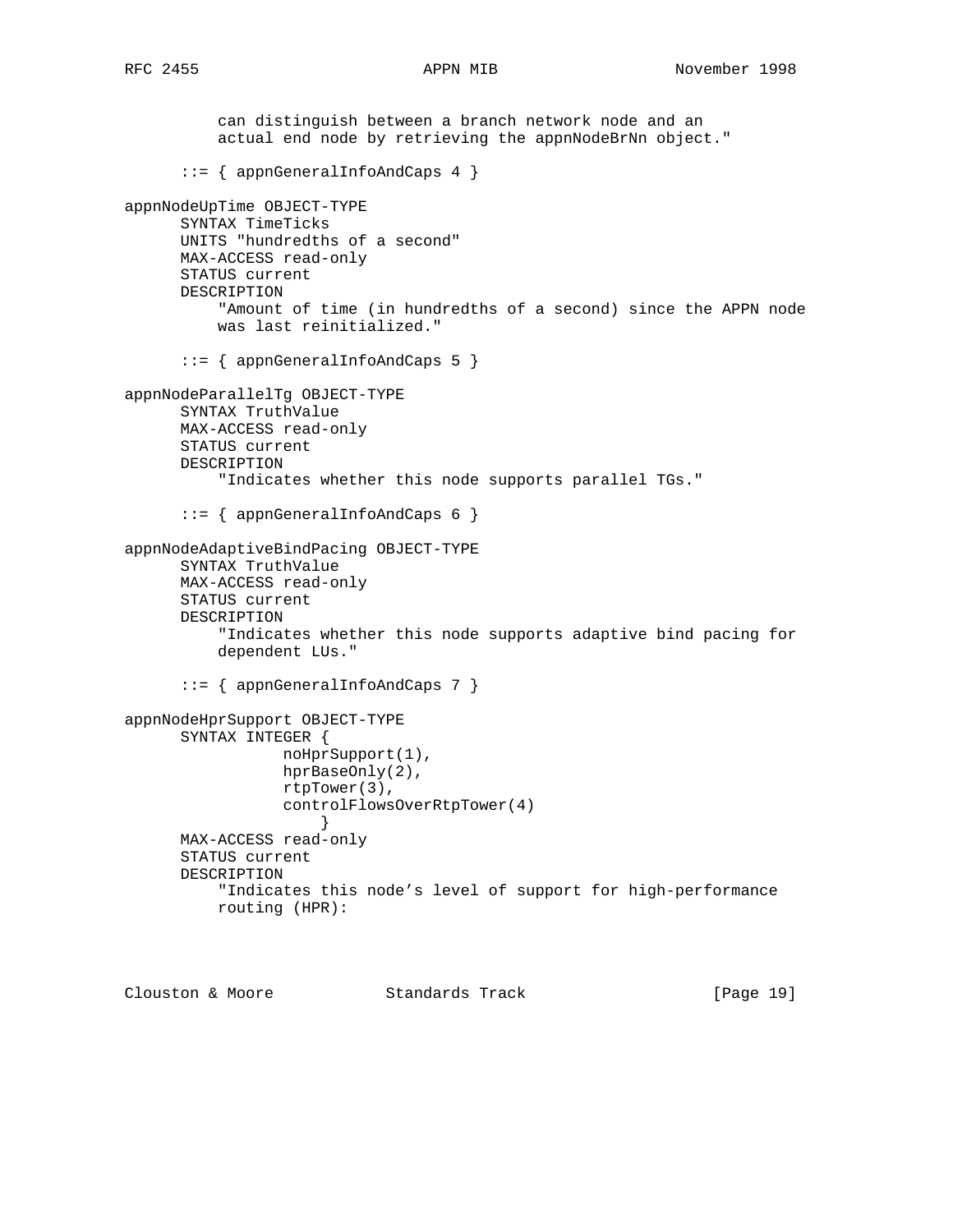noHprSupport(1) - no HPR support<br>hprBaseOnly(2) - HPR base (option - HPR base (option set 1400) supported rtpTower(3) - HPR base and RTP tower (option set 1401) supported controlFlowsOverRtpTower(4) - HPR base, RTP tower, and control flows over RTP (option set 1402) supported This object corresponds to cv4580, byte 9, bits 3-4." ::= { appnGeneralInfoAndCaps 8 } appnNodeMaxSessPerRtpConn OBJECT-TYPE SYNTAX Gauge32 MAX-ACCESS read-only STATUS current DESCRIPTION "This object represents a configuration parameter indicating the maximum number of sessions that the APPN node is to put on any HPR connection. The value is zero if not applicable." ::= { appnGeneralInfoAndCaps 9 } appnNodeHprIntRteSetups OBJECT-TYPE SYNTAX AppnNodeCounter MAX-ACCESS read-only STATUS current DESCRIPTION "The total number of HPR route setups received for routes passing through this node since the node was last reinitialized." ::= { appnGeneralInfoAndCaps 10 } appnNodeHprIntRteRejects OBJECT-TYPE SYNTAX AppnNodeCounter MAX-ACCESS read-only STATUS current DESCRIPTION "The number of HPR route setups rejected by this node for routes passing through it since the node was last reinitialized." ::= { appnGeneralInfoAndCaps 11 } appnNodeHprOrgRteSetups OBJECT-TYPE SYNTAX AppnNodeCounter Clouston & Moore Standards Track [Page 20]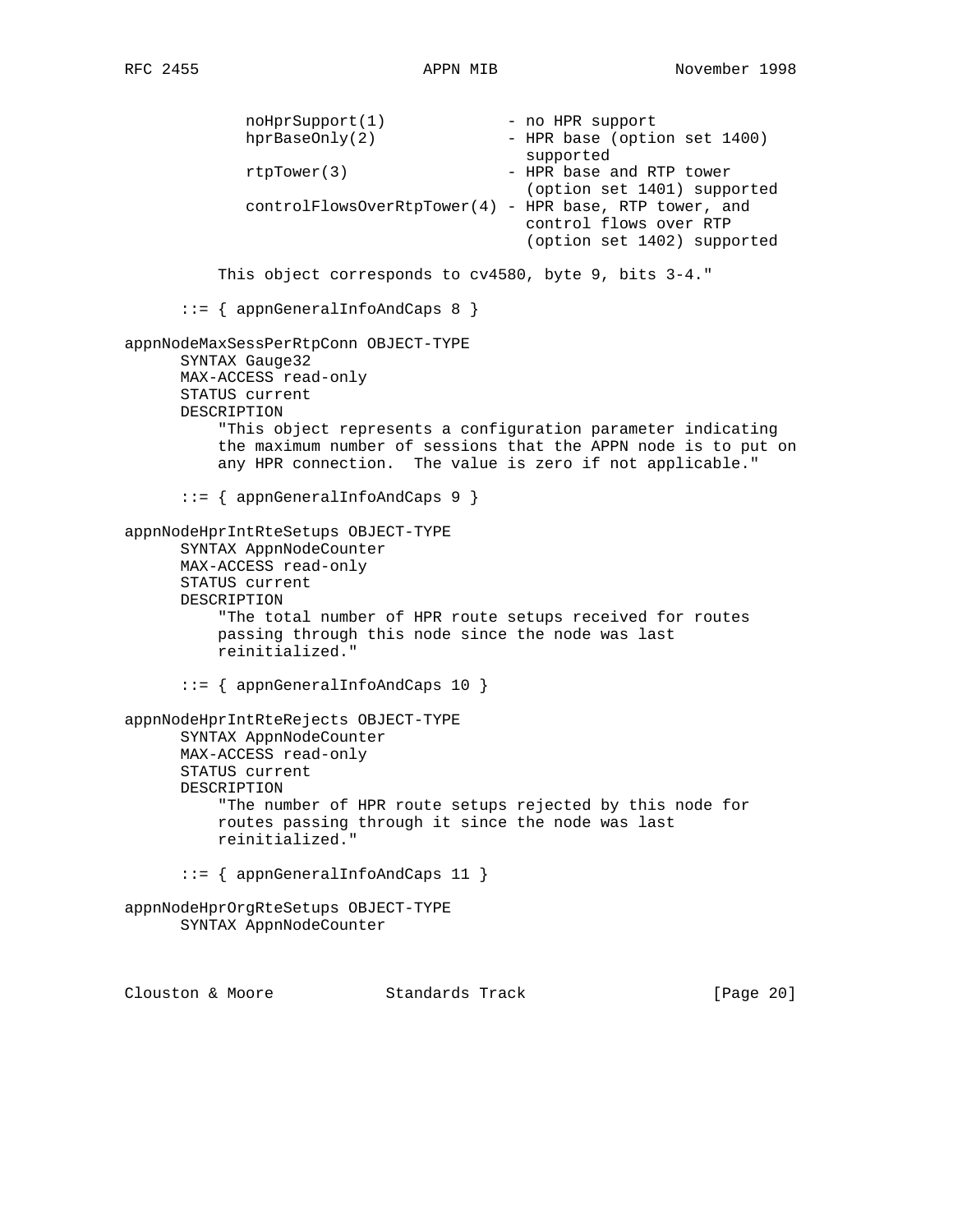MAX-ACCESS read-only STATUS current DESCRIPTION "The total number of HPR route setups sent for routes originating in this node since the node was last reinitialized." ::= { appnGeneralInfoAndCaps 12 } appnNodeHprOrgRteRejects OBJECT-TYPE SYNTAX AppnNodeCounter MAX-ACCESS read-only STATUS current DESCRIPTION "The number of HPR route setups rejected by other nodes for routes originating in this node since the node was last reinitialized." ::= { appnGeneralInfoAndCaps 13 } appnNodeHprEndRteSetups OBJECT-TYPE SYNTAX AppnNodeCounter MAX-ACCESS read-only STATUS current DESCRIPTION "The total number of HPR route setups received for routes ending in this node since the node was last reinitialized." ::= { appnGeneralInfoAndCaps 14 } appnNodeHprEndRteRejects OBJECT-TYPE SYNTAX AppnNodeCounter MAX-ACCESS read-only STATUS current DESCRIPTION "The number of HPR route setups rejected by this node for routes ending in it since the node was last reinitialized." ::= { appnGeneralInfoAndCaps 15 } appnNodeCounterDisconTime OBJECT-TYPE SYNTAX TimeStamp MAX-ACCESS read-only STATUS current DESCRIPTION "The value of the sysUpTime object the last time the APPN node was reinitialized."

Clouston & Moore 6 Standards Track [Page 21]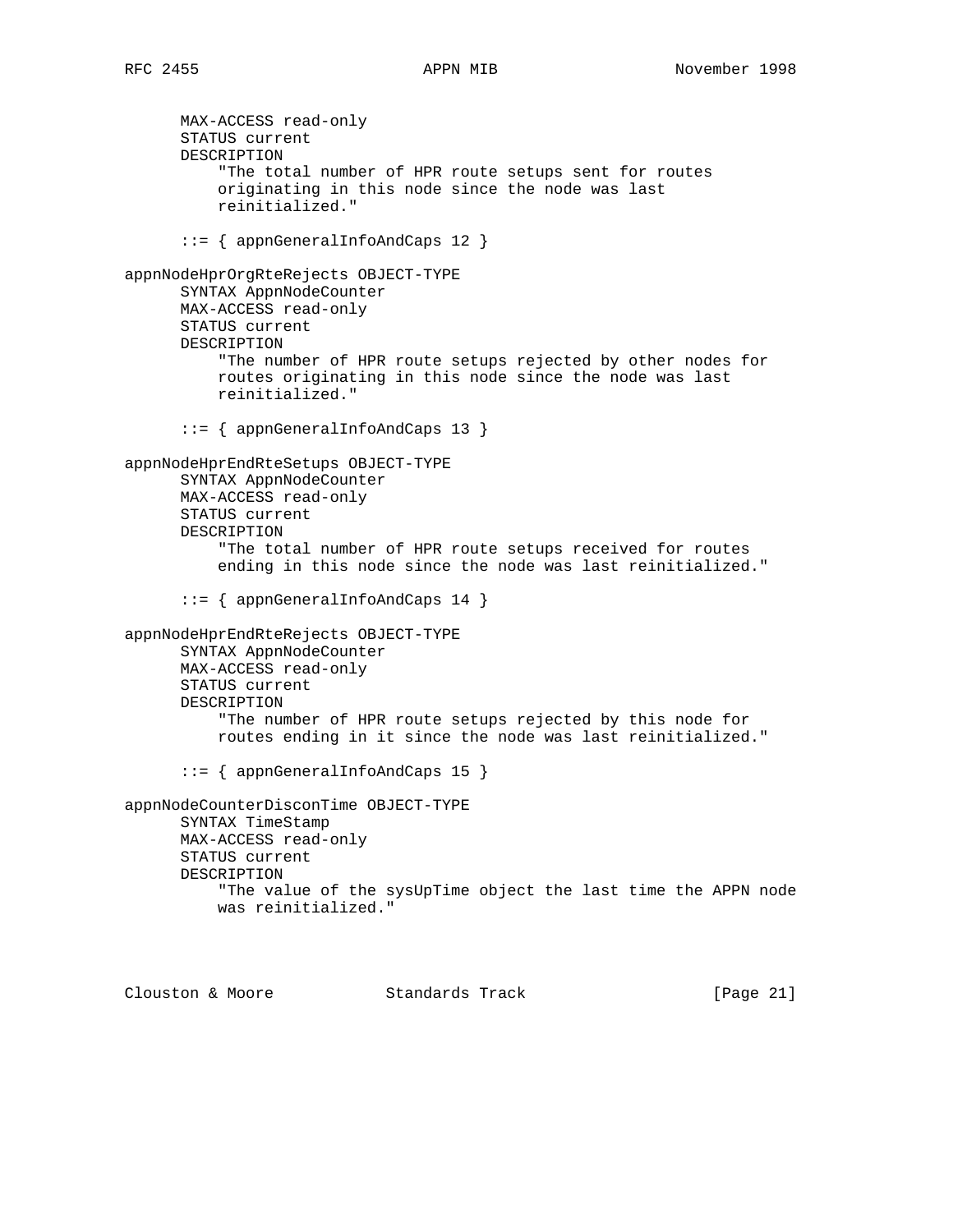::= { appnGeneralInfoAndCaps 16 } appnNodeLsCounterType OBJECT-TYPE SYNTAX INTEGER { other(1), noAnr(2), anrForLocalNces(3), allAnr(4) } MAX-ACCESS read-only STATUS current DESCRIPTION "Indicates which ANR traffic, if any, the node includes in the counts returned by the APPN link station counters appnLsInXidBytes, appnLsInMsgBytes, appnLsInXidFrames, appnLsInMsgFrames, appnLsOutXidBytes, appnLsOutMsgBytes, appnLsOutXidFrames, and appnLsOutMsgFrames. These counters are always incremented for ISR traffic. The following values are defined: other(1) - the node does something different from all the options listed below  $noAnr(2)$  - the node does not include any ANR traffic in these counts  $anrForLocalNces(3)$  - the node includes in these counts ANR traffic for RTP connections that terminate in this node, but not ANR traffic for RTP connections that pass through this node without terminating in it  $allAnr(4)$  - the node includes all ANR traffic in these counts." ::= { appnGeneralInfoAndCaps 17 } appnNodeBrNn OBJECT-TYPE SYNTAX TruthValue MAX-ACCESS read-only STATUS current DESCRIPTION "Indicates whether this node is currently configured as a branch network node. Note: throughout the remainder of this MIB module, branch network node is treated as a third node type, parallel to network node and end node. This is not how branch network nodes are treated in the base APPN architecture, but it Clouston & Moore Standards Track [Page 22]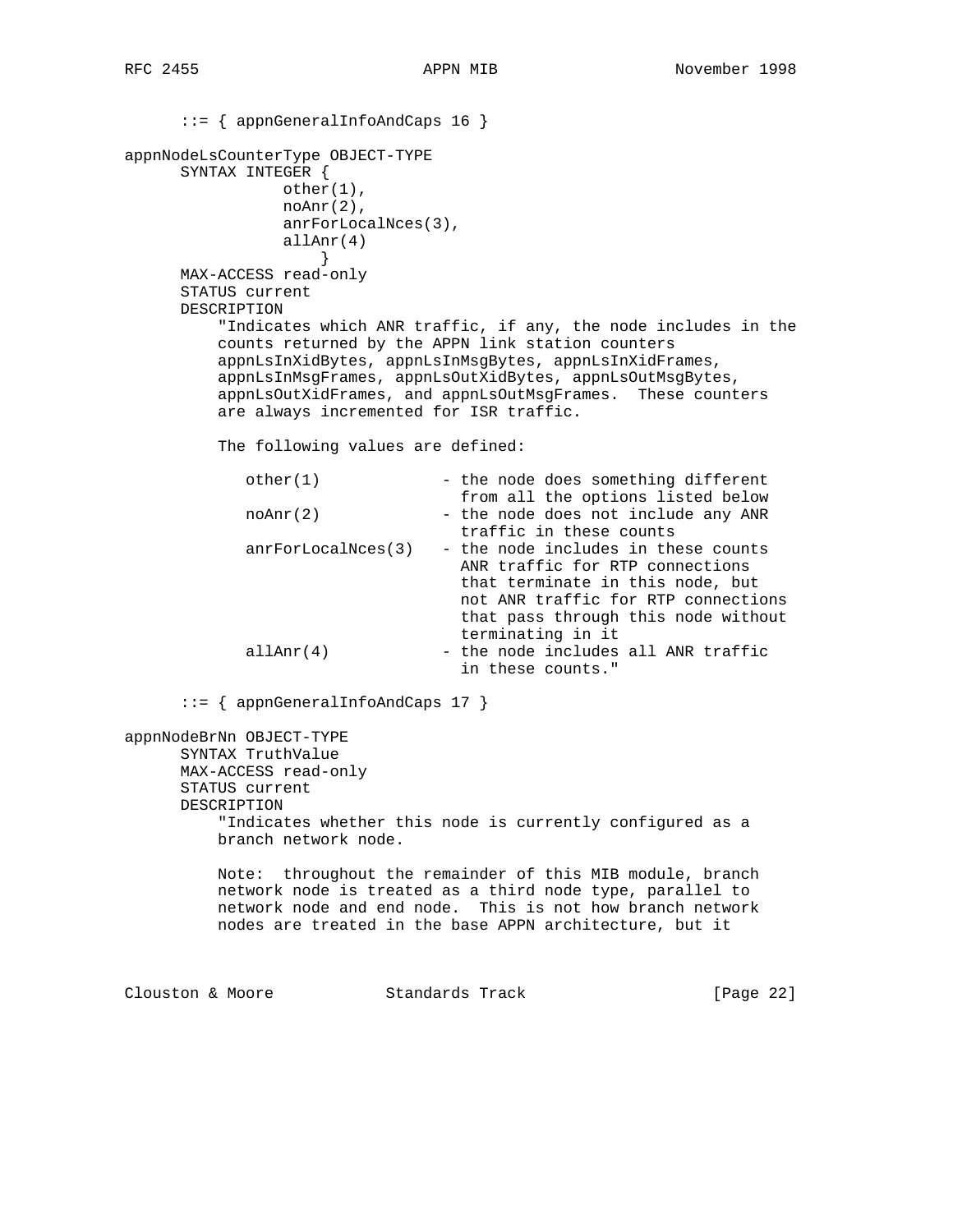```
increases clarity to do it here."
     ::= { appnGeneralInfoAndCaps 18 }
-- APPN Network Node Information
-- This section provides global information about an APPN network node.
appnNodeNnCentralDirectory OBJECT-TYPE
     SYNTAX TruthValue
     MAX-ACCESS read-only
     STATUS current
     DESCRIPTION
        "Indicates whether this node supports central directory
        services.
        This object corresponds to cv4580, byte 8, bit 1."
     ::= { appnNnUniqueInfoAndCaps 1 }
appnNodeNnTreeCache OBJECT-TYPE
     SYNTAX INTEGER {
                  noCache(1),
                  cacheNoIncrUpdate(2),
                  cacheWithIncrUpdate(3)
                  \}MAX-ACCESS read-only
     STATUS current
     DESCRIPTION
        "Indicates this node's level of support for caching of route
        trees. Three levels are specified:
           nocache(1)- caching of route trees is not
                                 supported
           cacheNoIncrUpdate(2)
                               - caching of route trees is
                                 supported, but without incremental
                                 updates
           cacheWithIncrUpdate(3) - caching of route trees with
                                 incremental updates is supported"
     ::= { appnNnUniqueInfoAndCaps 2 }
appnNodeNnRouteAddResist OBJECT-TYPE
     SYNTAX INTEGER (0..255)
     MAX-ACCESS read-only
     STATUS current
     DESCRIPTION
Clouston & Moore Standards Track
                                                       [Page 23]
```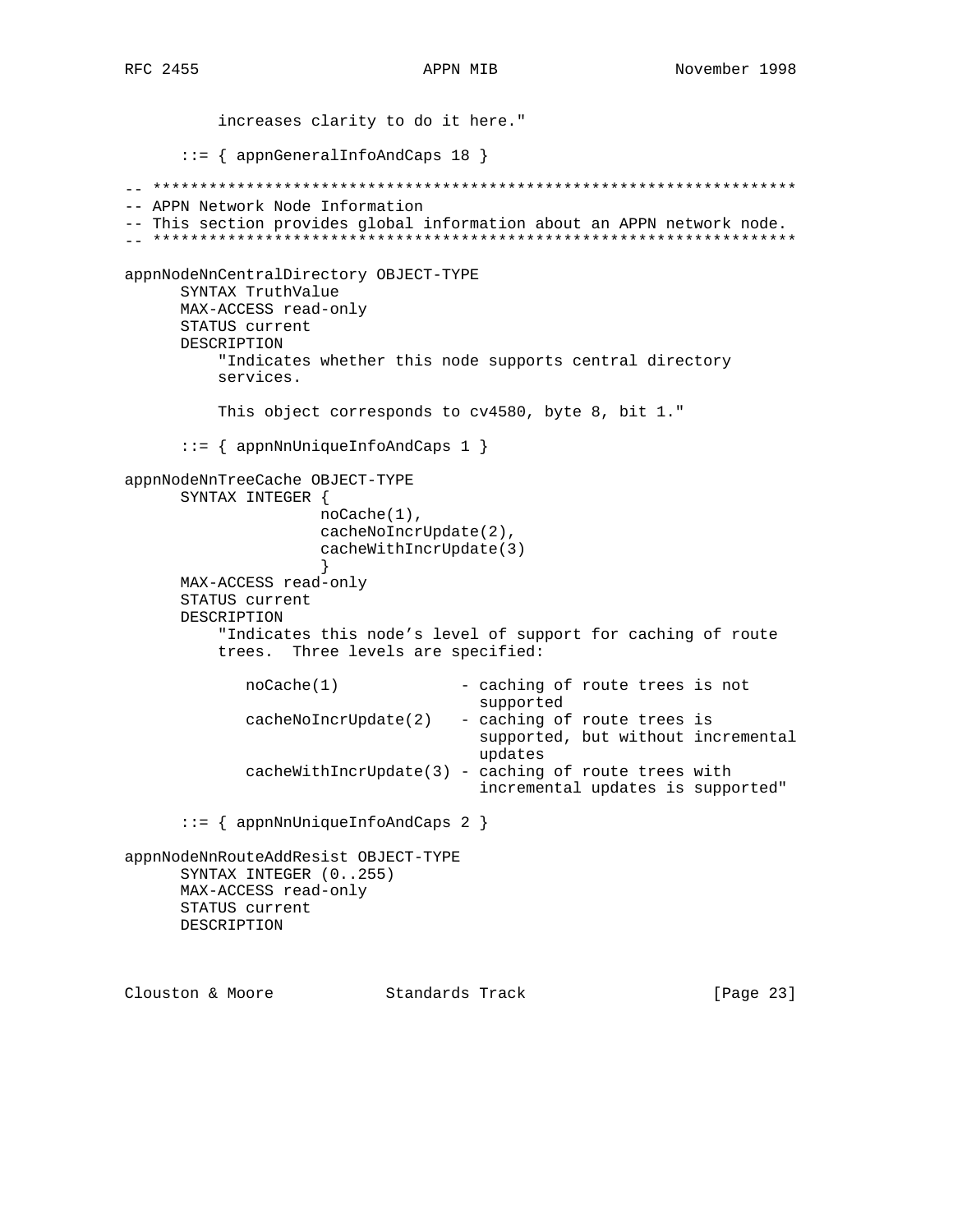"Route addition resistance. This administratively assigned value indicates the relative desirability of using this node for intermediate session traffic. The value, which can be any integer 0-255, is used in route computation. The lower the value, the more desirable the node is for intermediate routing. This object corresponds to cv4580, byte 6." ::= { appnNnUniqueInfoAndCaps 3 } appnNodeNnIsr OBJECT-TYPE SYNTAX TruthValue MAX-ACCESS read-only STATUS current DESCRIPTION "Indicates whether the node supports intermediate session routing. This object corresponds to cv4580, byte 8, bit 2." ::= { appnNnUniqueInfoAndCaps 4 } appnNodeNnFrsn OBJECT-TYPE SYNTAX Unsigned32 MAX-ACCESS read-only STATUS current DESCRIPTION "The last flow-reduction sequence number (FRSN) sent by this node in a topology update to an adjacent network node." ::= { appnNnUniqueInfoAndCaps 5 } appnNodeNnPeriBorderSup OBJECT-TYPE SYNTAX TruthValue MAX-ACCESS read-only STATUS current DESCRIPTION "Indicates whether this node has peripheral border node support. This object corresponds to cv4580, byte 9, bit 0." ::= { appnNnUniqueInfoAndCaps 6 } appnNodeNnInterchangeSup OBJECT-TYPE SYNTAX TruthValue

Clouston & Moore Standards Track [Page 24]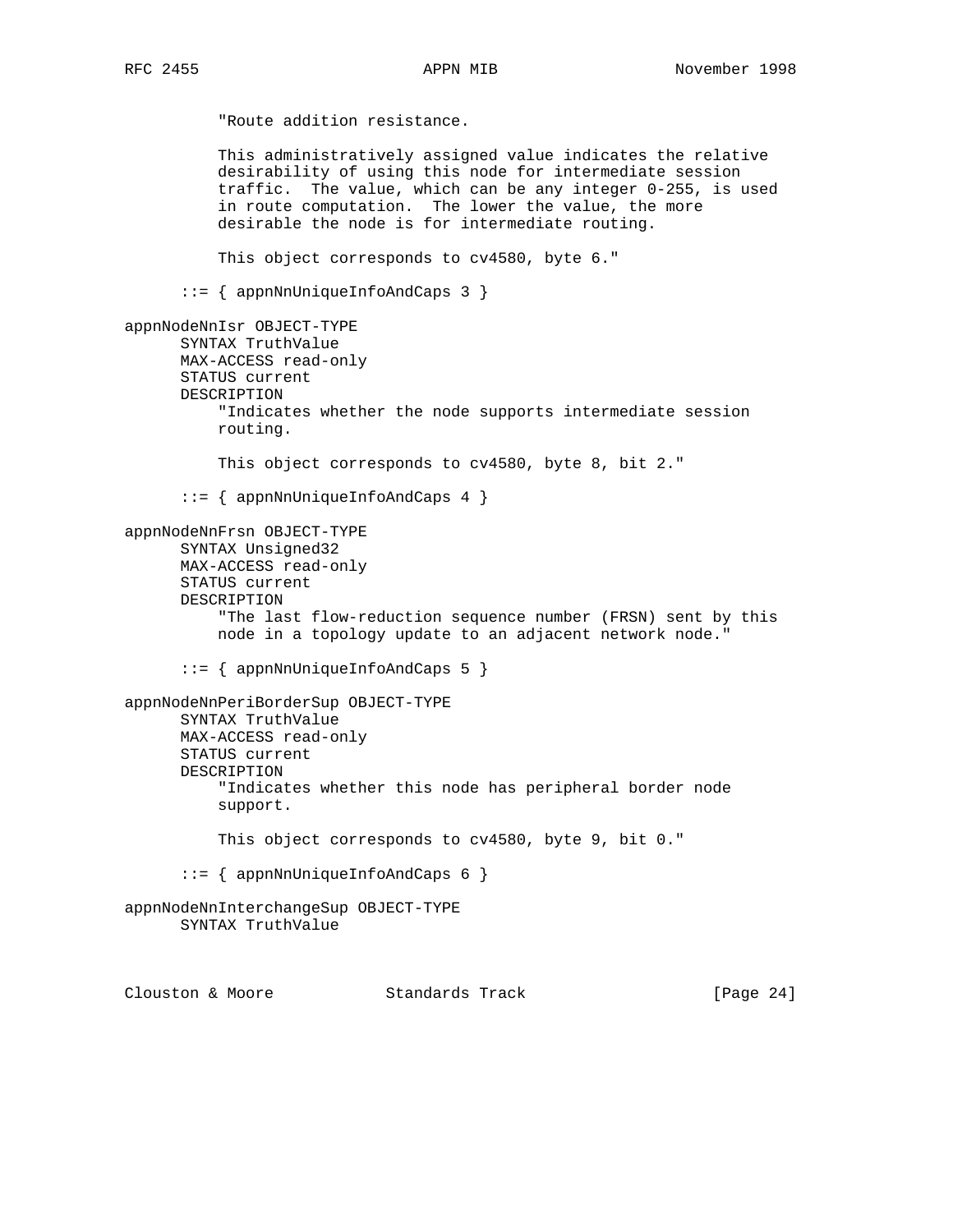MAX-ACCESS read-only STATUS current DESCRIPTION "Indicates whether this node has interchange node support. This object corresponds to cv4580, byte 9, bit 1." ::= { appnNnUniqueInfoAndCaps 7 } appnNodeNnExteBorderSup OBJECT-TYPE SYNTAX TruthValue MAX-ACCESS read-only STATUS current DESCRIPTION "Indicates whether this node has extended border node support. This object corresponds to cv4580, byte 9, bit 2." ::= { appnNnUniqueInfoAndCaps 8 } appnNodeNnSafeStoreFreq OBJECT-TYPE SYNTAX INTEGER (0..32767) UNITS "TDUs" MAX-ACCESS read-write STATUS current DESCRIPTION "The topology safe store frequency. If this number is not zero, then the topology database is saved each time the total number of topology database updates (TDUs) received by this node increases by this number. A value of zero indicates that the topology database is not being saved." ::= { appnNnUniqueInfoAndCaps 9 } appnNodeNnRsn OBJECT-TYPE SYNTAX Unsigned32 MAX-ACCESS read-only STATUS current DESCRIPTION "Resource sequence number for this node, which it assigns and controls. This object corresponds to the numeric value in cv4580, bytes  $2-5.$  " ::= { appnNnUniqueInfoAndCaps 10 }

Clouston & Moore Standards Track [Page 25]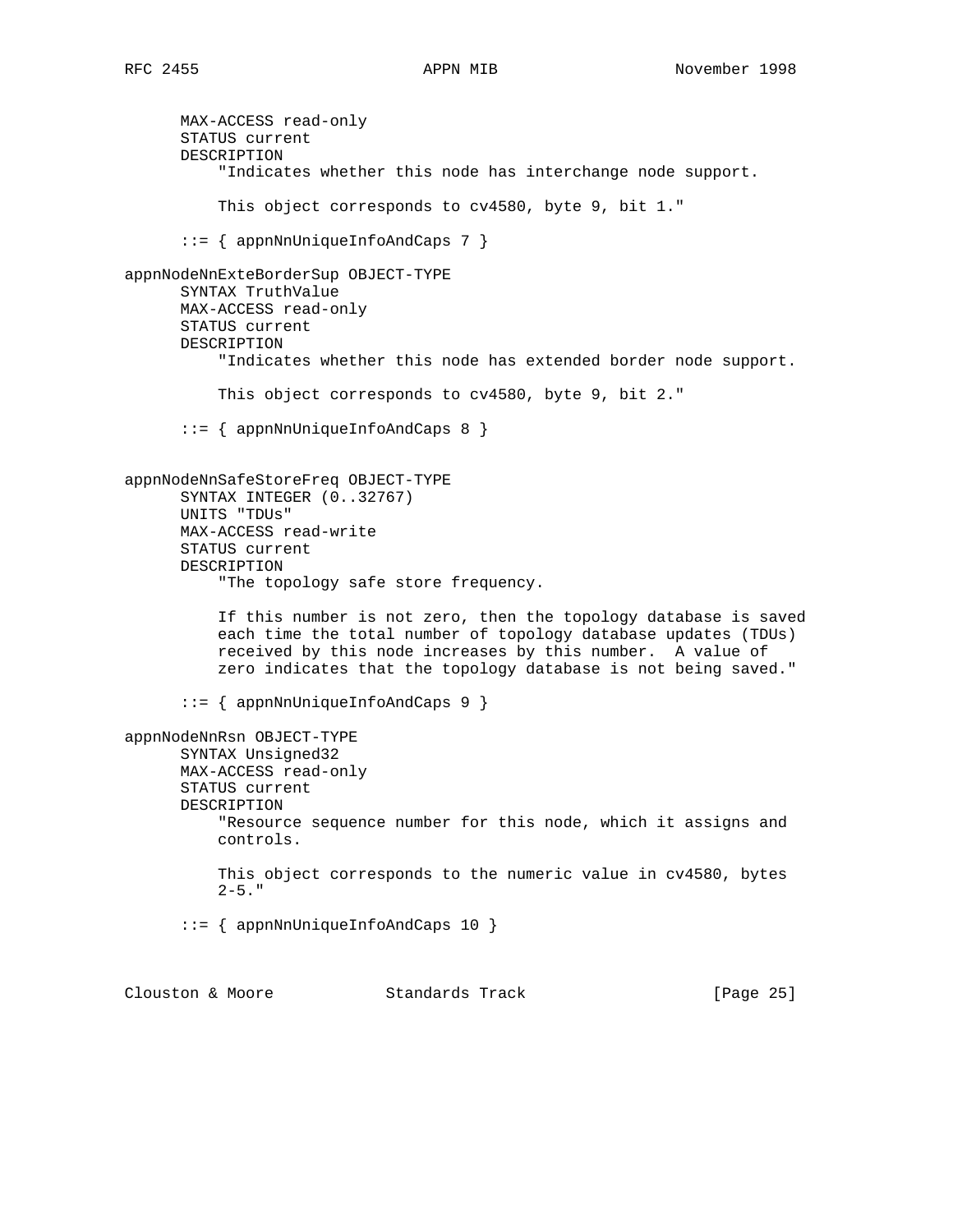appnNodeNnCongested OBJECT-TYPE SYNTAX TruthValue MAX-ACCESS read-only STATUS current DESCRIPTION "Indicates whether this node is congested. Other network nodes stop routing traffic to this node while this flag is on. This object corresponds to cv4580, byte 7, bit 0."  $::=$  { appnNnUniqueInfoAndCaps 11 } appnNodeNnIsrDepleted OBJECT-TYPE SYNTAX TruthValue MAX-ACCESS read-only STATUS current DESCRIPTION "Indicate whether intermediated session routing resources are depleted. Other network nodes stop routing traffic through this node while this flag is on. This object corresponds to cv4580, byte 7, bit 1."  $::=$  { appnNnUniqueInfoAndCaps 12 } appnNodeNnQuiescing OBJECT-TYPE SYNTAX TruthValue MAX-ACCESS read-only STATUS current DESCRIPTION "Indicates whether the node is quiescing. This object corresponds to cv4580, byte 7, bit 5."  $::=$  { appnNnUniqueInfoAndCaps 13 } appnNodeNnGateway OBJECT-TYPE SYNTAX TruthValue MAX-ACCESS read-only STATUS current DESCRIPTION "Indicates whether the node has gateway services support. This object corresponds to cv4580, byte 8, bit 0."  $::=$  { appnNnUniqueInfoAndCaps 14 } Clouston & Moore Standards Track [Page 26]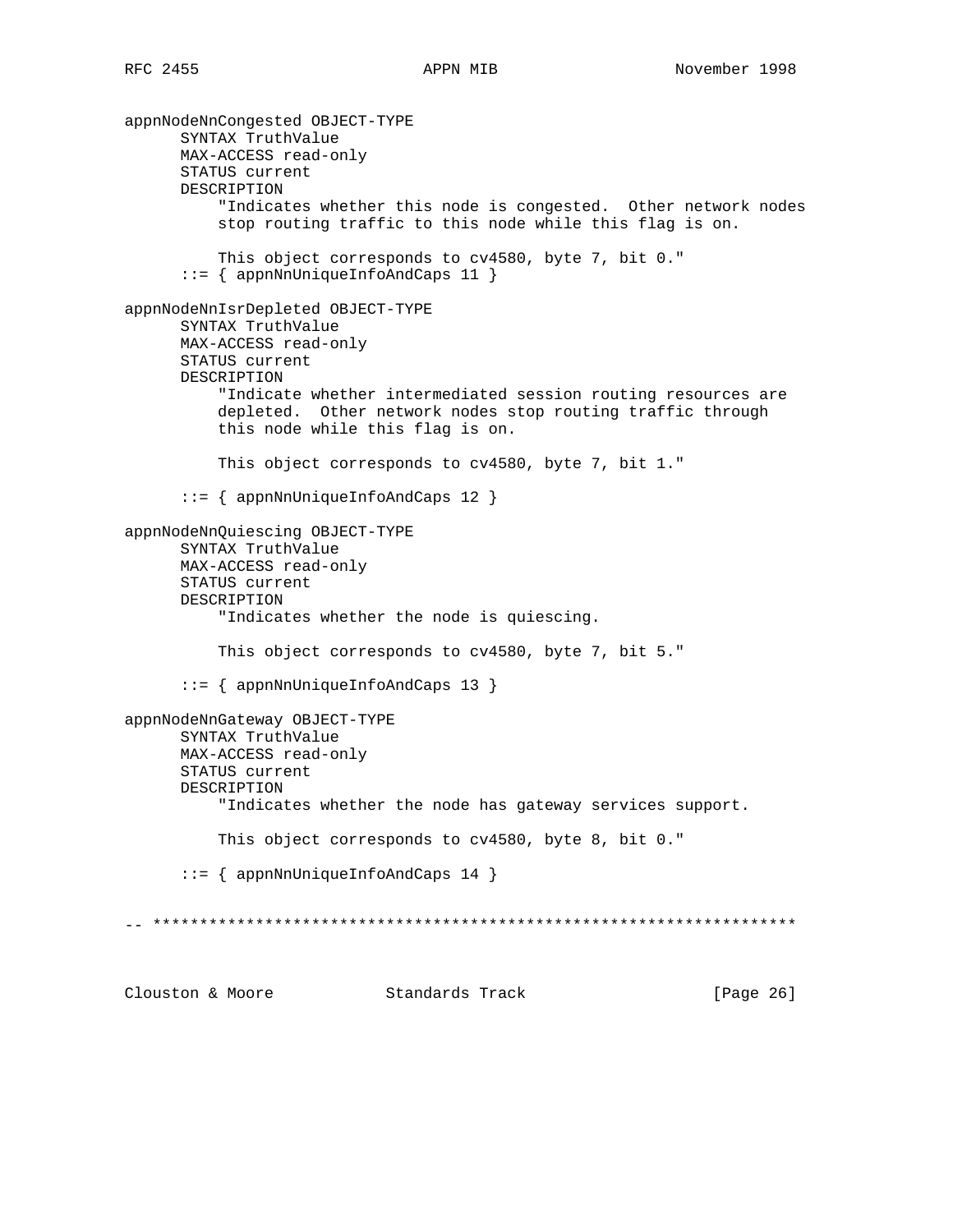```
-- APPN End Node Information
-- This section provides global information about an APPN end node. Two
-- of the objects are also implemented by a branch network node.
appnNodeEnModeCosMap OBJECT-TYPE
     SYNTAX TruthValue
     MAX-ACCESS read-only
    STATUS current
     DESCRIPTION
        "Indicates whether this end node supports mode name to COS name
        mapping."
     ::= { appnEnUniqueCaps 1 }
appnNodeEnNnServer OBJECT-TYPE
     SYNTAX OCTET STRING (SIZE (0 | 3..17))MAX-ACCESS read-only
     STATUS current
     DESCRIPTION
        "The fully qualified name of the current NN server for this end
        node. An NN server is identified using the format specified in
        the SnaControlPointName textual convention. The value is a
        zero-length string when there is no active NN server.
        A branch network node shall also implement this object."
     ::= { appnEnUniqueCaps 2 }
appnNodeEnLuSearch OBJECT-TYPE
     SYNTAX TruthValue
     MAX-ACCESS read-only
     STATUS current
     DESCRIPTION
        "Indicates whether the node is to be searched for LUs as part
        of a network broadcast search.
        A branch network node shall also implement this object."
      ::= \{ appnEnUniqueCaps 3 \}-- APPN Port information
-- This section provides information about an APPN node's ports.
```
Clouston & Moore Standards Track

[Page 27]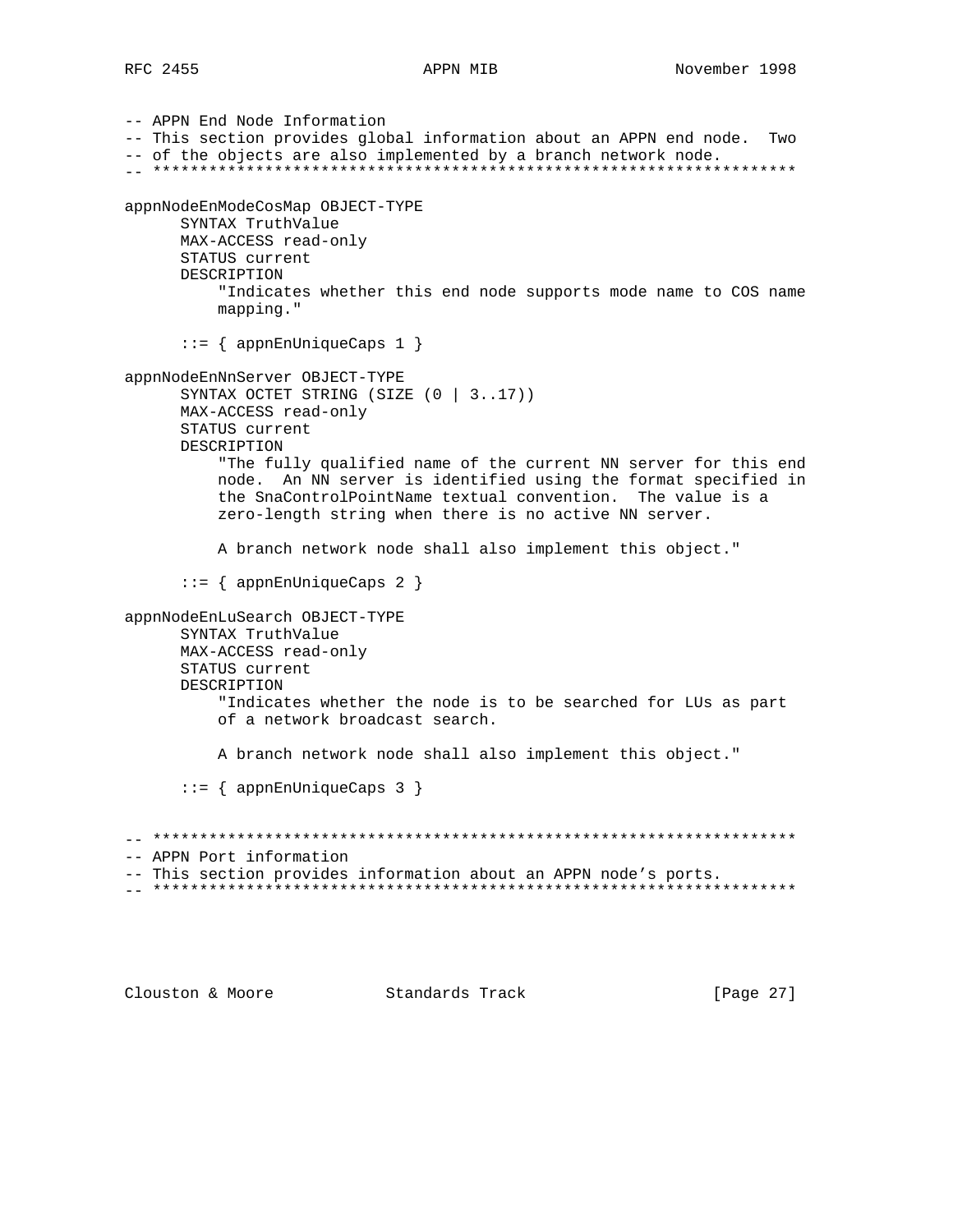appnPortTable OBJECT-TYPE SYNTAX SEQUENCE OF AppnPortEntry MAX-ACCESS not-accessible STATUS current DESCRIPTION "The Port table describes the configuration and current status of the ports used by APPN. When it is known to the APPN component, an OBJECT IDENTIFIER pointing to additional information related to the port is included. This may, but need not, be a RowPointer to an ifTable entry for a DLC interface immediately 'below' the port." ::= { appnPortInformation 1 } appnPortEntry OBJECT-TYPE SYNTAX AppnPortEntry MAX-ACCESS not-accessible STATUS current DESCRIPTION "The port name is used as the index to this table." INDEX { appnPortName } ::= { appnPortTable 1 } AppnPortEntry ::= SEQUENCE { appnPortName DisplayString,<br>appnPortCommand INTEGER, appnPortCommand INTEGER,<br>appnPortOperState INTEGER, appnPortOperState appnPortDlcType IANAifType, appnPortPortType INTEGER, appnPortSIMRIM TruthValue, appnPortLsRole INTEGER, appnPortNegotLs TruthValue, appnPortDynamicLinkSupport TruthValue, appnPortMaxRcvBtuSize INTEGER, appnPortMaxIframeWindow Gauge32, appnPortDefLsGoodXids AppnPortCounter, appnPortDefLsBadXids AppnPortCounter, appnPortDynLsGoodXids AppnPortCounter, appnPortDynLsBadXids AppnPortCounter, appnPortSpecific RowPointer, appnPortDlcLocalAddr DisplayableDlcAddress, appnPortCounterDisconTime TimeStamp }

appnPortName OBJECT-TYPE

Clouston & Moore 6 Standards Track [Page 28]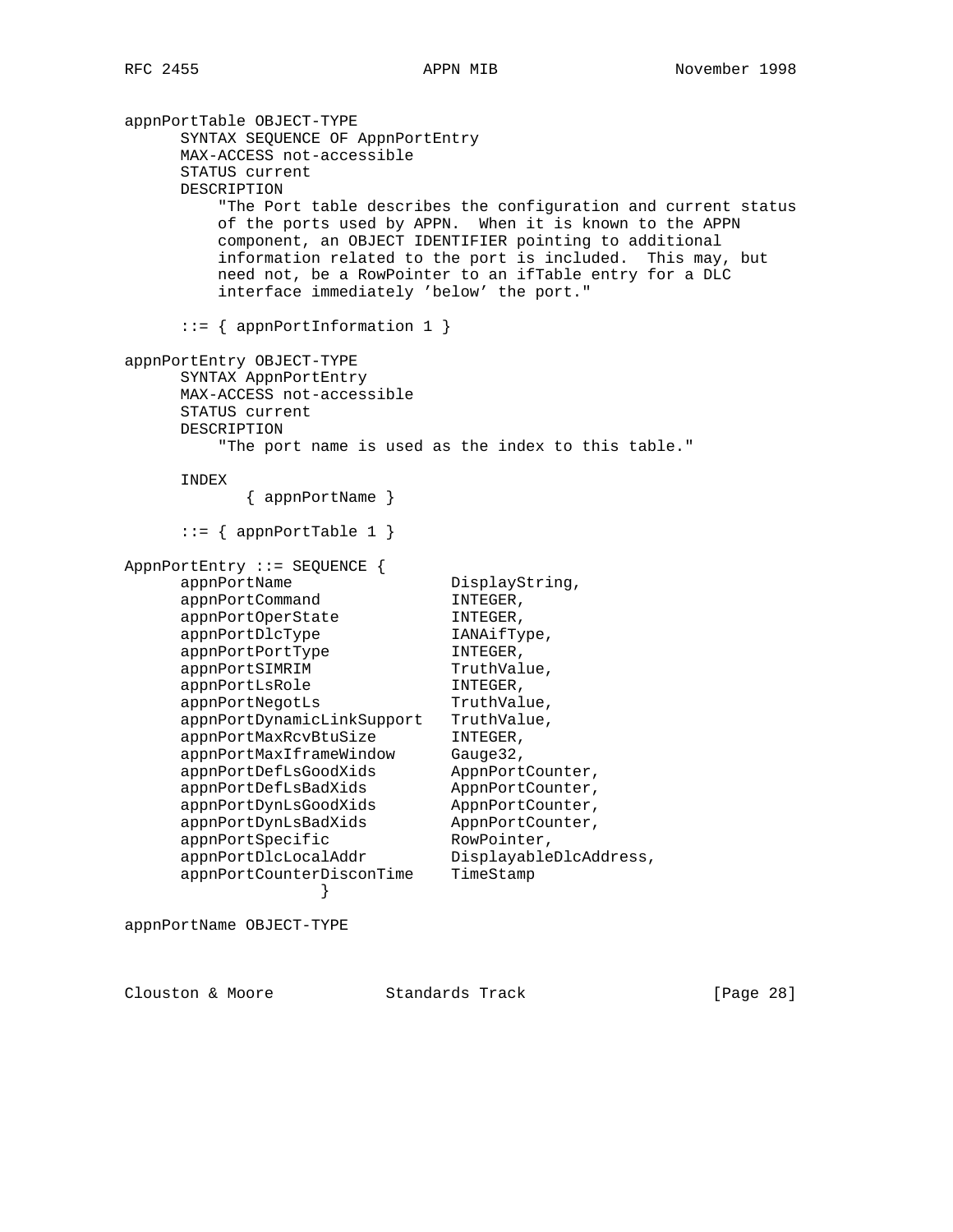```
 SYNTAX DisplayString (SIZE (1..10))
      MAX-ACCESS not-accessible
      STATUS current
      DESCRIPTION
          "Administratively assigned name for this APPN port."
     ::= { appnPortEntry 1 }
appnPortCommand OBJECT-TYPE
      SYNTAX INTEGER {
                      deactivate(1),
                      activate(2),
                      recycle(3),
                      ready(4)
 }
      MAX-ACCESS read-write
      STATUS current
      DESCRIPTION
          "Object by which a Management Station can activate, deactivate,
          or recycle (i.e., cause to be deactivated and then immediately
          activated) a port, by setting the value to activate(1),
         deactivate(2), or recycle(3), respectively. The value ready(4)
          is returned on GET operations until a SET has been processed;
          after that the value received on the most recent SET is
          returned."
      ::= { appnPortEntry 2 }
appnPortOperState OBJECT-TYPE
      SYNTAX INTEGER {
                         inactive(1),
                         pendactive(2),
                         active(3),
                    pendinact(4)<br>}
 }
      MAX-ACCESS read-only
      STATUS current
      DESCRIPTION
          "Indicates the current state of this port:
             inactive(1) - port is inactive
              pendactive(2) - port is pending active
             active(3) - port is active
             pendinact(4) - port is pending inactive"
     ::= { appnPortEntry 3 }
Clouston & Moore Standards Track [Page 29]
```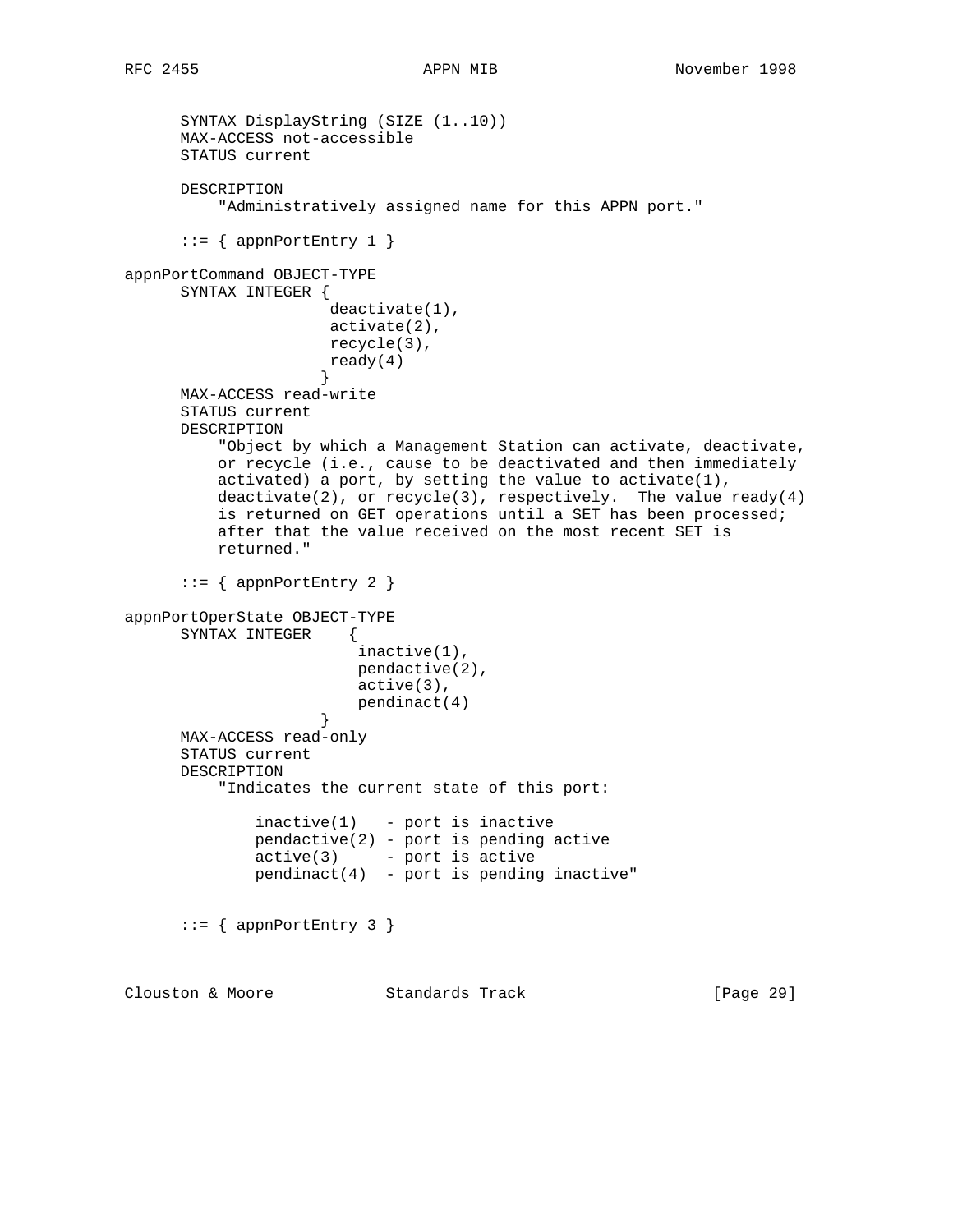```
appnPortDlcType OBJECT-TYPE
      SYNTAX IANAifType
      MAX-ACCESS read-only
      STATUS current
      DESCRIPTION
          "The type of DLC interface, distinguished according to the
          protocol immediately 'below' this layer."
     ::= { appnPortEntry 4 }
appnPortPortType OBJECT-TYPE
      SYNTAX INTEGER {
                     leased(1),
                     switched(2),
                     sharedAccessFacilities(3)
 }
      MAX-ACCESS read-only
      STATUS current
      DESCRIPTION
          "Identifies the type of line used by this port:
             leased(1) - leased line
             switched(2) - switched line
             sharedAccessFacilities(3) - shared access facility, such
                                         as a LAN."
     ::= { appnPortEntry 5 }
appnPortSIMRIM OBJECT-TYPE
      SYNTAX TruthValue
      MAX-ACCESS read-only
      STATUS current
      DESCRIPTION
          "Indicates whether Set Initialization Mode (SIM) and Receive
          Initialization Mode (RIM) are supported for this port."
      ::= { appnPortEntry 6 }
appnPortLsRole OBJECT-TYPE
      SYNTAX INTEGER {
                     primary(1),
                     secondary(2),
                     negotiable(3),
                    abm(4) }
      MAX-ACCESS read-only
      STATUS current
      DESCRIPTION
```
Clouston & Moore Standards Track [Page 30]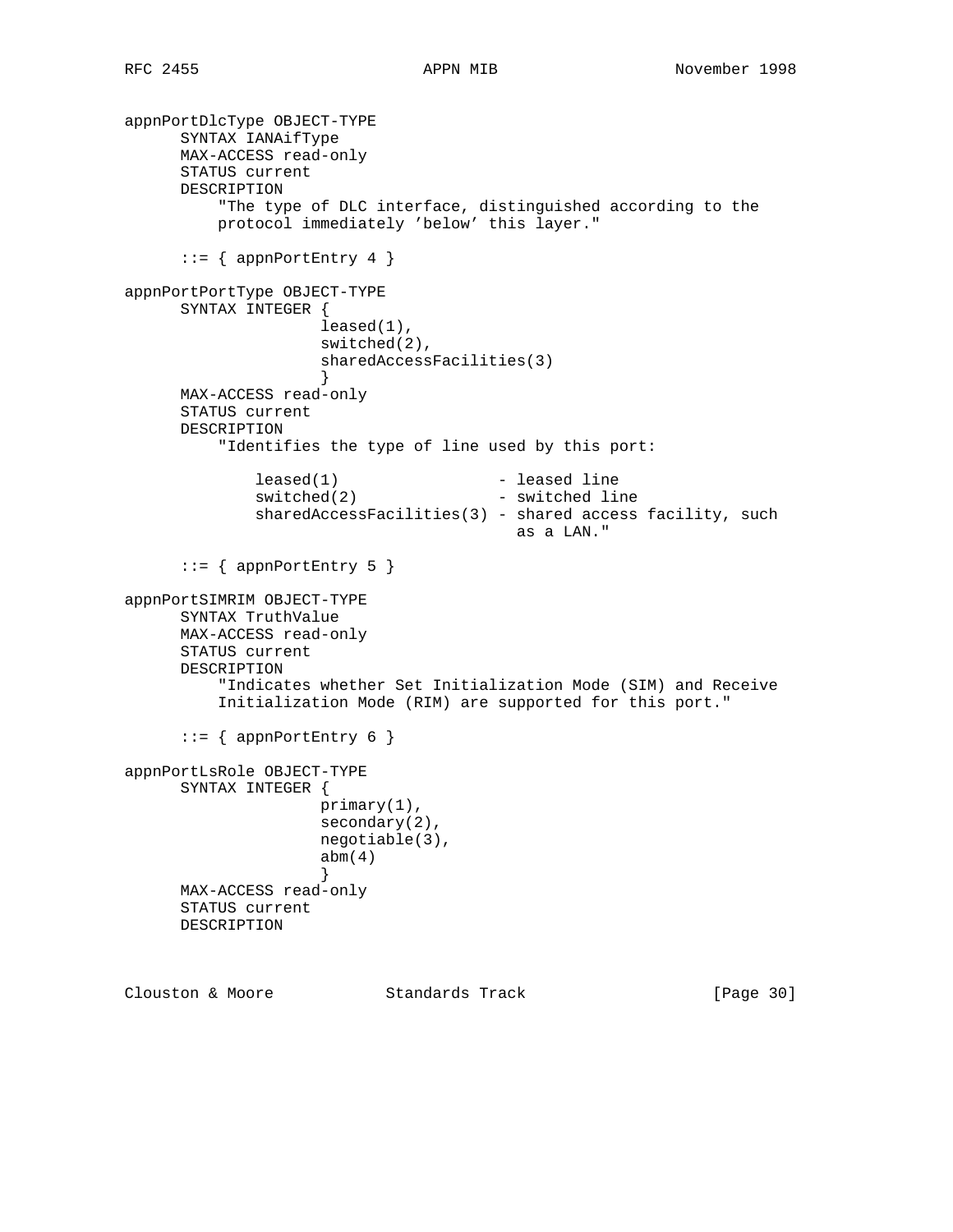"Initial role for link stations activated through this port. The values map to the following settings in the initial XID, where 'ABM' indicates asynchronous balanced mode and 'NRM' indicated normal response mode:

```
primary(1): ABM support = 0 ( = NRM)
                              role = 01 ( = primary)
               secondary(2): ABM support = 0 (= NRM)
                             role = 00 ( = secondary)
 negotiable(3): ABM support = 0 ( = NRM)
 role = 11 ( = negotiable)
abm(4): ABM support = 1 ( = ABM)
 role = 11 ( = negotiable)"
     ::= { appnPortEntry 7 }
appnPortNegotLs OBJECT-TYPE
      SYNTAX TruthValue
      MAX-ACCESS read-only
      STATUS current
      DESCRIPTION
         "Indicates whether the node supports negotiable link stations
         for this port."
      ::= { appnPortEntry 8 }
appnPortDynamicLinkSupport OBJECT-TYPE
      SYNTAX TruthValue
      MAX-ACCESS read-only
      STATUS current
      DESCRIPTION
          "Indicates whether this node allows call-in on this port from
         nodes not defined locally."
      ::= { appnPortEntry 9 }
appnPortMaxRcvBtuSize OBJECT-TYPE
      SYNTAX INTEGER (99..32767)
      UNITS "bytes"
      MAX-ACCESS read-only
      STATUS current
      DESCRIPTION
         "Maximum Basic Transmission Unit (BTU) size that a link station
         on this port can receive.
         This object corresponds to bytes 21-22 of XID3."
     ::= { appnPortEntry 10 }
```
Clouston & Moore Standards Track [Page 31]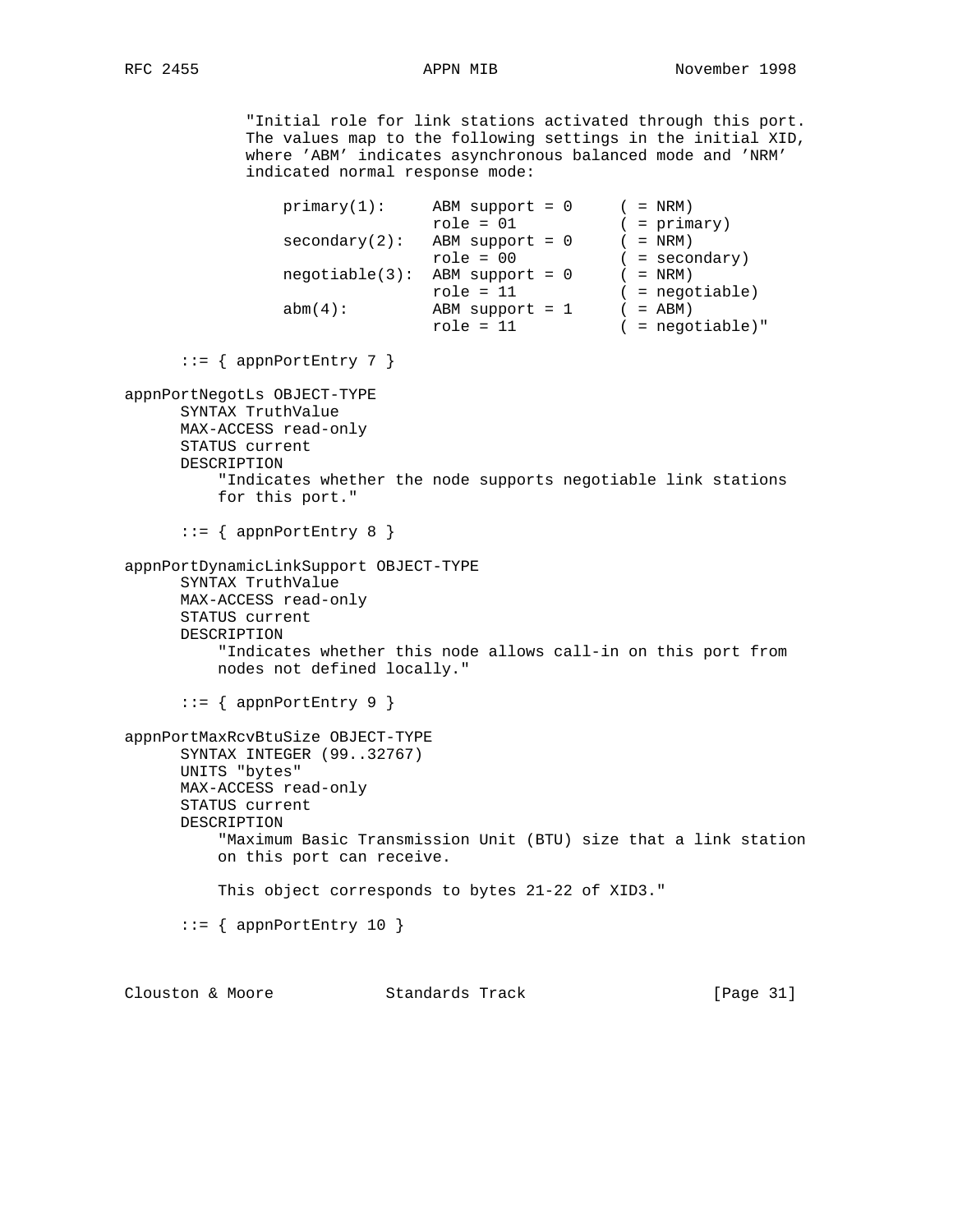appnPortMaxIframeWindow OBJECT-TYPE SYNTAX Gauge32 UNITS "I-frames" MAX-ACCESS read-only STATUS current DESCRIPTION "Maximum number of I-frames that can be received by the XID sender before an acknowledgement is received."  $::=$  { appnPortEntry 11 } appnPortDefLsGoodXids OBJECT-TYPE SYNTAX AppnPortCounter UNITS "XID exchanges" MAX-ACCESS read-only STATUS current DESCRIPTION "The total number of successful XID exchanges that have occurred on all defined link stations on this port since the last time this port was started."  $::=$  { appnPortEntry 12 } appnPortDefLsBadXids OBJECT-TYPE SYNTAX AppnPortCounter UNITS "XID exchanges" MAX-ACCESS read-only STATUS current DESCRIPTION "The total number of unsuccessful XID exchanges that have occurred on all defined link stations on this port since the last time this port was started."  $::=$  { appnPortEntry 13 } appnPortDynLsGoodXids OBJECT-TYPE SYNTAX AppnPortCounter UNITS "XID exchanges" MAX-ACCESS read-only STATUS current DESCRIPTION "The total number of successful XID exchanges that have occurred on all dynamic link stations on this port since the last time this port was started." ::= { appnPortEntry 14 } appnPortDynLsBadXids OBJECT-TYPE Clouston & Moore Standards Track [Page 32]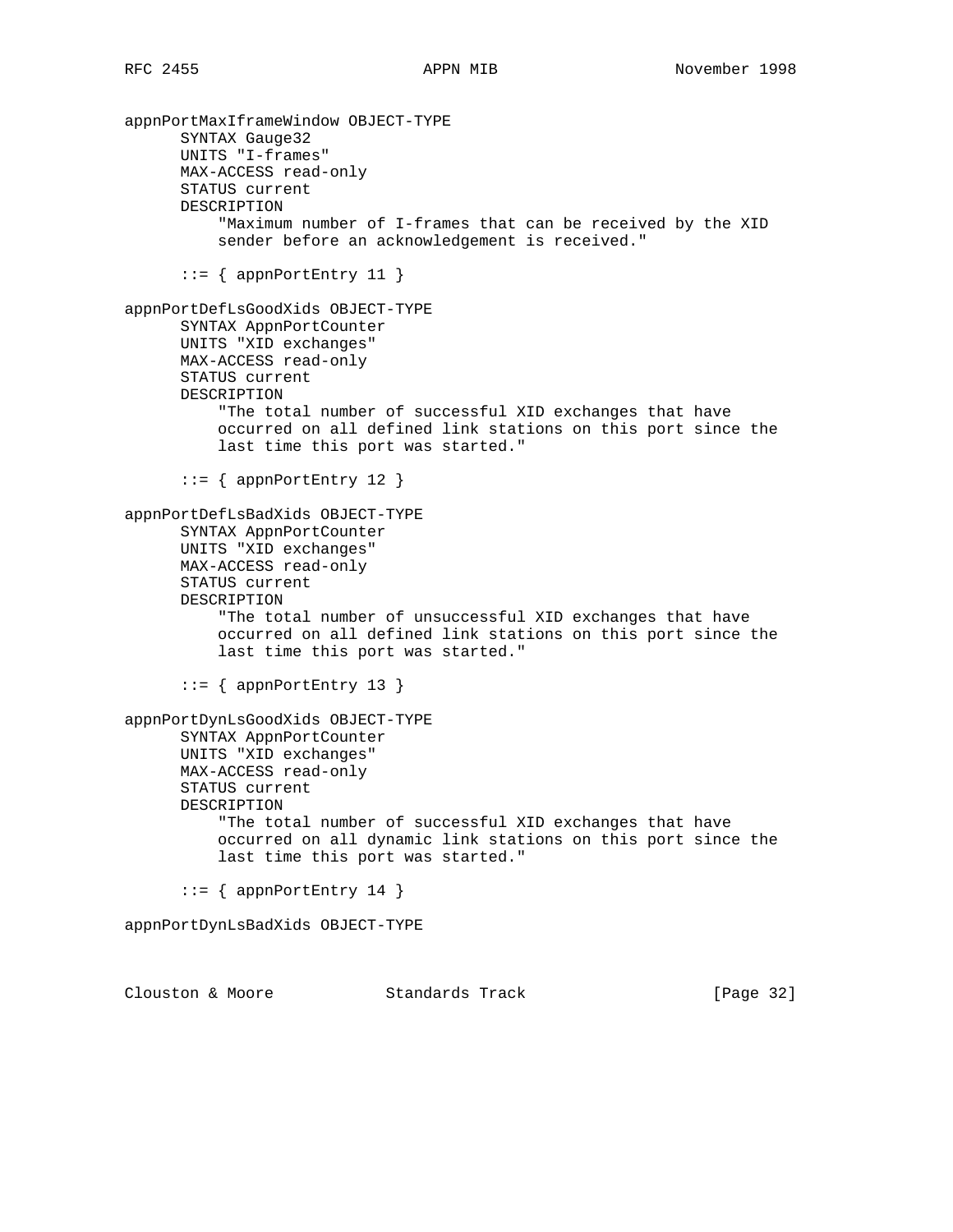SYNTAX AppnPortCounter UNITS "XID exchanges" MAX-ACCESS read-only STATUS current DESCRIPTION "The total number of unsuccessful XID exchanges that have occurred on all dynamic link stations on this port since the last time this port was started."  $::=$  { appnPortEntry 15 } appnPortSpecific OBJECT-TYPE SYNTAX RowPointer MAX-ACCESS read-only STATUS current DESCRIPTION "Identifies the object, e.g., one in a DLC-specific MIB, that can provide additional information related to this port. If the agent is unable to identify such an object, the value 0.0 is returned."  $::=$  { appnPortEntry 16 } appnPortDlcLocalAddr OBJECT-TYPE SYNTAX DisplayableDlcAddress MAX-ACCESS read-only STATUS current DESCRIPTION "Local DLC address of this port."  $::= \{$  appnPortEntry 17 } appnPortCounterDisconTime OBJECT-TYPE SYNTAX TimeStamp MAX-ACCESS read-only STATUS current DESCRIPTION "The value of the sysUpTime object the last time the port was started."  $::=$  { appnPortEntry 18 } -- APPN Link Station Information -- This section provides information about an APPN node's link stations. 

Clouston & Moore Standards Track [Page 33]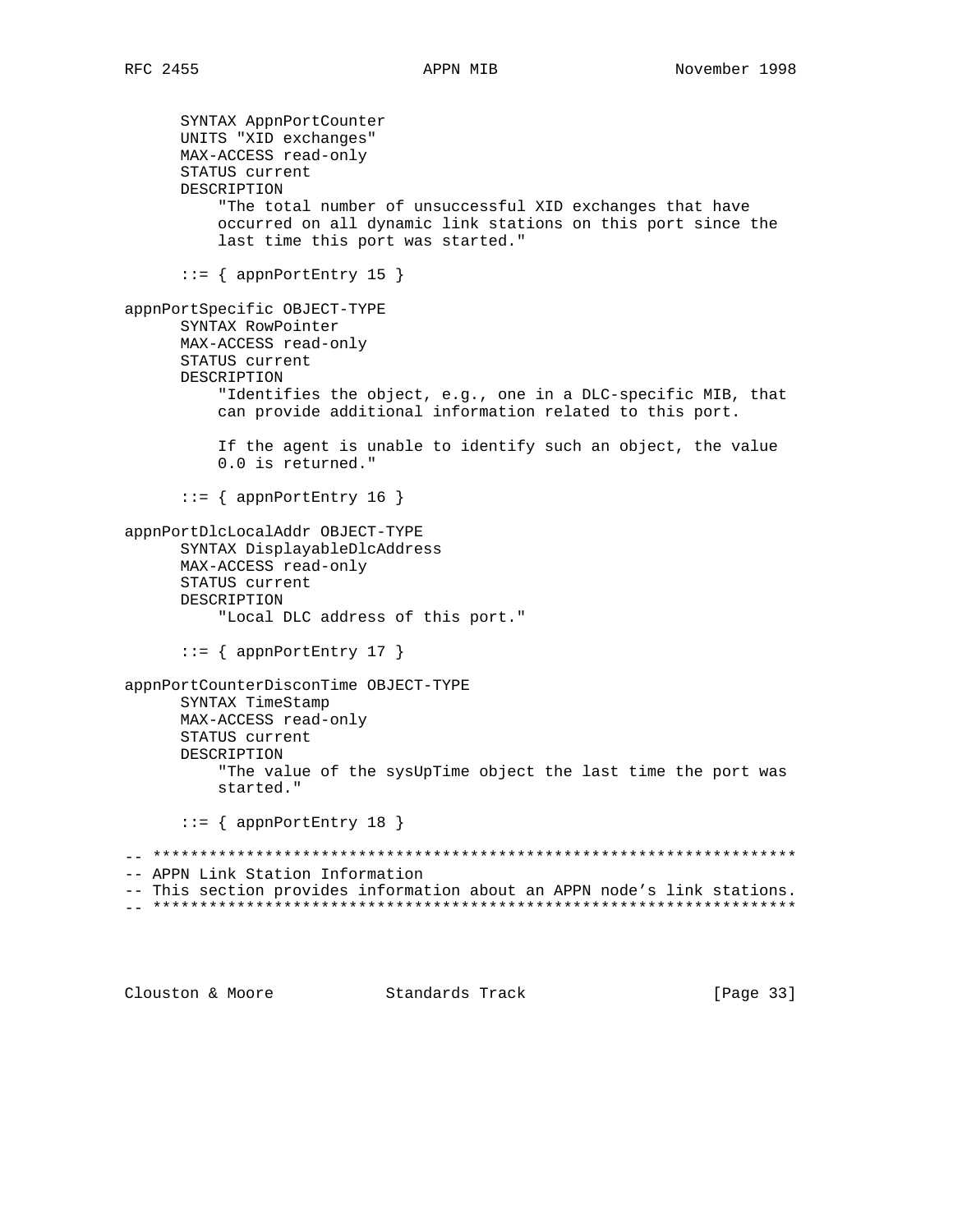```
appnLsTable OBJECT-TYPE
     SYNTAX SEQUENCE OF AppnLsEntry
     MAX-ACCESS not-accessible
     STATUS current
     DESCRIPTION
         "This table contains detailed information about the link
         station configuration and its current status."
      ::= { appnLinkStationInformation 1 }
appnLsEntry OBJECT-TYPE
     SYNTAX AppnLsEntry
     MAX-ACCESS not-accessible
     STATUS current
     DESCRIPTION
         "This table is indexed by the link station name."
     INDEX
           { appnLsName }
     ::= { appnLsTable 1 }
AppnLsEntry ::= SEQUENCE {
    appnLsName DisplayString,
    appnLsCommand INTEGER,
    appnLsOperState INTEGER,
    appnLsPortName DisplayString,
    appnLsDlcType IANAifType,
    appnLsDynamic TruthValue,
appnLsAdjCpName OCTET STRING,
 appnLsAdjNodeType INTEGER,
appnLsTgNum INTEGER,
appnLsLimResource TruthValue,
appnLsActOnDemand TruthValue,
appnLsMigration TruthValue,
 appnLsPartnerNodeId SnaNodeIdentification,
 appnLsCpCpSessionSupport TruthValue,
     appnLsMaxSendBtuSize INTEGER,
-- performance data
appnLsInXidBytes AppnLinkStationCounter,
appnLsInMsgBytes AppnLinkStationCounter,
 appnLsInXidFrames AppnLinkStationCounter,
 appnLsInMsgFrames AppnLinkStationCounter,
    appnLsOutXidBytes AppnLinkStationCounter,
    appnLsOutMsgBytes AppnLinkStationCounter,
```
Clouston & Moore Standards Track [Page 34]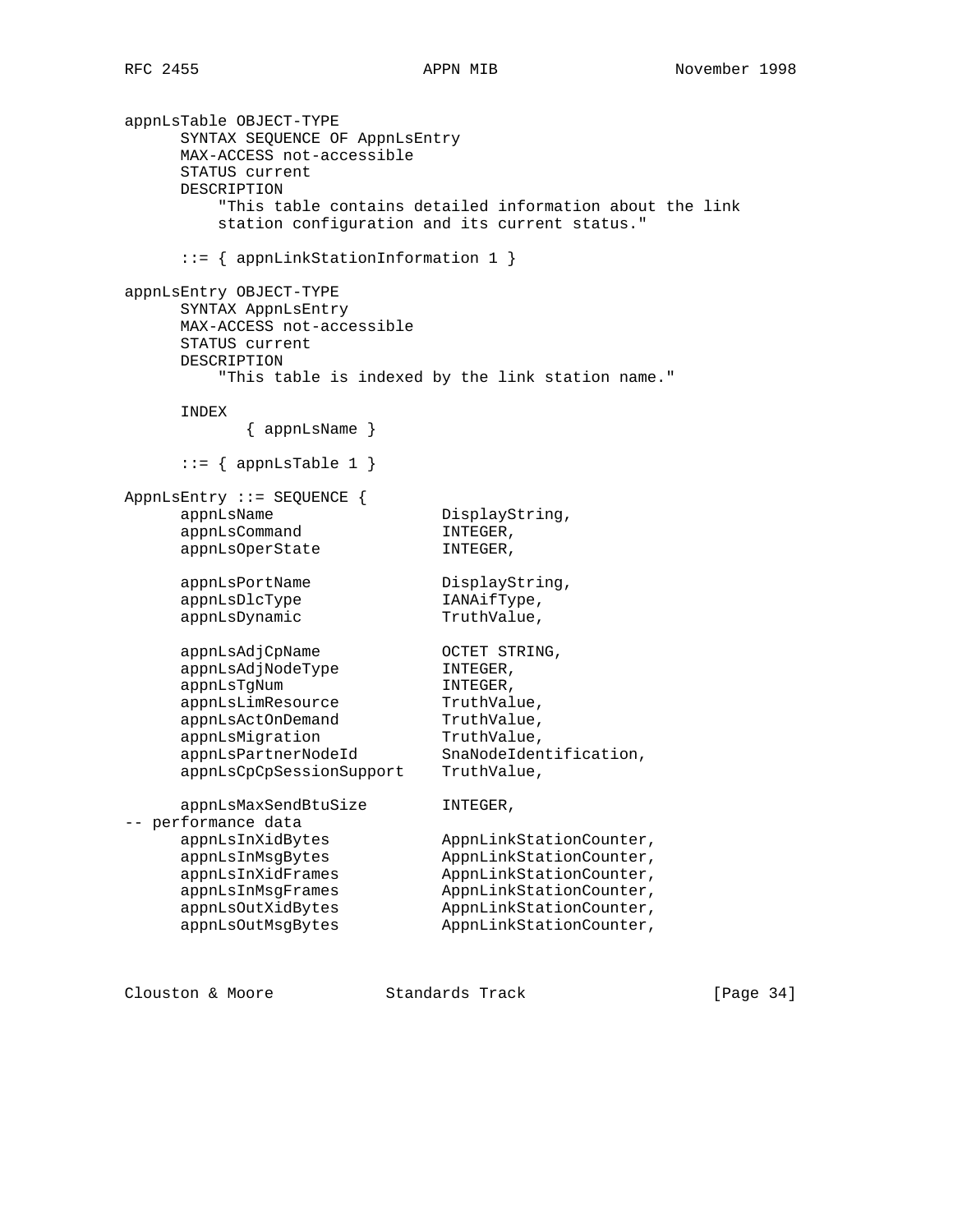appnLsOutXidFrames AppnLinkStationCounter, appnLsOutMsgFrames AppnLinkStationCounter, -- propagation delay<br>appnLsEchoRsps AppnLinkStationCounter,<br>Gauge32,<br>Gauge32, appnLsCurrentDelay appnLsMaxDelay<br>32.1 appnLsMinDelay Gauge32, appnLsMaxDelayTime DateAndTime, -- XID Statistics appnLsGoodXids AppnLinkStationCounter, appnLsBadXids AppnLinkStationCounter, -- DLC-specific appnLsSpecific RowPointer, appnLsActiveTime Unsigned32, appnLsCurrentStateTime TimeTicks, -- HPR-specific appnLsHprSup 1NTEGER, appnLsErrRecoSup TruthValue, appnLsForAnrLabel OCTET STRING, appnLsRevAnrLabel OCTET STRING, appnLsCpCpNceId OCTET STRING, appnLsRouteNceId OCTET STRING, appnLsBfNceId OCTET STRING, appnLsLocalAddr DisplayableDlcAddress, appnLsRemoteAddr DisplayableDlcAddress, appnLsRemoteLsName DisplayString, appnLsCounterDisconTime TimeStamp, appnLsMltgMember TruthValue } appnLsName OBJECT-TYPE SYNTAX DisplayString (SIZE (1..10)) MAX-ACCESS not-accessible STATUS current DESCRIPTION "Administratively assigned name for the link station. The name can be from one to ten characters."  $::=$  { appnLsEntry 1 } appnLsCommand OBJECT-TYPE SYNTAX INTEGER { deactivate(1), activate(2), recycle(3),  $\text{ready(4)}$ }

Clouston & Moore Standards Track [Page 35]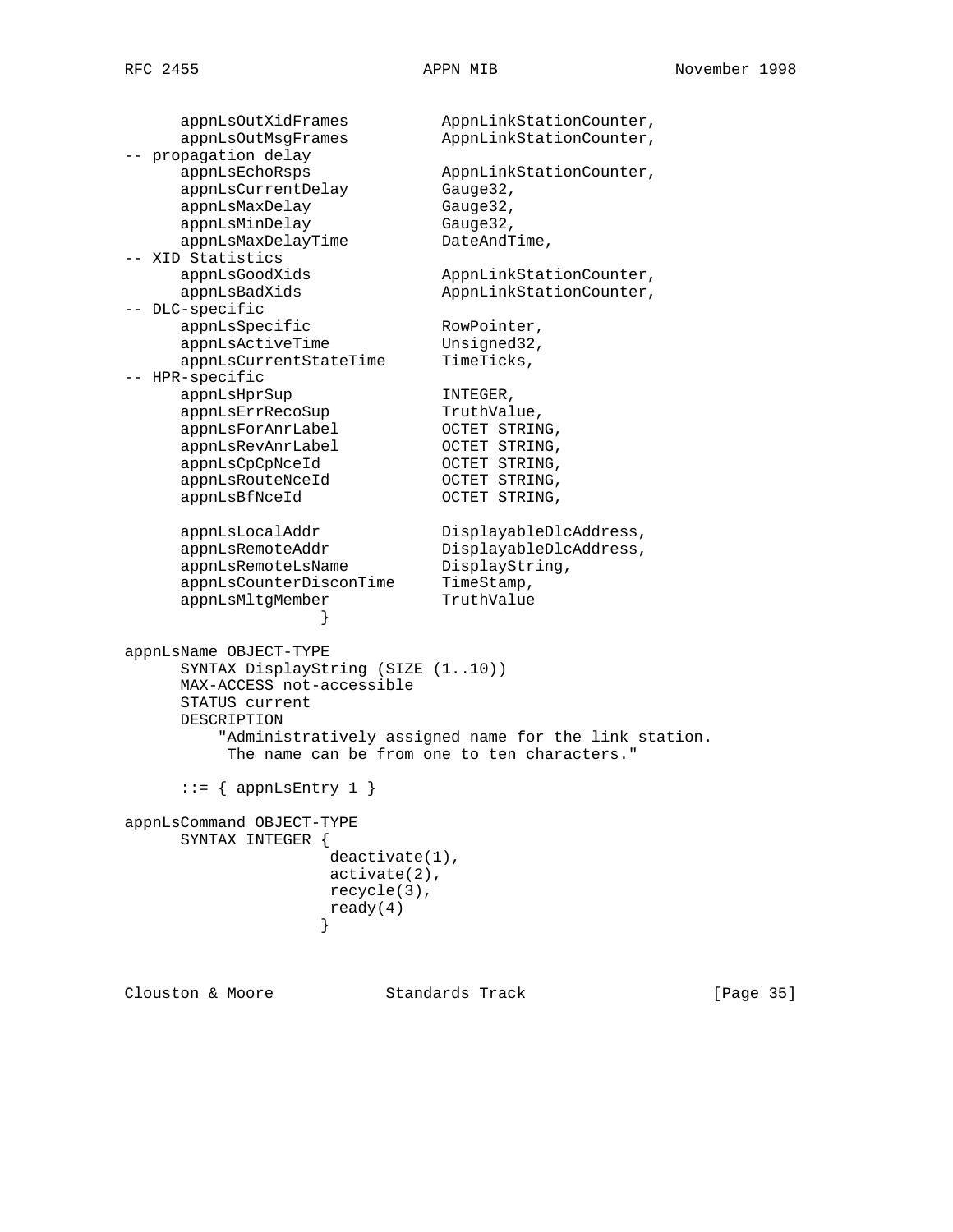```
 MAX-ACCESS read-write
      STATUS current
      DESCRIPTION
          "Object by which a Management Station can activate, deactivate,
          or recycle (i.e., cause to be deactivated and then immediately
          reactivated) a link station, by setting the value to
          activate(1), deactivate(2), or recycle(3), respectively. The
         value ready(4) is returned on GET operations until a SET has
          been processed; after that the value received on the most
          recent SET is returned."
     ::= { appnLsEntry 2 }
appnLsOperState OBJECT-TYPE
     SYNTAX INTEGER {
          inactive(1),
sentConnectOut(2), -- pending active
 pendXidExch(3), -- pending active
sendActAs(4), The needing active
sendSetMode(5), -- pending active
          otherPendingActive(6),-- pending active
          active(7),
 sentDeactAsOrd(8), -- pending inactive
 sentDiscOrd(9), -- pending inactive
sentDiscImmed(10), -- pending inactive
          otherPendingInact(11) -- pending inactive
 }
      MAX-ACCESS read-only
      STATUS current
      DESCRIPTION
          "State of this link station. The comments map these more
          granular states to the 'traditional' four states for SNA
          resources. Values (2) through (5) represent the normal
          progression of states when a link station is being activated.
          Value (6) represents some other state of a link station in
          the process of being activated. Values (8) through (10)
          represent different ways a link station can be deactivated.
          Value (11) represents some other state of a link station in
          the process of being deactivated."
     ::= { appnLsEntry 3 }
appnLsPortName OBJECT-TYPE
      SYNTAX DisplayString (SIZE (1..10))
      MAX-ACCESS read-only
      STATUS current
      DESCRIPTION
          "Administratively assigned name for the port associated with
```
Clouston & Moore Standards Track [Page 36]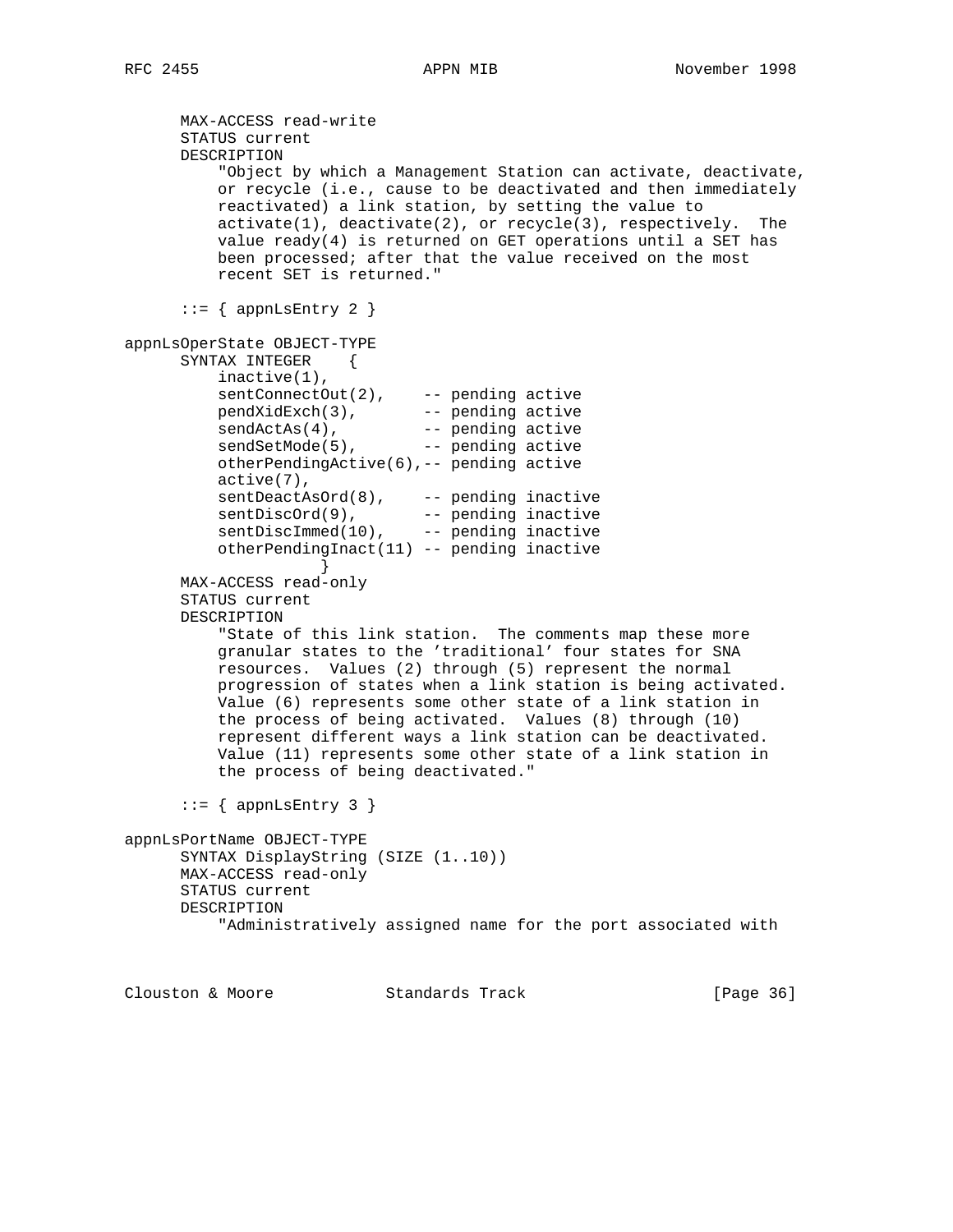```
 this link station. The name can be from one to ten
           characters."
      ::= { appnLsEntry 4 }
appnLsDlcType OBJECT-TYPE
       SYNTAX IANAifType
      MAX-ACCESS read-only
       STATUS current
       DESCRIPTION
           "The type of DLC interface, distinguished according to the
           protocol immediately 'below' this layer."
       ::= { appnLsEntry 5 }
appnLsDynamic OBJECT-TYPE
       SYNTAX TruthValue
      MAX-ACCESS read-only
       STATUS current
       DESCRIPTION
           "Identifies whether this is a dynamic link station. Dynamic
           link stations are created when links that have not been locally
           defined are established by adjacent nodes."
      ::= { appnLsEntry 6 }
appnLsAdjCpName OBJECT-TYPE
       SYNTAX OCTET STRING (SIZE (0 | 3..17))
      MAX-ACCESS read-only
       STATUS current
       DESCRIPTION
           "Fully qualified name of the adjacent node for this link
           station. An adjacent node is identified using the format
           specified in the SnaControlPointName textual convention.
           The value of this object is determined as follows:
              1. If the adjacent node's name was received on XID, it
                 is returned.
              2. If the adjacent node's name was not received on XID,
                 but a locally-defined value is available, it is
                 returned.
              3. Otherwise a string of length 0 is returned, indicating
                 that no name is known for the adjacent node."
      ::= { appnLsEntry 7 }
```
Clouston & Moore Standards Track [Page 37]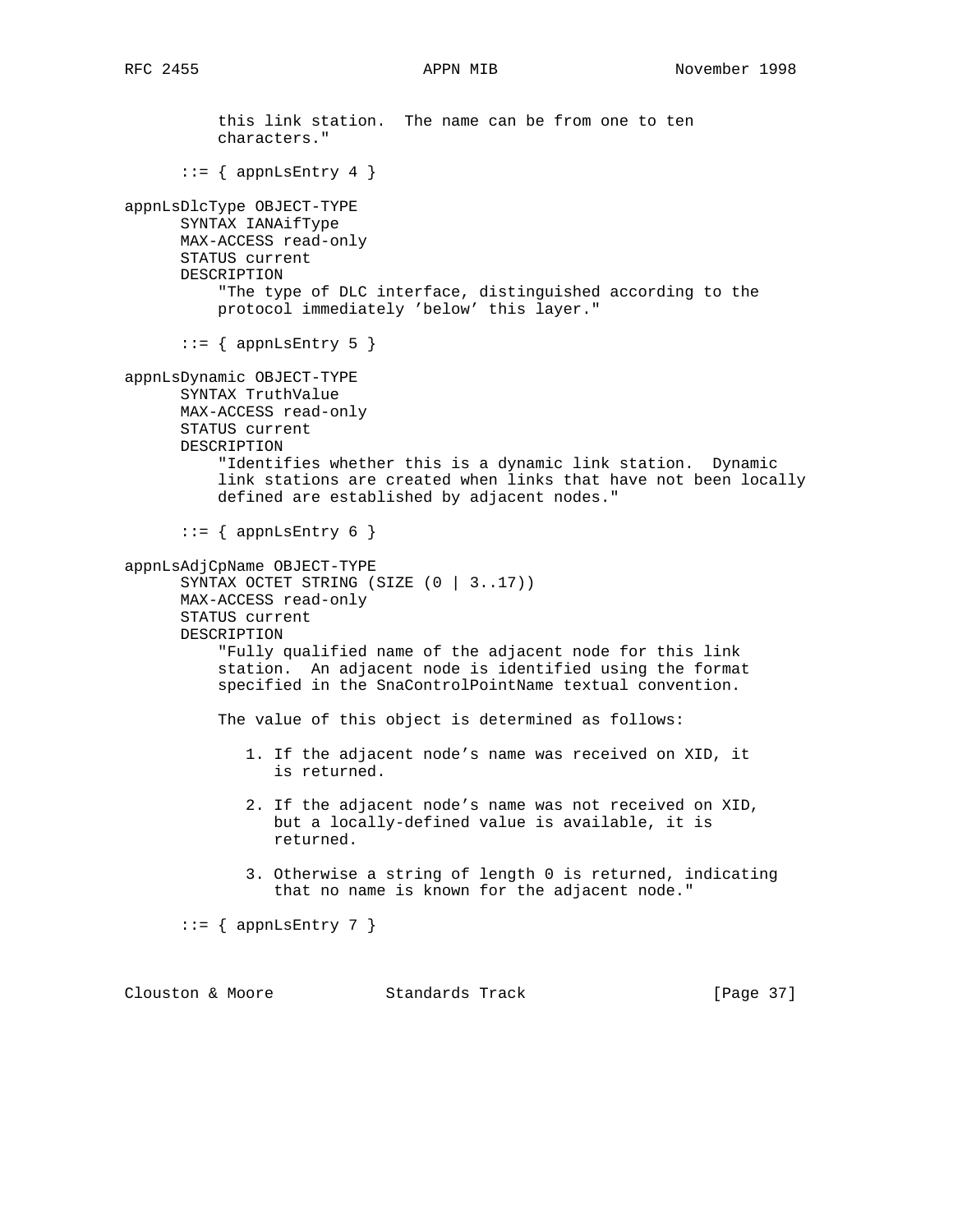```
appnLsAdjNodeType OBJECT-TYPE
       SYNTAX INTEGER {
                        networkNode(1),
                        endNode(2),
                        t21len(4),
                        unknown(255)
 }
       MAX-ACCESS read-only
       STATUS current
       DESCRIPTION
            "Node type of the adjacent node on this link:
                  networkNode(1) - APPN network node
endNode(2) - APPN end node
 t21len(4) - LEN end node
                  unknown(255) - the agent does not know the node type
            of the adjacent node
" "The Contract of the Contract of the Contract of the Contract of the Contract of the Contract of the Contract of the Contract of the Contract of the Contract of the Contract of the Contract of the Contract of the Contrac
      ::= { appnLsEntry 8 }
appnLsTgNum OBJECT-TYPE
       SYNTAX INTEGER (0..256)
       MAX-ACCESS read-only
       STATUS current
       DESCRIPTION
            "Number associated with the TG to this link station, with a
            range from 0 to 256. A value of 256 indicates that the TG
           number has not been negotiated and is unknown at this time."
      ::= { appnLsEntry 9 }
appnLsLimResource OBJECT-TYPE
       SYNTAX TruthValue
       MAX-ACCESS read-only
       STATUS current
       DESCRIPTION
            "Indicates whether the link station is a limited resource. A
            link station that is a limited resource is deactivated when it
            is no longer in use."
      ::= { appnLsEntry 10 }
appnLsActOnDemand OBJECT-TYPE
       SYNTAX TruthValue
       MAX-ACCESS read-only
       STATUS current
       DESCRIPTION
Clouston & Moore Standards Track [Page 38]
```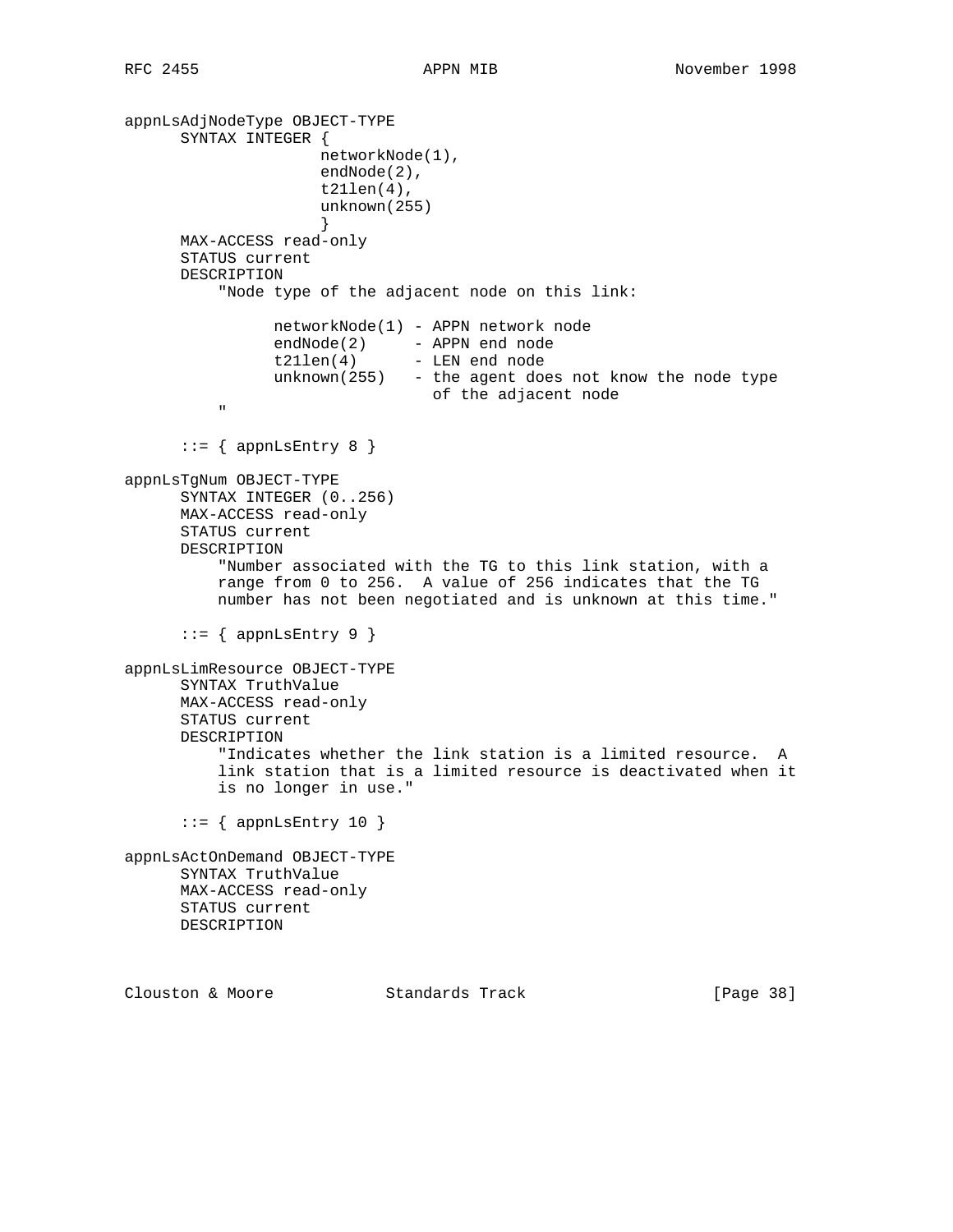"Indicates whether the link station is activatable on demand.

 Such a link station is reported in the topology as active regardless of its actual state, so that it can be considered in route calculations. If the link station is inactive and is chosen for a route, it will be activated at that time."

```
::= { appnLsEntry 11 }
```

```
appnLsMigration OBJECT-TYPE
       SYNTAX TruthValue
       MAX-ACCESS read-only
       STATUS current
       DESCRIPTION
           "Indicates whether this link station will be used for
           connections to down-level or migration partners.
```
 In general, migration nodes do not append their CP names on XID3. Such nodes: (1) will not support parallel TGs, (2) should be sent an ACTIVATE PHYSICAL UNIT (ACTPU), provided that the partner supports ACTPUs, and (3) should not be sent segmented BINDs. However, if this node receives an XID3 with an appended CP name, then the partner node will not be treated as a migration node.

In the case of DYNAMIC TGs this object should be set to 'no'."

 $::=$  { appnLsEntry 12 }

appnLsPartnerNodeId OBJECT-TYPE SYNTAX SnaNodeIdentification MAX-ACCESS read-only STATUS current DESCRIPTION "The partner's Node Identification, from bytes 2-5 of the XID received from the partner. If this value is not available, then the characters '00000000' are returned."  $::=$  { appnLsEntry 13 }

appnLsCpCpSessionSupport OBJECT-TYPE SYNTAX TruthValue MAX-ACCESS read-only STATUS current DESCRIPTION "Indicates whether CP-CP sessions are supported by this link station. For a dynamic link, this object represents the default ('Admin') value."

Clouston & Moore Standards Track [Page 39]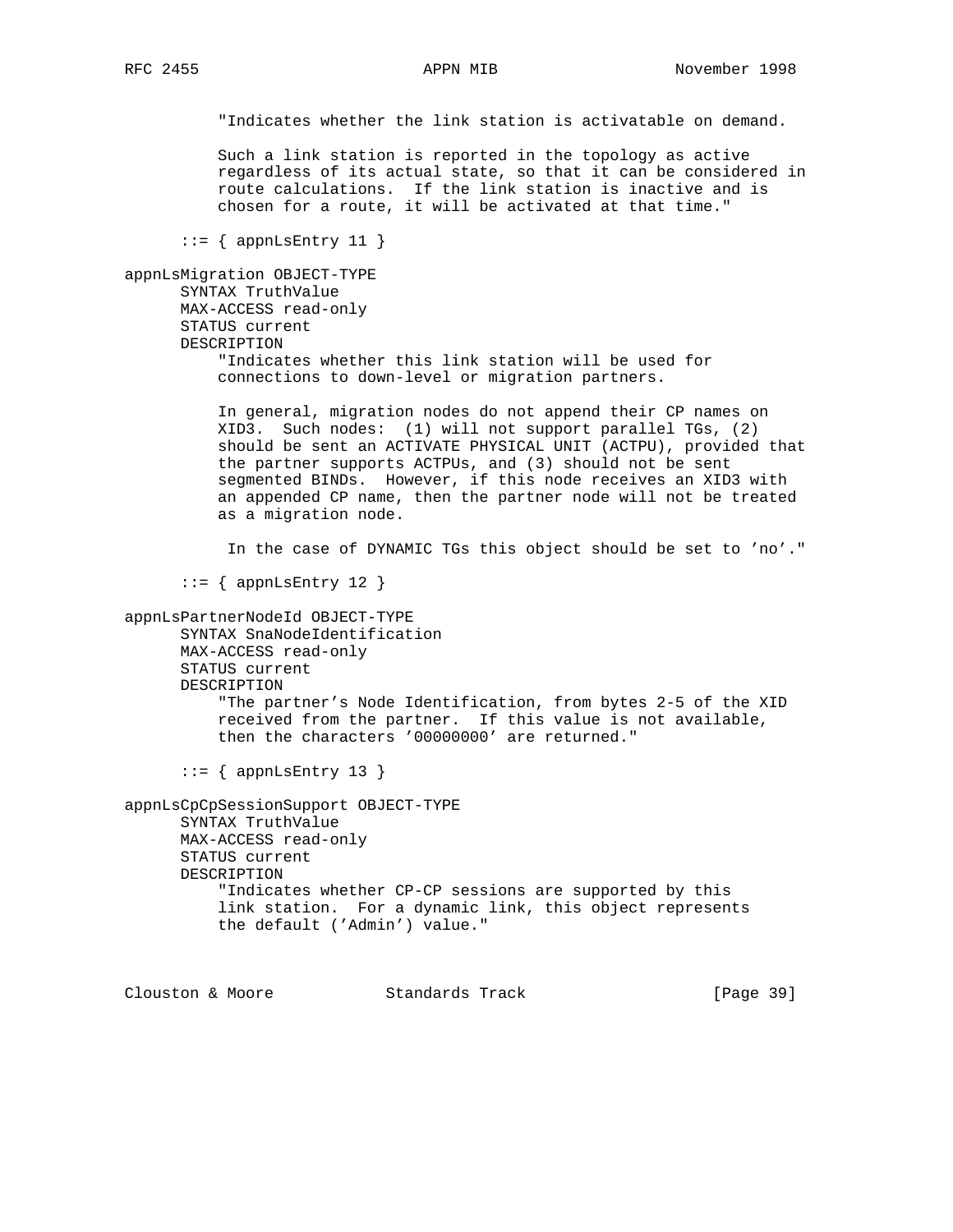```
::= { appnLsEntry 14 }
appnLsMaxSendBtuSize OBJECT-TYPE
       SYNTAX INTEGER (99..32767)
      UNITS "bytes"
      MAX-ACCESS read-only
      STATUS current
      DESCRIPTION
           "Numeric value between 99 and 32767 inclusive indicating the
           maximum number of bytes in a Basic Transmission Unit (BTU) sent
           on this link.
         When the link state (returned by the appnLsOperState object) is
           inactive or pending active, the value configured at this node
           is returned. When the link state is active, the value that was
           negotiated for it is returned. This negotiated value is the
           smaller of the value configured at this node and the partner's
           maximum receive BTU length, received in XID."
       ::= { appnLsEntry 15 }
appnLsInXidBytes OBJECT-TYPE
      SYNTAX AppnLinkStationCounter
      UNITS "bytes"
      MAX-ACCESS read-only
      STATUS current
      DESCRIPTION
           "Number of XID bytes received. All of the bytes in the SNA
           basic transmission unit (BTU), i.e., all of the bytes in the
           DLC XID Information Field, are counted."
      ::= { appnLsEntry 16 }
appnLsInMsgBytes OBJECT-TYPE
      SYNTAX AppnLinkStationCounter
      UNITS "bytes"
      MAX-ACCESS read-only
      STATUS current
      DESCRIPTION
           "Number of message (I-frame) bytes received. All of the bytes
           in the SNA basic transmission unit (BTU), including the
           transmission header (TH), are counted."
      ::= { appnLsEntry 17 }
appnLsInXidFrames OBJECT-TYPE
      SYNTAX AppnLinkStationCounter
      UNITS "XID frames"
Clouston & Moore Standards Track [Page 40]
```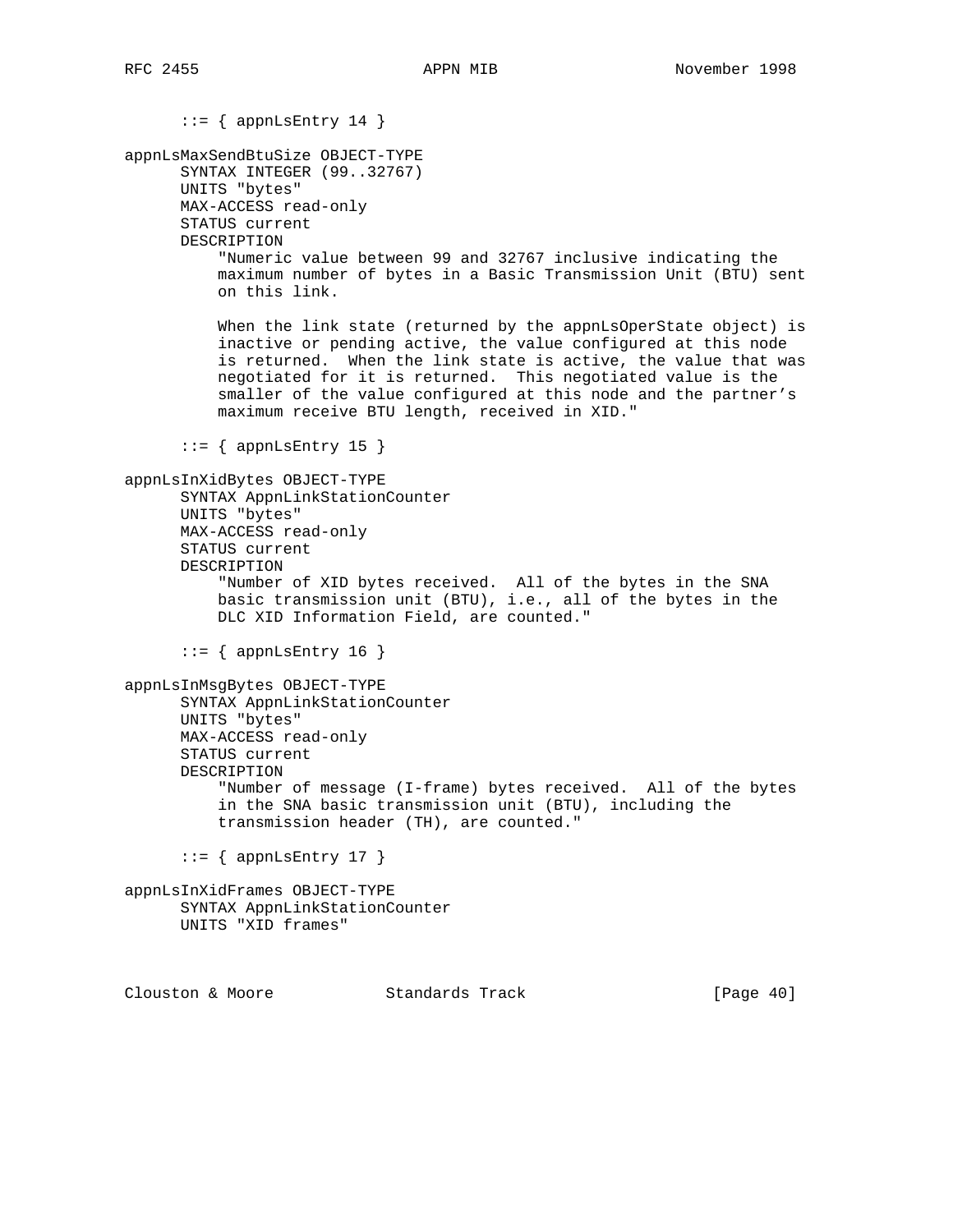MAX-ACCESS read-only STATUS current DESCRIPTION "Number of XID frames received."  $::=$  { appnLsEntry 18 } appnLsInMsgFrames OBJECT-TYPE SYNTAX AppnLinkStationCounter UNITS "I-frames" MAX-ACCESS read-only STATUS current DESCRIPTION "Number of message (I-frame) frames received."  $::=$  { appnLsEntry 19 } appnLsOutXidBytes OBJECT-TYPE SYNTAX AppnLinkStationCounter UNITS "bytes" MAX-ACCESS read-only STATUS current DESCRIPTION "Number of XID bytes sent. All of the bytes in the SNA basic transmission unit (BTU), i.e., all of the bytes in the DLC XID Information Field, are counted."  $::=$  { appnLsEntry 20 } appnLsOutMsgBytes OBJECT-TYPE SYNTAX AppnLinkStationCounter UNITS "bytes" MAX-ACCESS read-only STATUS current DESCRIPTION "Number of message (I-frame) bytes sent. All of the bytes in the SNA basic transmission unit (BTU), including the transmission header (TH), are counted."  $::=$  { appnLsEntry 21 } appnLsOutXidFrames OBJECT-TYPE SYNTAX AppnLinkStationCounter UNITS "XID frames" MAX-ACCESS read-only STATUS current DESCRIPTION "Number of XID frames sent."

Clouston & Moore 6 Standards Track [Page 41]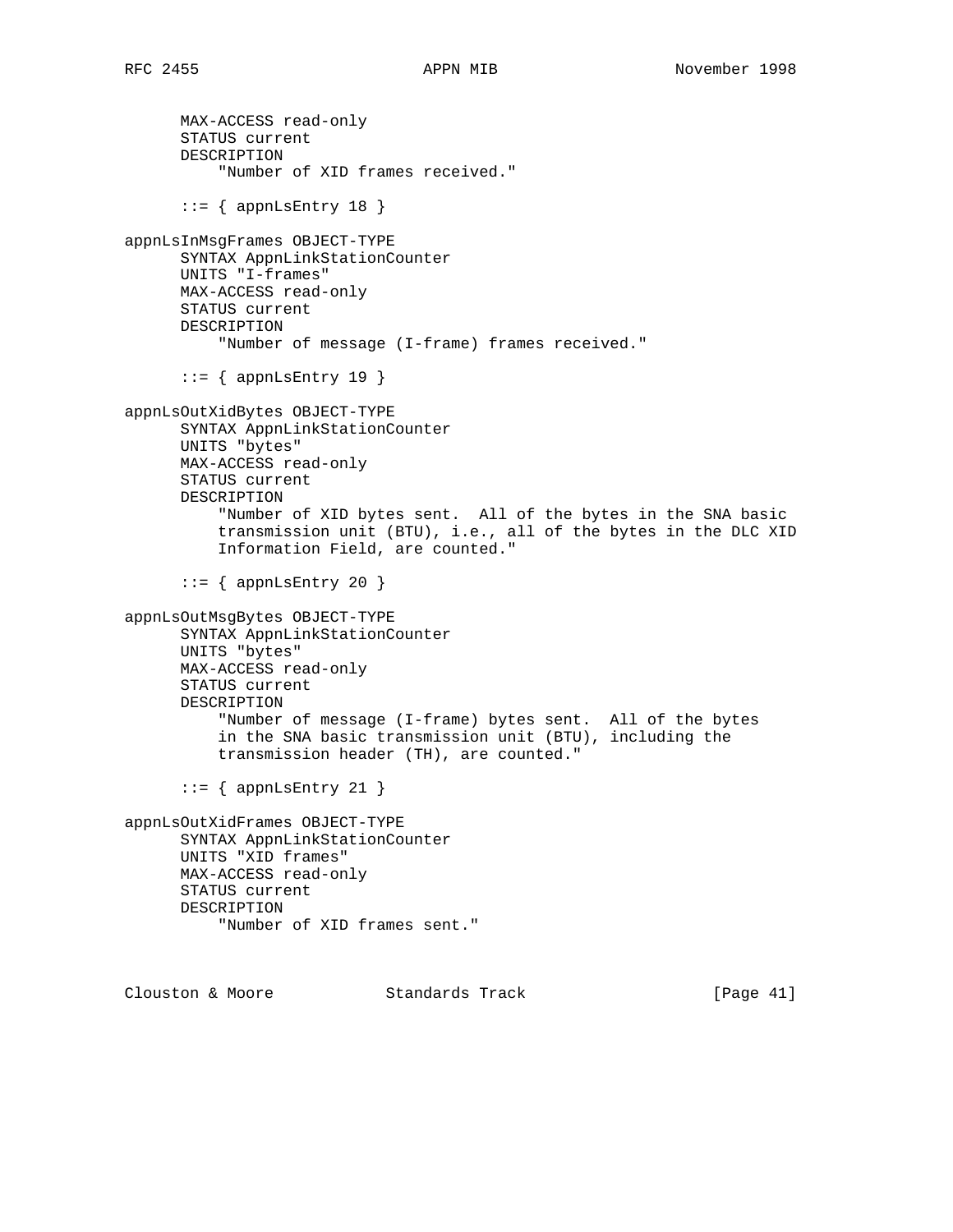```
::= { appnLsEntry 22 }
appnLsOutMsgFrames OBJECT-TYPE
       SYNTAX AppnLinkStationCounter
       UNITS "I-frames"
      MAX-ACCESS read-only
       STATUS current
      DESCRIPTION
           "Number of message (I-frame) frames sent."
      ::= { appnLsEntry 23 }
appnLsEchoRsps OBJECT-TYPE
       SYNTAX AppnLinkStationCounter
       UNITS "echo responses"
      MAX-ACCESS read-only
       STATUS current
       DESCRIPTION
           "Number of echo responses returned from adjacent link station.
           A response should be returned for each test frame sent by this
           node. Test frames are sent to adjacent nodes periodically to
           verify connectivity and to measure the actual round trip time,
           that is, the time interval from when the test frame is sent
           until when the response is received."
      ::= { appnLsEntry 24 }
appnLsCurrentDelay OBJECT-TYPE
      SYNTAX Gauge32
      UNITS "milliseconds"
      MAX-ACCESS read-only
      STATUS current
       DESCRIPTION
           "The time that it took for the last test signal to be sent and
           returned from this link station to the adjacent link station.
           This time is represented in milliseconds."
      ::= { appnLsEntry 25 }
appnLsMaxDelay OBJECT-TYPE
      SYNTAX Gauge32
      UNITS "milliseconds"
      MAX-ACCESS read-only
       STATUS current
       DESCRIPTION
           "The longest time it took for a test signal to be sent and
           returned from this link station to the adjacent link station.
```
Clouston & Moore 6 Standards Track [Page 42]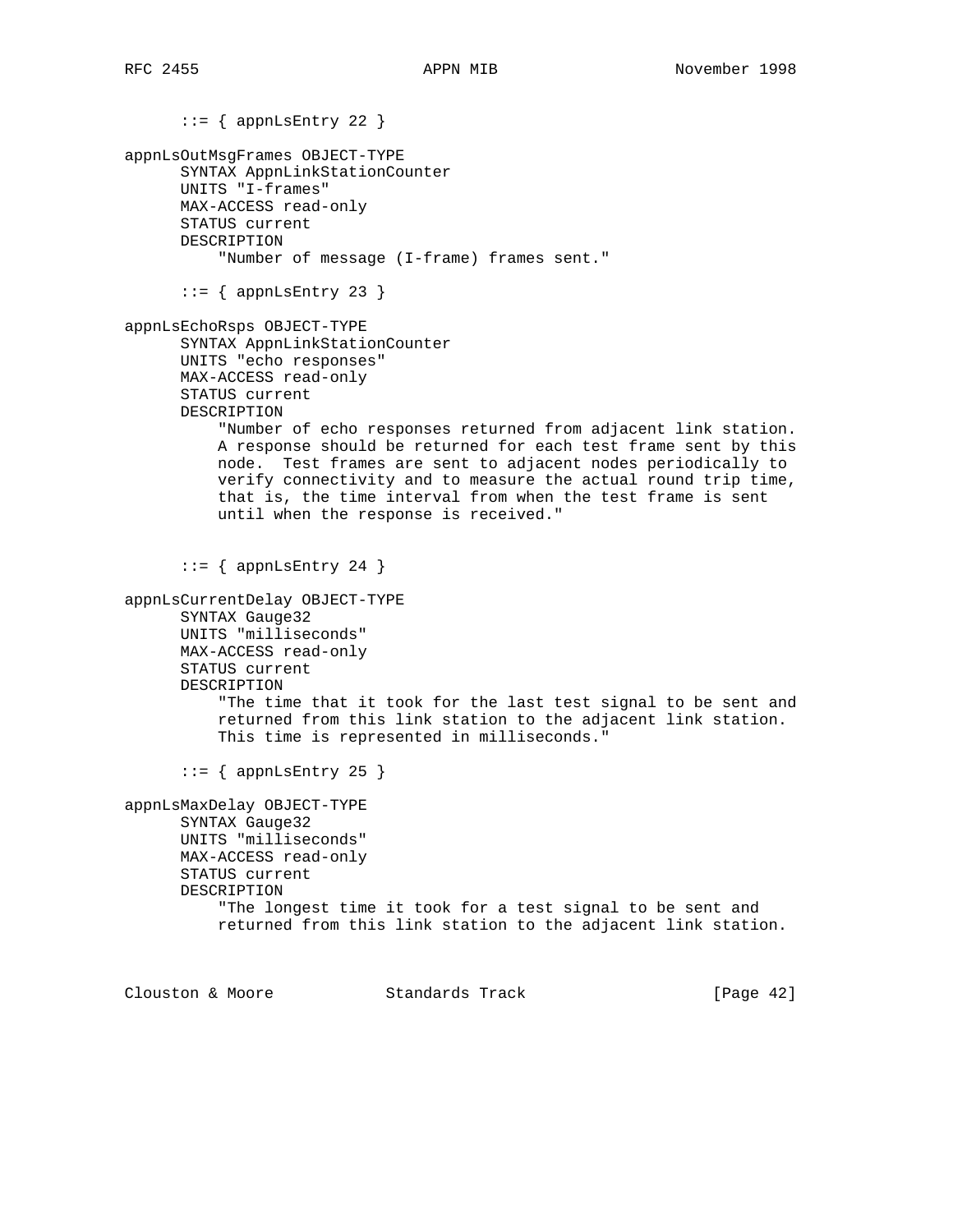This time is represented in milliseconds . The value 0 is returned if no test signal has been sent and returned."  $::=$  { appnLsEntry 26 } appnLsMinDelay OBJECT-TYPE SYNTAX Gauge32 UNITS "milliseconds" MAX-ACCESS read-only STATUS current DESCRIPTION "The shortest time it took for a test signal to be sent and returned from this link station to the adjacent link station. This time is represented in milliseconds. The value 0 is returned if no test signal has been sent and returned."  $::=$  { appnLsEntry 27 } appnLsMaxDelayTime OBJECT-TYPE SYNTAX DateAndTime MAX-ACCESS read-only STATUS current DESCRIPTION "The time when the longest delay occurred. This time can be used to identify when this high water mark occurred in relation to other events in the APPN node, for example, the time at which an APPC session was either terminated or failed to be established. This latter time is available in the appcHistSessTime object in the APPC MIB. The value 00000000 is returned if no test signal has been sent and returned."  $::=$  { appnLsEntry 28 } appnLsGoodXids OBJECT-TYPE SYNTAX AppnLinkStationCounter UNITS "XID exchanges" MAX-ACCESS read-only STATUS current DESCRIPTION

> "The total number of successful XID exchanges that have occurred on this link station since the time it was started."

Clouston & Moore Standards Track [Page 43]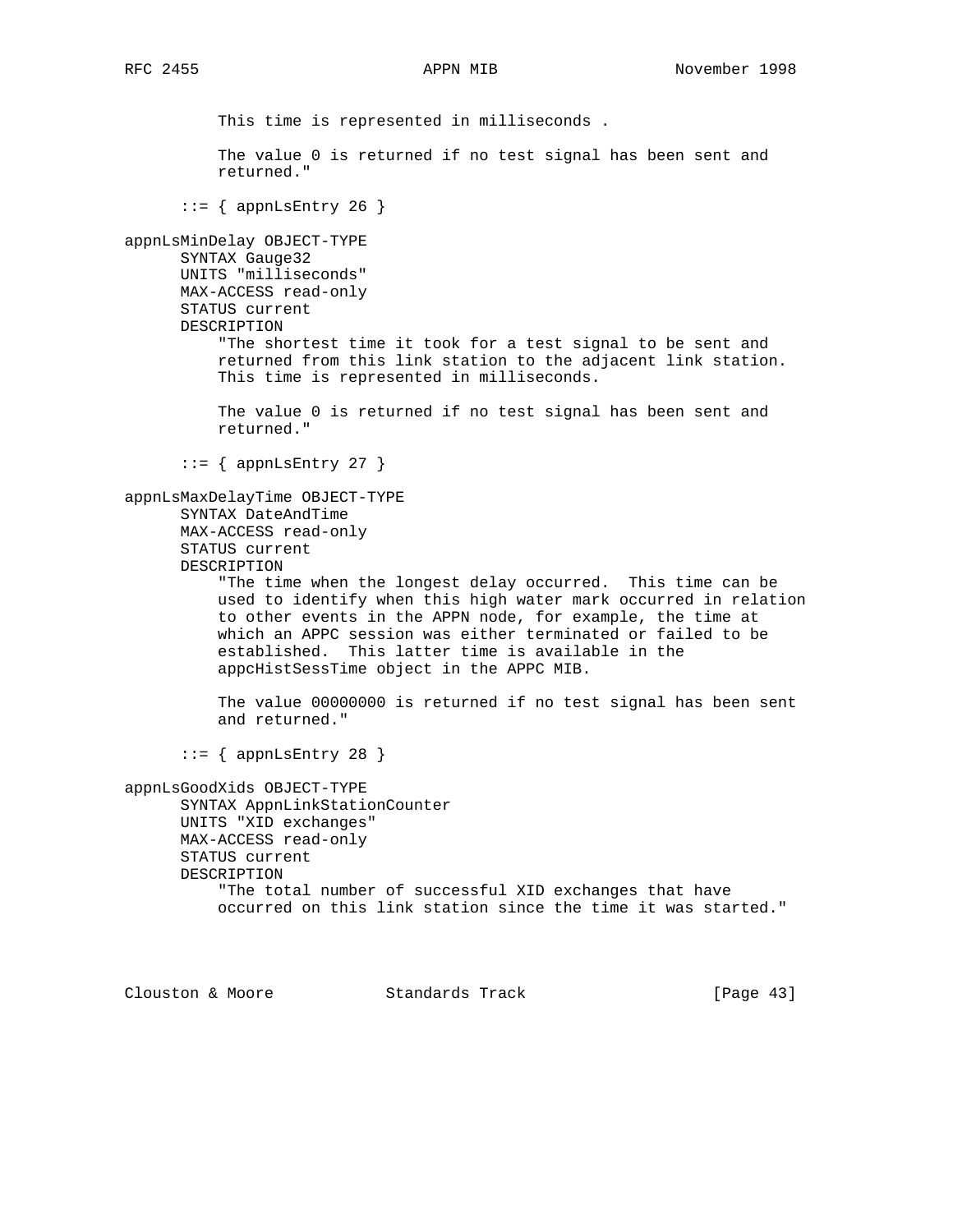$::=$  { appnLsEntry 29 } appnLsBadXids OBJECT-TYPE SYNTAX AppnLinkStationCounter UNITS "XID exchanges" MAX-ACCESS read-only STATUS current DESCRIPTION "The total number of unsuccessful XID exchanges that have occurred on this link station since the time it was started."  $::=$  { appnLsEntry 30 } appnLsSpecific OBJECT-TYPE SYNTAX RowPointer MAX-ACCESS read-only STATUS current DESCRIPTION "Identifies the object, e.g., one in a DLC-specific MIB, that can provide additional information related to this link station. If the agent is unable to identify such an object, the value 0.0 is returned."  $::=$  { appnLsEntry 31 } appnLsActiveTime OBJECT-TYPE SYNTAX Unsigned32 UNITS "hundredths of a second" MAX-ACCESS read-only STATUS current DESCRIPTION "The cumulative amount of time since the node was last reinitialized, measured in hundredths of a second, that this link station has been in the active state. A zero value indicates that the link station has never been active since the node was last reinitialized."  $::=$  { appnLsEntry 32 } appnLsCurrentStateTime OBJECT-TYPE SYNTAX TimeTicks UNITS "hundredths of a second" MAX-ACCESS read-only STATUS current DESCRIPTION "The amount of time, measured in hundredths of a second, that

Clouston & Moore 6 Standards Track [Page 44]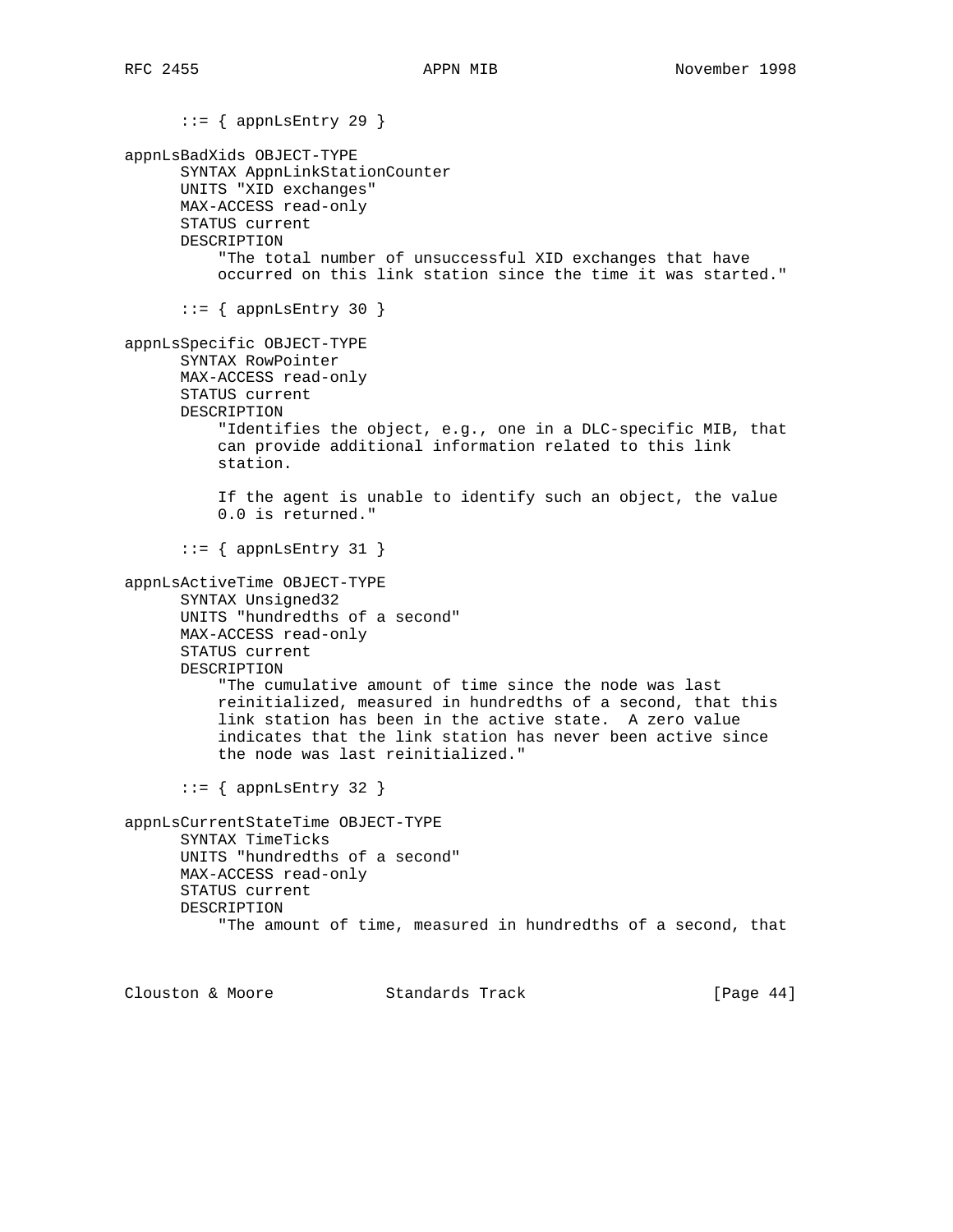the link station has been in its current state."  $::=$  { appnLsEntry 33 } appnLsHprSup OBJECT-TYPE SYNTAX INTEGER { noHprSupport(1), hprBaseOnly(2), rtpTower(3), controlFlowsOverRtpTower(4) } MAX-ACCESS read-only STATUS current DESCRIPTION "Indicates the level of high performance routing (HPR) support over this link: noHprSupport(1) - no HPR support<br>hprBaseOnly(2) - HPR base (opti-- HPR base (option set 1400) supported rtpTower(3) - HPR base and RTP tower (option set 1401) supported controlFlowsOverRtpTower(4) - HPR base, RTP tower, and control flows over RTP (option set 1402) supported If the link is not active, the defined value is returned."  $::=$  { appnLsEntry 34 } appnLsErrRecoSup OBJECT-TYPE SYNTAX TruthValue MAX-ACCESS read-only STATUS current DESCRIPTION "Indicates whether the link station is supporting HPR link-level error recovery."  $::=$  { appnLsEntry 35 } appnLsForAnrLabel OBJECT-TYPE SYNTAX OCTET STRING (SIZE (0..8)) MAX-ACCESS read-only

```
 STATUS current
 DESCRIPTION
     "The forward Automatic Network Routing (ANR) label for this
     link station. If the link does not support HPR or the value is
     unknown, a zero-length string is returned."
```
Clouston & Moore Standards Track [Page 45]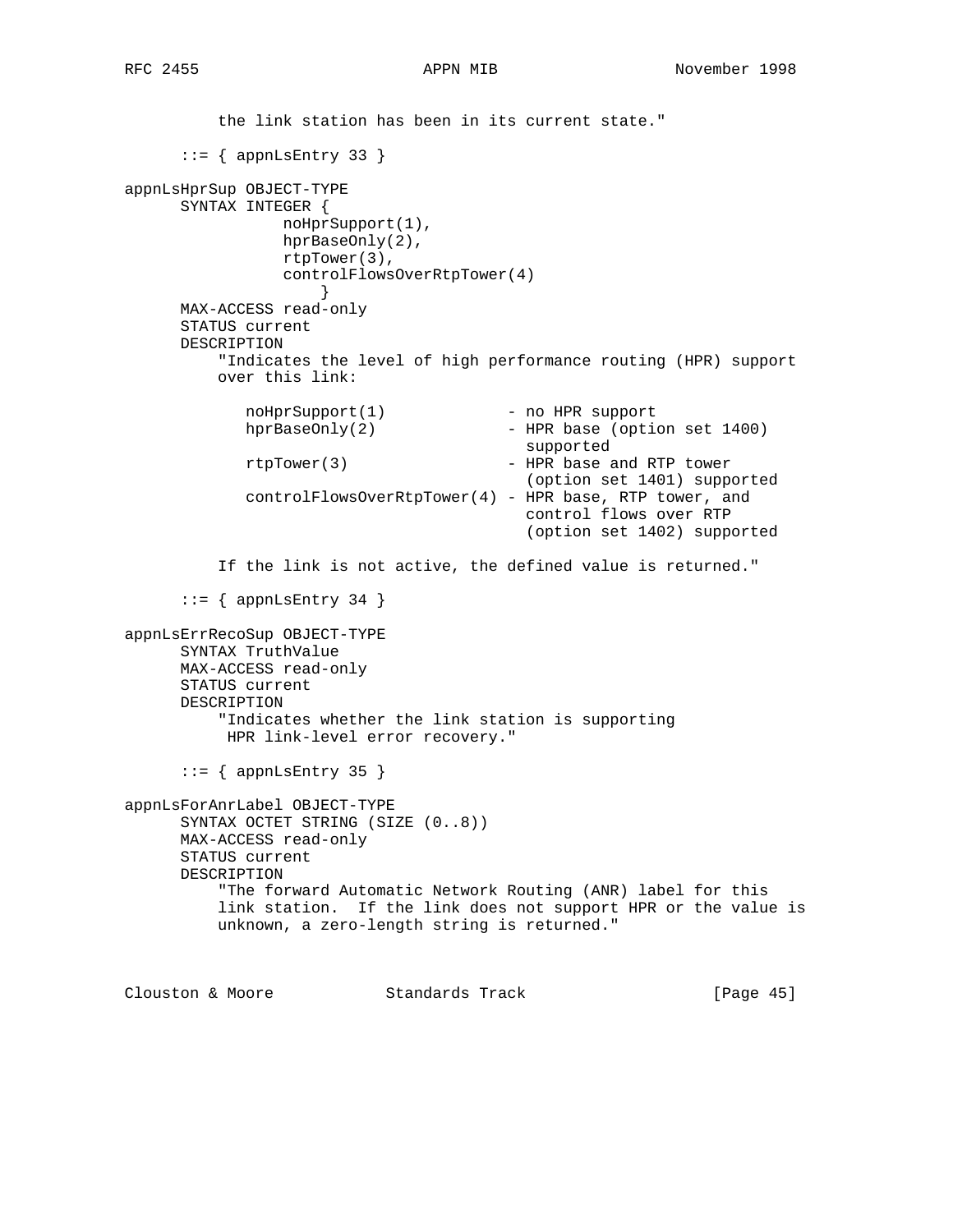$::=$  { appnLsEntry 36 } appnLsRevAnrLabel OBJECT-TYPE SYNTAX OCTET STRING (SIZE (0..8)) MAX-ACCESS read-only STATUS current DESCRIPTION "The reverse Automatic Network Routing (ANR) label for this link station. If the link does not support HPR or the value is unknown, a zero-length string is returned."  $::=$  { appnLsEntry 37 } appnLsCpCpNceId OBJECT-TYPE SYNTAX OCTET STRING (SIZE (0..8)) MAX-ACCESS read-only STATUS current DESCRIPTION "The network connection endpoint identifier (NCE ID) for CP-CP sessions if this node supports the HPR transport tower, a zero-length string if the value is unknown or not meaningful for this node."  $::=$  { appnLsEntry 38 } appnLsRouteNceId OBJECT-TYPE SYNTAX OCTET STRING (SIZE (0..8)) MAX-ACCESS read-only STATUS current DESCRIPTION "The network connection endpoint identifier (NCE ID) for Route Setup if this node supports the HPR transport tower, a zero length string if the value is unknown or not meaningful for this node." ::= { appnLsEntry 39 } appnLsBfNceId OBJECT-TYPE SYNTAX OCTET STRING (SIZE (0..8)) MAX-ACCESS read-only STATUS current DESCRIPTION "The network connection endpoint identifier (NCE ID) for the APPN/HPR boundary function if this node supports the HPR transport tower, a zero-length string if the value is unknown or not meaningful for this node."  $::=$  { appnLsEntry 40 } Clouston & Moore 6 Standards Track [Page 46]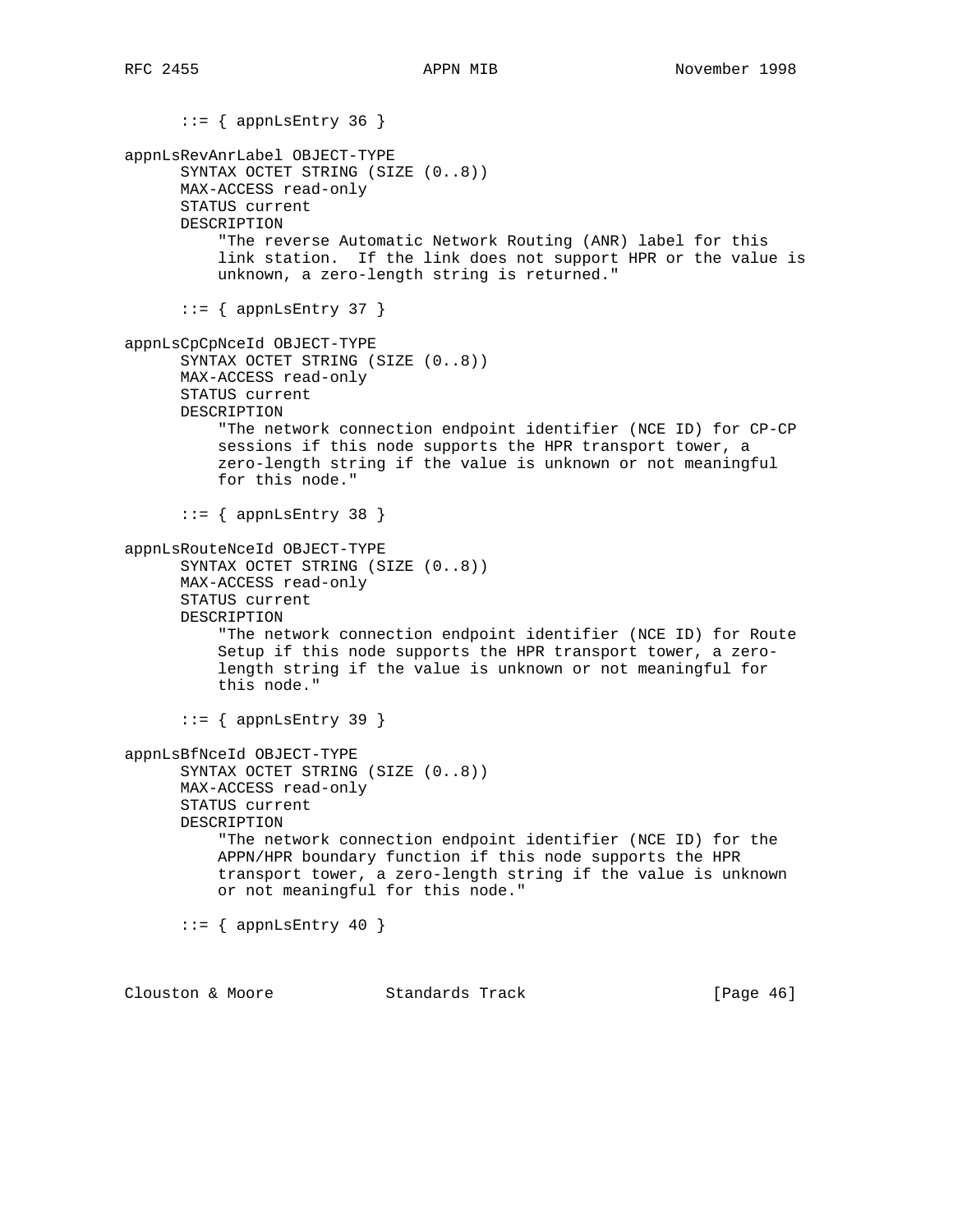```
appnLsLocalAddr OBJECT-TYPE
       SYNTAX DisplayableDlcAddress
      MAX-ACCESS read-only
       STATUS current
      DESCRIPTION
           "Local address of this link station."
      ::= { appnLsEntry 41 }
appnLsRemoteAddr OBJECT-TYPE
      SYNTAX DisplayableDlcAddress
      MAX-ACCESS read-only
       STATUS current
      DESCRIPTION
           "Address of the remote link station on this link."
      ::= { appnLsEntry 42 }
appnLsRemoteLsName OBJECT-TYPE
      SYNTAX DisplayString (SIZE (0..10))
      MAX-ACCESS read-only
      STATUS current
      DESCRIPTION
           "Remote link station discovered from the XID exchange.
           The name can be from one to ten characters. A zero-length
           string indicates that the value is not known."
       ::= { appnLsEntry 43 }
appnLsCounterDisconTime OBJECT-TYPE
      SYNTAX TimeStamp
      MAX-ACCESS read-only
      STATUS current
      DESCRIPTION
           "The value of the sysUpTime object the last time the link
           station was started."
      ::= { appnLsEntry 44 }
appnLsMltgMember OBJECT-TYPE
      SYNTAX TruthValue
      MAX-ACCESS read-only
      STATUS current
      DESCRIPTION
           "Indicates whether the link is a member of a multi-link TG. If
           the link's TG has been brought up as a multi-link TG, then the
           link is reported as a member of a multi-link TG, even if it is
Clouston & Moore Standards Track [Page 47]
```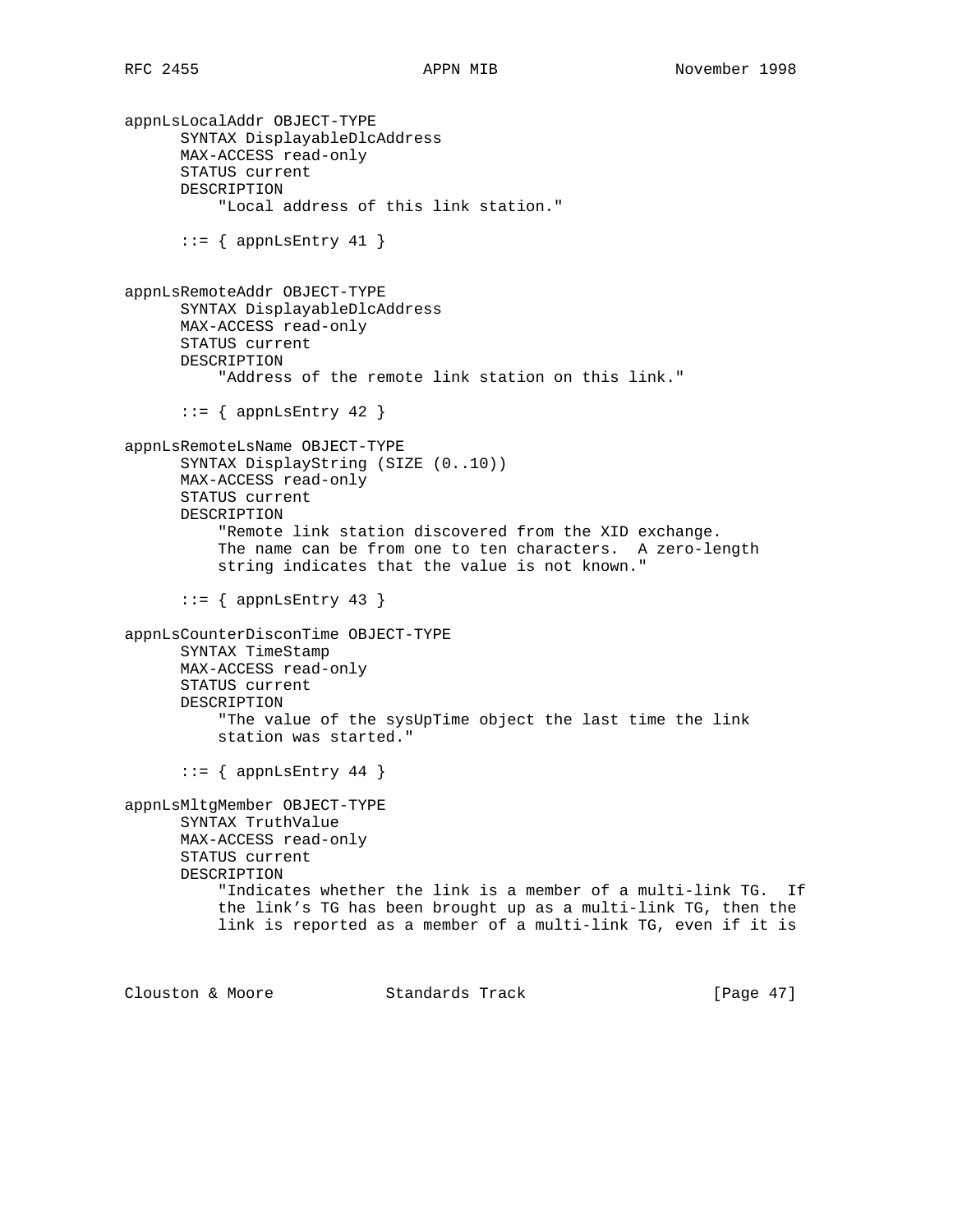currently the only active link in the TG."

 $::=$  { appnLsEntry 45 } --\*\*\*\*\*\*\*\*\*\*\*\*\*\*\*\*\*\*\*\*\*\*\*\*\*\*\*\*\*\*\*\*\*\*\*\*\*\*\*\*\*\*\*\*\*\*\*\*\*\*\*\*\*\*\*\*\*\*\*\*\*\*\*\*\*\*\*\* -- This table provides information about errors this node encountered -- with connections to adjacent nodes. Entries are added for exceptional -- conditions encountered establishing connections, and for exceptional -- conditions that resulted in termination of a connection. It is an -- implementation option when entries are removed from this table. --\*\*\*\*\*\*\*\*\*\*\*\*\*\*\*\*\*\*\*\*\*\*\*\*\*\*\*\*\*\*\*\*\*\*\*\*\*\*\*\*\*\*\*\*\*\*\*\*\*\*\*\*\*\*\*\*\*\*\*\*\*\*\*\*\*\*\*\* appnLsStatusTable OBJECT-TYPE SYNTAX SEQUENCE OF AppnLsStatusEntry MAX-ACCESS not-accessible STATUS current DESCRIPTION "This table contains information related to exceptional and potentially exceptional conditions that occurred during the activation, XID exchange, and termination of a connection. No entries are created when these activities proceed normally. It is an implementation option when entries are removed from this table." ::= { appnLinkStationInformation 2 } appnLsStatusEntry OBJECT-TYPE SYNTAX AppnLsStatusEntry MAX-ACCESS not-accessible STATUS current DESCRIPTION "This table is indexed by the LsStatusIndex, which is an integer that is continuously updated until it eventually wraps." INDEX { appnLsStatusIndex } ::= { appnLsStatusTable 1 } AppnLsStatusEntry ::= SEQUENCE { appnLsStatusIndex INTEGER, appnLsStatusTime DateAndTime, appnLsStatusLsName DisplayString, appnLsStatusCpName DisplayString,

Clouston & Moore Standards Track [Page 48]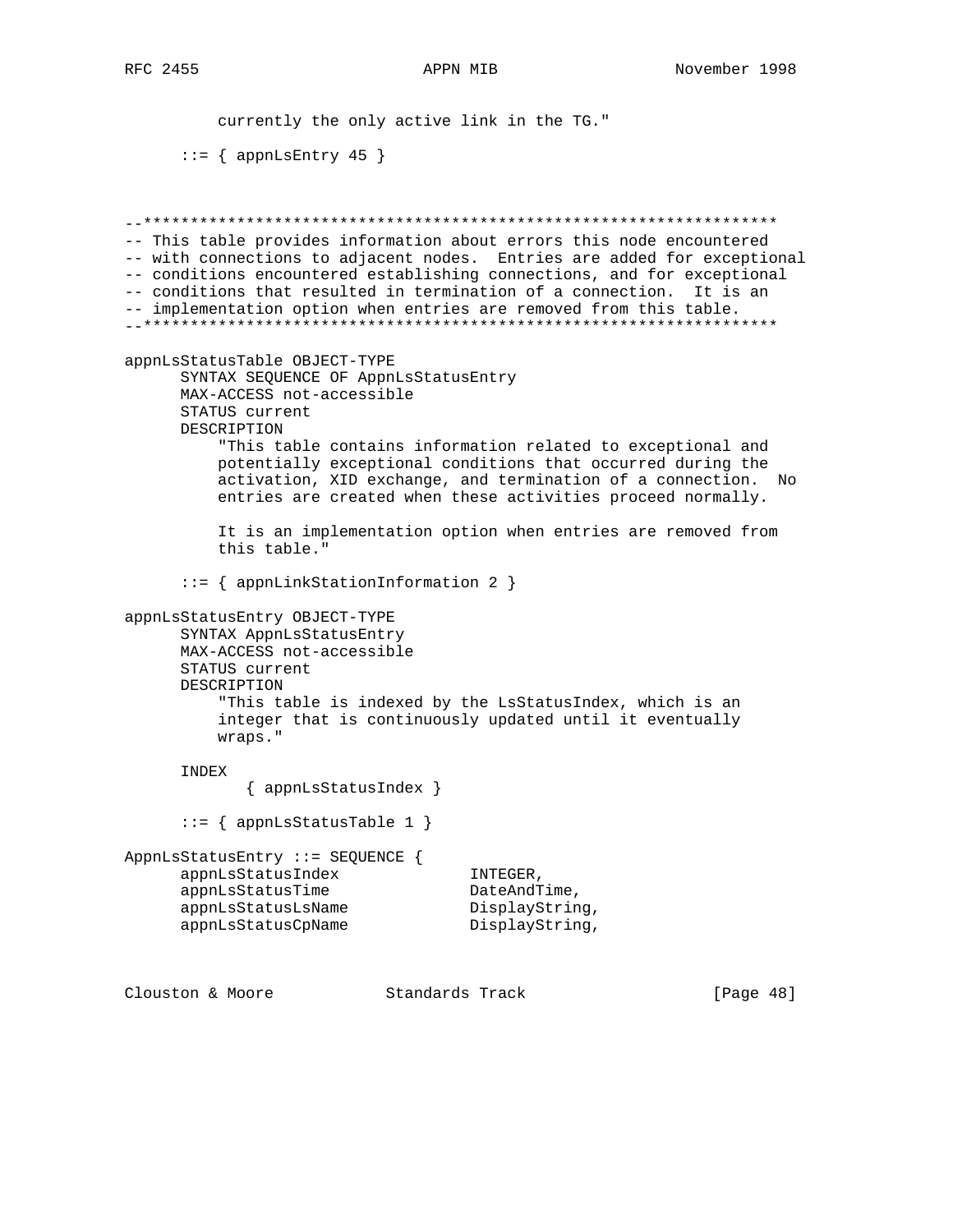appnLsStatusPartnerId SnaNodeIdentification, appnLsStatusTgNum iNTEGER, appnLsStatusGeneralSense SnaSenseData, appnLsStatusRetry TruthValue, appnLsStatusEndSense SnaSenseData, appnLsStatusXidLocalSense SnaSenseData, appnLsStatusXidRemoteSense SnaSenseData, appnLsStatusXidByteInError INTEGER, appnLsStatusXidBitInError INTEGER, appnLsStatusDlcType IANAifType, appnLsStatusLocalAddr DisplayableDlcAddress, appnLsStatusRemoteAddr DisplayableDlcAddress } appnLsStatusIndex OBJECT-TYPE SYNTAX INTEGER (0..2147483647) MAX-ACCESS not-accessible STATUS current DESCRIPTION "Table index. The value of the index begins at zero and is incremented up to a maximum value of 2\*\*31-1 (2,147,483,647) before wrapping." ::= { appnLsStatusEntry 1 } appnLsStatusTime OBJECT-TYPE SYNTAX DateAndTime MAX-ACCESS read-only STATUS current DESCRIPTION "Time when the exception condition occurred. This time can be used to identify when this event occurred in relation to other events in the APPN node, for example, the time at which an APPC session was either terminated or failed to be established. This latter time is available in the appcHistSessTime object in the APPC MIB." ::= { appnLsStatusEntry 2 } appnLsStatusLsName OBJECT-TYPE SYNTAX DisplayString (SIZE (1..10)) MAX-ACCESS read-only STATUS current DESCRIPTION "Administratively assigned name for the link station experiencing the condition."

Clouston & Moore Standards Track [Page 49]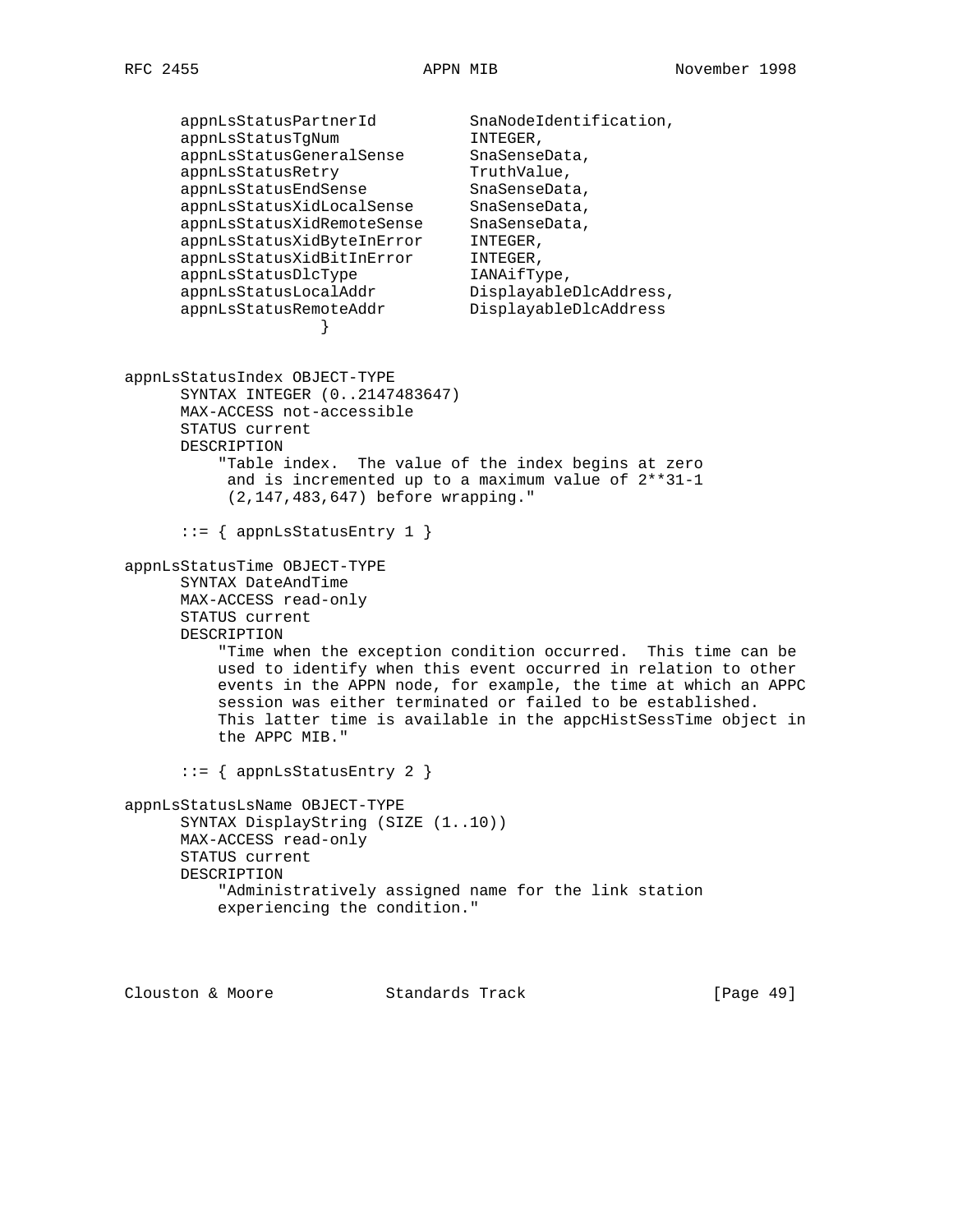::= { appnLsStatusEntry 3 } appnLsStatusCpName OBJECT-TYPE SYNTAX DisplayString (SIZE (0 | 3..17)) MAX-ACCESS read-only STATUS current DESCRIPTION "Fully qualified name of the adjacent node for this link station. An adjacent node is identified using the format specified in the SnaControlPointName textual convention. The value of this object is determined as follows: 1. If the adjacent node's name was received on XID, it is returned. 2. If the adjacent node's name was not received on XID, but a locally-defined value is available, it is returned. 3. Otherwise a string of length 0 is returned, indicating that no name is known for the adjacent node." ::= { appnLsStatusEntry 4 } appnLsStatusPartnerId OBJECT-TYPE SYNTAX SnaNodeIdentification MAX-ACCESS read-only STATUS current DESCRIPTION "The partner's Node Identification, from bytes 2-5 of the XID received from the partner. If this value is not available, then the characters '00000000' are returned." ::= { appnLsStatusEntry 5 } appnLsStatusTgNum OBJECT-TYPE SYNTAX INTEGER (0..256) MAX-ACCESS read-only STATUS current DESCRIPTION "Number associated with the TG to this link station, with a range from 0 to 256. A value of 256 indicates that the TG number was unknown at the time of the failure." ::= { appnLsStatusEntry 6 } appnLsStatusGeneralSense OBJECT-TYPE Clouston & Moore Standards Track [Page 50]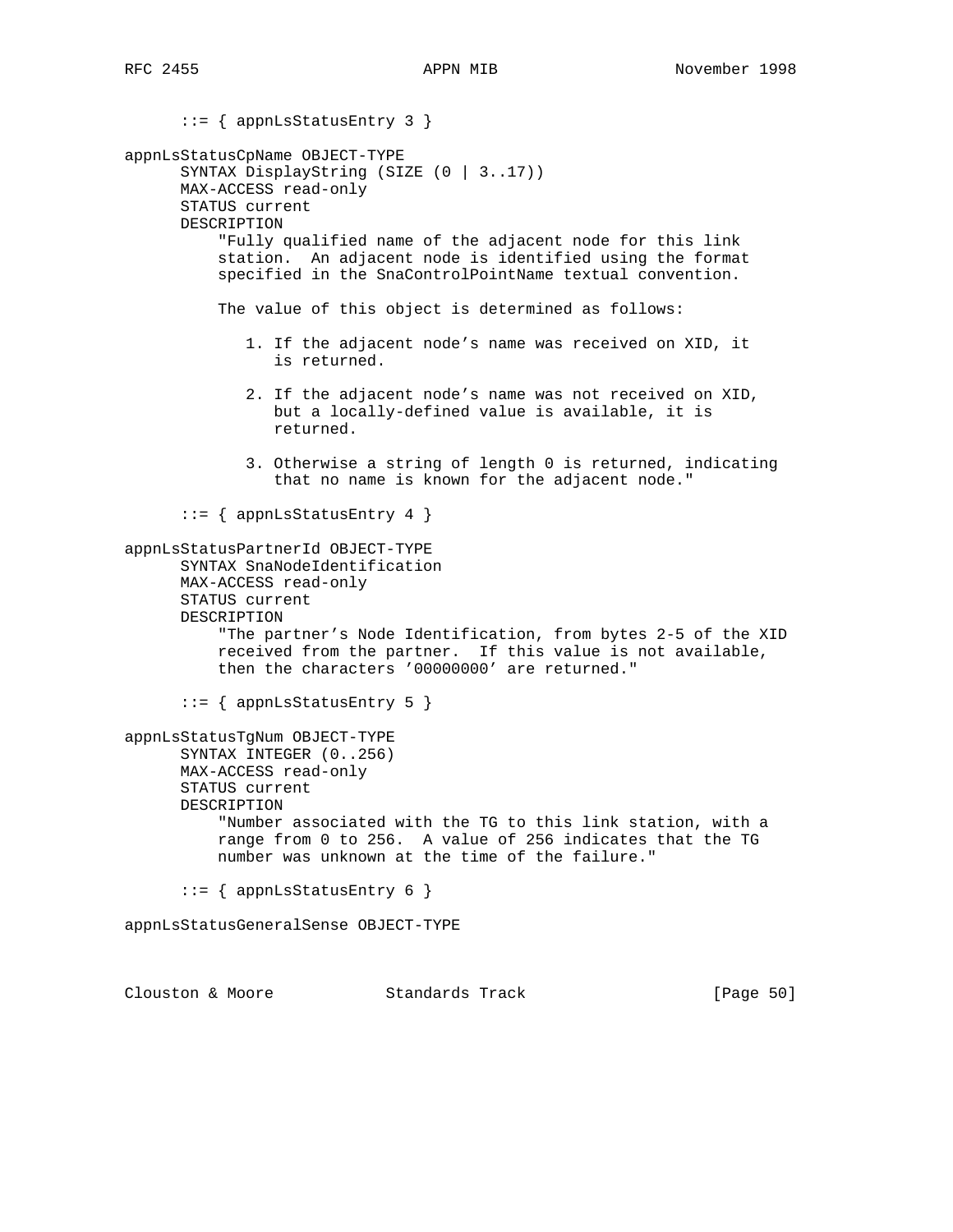SYNTAX SnaSenseData MAX-ACCESS read-only STATUS current DESCRIPTION "The error sense data associated with the start sequence of activation of a link up to the beginning of the XID sequence. This is the sense data that came from Configuration Services whenever the link did not activate or when it went inactive."  $::=$  { appnLsStatusEntry 7 } appnLsStatusRetry OBJECT-TYPE SYNTAX TruthValue MAX-ACCESS read-only STATUS current DESCRIPTION "Indicates whether the node will retry the start request to activate the link." ::= { appnLsStatusEntry 8 } appnLsStatusEndSense OBJECT-TYPE SYNTAX SnaSenseData MAX-ACCESS read-only STATUS current DESCRIPTION "The sense data associated with the termination of the link connection to adjacent node. This is the sense data that came from the DLC layer." ::= { appnLsStatusEntry 9 } appnLsStatusXidLocalSense OBJECT-TYPE SYNTAX SnaSenseData MAX-ACCESS read-only STATUS current DESCRIPTION "The sense data associated with the rejection of the XID. This is the sense data that came from the local node (this node) when it built the XID Negotiation Error control vector (cv22) to send to the remote node." ::= { appnLsStatusEntry 10 } appnLsStatusXidRemoteSense OBJECT-TYPE

Clouston & Moore 6 Standards Track [Page 51]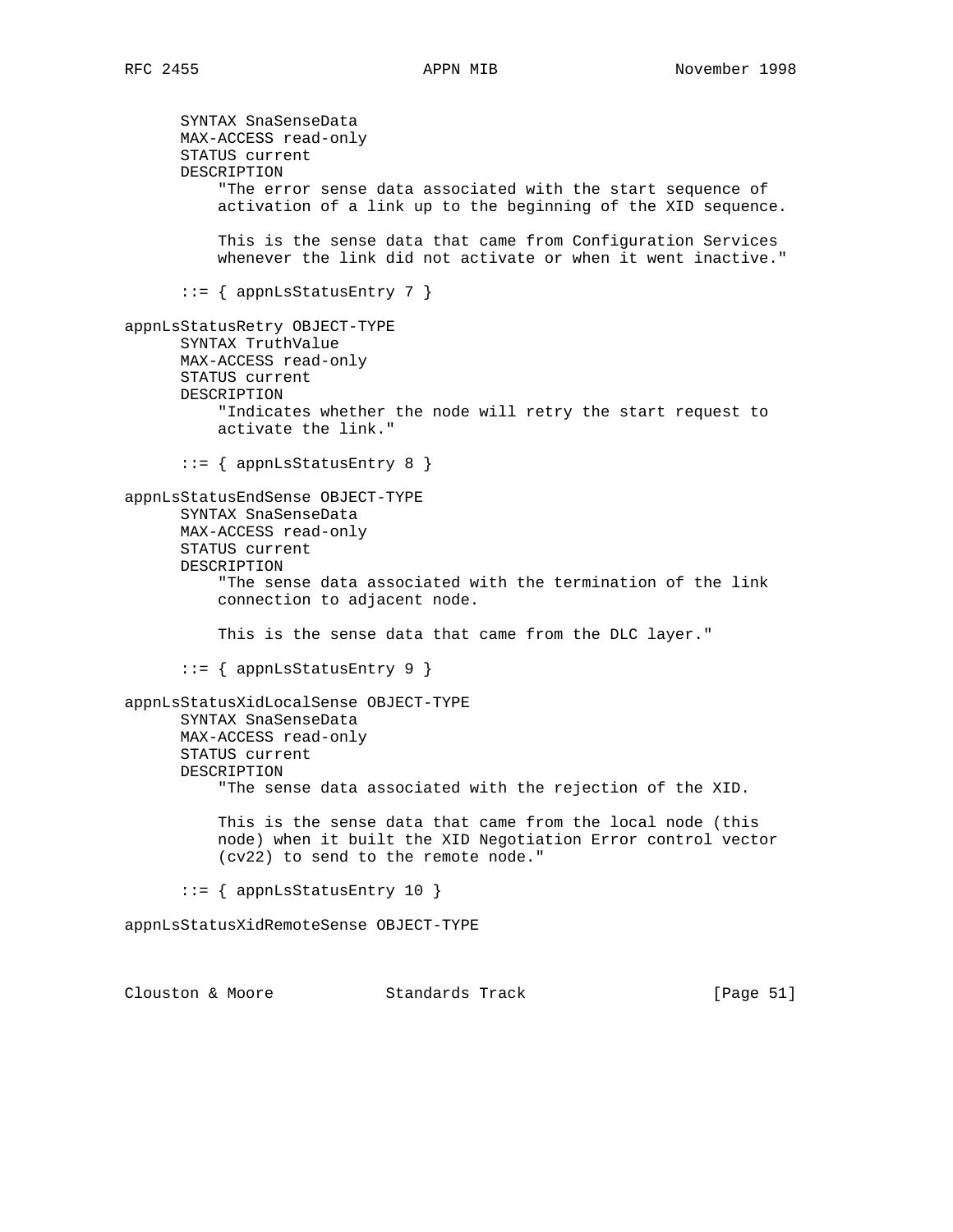SYNTAX SnaSenseData MAX-ACCESS read-only STATUS current DESCRIPTION "The sense data the adjacent node returned to this node indicating the reason the XID was rejected. This is the sense data that came from the remote node in the XID Negotiation Error control vector (cv22) it sent to the local node (this node)." ::= { appnLsStatusEntry 11 } appnLsStatusXidByteInError OBJECT-TYPE SYNTAX INTEGER (0..65536) MAX-ACCESS read-only STATUS current DESCRIPTION "This object identifies the actual byte in the XID that caused the error. The value 65536 indicates that the object has no meaning. For values in the range 0-65535, this object corresponds to bytes 2-3 of the XID Negotiation (X'22') control vector." ::= { appnLsStatusEntry 12 } appnLsStatusXidBitInError OBJECT-TYPE SYNTAX INTEGER (0..8) MAX-ACCESS read-only STATUS current DESCRIPTION "This object identifies the actual bit in error (0 through 7) within the errored byte of the XID. The value 8 indicates that this object has no meaning. For values in the range 0-7, this object corresponds to byte 4 of the XID Negotiation (X'22') control vector." ::= { appnLsStatusEntry 13 } appnLsStatusDlcType OBJECT-TYPE SYNTAX IANAifType MAX-ACCESS read-only STATUS current DESCRIPTION "The type of DLC interface, distinguished according to the protocol immediately 'below' this layer."

Clouston & Moore Standards Track [Page 52]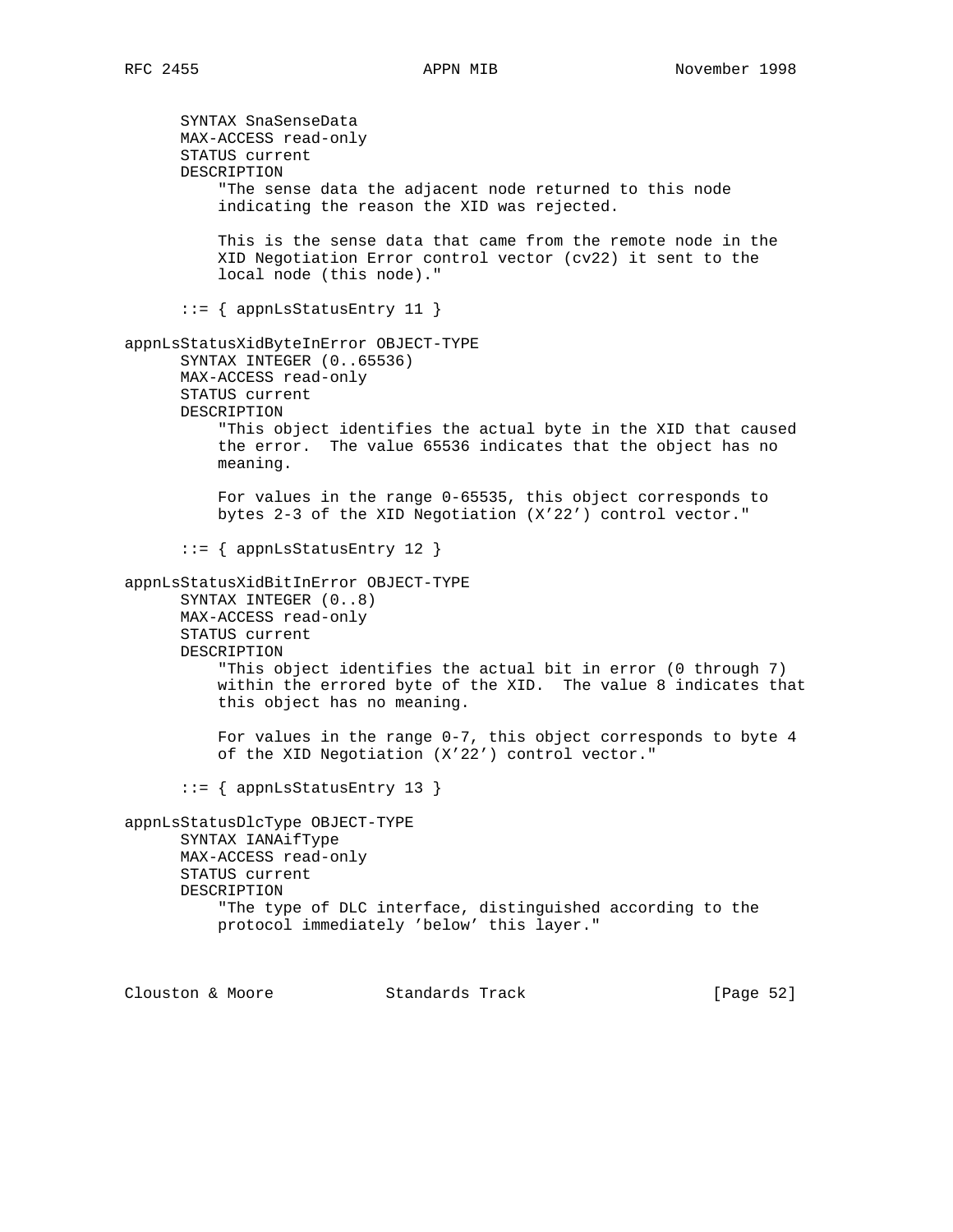::= { appnLsStatusEntry 14 } appnLsStatusLocalAddr OBJECT-TYPE SYNTAX DisplayableDlcAddress MAX-ACCESS read-only STATUS current DESCRIPTION "Local address of this link station." ::= { appnLsStatusEntry 15 } appnLsStatusRemoteAddr OBJECT-TYPE SYNTAX DisplayableDlcAddress MAX-ACCESS read-only STATUS current DESCRIPTION "Address of the remote link station on this link." ::= { appnLsStatusEntry 16 } -- \*\*\*\*\*\*\*\*\*\*\*\*\*\*\*\*\*\*\*\*\*\*\*\*\*\*\*\*\*\*\*\*\*\*\*\*\*\*\*\*\*\*\*\*\*\*\*\*\*\*\*\*\*\*\*\*\*\*\*\*\*\*\*\*\*\*\*\*\* -- APPN Virtual Routing Node Information -- This section provides information relating a virtual routing node to -- an APPN port. -- \*\*\*\*\*\*\*\*\*\*\*\*\*\*\*\*\*\*\*\*\*\*\*\*\*\*\*\*\*\*\*\*\*\*\*\*\*\*\*\*\*\*\*\*\*\*\*\*\*\*\*\*\*\*\*\*\*\*\*\*\*\*\*\*\*\*\*\*\* appnVrnTable OBJECT-TYPE SYNTAX SEQUENCE OF AppnVrnEntry MAX-ACCESS not-accessible STATUS current DESCRIPTION "This table relates a virtual routing node to an APPN port."  $::=$  { appnVrnInfo 1 } appnVrnEntry OBJECT-TYPE SYNTAX AppnVrnEntry MAX-ACCESS not-accessible STATUS current DESCRIPTION "This table is indexed by the virtual routing node name, TG number, and port name. There will be a matching entry in the appnLocalTgTable to represent status and characteristics of the TG representing each virtual routing node definition." INDEX { appnVrnName, appnVrnTgNum, appnVrnPortName } Clouston & Moore Standards Track [Page 53]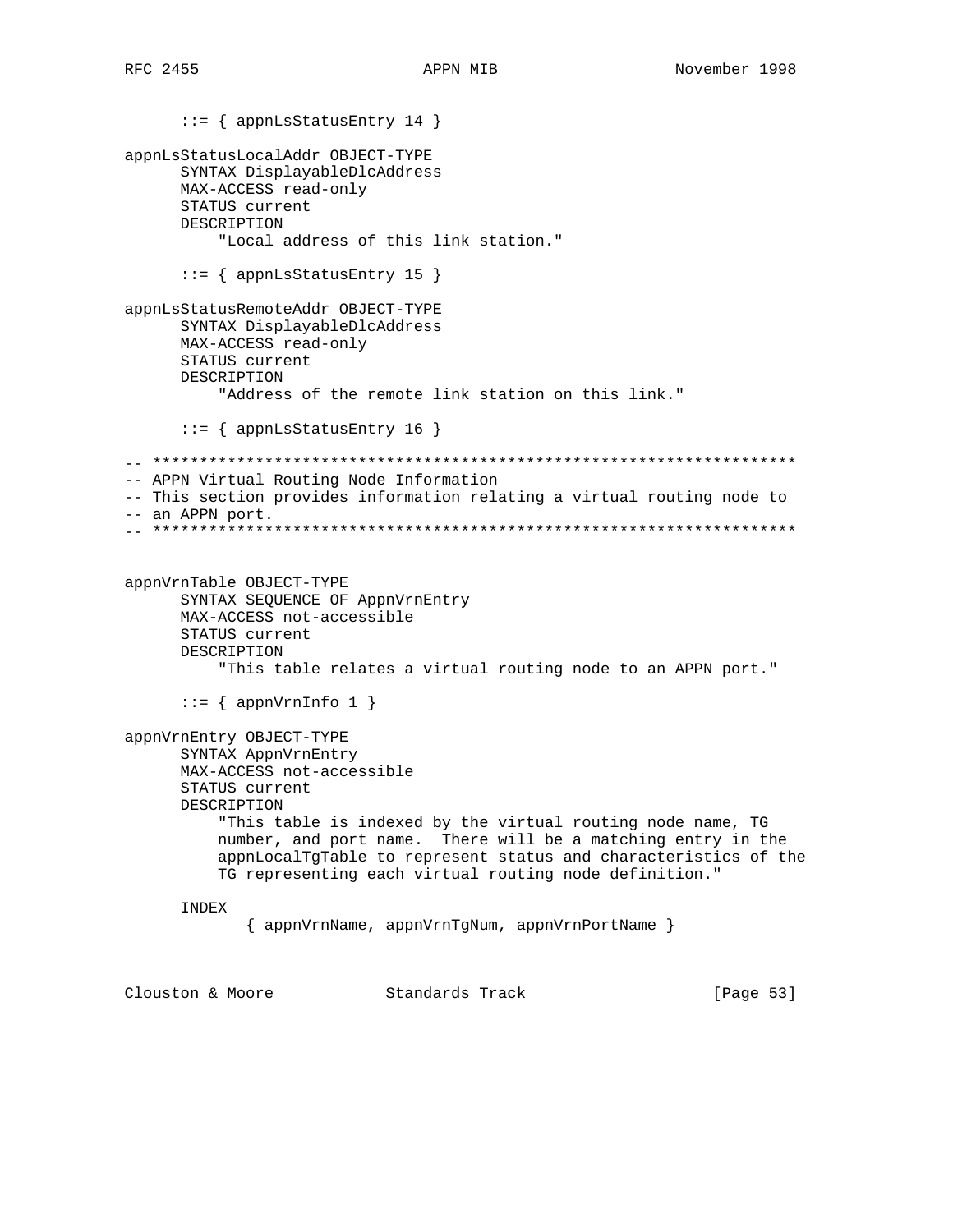$::=$  { appnVrnTable 1 } AppnVrnEntry ::= SEQUENCE { appnVrnName SnaControlPointName, appnVrnTgNum INTEGER, appnVrnPortName DisplayString } appnVrnName OBJECT-TYPE SYNTAX SnaControlPointName MAX-ACCESS not-accessible STATUS current DESCRIPTION "Administratively assigned name of the virtual routing node. This is a fully qualified name, and matches the appnLocalTgDest name in the appnLocalTgTable."  $::=$  { appnVrnEntry 1 } appnVrnTgNum OBJECT-TYPE SYNTAX INTEGER (0..255) MAX-ACCESS not-accessible STATUS current DESCRIPTION "Number associated with the transmission group representing this virtual routing node definition."  $::=$  { appnVrnEntry 2 } appnVrnPortName OBJECT-TYPE SYNTAX DisplayString (SIZE (1..10)) MAX-ACCESS read-only STATUS current DESCRIPTION "The name of the port this virtual routing node definition is defined to."  $::=$  { appnVrnEntry 3 } -- \*\*\*\*\*\*\*\*\*\*\*\*\*\* The APPN Topology Group \*\*\*\*\*\*\*\*\*\*\*\*\*\*\*\*\*\*\*\*\*\*\*\*\*\*\*\*\*\* appnNn OBJECT IDENTIFIER ::= { appnObjects 2 } OBJECT IDENTIFIER  $::=$  { appnNn 1 } appnNnTopology OBJECT IDENTIFIER ::= { appnNn 2 } -- This group is used to represent the entire APPN network-node topology -- including network nodes, virtual routing nodes and all TGs associated -- with these nodes, including intersubnetwork TGs (ISTGs) and branch TGs.

Clouston & Moore Standards Track [Page 54]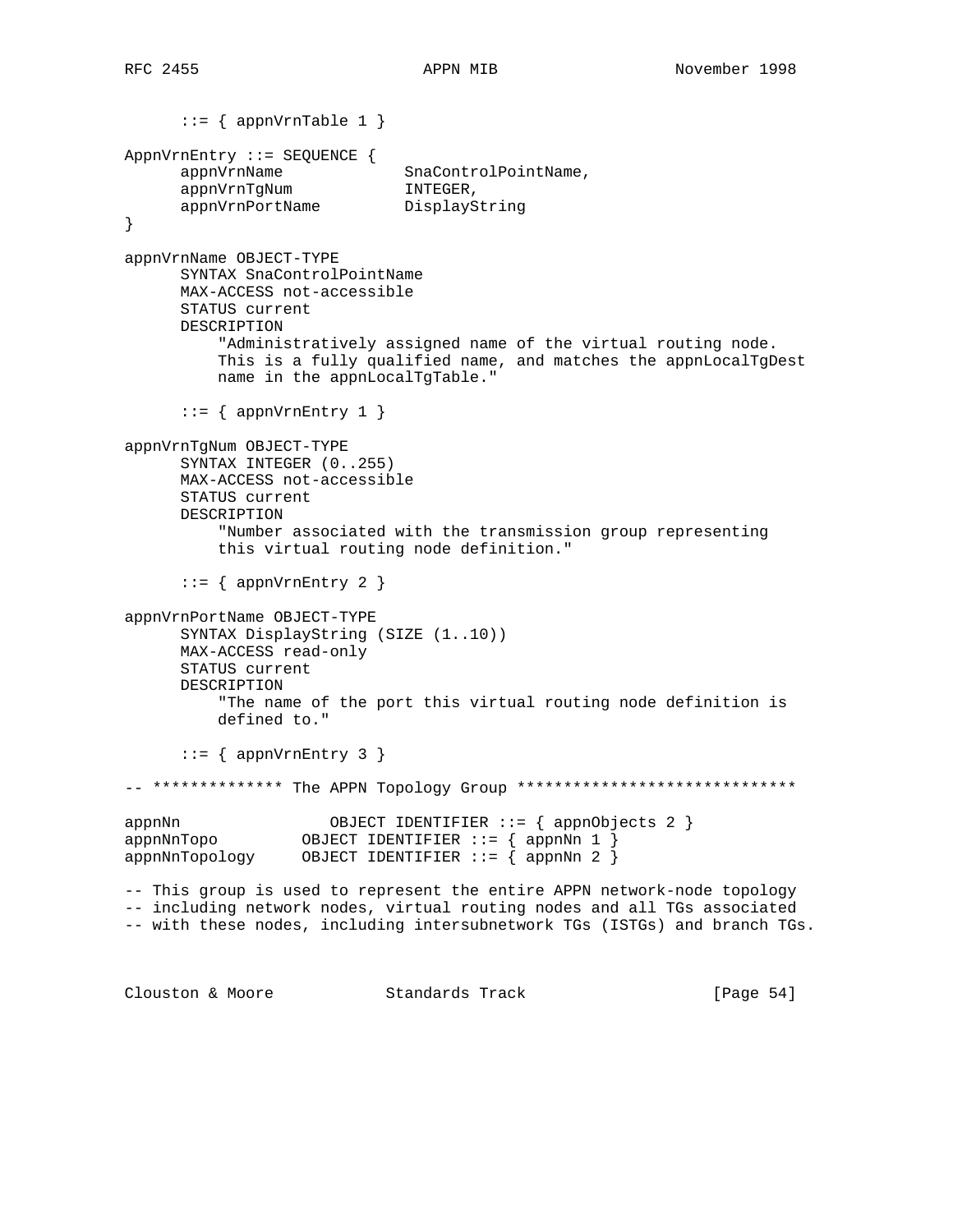-- -- Network nodes -- The APPN topology database consists of information about every APPN -- network node in this network node's topology subnetwork. This -- information is learned over time as each network node exchanges -- topology information with the network nodes adjacent to it. The -- database consists of information about each node, and information -- about all of the transmission groups used by these nodes.  $-$ -- Virtual routing nodes -- Information about virtual routing nodes (representing connection -- networks) is treated in the same way as information about network -- nodes, and is replicated at each network node. The FRSN, node name, -- and node type are the only meaningful fields for a virtual routing -- node. The other node objects return unspecified values. Each -- node that has defined a TG with this virtual routing node as the -- destination also defines a TG on this virtual routing node. There -- is a TG record for each node that uses this virtual routing node.  $-$ -- The APPN node table represents node information from the APPN topology -- database, with the FRSN and APPN fully qualified CP name serving as -- the index. The FRSN is the agent's relative time stamp of an update -- to the network topology database. After collecting the entire database -- once, a management application can issue GET NEXT commands starting -- from the last rows it has retrieved from the appnNnTopologyFRTable and -- from the appnNnTgTopologyFRTable. When the response to either of these -- GET NEXT commands returns another row of its respective table, this -- indicates a change to the agent's topology database. The management -- application can then retrieve only the updates to the table, using -- GET NEXT commands starting from the last retrieved node or TG entry.  $-$ -- The format of the actual APPN topology database is as follows:  $- -$ -- Node table (entry for each node in network) -- TG table (entry for each TG owned by node)  $-$ -- Due to SNMP's ASN.1 limitations, we cannot represent the TG table -- within the node table in this way. We define separate tables for -- nodes and TGs, adding the node name to each TG entry to provide a -- means of correlating the TG with its originating node. appnNnTopoMaxNodes OBJECT-TYPE SYNTAX Gauge32 UNITS "node entries" MAX-ACCESS read-only STATUS current DESCRIPTION "Maximum number of node entries allowed in the APPN topology

Clouston & Moore 6 Standards Track 6 (Page 55)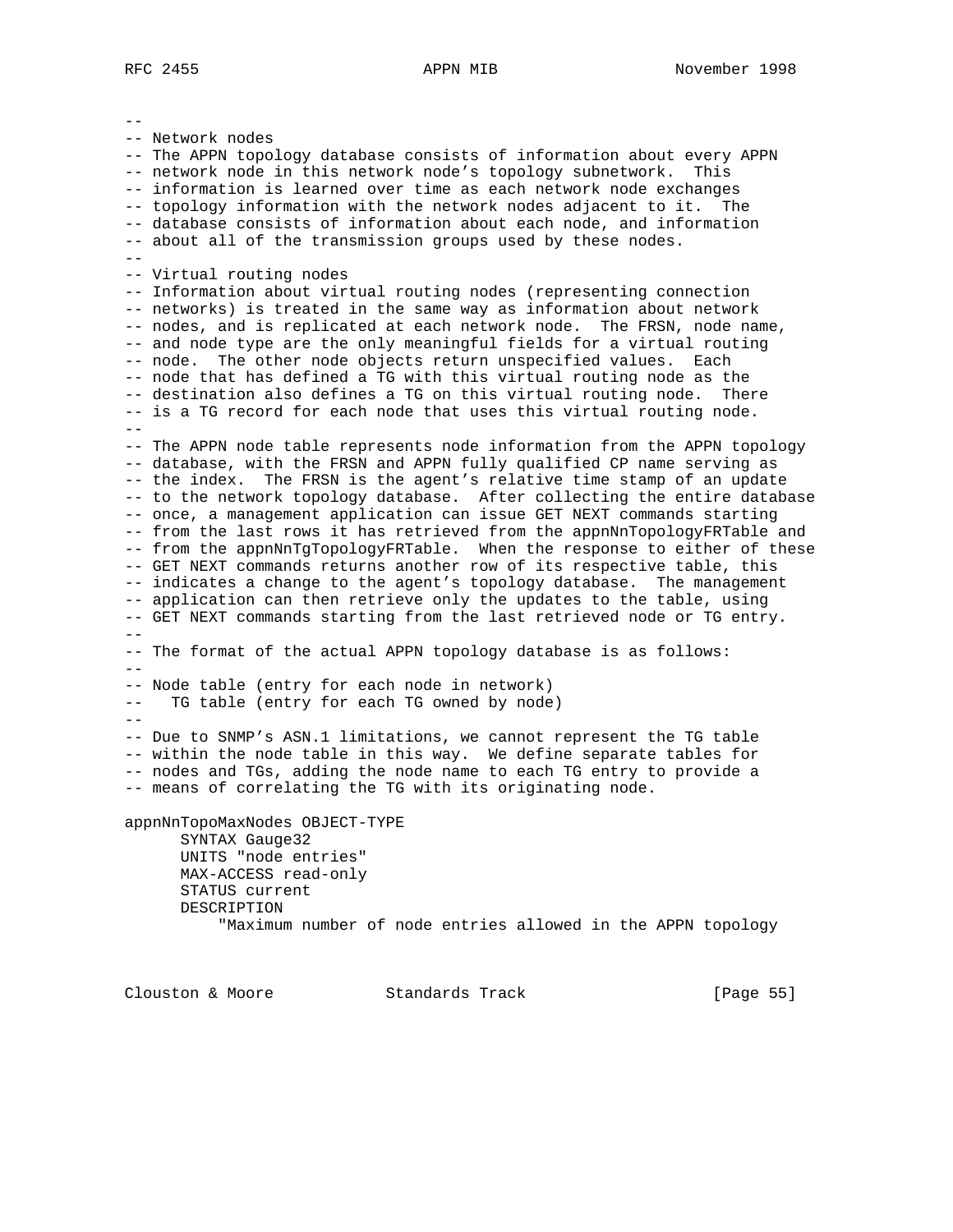database. It is an implementation choice whether to count only network-node entries, or to count all node entries. If the number of node entries exceeds this value, APPN will issue an Alert and the node can no longer participate as a network node. The value 0 indicates that the local node has no defined limit, and the number of node entries is bounded only by memory."  $::=$  { appnNnTopo 1 } appnNnTopoCurNumNodes OBJECT-TYPE SYNTAX Gauge32 UNITS "node entries" MAX-ACCESS read-only STATUS current DESCRIPTION "Current number of node entries in this node's topology database. It is an implementation choice whether to count only network-node entries, or to count all node entries, but an implementation must make the same choice here that it makes for the appnNnTopoMaxNodes object. If this value exceeds the maximum number of nodes allowed (appnNnTopoMaxNodes, if that field in not 0), APPN Alert CPDB002 is issued."  $::=$  { appnNnTopo 2 } appnNnTopoNodePurges OBJECT-TYPE SYNTAX AppnNodeCounter UNITS "node entries" MAX-ACCESS read-only STATUS current DESCRIPTION "Total number of topology node records purged from this node's topology database since the node was last reinitialized." ::= { appnNnTopo 3 } appnNnTopoTgPurges OBJECT-TYPE SYNTAX AppnNodeCounter UNITS "TG entries" MAX-ACCESS read-only STATUS current DESCRIPTION "Total number of topology TG records purged from this node's topology database since the node was last reinitialized."  $::=$  { appnNnTopo 4 } appnNnTopoTotalTduWars OBJECT-TYPE Clouston & Moore 6 Standards Track [Page 56]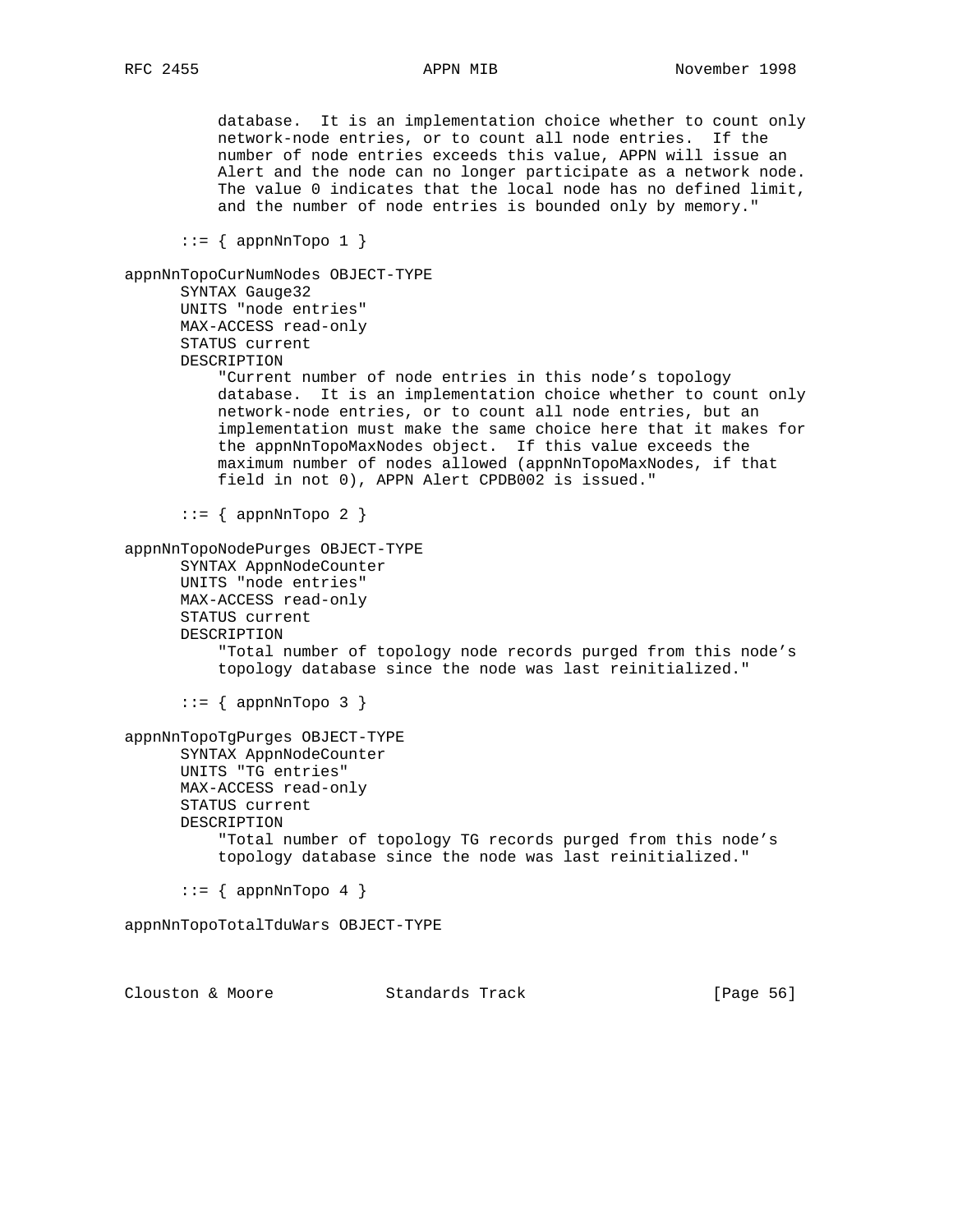SYNTAX AppnNodeCounter UNITS "TDU wars" MAX-ACCESS read-only STATUS current DESCRIPTION "Number of TDU wars detected by this node since its last initialization."  $::=$  { appnNnTopo 5 } -- APPN network node topology table (using FRSN and name as index) -- This table describes every APPN network node and virtual routing node -- represented in this node's topology database. appnNnTopologyFRTable OBJECT-TYPE SYNTAX SEQUENCE OF AppnNnTopologyFREntry MAX-ACCESS not-accessible STATUS current DESCRIPTION "Portion of the APPN topology database that describes all of the APPN network nodes and virtual routing nodes known to this node."  $::=$  { appnNnTopology 3 } appnNnTopologyFREntry OBJECT-TYPE SYNTAX AppnNnTopologyFREntry MAX-ACCESS not-accessible STATUS current DESCRIPTION "The FRSN and the fully qualified node name are used to index this table." INDEX {appnNnNodeFRFrsn, appnNnNodeFRName} ::= { appnNnTopologyFRTable 1 } AppnNnTopologyFREntry ::= SEQUENCE { appnNnNodeFRFrsn Unsigned32, appnNnNodeFRName SnaControlPointName, appnNnNodeFREntryTimeLeft AppnTopologyEntryTimeLeft, appnNnNodeFRType INTEGER,

Clouston & Moore 6 Standards Track [Page 57]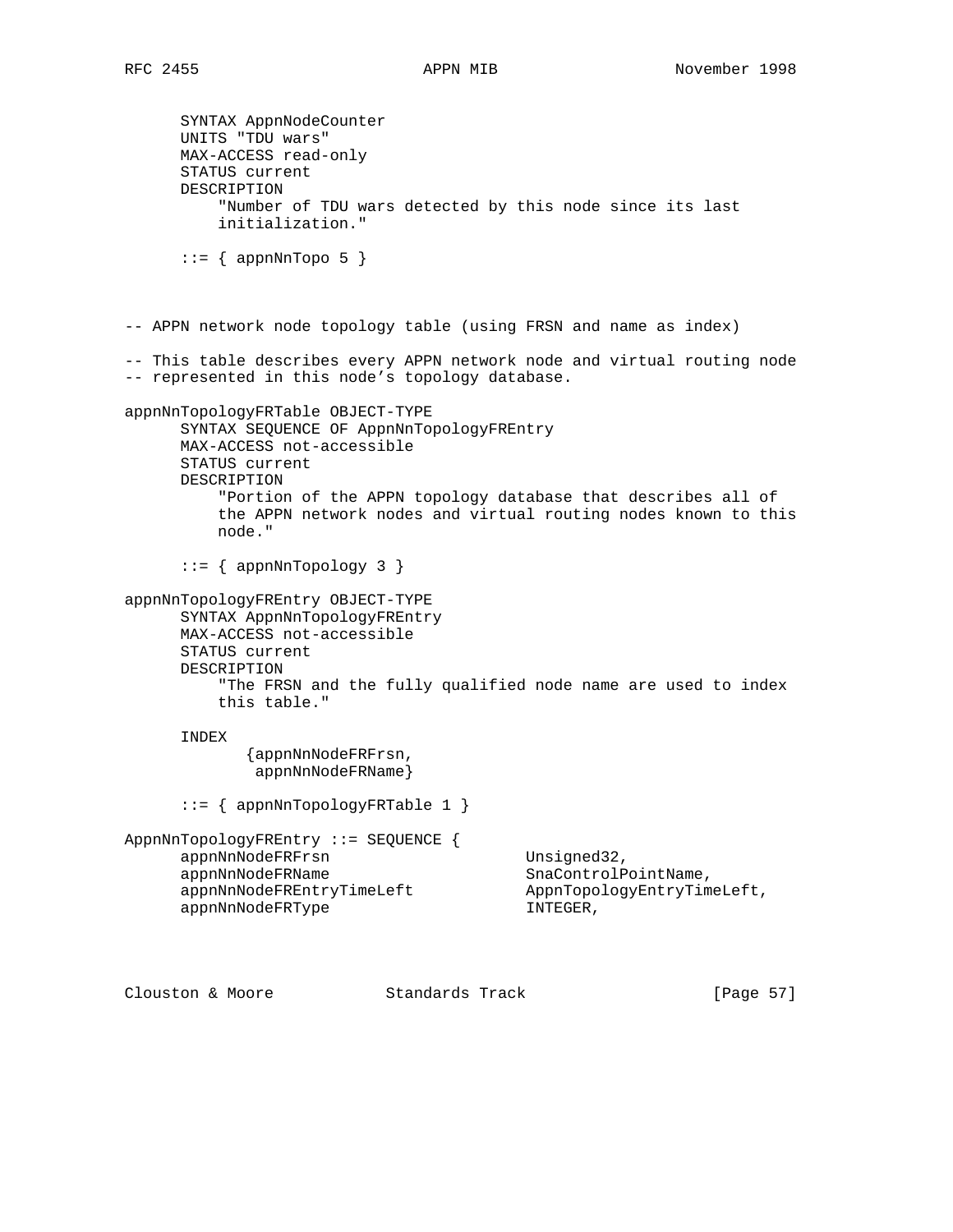appnNnNodeFRRsn Unsigned32,<br>appnNnNodeFRRouteAddResist INTEGER, appnNnNodeFRRouteAddResist INTEGER,<br>appnNnNodeFRCongested fruthValue, appnNnNodeFRCongested TruthValue,<br>appnNnNodeFRIsrDepleted TruthValue,<br>appnNnNodeFRQuiescing TruthValue, appnNnNodeFRIsrDepleted appnNnNoderRQuiescing<br>appnNnNodeFRQuiescing<br>Value (TruthValue) appnNnNodeFRGateway metallic fruthValue, appnNnNodeFRCentralDirectory TruthValue, appnNnNodeFRIsr entertainment of the TruthValue, appnNnNodeFRGarbageCollect TruthValue, appnNnNodeFRHprSupport INTEGER, appnNnNodeFRPeriBorderSup TruthValue, appnNnNodeFRInterchangeSup TruthValue, appnNnNodeFRExteBorderSup TruthValue, appnNnNodeFRBranchAwareness TruthValue } appnNnNodeFRFrsn OBJECT-TYPE SYNTAX Unsigned32 MAX-ACCESS not-accessible STATUS current DESCRIPTION "Flow reduction sequence numbers (FRSNs) are associated with Topology Database Updates (TDUs) and are unique only within each APPN network node. A TDU can be associated with multiple APPN resources. This FRSN indicates the last relative time this resource was updated at the agent node." ::= { appnNnTopologyFREntry 1 } appnNnNodeFRName OBJECT-TYPE SYNTAX SnaControlPointName MAX-ACCESS not-accessible STATUS current DESCRIPTION "Administratively assigned network name that is locally defined at each network node." ::= { appnNnTopologyFREntry 2 } appnNnNodeFREntryTimeLeft OBJECT-TYPE SYNTAX AppnTopologyEntryTimeLeft UNITS "days" MAX-ACCESS read-only STATUS current DESCRIPTION "Number of days before deletion of this network node entry."

Clouston & Moore Standards Track [Page 58]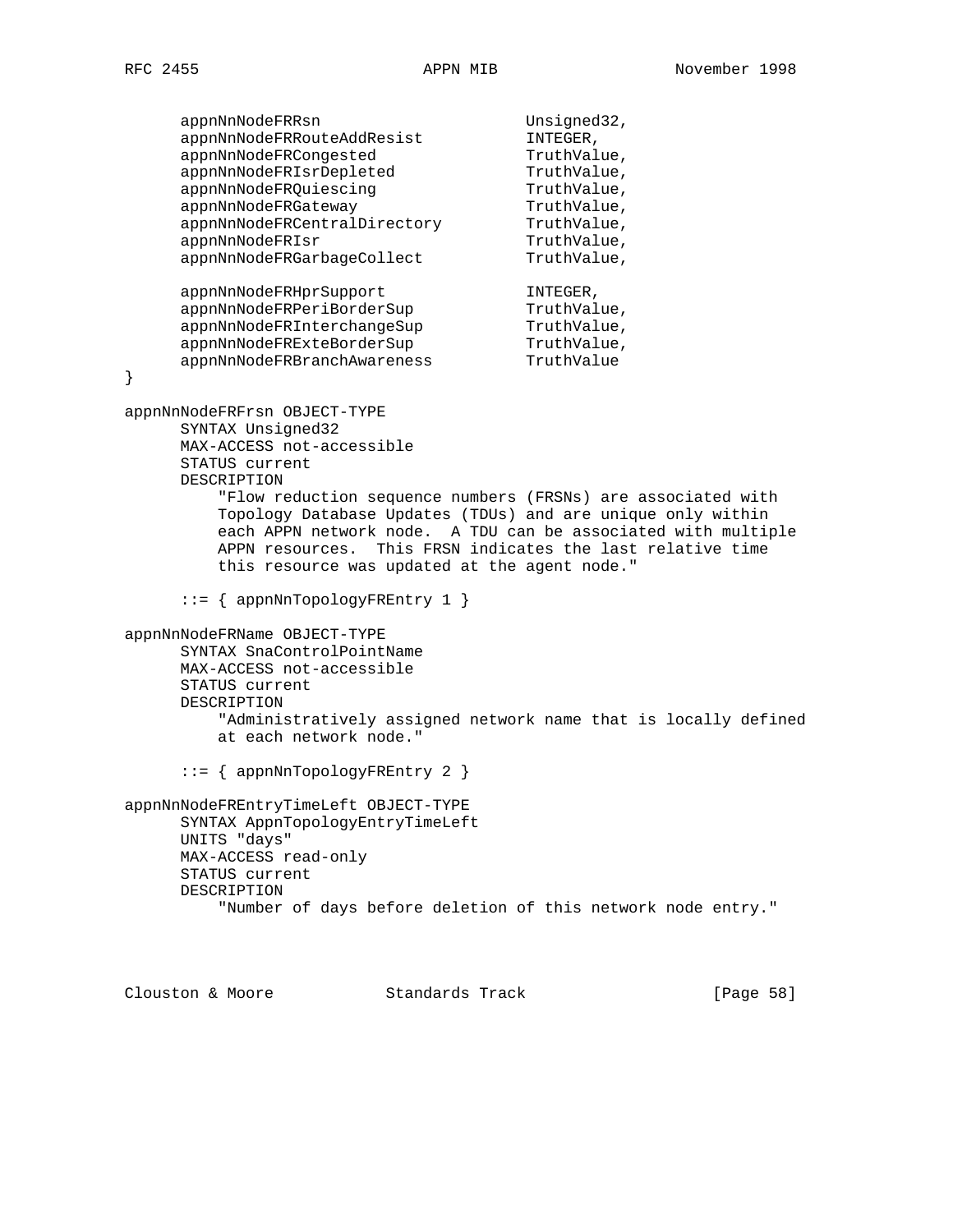::= { appnNnTopologyFREntry 3 } appnNnNodeFRType OBJECT-TYPE SYNTAX INTEGER { networkNode(1), virtualRoutingNode(3) } MAX-ACCESS read-only STATUS current DESCRIPTION "Type of APPN node." ::= { appnNnTopologyFREntry 4 } appnNnNodeFRRsn OBJECT-TYPE SYNTAX Unsigned32 MAX-ACCESS read-only STATUS current DESCRIPTION "Resource sequence number, which is assigned and controlled by the network node that owns this resource. An odd number indicates that information about the resource is inconsistent. This object corresponds to the numeric value in cv4580, bytes  $2-5.$  " ::= { appnNnTopologyFREntry 5 } appnNnNodeFRRouteAddResist OBJECT-TYPE SYNTAX INTEGER (0..255) MAX-ACCESS read-only STATUS current DESCRIPTION "Route addition resistance. This administratively assigned value indicates the relative desirability of using this node for intermediate session traffic. The value, which can be any integer 0-255, is used in route computation. The lower the value, the more desirable the node is for intermediate routing. This object corresponds to cv4580, byte 6."  $::=$  { appnNnTopologyFREntry 6 } appnNnNodeFRCongested OBJECT-TYPE SYNTAX TruthValue MAX-ACCESS read-only

Clouston & Moore 6 Standards Track [Page 59]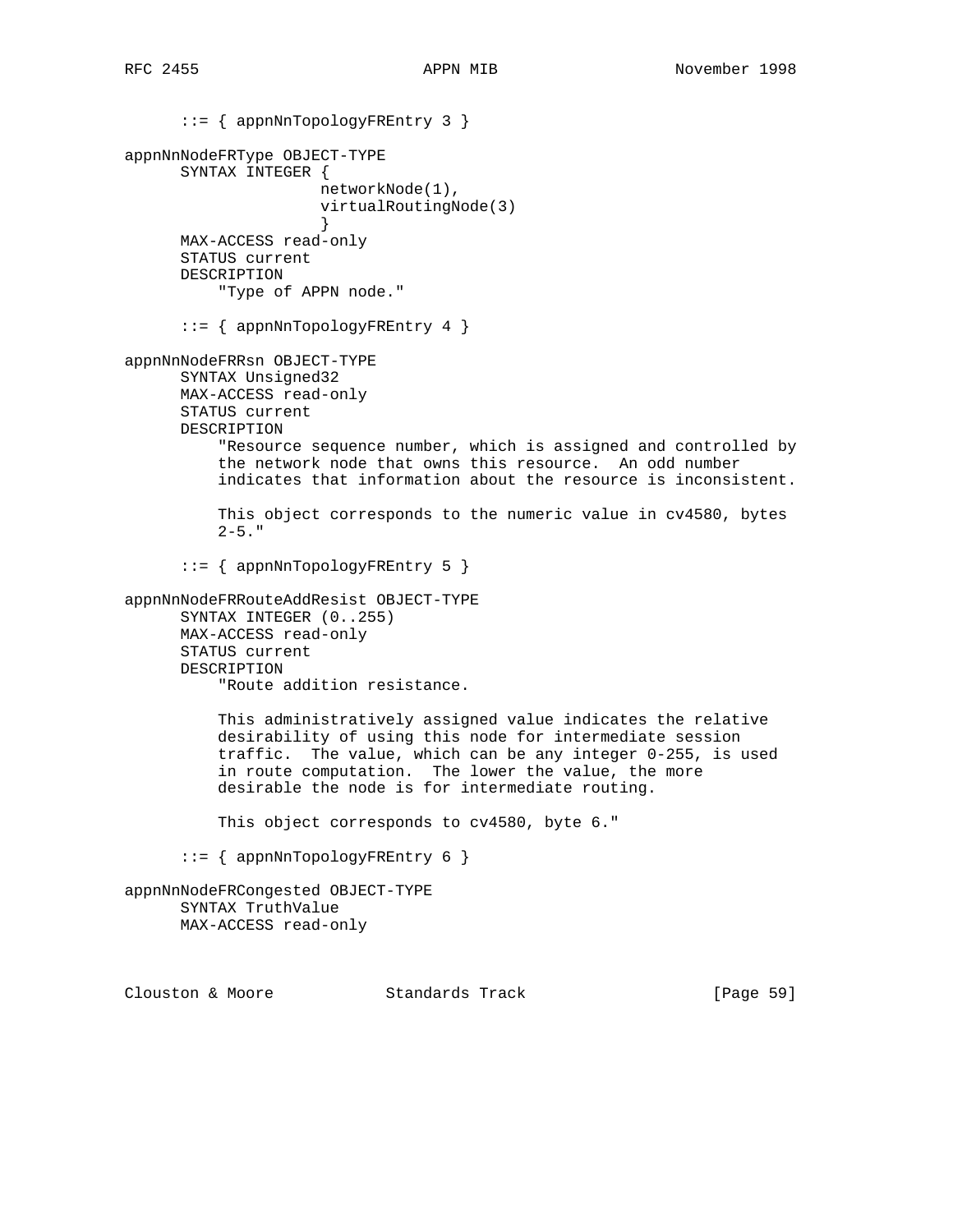STATUS current DESCRIPTION "Indicates whether this node is congested. This node is not be included in route selection by other nodes when this congestion exists. This object corresponds to cv4580, byte 7, bit 0." ::= { appnNnTopologyFREntry 7 } appnNnNodeFRIsrDepleted OBJECT-TYPE SYNTAX TruthValue MAX-ACCESS read-only STATUS current DESCRIPTION "Indicates whether intermediate session routing resources are depleted. This node is not included in intermediate route selection by other nodes when resources are depleted. This object corresponds to cv4580, byte 7, bit 1." ::= { appnNnTopologyFREntry 8 } appnNnNodeFRQuiescing OBJECT-TYPE SYNTAX TruthValue MAX-ACCESS read-only STATUS current DESCRIPTION "Indicates whether the node is quiescing. This node is not included in route selection by other nodes when the node is quiescing. This object corresponds to cv4580, byte 7, bit 5." ::= { appnNnTopologyFREntry 9 } appnNnNodeFRGateway OBJECT-TYPE SYNTAX TruthValue MAX-ACCESS read-only STATUS current DESCRIPTION "Indicates whether the node provide gateway services. This object corresponds to cv4580, byte 8, bit 0." ::= { appnNnTopologyFREntry 10 } Clouston & Moore Standards Track [Page 60]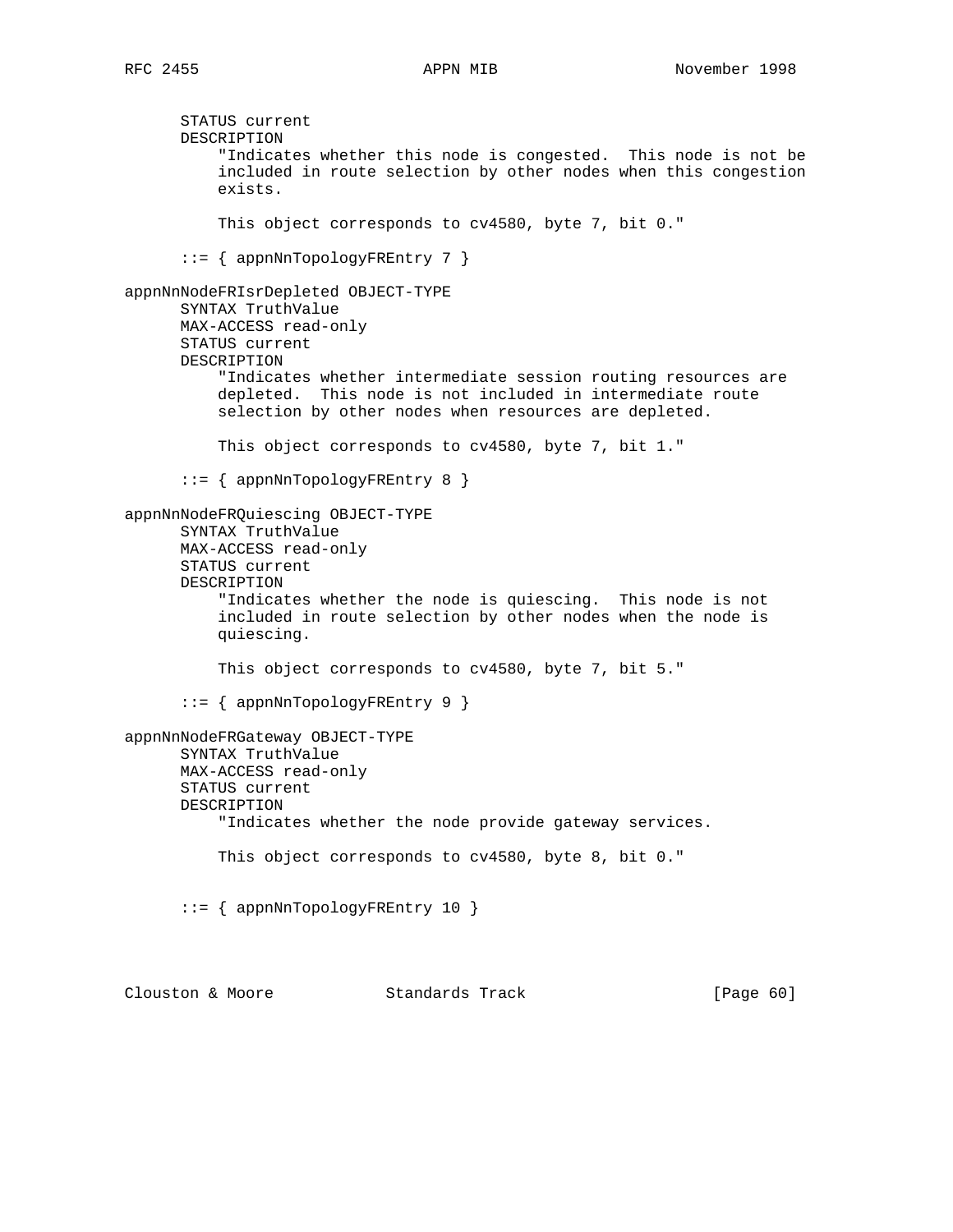```
appnNnNodeFRCentralDirectory OBJECT-TYPE
       SYNTAX TruthValue
      MAX-ACCESS read-only
       STATUS current
       DESCRIPTION
           "Indicates whether the node supports central directory
           services.
           This object corresponds to cv4580, byte 8, bit 1."
       ::= { appnNnTopologyFREntry 11 }
appnNnNodeFRIsr OBJECT-TYPE
       SYNTAX TruthValue
      MAX-ACCESS read-only
       STATUS current
       DESCRIPTION
           "Indicates whether the node supports intermediate session
           routing (ISR).
           This object corresponds to cv4580, byte 8, bit 2."
       ::= { appnNnTopologyFREntry 12 }
appnNnNodeFRGarbageCollect OBJECT-TYPE
       SYNTAX TruthValue
       MAX-ACCESS read-only
       STATUS current
       DESCRIPTION
           "Indicates whether the node has been marked for garbage
           collection (deletion from the topology database) upon the next
           garbage collection cycle.
           This object corresponds to cv4580, byte 7, bit 3."
       ::= { appnNnTopologyFREntry 13 }
appnNnNodeFRHprSupport OBJECT-TYPE
       SYNTAX INTEGER {
                  noHprSupport(1),
                  hprBaseOnly(2),
                  rtpTower(3),
                  controlFlowsOverRtpTower(4)
 }
      MAX-ACCESS read-only
       STATUS current
      DESCRIPTION
```
Clouston & Moore Standards Track [Page 61]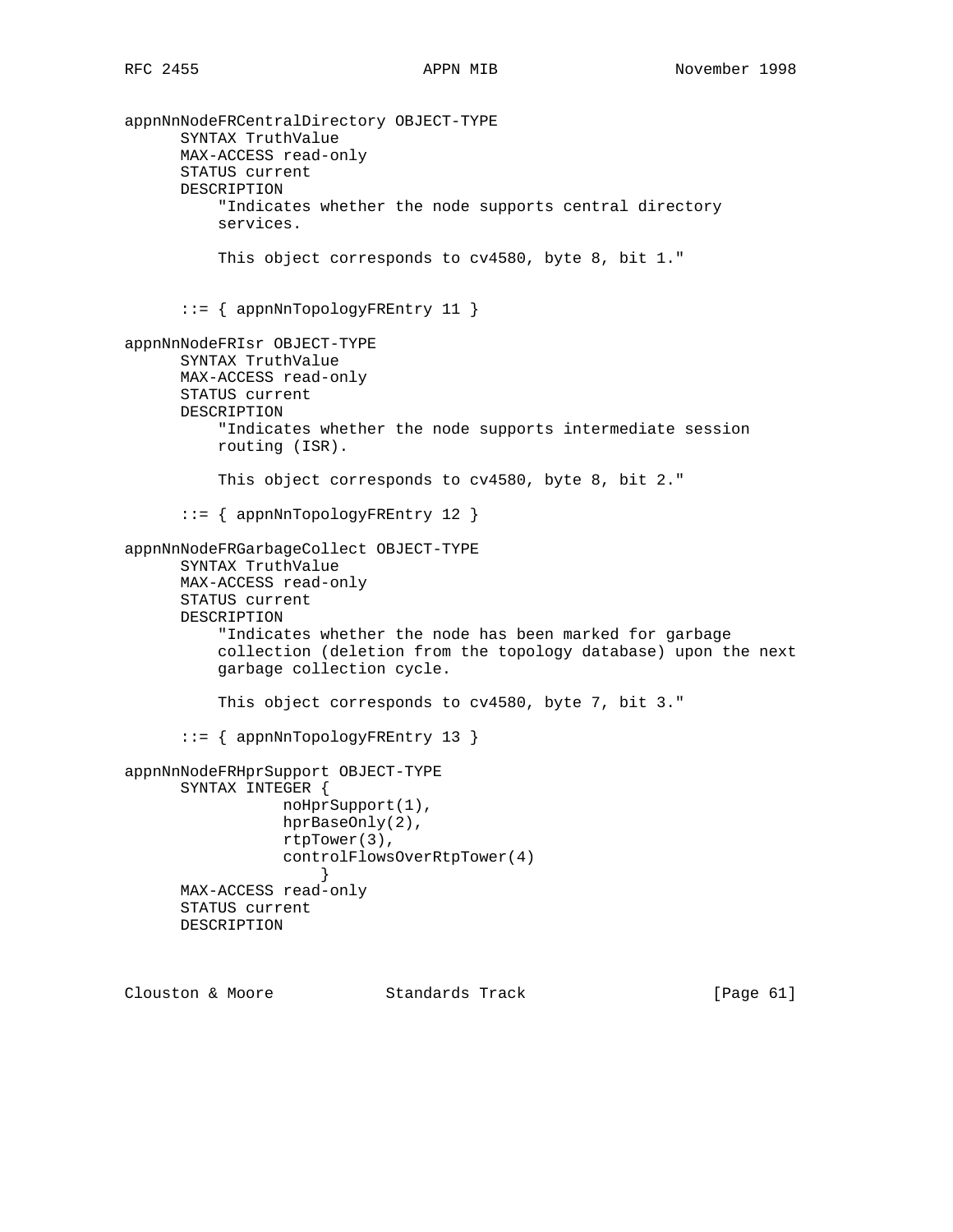"Indicates the node's level of support for high-performance routing (HPR): noHprSupport(1) - no HPR support<br>hprBaseOnly(2) - HPR base (option - HPR base (option set 1400) supported rtpTower(3) - HPR base and RTP tower (option set 1401) supported controlFlowsOverRtpTower(4) - HPR base, RTP tower, and control flows over RTP (option set 1402) supported This object corresponds to cv4580, byte 9, bits 3-4." ::= { appnNnTopologyFREntry 14 } appnNnNodeFRPeriBorderSup OBJECT-TYPE SYNTAX TruthValue MAX-ACCESS read-only STATUS current DESCRIPTION "Indicates whether this node has peripheral border node support. This object corresponds to cv4580, byte 9, bit 0." ::= { appnNnTopologyFREntry 15 } appnNnNodeFRInterchangeSup OBJECT-TYPE SYNTAX TruthValue MAX-ACCESS read-only STATUS current DESCRIPTION "Indicates whether this node has interchange node support. This object corresponds to cv4580, byte 9, bit 1." ::= { appnNnTopologyFREntry 16 } appnNnNodeFRExteBorderSup OBJECT-TYPE SYNTAX TruthValue MAX-ACCESS read-only STATUS current DESCRIPTION "Indicates whether this node has extended border node support. This object corresponds to cv4580, byte 9, bit 2."

Clouston & Moore Standards Track [Page 62]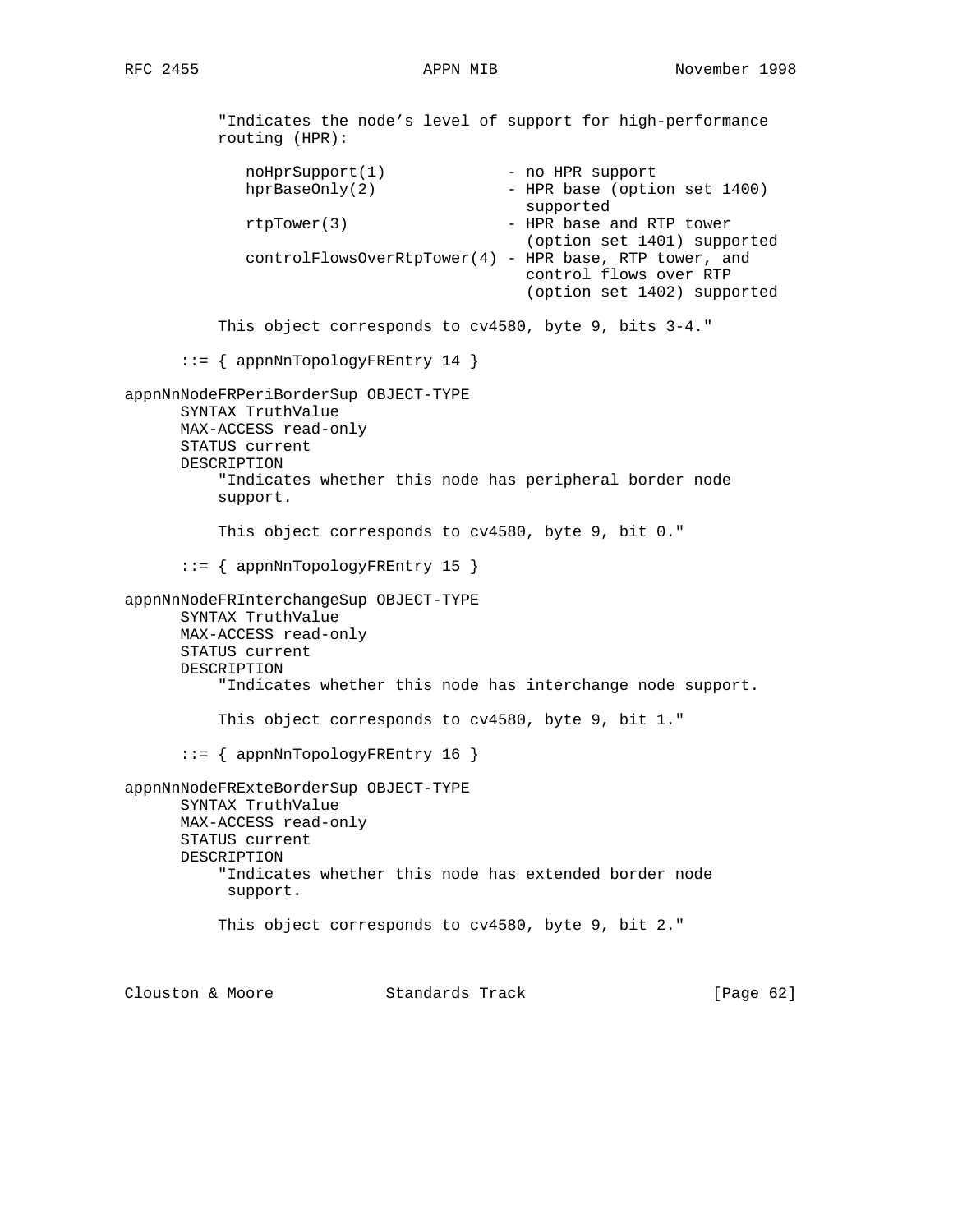::= { appnNnTopologyFREntry 17 } appnNnNodeFRBranchAwareness OBJECT-TYPE SYNTAX TruthValue MAX-ACCESS read-only STATUS current DESCRIPTION "Indicates whether this node supports branch awareness. This object corresponds to cv4580, byte 8, bit 4." ::= { appnNnTopologyFREntry 18 } --APPN transmission group (TG) table -- This table describes the TGs associated with all the APPN network -- nodes known to this node. The originating (owning) node for each -- TG is repeated here to provide a means of correlating the TGs with -- the nodes. appnNnTgTopologyFRTable OBJECT-TYPE SYNTAX SEQUENCE OF AppnNnTgTopologyFREntry MAX-ACCESS not-accessible STATUS current DESCRIPTION "Portion of the APPN topology database that describes all of the APPN transmissions groups between nodes in the database."  $::=$  { appnNnTopology 4 } appnNnTgTopologyFREntry OBJECT-TYPE SYNTAX AppnNnTgTopologyFREntry MAX-ACCESS not-accessible STATUS current DESCRIPTION "This table is indexed by four columns: FRSN, TG owner fully qualified node name, TG destination fully qualified node name, and TG number." INDEX {appnNnTgFRFrsn, appnNnTgFROwner, appnNnTgFRDest, appnNnTgFRNum} ::= { appnNnTgTopologyFRTable 1 }

Clouston & Moore 63 Standards Track [Page 63]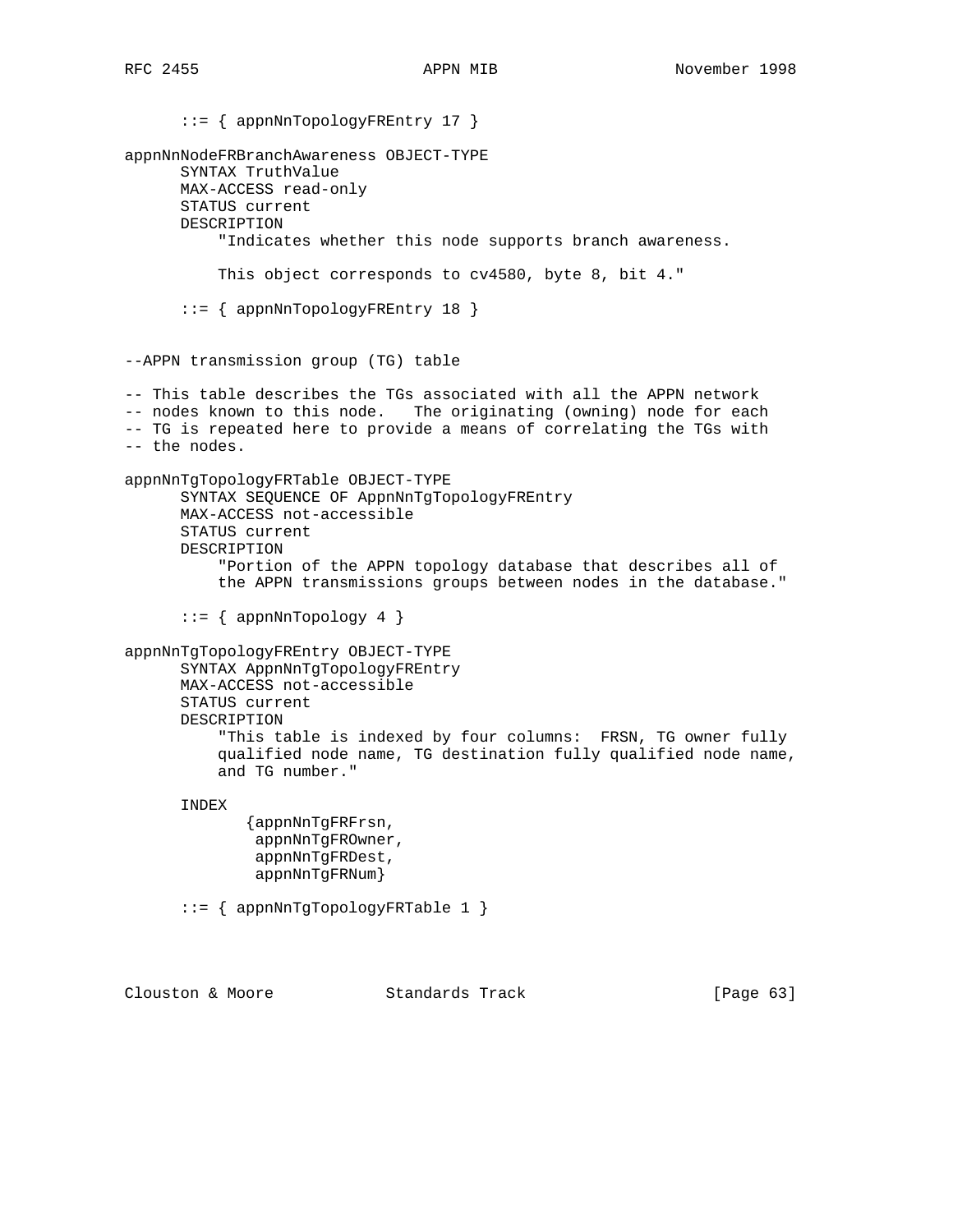# AppnNnTgTopologyFREntry ::= SEQUENCE {

|   | appnNnTgFRFrsn                                                                                                                                                                                  | Unsigned32,                            |
|---|-------------------------------------------------------------------------------------------------------------------------------------------------------------------------------------------------|----------------------------------------|
|   | appnNnTqFROwner                                                                                                                                                                                 | SnaControlPointName,                   |
|   | appnNnTgFRDest                                                                                                                                                                                  | SnaControlPointName,                   |
|   | appnNnTgFRNum                                                                                                                                                                                   | INTEGER,                               |
|   | appnNnTgFREntryTimeLeft                                                                                                                                                                         | AppnTopologyEntryTimeLeft,             |
|   | appnNnTgFRDestVirtual                                                                                                                                                                           | TruthValue,                            |
|   | appnNnTgFRDlcData                                                                                                                                                                               | AppnTgDlcData,                         |
|   | appnNnTgFRRsn                                                                                                                                                                                   | Unsigned32,                            |
|   | appnNnTgFROperational                                                                                                                                                                           | TruthValue,                            |
|   | appnNnTgFRQuiescing                                                                                                                                                                             | TruthValue,                            |
|   | appnNnTgFRCpCpSession                                                                                                                                                                           | INTEGER,                               |
|   | appnNnTgFREffCap                                                                                                                                                                                | AppnTgEffectiveCapacity,               |
|   | appnNnTgFRConnCost                                                                                                                                                                              | INTEGER,                               |
|   | appnNnTgFRByteCost                                                                                                                                                                              | INTEGER,                               |
|   | appnNnTgFRSecurity                                                                                                                                                                              | AppnTgSecurity,                        |
|   | appnNnTgFRDelay                                                                                                                                                                                 | AppnTgDelay,                           |
|   | appnNnTgFRUsr1                                                                                                                                                                                  | INTEGER,                               |
|   | appnNnTgFRUsr2                                                                                                                                                                                  | INTEGER,                               |
|   | appnNnTgFRUsr3                                                                                                                                                                                  | INTEGER,                               |
|   | appnNnTgFRGarbageCollect TruthValue,                                                                                                                                                            |                                        |
|   | appnNnTgFRSubareaNum                                                                                                                                                                            | Unsigned32,                            |
|   | appnNnTgFRHprSup                                                                                                                                                                                | TruthValue,                            |
|   | appnNnTqFRDestHprTrans                                                                                                                                                                          | TruthValue,                            |
|   | appnNnTgFRTypeIndicator                                                                                                                                                                         | INTEGER,                               |
|   | appnNnTgFRIntersubnet                                                                                                                                                                           | TruthValue,                            |
|   | appnNnTgFRMltgLinkType                                                                                                                                                                          | TruthValue,                            |
| } | appnNnTgFRBranchTg                                                                                                                                                                              | TruthValue                             |
|   |                                                                                                                                                                                                 |                                        |
|   | appnNnTgFRFrsn OBJECT-TYPE                                                                                                                                                                      |                                        |
|   | SYNTAX Unsigned32                                                                                                                                                                               |                                        |
|   | MAX-ACCESS not-accessible                                                                                                                                                                       |                                        |
|   | STATUS current                                                                                                                                                                                  |                                        |
|   | DESCRIPTION                                                                                                                                                                                     |                                        |
|   | "Flow reduction sequence numbers (FRSNs) are associated with<br>Topology Database Updates (TDUs) and are unique only within<br>each APPN network node.<br>A TDU can be associated with multiple |                                        |
|   |                                                                                                                                                                                                 |                                        |
|   |                                                                                                                                                                                                 |                                        |
|   | APPN resources.                                                                                                                                                                                 | This FRSN indicates the last time this |
|   | resource was updated at this node."                                                                                                                                                             |                                        |
|   | $::=$ { appnNnTgTopologyFREntry 1 }                                                                                                                                                             |                                        |
|   |                                                                                                                                                                                                 |                                        |

Clouston & Moore Standards Track [Page 64]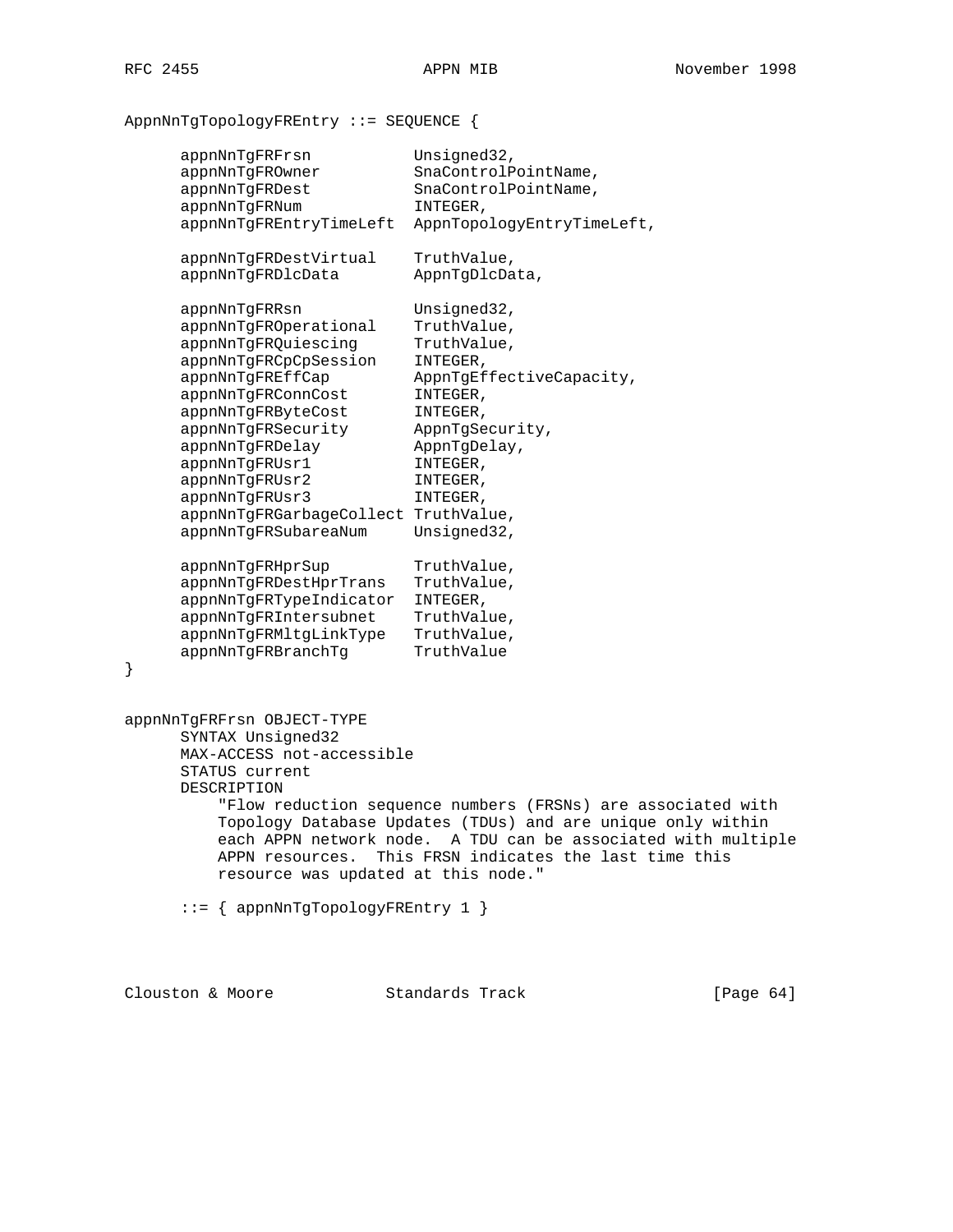```
appnNnTgFROwner OBJECT-TYPE
       SYNTAX SnaControlPointName
      MAX-ACCESS not-accessible
       STATUS current
      DESCRIPTION
           "Administratively assigned name for the originating node for
           this TG. This is the same name specified in the node table."
       ::= { appnNnTgTopologyFREntry 2 }
appnNnTgFRDest OBJECT-TYPE
      SYNTAX SnaControlPointName
      MAX-ACCESS not-accessible
       STATUS current
      DESCRIPTION
           "Administratively assigned fully qualified network name for the
           destination node for this TG."
       ::= { appnNnTgTopologyFREntry 3 }
appnNnTgFRNum OBJECT-TYPE
       SYNTAX INTEGER (0..255)
      MAX-ACCESS not-accessible
      STATUS current
      DESCRIPTION
           "Number associated with this transmission group. Range is
          0-255."
       ::= { appnNnTgTopologyFREntry 4 }
appnNnTgFREntryTimeLeft OBJECT-TYPE
      SYNTAX AppnTopologyEntryTimeLeft
      UNITS "days"
      MAX-ACCESS read-only
      STATUS current
      DESCRIPTION
           "Number of days before deletion of this network node TG entry
           if it is not operational or has an odd (inconsistent) RSN."
       ::= { appnNnTgTopologyFREntry 5 }
appnNnTgFRDestVirtual OBJECT-TYPE
      SYNTAX TruthValue
      MAX-ACCESS read-only
      STATUS current
      DESCRIPTION
           "Indicates whether the destination node is a virtual routing
          node."
Clouston & Moore Standards Track [Page 65]
```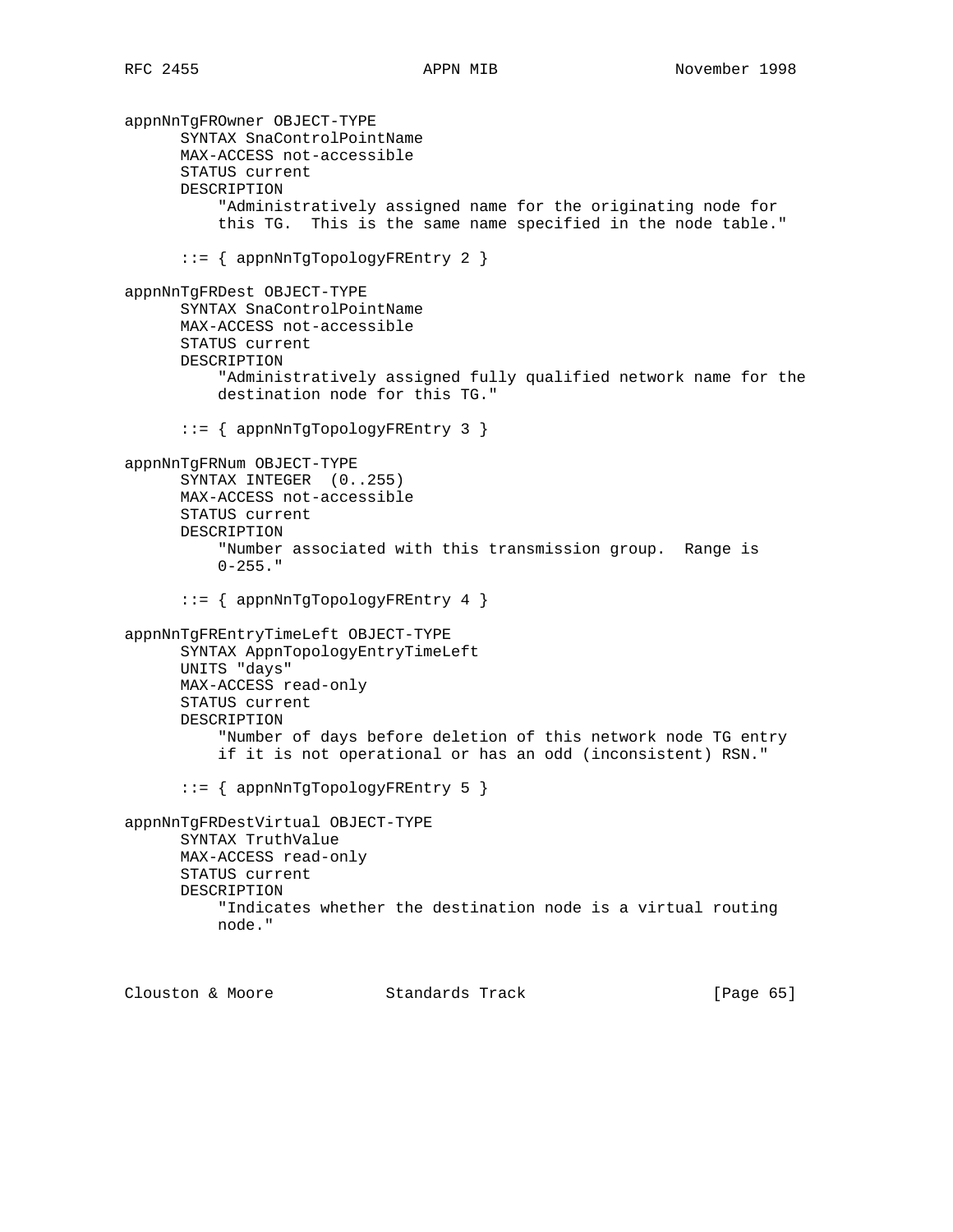::= { appnNnTgTopologyFREntry 6 } appnNnTgFRDlcData OBJECT-TYPE SYNTAX AppnTgDlcData MAX-ACCESS read-only STATUS current DESCRIPTION "DLC-specific data related to a link connection network." ::= { appnNnTgTopologyFREntry 7 } appnNnTgFRRsn OBJECT-TYPE SYNTAX Unsigned32 MAX-ACCESS read-only STATUS current DESCRIPTION "Current owning node's resource sequence number for this resource. An odd number indicates that information about the resource is inconsistent. This object corresponds to the numeric value in cv47, bytes  $2 - 5$ " ::= { appnNnTgTopologyFREntry 8 } appnNnTgFROperational OBJECT-TYPE SYNTAX TruthValue MAX-ACCESS read-only STATUS current DESCRIPTION "Indicates whether the transmission group is operational. This object corresponds to cv47, byte 6, bit 0." ::= { appnNnTgTopologyFREntry 9 } appnNnTgFRQuiescing OBJECT-TYPE SYNTAX TruthValue MAX-ACCESS read-only STATUS current DESCRIPTION "Indicates whether the transmission group is quiescing. If the TG owner is either an extended border node or a branch-aware network node (indicated, respectively, by the appnNnNodeFRExteBorderSup and appnNnNodeFRBranchAwareness objects in the corresponding appnNnTopologyFREntry), then this indicator is artificially set to TRUE in the APPN Clouston & Moore Standards Track [Page 66]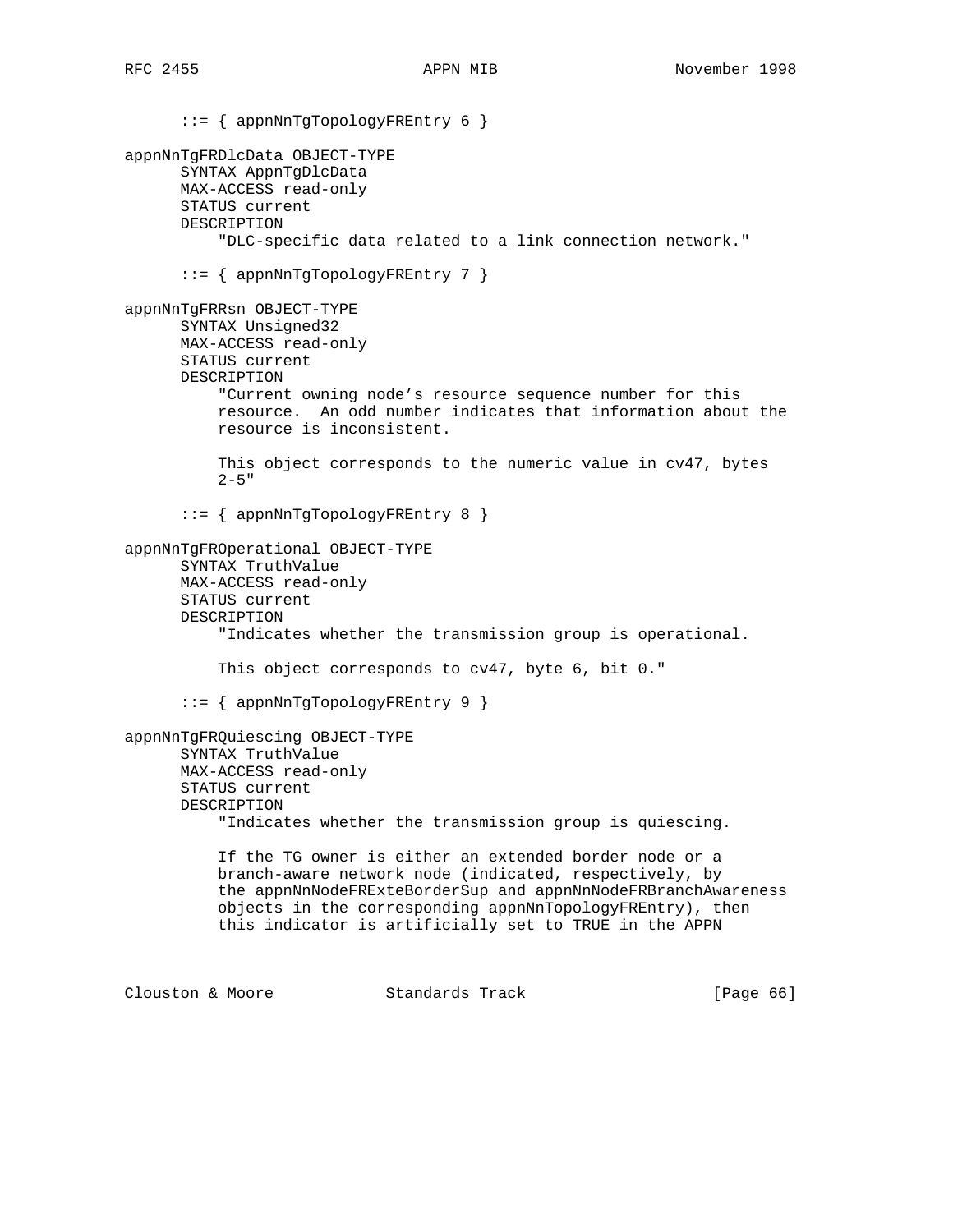topology database, to remove the TG from other nodes' route calculations. A management application can determine whether the TG is actually quiescing by examining its appnLocalTgQuiescing object at the TG owner. This object corresponds to cv47, byte 6, bit 2." ::= { appnNnTgTopologyFREntry 10 } appnNnTgFRCpCpSession OBJECT-TYPE SYNTAX INTEGER { supportedUnknownStatus(1), supportedActive(2), notSupported(3), supportedNotActive(4) } MAX-ACCESS read-only STATUS current DESCRIPTION "Indicates whether CP-CP sessions are supported on this TG, and whether the TG owner's contention-winner session is active on this TG. Some nodes in the network are not able to differentiate support and status of CP-CP sessions, and thus may report the 'supportedUnknownStatus' value. This object corresponds to cv47, byte 6, bits 3-4." ::= { appnNnTgTopologyFREntry 11 } appnNnTgFREffCap OBJECT-TYPE SYNTAX AppnTgEffectiveCapacity MAX-ACCESS read-only STATUS current DESCRIPTION "Effective capacity for this TG." ::= { appnNnTgTopologyFREntry 12 } appnNnTgFRConnCost OBJECT-TYPE SYNTAX INTEGER (0..255) MAX-ACCESS read-only STATUS current DESCRIPTION "Cost per connect time. This is an administratively assigned value representing the relative cost per unit of time to use this TG. Range is from Clouston & Moore Standards Track [Page 67]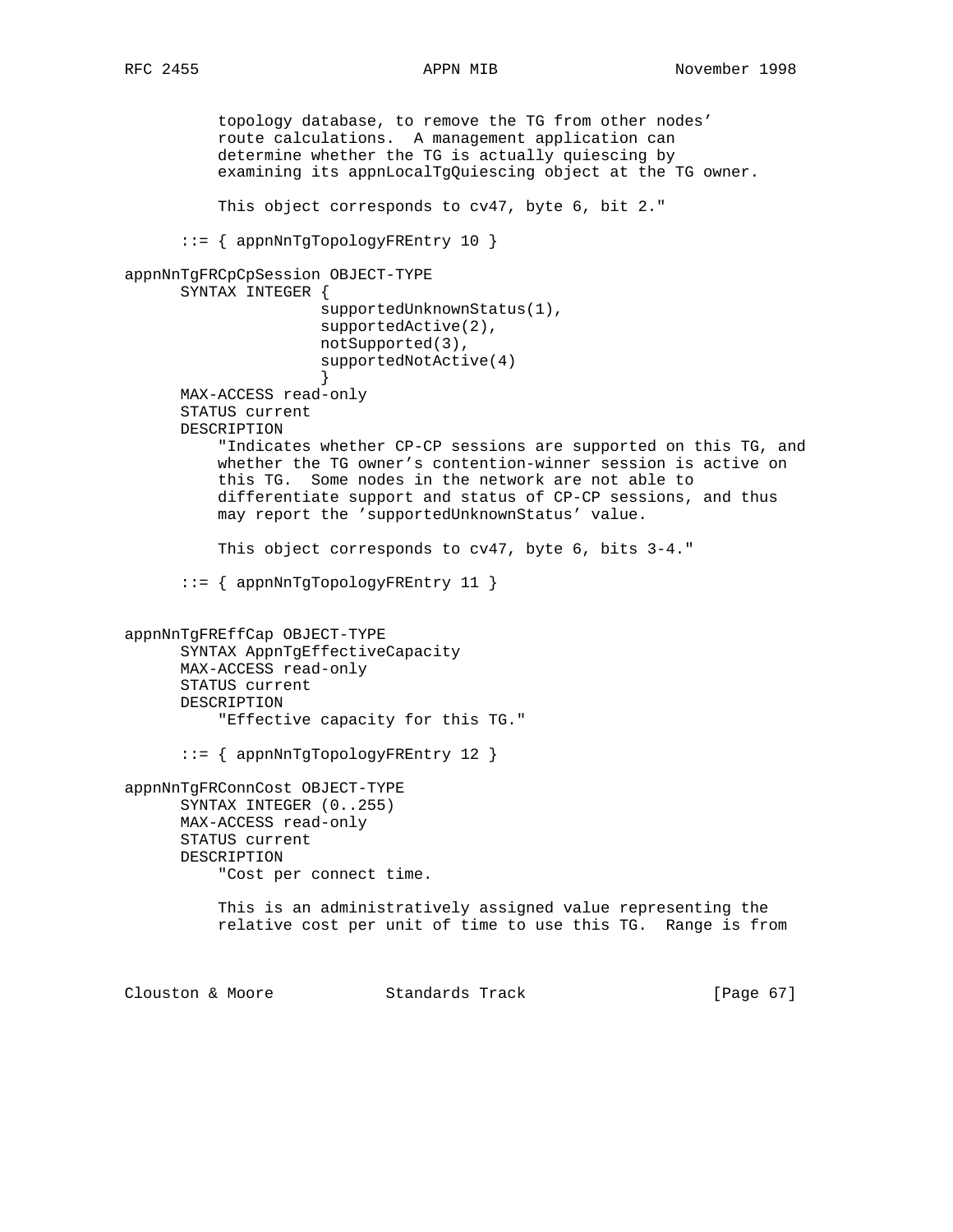0, which means no cost, to 255, which indicates maximum cost. This object corresponds to cv47, byte 13." ::= { appnNnTgTopologyFREntry 13 } appnNnTgFRByteCost OBJECT-TYPE SYNTAX INTEGER (0..255) MAX-ACCESS read-only STATUS current DESCRIPTION "Cost per byte transmitted. This is an administratively assigned value representing the relative cost of transmitting a byte over this TG. Range is from 0, which means no cost, to 255, which indicates maximum cost. This object corresponds to cv47, byte 14." ::= { appnNnTgTopologyFREntry 14 } appnNnTgFRSecurity OBJECT-TYPE SYNTAX AppnTgSecurity MAX-ACCESS read-only STATUS current DESCRIPTION "Administratively assigned security level of this TG. This object corresponds to cv47, byte 16." ::= { appnNnTgTopologyFREntry 15 } appnNnTgFRDelay OBJECT-TYPE SYNTAX AppnTgDelay MAX-ACCESS read-only STATUS current DESCRIPTION "Administratively assigned delay associated with this TG. This object corresponds to cv47, byte 17." ::= { appnNnTgTopologyFREntry 16 } appnNnTgFRUsr1 OBJECT-TYPE SYNTAX INTEGER (0..255) MAX-ACCESS read-only STATUS current Clouston & Moore Standards Track [Page 68]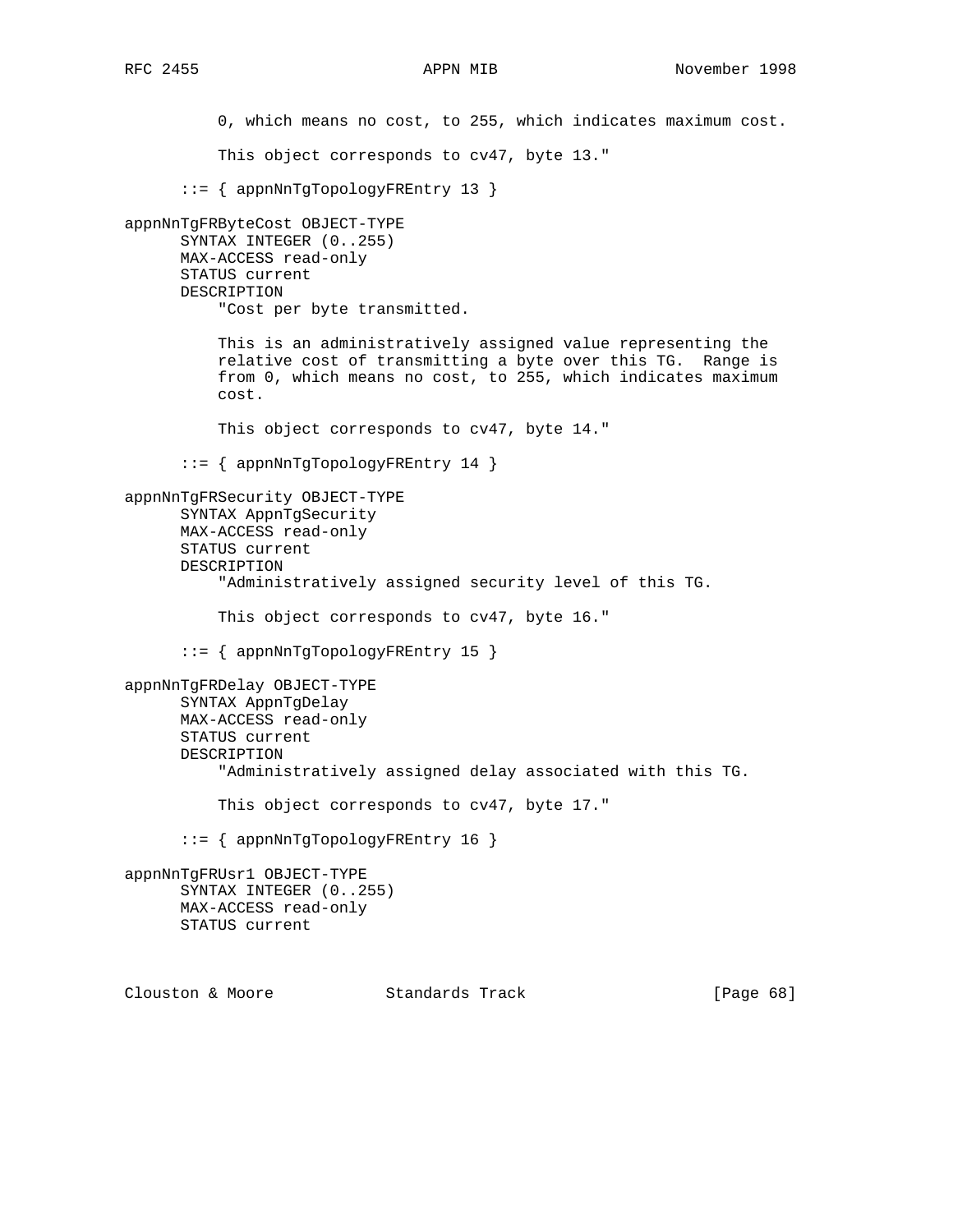DESCRIPTION "First user-defined TG characteristic for this TG. This is an administratively assigned value associated with the TG. This object corresponds to cv47, byte 19." ::= { appnNnTgTopologyFREntry 17 } appnNnTgFRUsr2 OBJECT-TYPE SYNTAX INTEGER (0..255) MAX-ACCESS read-only STATUS current DESCRIPTION "Second user-defined TG characteristic for this TG. This is an administratively assigned value associated with the TG. This object corresponds to cv47, byte 20." ::= { appnNnTgTopologyFREntry 18 } appnNnTgFRUsr3 OBJECT-TYPE SYNTAX INTEGER (0..255) MAX-ACCESS read-only STATUS current DESCRIPTION "Third user-defined TG characteristic for this TG. This is an administratively assigned value associated with the TG. This object corresponds to cv47, byte 21." ::= { appnNnTgTopologyFREntry 19 } appnNnTgFRGarbageCollect OBJECT-TYPE SYNTAX TruthValue MAX-ACCESS read-only STATUS current DESCRIPTION "Indicates whether the TG has been marked for garbage collection (deletion from the topology database) upon the next garbage collection cycle. This object corresponds to cv47, byte 6, bit 1." ::= { appnNnTgTopologyFREntry 20 } appnNnTgFRSubareaNum OBJECT-TYPE SYNTAX Unsigned32 MAX-ACCESS read-only Clouston & Moore Standards Track [Page 69]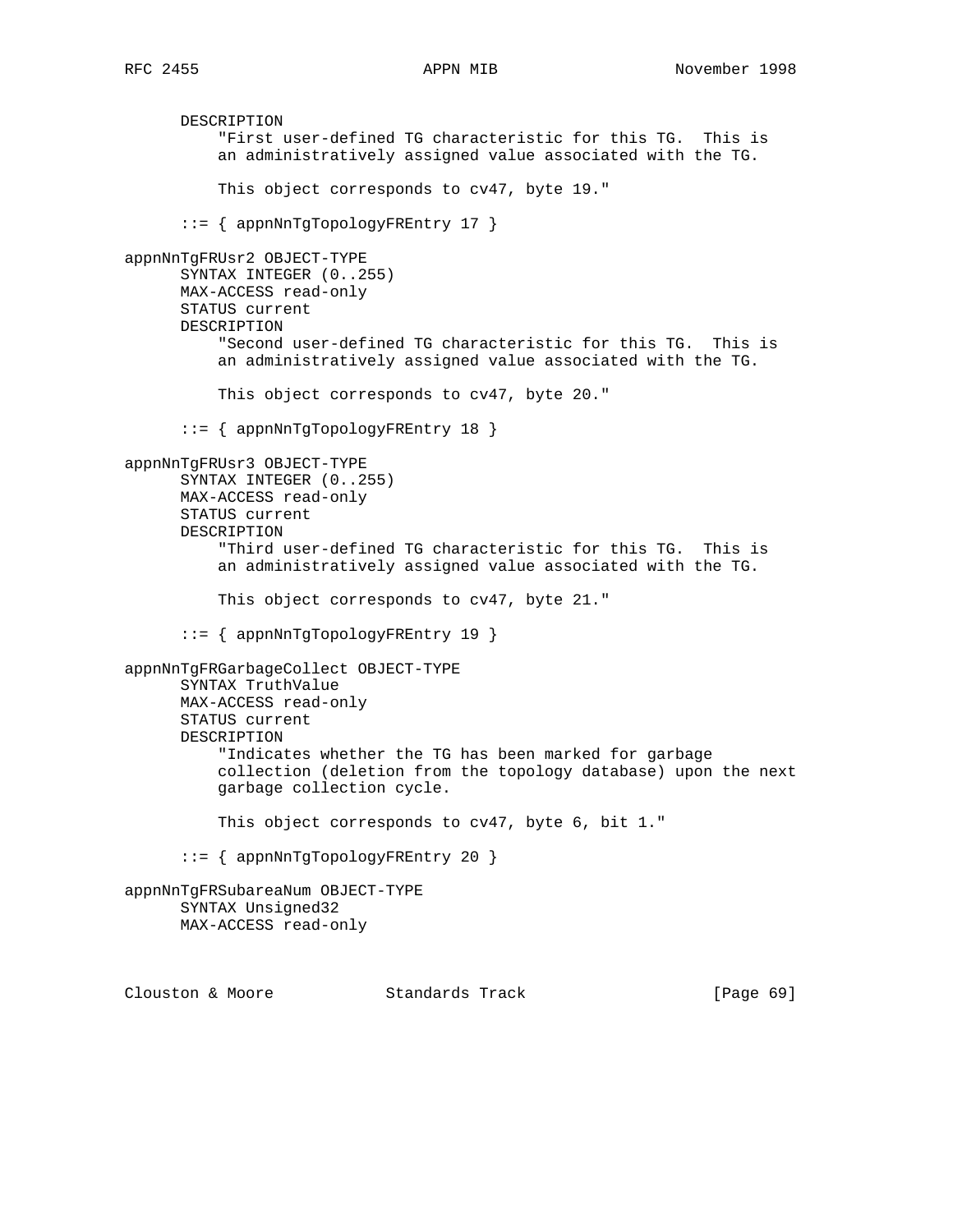STATUS current DESCRIPTION "The subarea number associated with this TG. This object corresponds to cv4680, bytes m+2 through m+5." ::= { appnNnTgTopologyFREntry 21 } appnNnTgFRHprSup OBJECT-TYPE SYNTAX TruthValue MAX-ACCESS read-only STATUS current DESCRIPTION "Indicates whether high performance routing (HPR) is supported over this TG. This object corresponds to cv4680, byte m+1, bit 2." ::= { appnNnTgTopologyFREntry 22 } appnNnTgFRDestHprTrans OBJECT-TYPE SYNTAX TruthValue MAX-ACCESS read-only STATUS current DESCRIPTION "Indicates whether the destination node supports high performance routing (HPR) transport tower. This object corresponds to cv4680, byte m+1, bit 7." ::= { appnNnTgTopologyFREntry 23 } appnNnTgFRTypeIndicator OBJECT-TYPE SYNTAX INTEGER { unknown(1), appnOrBfTg(2), interchangeTg(3), virtualRouteTg(4) } MAX-ACCESS read-only STATUS current DESCRIPTION "Indicates the type of the TG. This object corresponds to cv4680, byte m+1, bits 3-4." ::= { appnNnTgTopologyFREntry 24 }

Clouston & Moore 6 Standards Track [Page 70]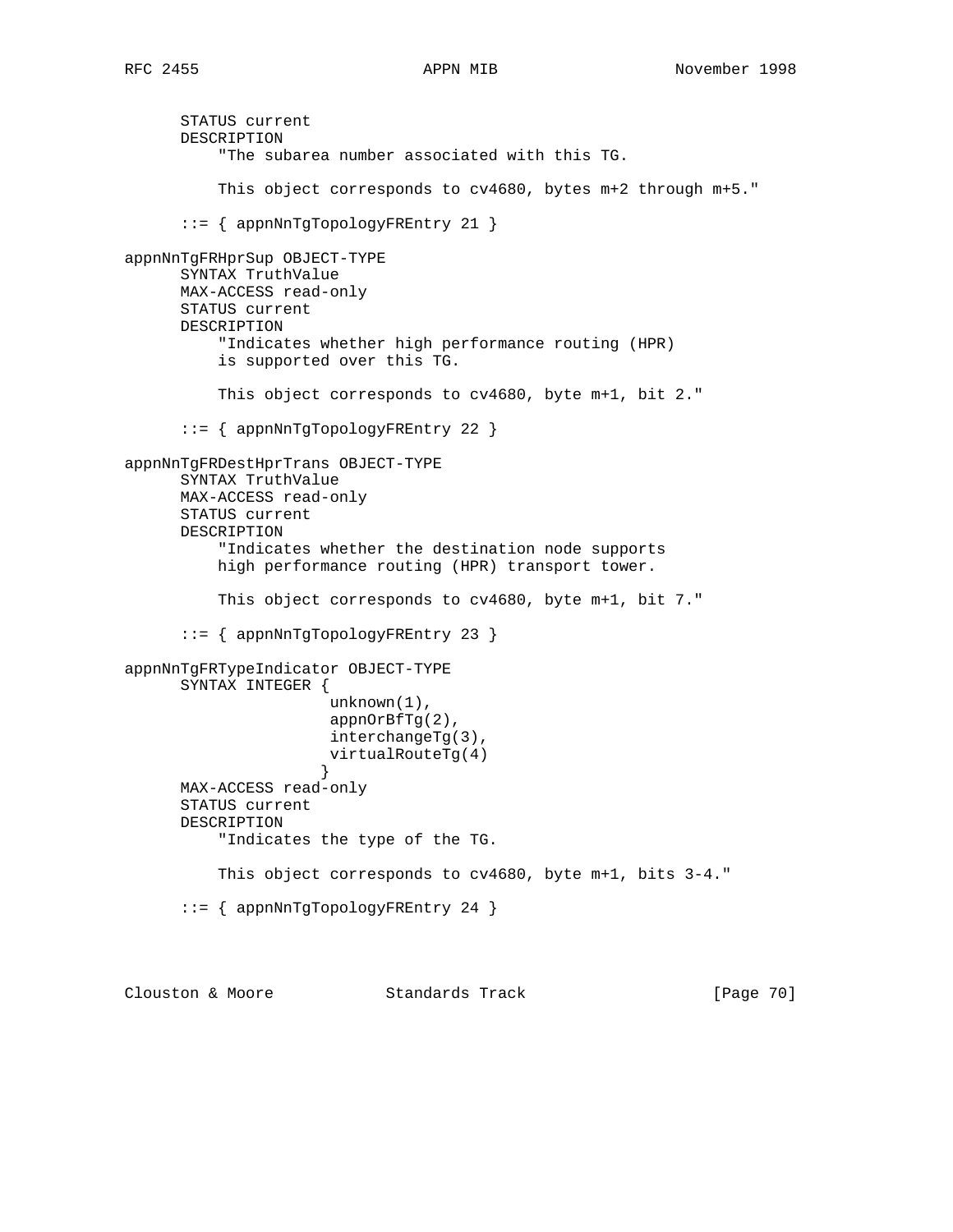appnNnTgFRIntersubnet OBJECT-TYPE SYNTAX TruthValue MAX-ACCESS read-only STATUS current DESCRIPTION "Indicates whether the transmission group is an intersubnet TG, which defines a border between subnetworks. This object corresponds to cv4680, byte m+1, bit 5." ::= { appnNnTgTopologyFREntry 25 } appnNnTgFRMltgLinkType OBJECT-TYPE SYNTAX TruthValue MAX-ACCESS read-only STATUS current DESCRIPTION "This object indicates whether the transmission group is a multi-link TG. A TG that has been brought up as a multi-link TG is reported as one, even if it currently has only one link active. This object corresponds to cv47, byte 6, bit 5." ::= { appnNnTgTopologyFREntry 26 } appnNnTgFRBranchTg OBJECT-TYPE SYNTAX TruthValue MAX-ACCESS read-only STATUS current DESCRIPTION "Indicates whether the transmission group is a branch TG (equivalently, whether the destination of the transmission group is a branch network node). This object corresponds to cv4680, byte m+1, bit 1." ::= { appnNnTgTopologyFREntry 27 } -- \*\*\*\*\*\*\*\*\*\*\*\*\* The APPN Local Topology Group \*\*\*\*\*\*\*\*\*\*\*\*\*\*\*\*\*\*\*\*\*\*\*\* -- This MIB Group represents the local topology maintained in -- APPN network nodes, end nodes, and branch network nodes. It consists -- of two tables: -- - a table containing information about all of the TGs owned -- by this node, which is implemented by all node types. -- - a table containing all of the information known to this node -- about the TGs owned by its end nodes, which is implemented only -- by network nodes.

Clouston & Moore Standards Track [Page 71]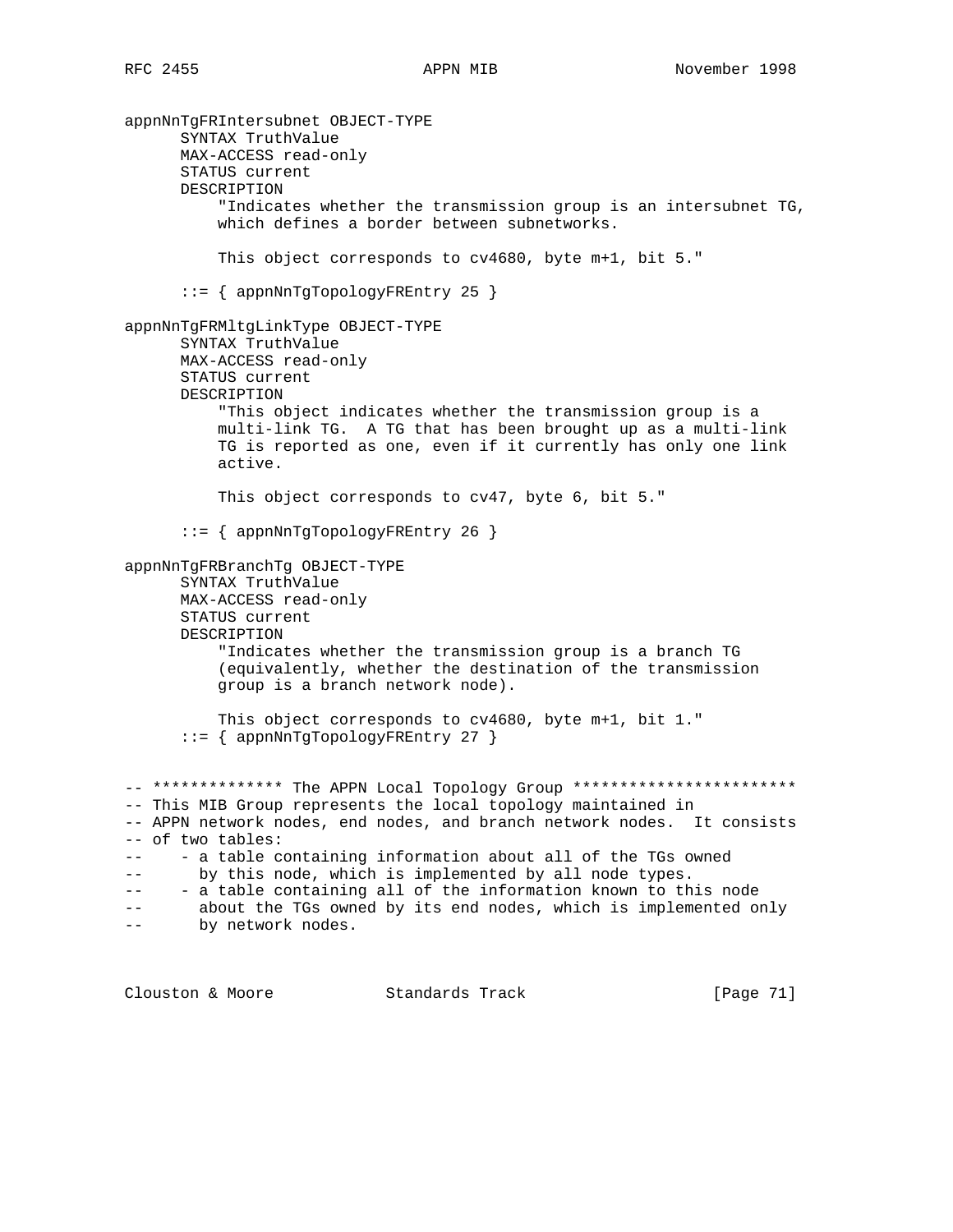appnLocalTopology OBJECT IDENTIFIER ::= { appnObjects 3 } -- APPN Local Transmission Group (TG) table -- This table describes the TGs associated with this node only. appnLocalTgTable OBJECT-TYPE SYNTAX SEQUENCE OF AppnLocalTgEntry MAX-ACCESS not-accessible STATUS current DESCRIPTION "TG Table describes all of the TGs owned by this node. The TG destination can be a virtual node, network node, LEN node, or end node." ::= { appnLocalTopology 1 } appnLocalTgEntry OBJECT-TYPE SYNTAX AppnLocalTgEntry MAX-ACCESS not-accessible STATUS current DESCRIPTION "This table is indexed by the destination CpName and the TG number." INDEX {appnLocalTgDest, appnLocalTgNum} ::= { appnLocalTgTable 1 } AppnLocalTgEntry ::= SEQUENCE { appnLocalTgDest SnaControlPointName, appnLocalTgNum INTEGER, appnLocalTgDestVirtual TruthValue, appnLocalTgDlcData AppnTgDlcData, appnLocalTgPortName DisplayString, appnLocalTgQuiescing TruthValue, appnLocalTgOperational TruthValue, appnLocalTgCpCpSession INTEGER, appnLocalTgEffCap AppnTgEffectiveCapacity, appnLocalTgConnCost INTEGER, appnLocalTgByteCost INTEGER, appnLocalTgSecurity AppnTgSecurity, appnLocalTgDelay AppnTgDelay, appnLocalTgUsr1 INTEGER, appnLocalTgUsr2 INTEGER,

Clouston & Moore Standards Track [Page 72]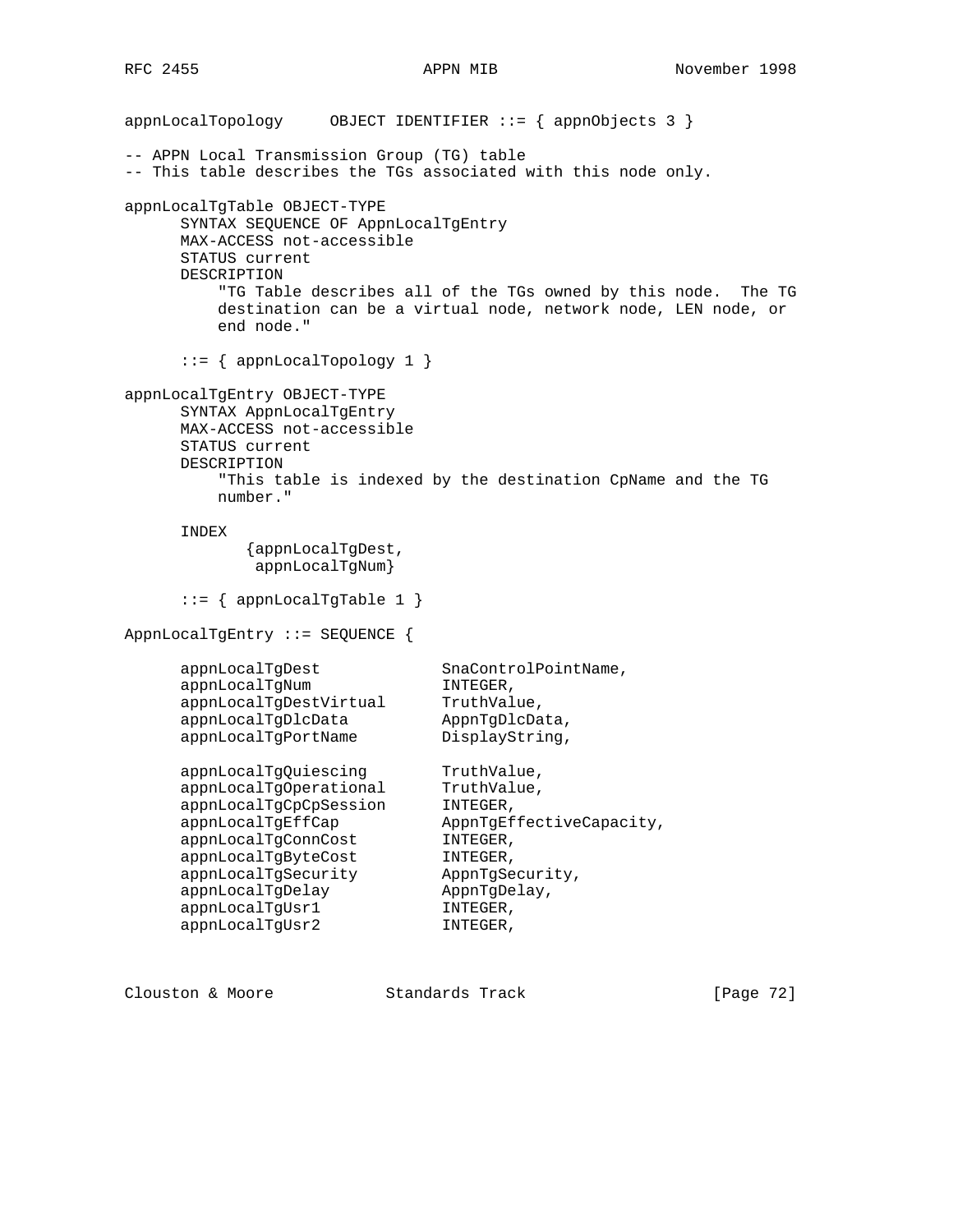appnLocalTgUsr3 INTEGER, appnLocalTgHprSup INTEGER, appnLocalTgIntersubnet TruthValue, appnLocalTgMltgLinkType TruthValue, appnLocalTgBranchLinkType INTEGER } appnLocalTgDest OBJECT-TYPE SYNTAX SnaControlPointName MAX-ACCESS not-accessible STATUS current DESCRIPTION "Administratively assigned name of the destination node for this TG. This is the fully qualified name of a network node, end node, LEN node, or virtual routing node."  $::=$  { appnLocalTgEntry 1 } appnLocalTgNum OBJECT-TYPE SYNTAX INTEGER (0..255) MAX-ACCESS not-accessible STATUS current DESCRIPTION "Number associated with this transmission group."  $::=$  { appnLocalTgEntry 2 } appnLocalTgDestVirtual OBJECT-TYPE SYNTAX TruthValue MAX-ACCESS read-only STATUS current DESCRIPTION "Indicates whether the destination node for this TG is a virtual routing node." ::= { appnLocalTgEntry 3 } appnLocalTgDlcData OBJECT-TYPE SYNTAX AppnTgDlcData MAX-ACCESS read-only STATUS current DESCRIPTION "DLC-specific data related to a link connection network."  $::=$  { appnLocalTgEntry 4 } appnLocalTgPortName OBJECT-TYPE SYNTAX DisplayString (SIZE (0..10)) Clouston & Moore 6 Standards Track [Page 73]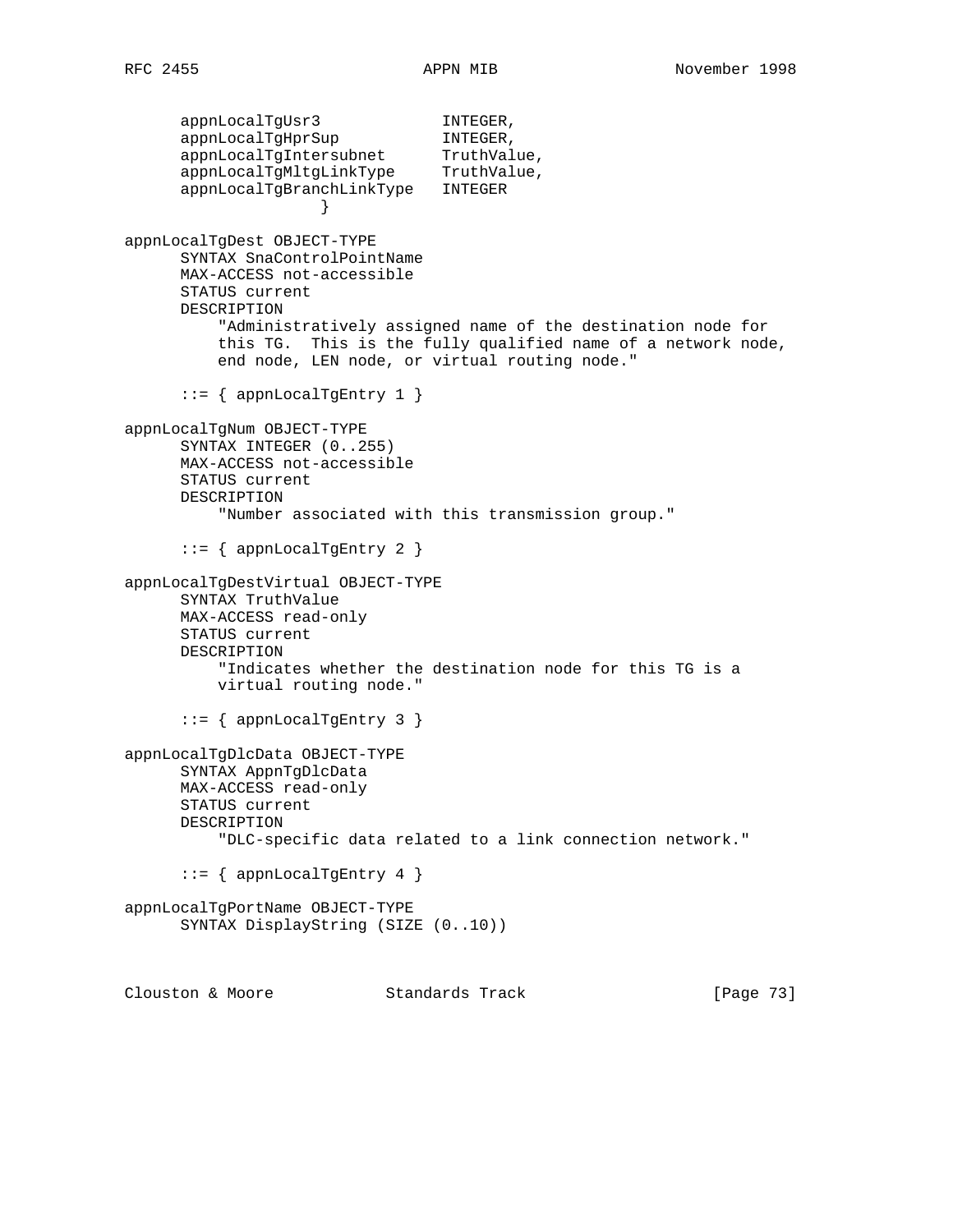```
 MAX-ACCESS read-only
       STATUS current
       DESCRIPTION
           "Administratively assigned name for the local port associated
           with this TG. A zero-length string indicates that this value
           is unknown."
      ::= { appnLocalTgEntry 5 }
appnLocalTgQuiescing OBJECT-TYPE
       SYNTAX TruthValue
      MAX-ACCESS read-only
       STATUS current
      DESCRIPTION
           "Indicates whether the transmission group is quiescing."
      ::= { appnLocalTgEntry 6 }
appnLocalTgOperational OBJECT-TYPE
       SYNTAX TruthValue
      MAX-ACCESS read-only
       STATUS current
      DESCRIPTION
           "Indicates whether the transmission group is operational."
      ::= { appnLocalTgEntry 7 }
appnLocalTgCpCpSession OBJECT-TYPE
       SYNTAX INTEGER {
                      supportedUnknownStatus(1),
                      supportedActive(2),
                      notSupported(3),
                      supportedNotActive(4)
 }
      MAX-ACCESS read-only
       STATUS current
       DESCRIPTION
           "Indicates whether CP-CP sessions are supported on this TG, and
           whether the TG owner's contention-winner session is active on
           this TG. Some nodes in the network are not able to
           differentiate support and status of CP-CP sessions, and thus
           may report the 'supportedUnknownStatus' value."
      ::= { appnLocalTgEntry 8 }
appnLocalTgEffCap OBJECT-TYPE
       SYNTAX AppnTgEffectiveCapacity
      MAX-ACCESS read-only
```
Clouston & Moore Standards Track [Page 74]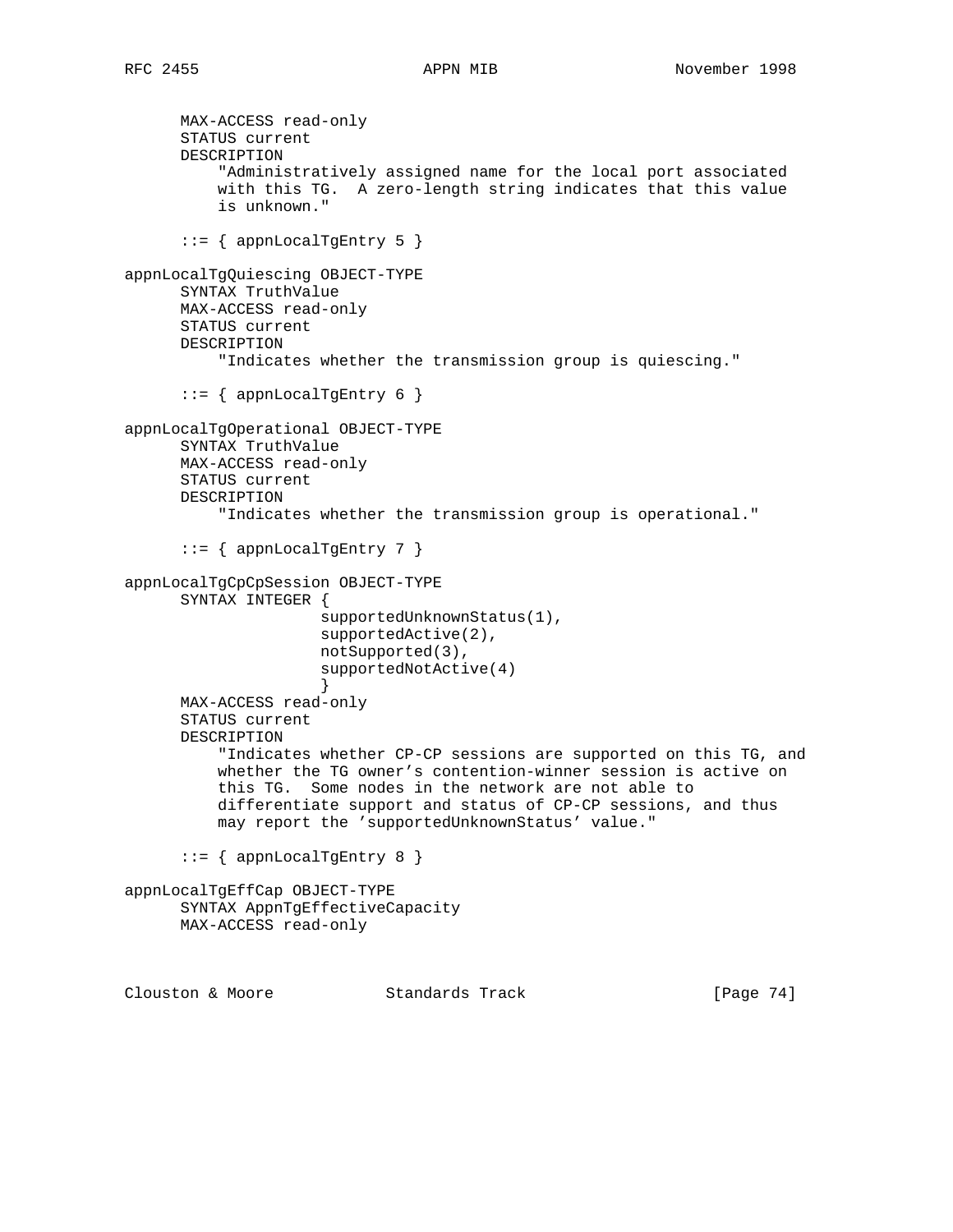STATUS current DESCRIPTION "Effective capacity for this TG." ::= { appnLocalTgEntry 9 } appnLocalTgConnCost OBJECT-TYPE SYNTAX INTEGER (0..255) MAX-ACCESS read-only STATUS current DESCRIPTION "Cost per connect time: a value representing the relative cost per unit of time to use the TG. Range is from 0, which means no cost, to 255." ::= { appnLocalTgEntry 10 } appnLocalTgByteCost OBJECT-TYPE SYNTAX INTEGER (0..255) MAX-ACCESS read-only STATUS current DESCRIPTION "Relative cost of transmitting a byte over this link. Range is from 0 (lowest cost) to 255."  $::=$  { appnLocalTgEntry 11 } appnLocalTgSecurity OBJECT-TYPE SYNTAX AppnTgSecurity MAX-ACCESS read-only STATUS current DESCRIPTION "Administratively assigned security level of this TG." ::= { appnLocalTgEntry 12 } appnLocalTgDelay OBJECT-TYPE SYNTAX AppnTgDelay MAX-ACCESS read-only STATUS current DESCRIPTION "Administratively assigned delay associated with this TG." ::= { appnLocalTgEntry 13 } appnLocalTgUsr1 OBJECT-TYPE SYNTAX INTEGER (0..255) MAX-ACCESS read-only STATUS current

Clouston & Moore Standards Track [Page 75]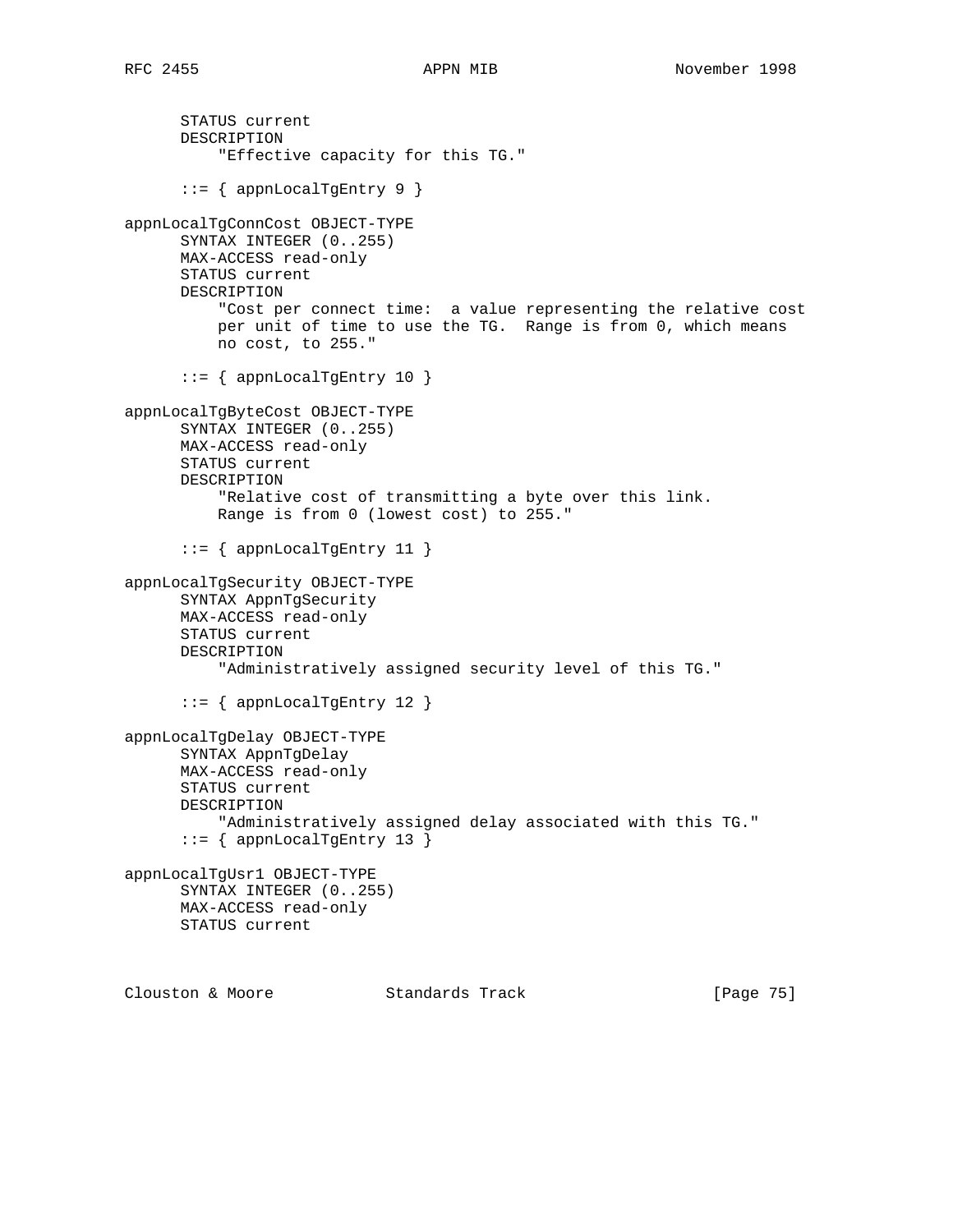```
 DESCRIPTION
           "First user-defined TG characteristic for this TG. This is
          an administratively assigned value associated with the TG."
      ::= { appnLocalTgEntry 14 }
appnLocalTgUsr2 OBJECT-TYPE
      SYNTAX INTEGER (0..255)
      MAX-ACCESS read-only
      STATUS current
      DESCRIPTION
           "Second user-defined TG characteristic for this TG. This is
          an administratively assigned value associated with the TG."
       ::= { appnLocalTgEntry 15 }
appnLocalTgUsr3 OBJECT-TYPE
      SYNTAX INTEGER (0..255)
      MAX-ACCESS read-only
      STATUS current
      DESCRIPTION
          "Third user-defined TG characteristic for this TG. This is
          an administratively assigned value associated with the TG."
       ::= { appnLocalTgEntry 16 }
appnLocalTgHprSup OBJECT-TYPE
      SYNTAX INTEGER {
                 noHprSupport(1),
                 hprBaseOnly(2),
                 rtpTower(3),
                 controlFlowsOverRtpTower(4)
 }
      MAX-ACCESS read-only
      STATUS current
      DESCRIPTION
          "Indicates the level of high performance routing (HPR) support
          over this TG :
            noHprSupport(1) - no HPR support
            hprBaseOnly(2) - HPR base (option set 1400)
                                          supported
             rtpTower(3) - HPR base and RTP tower
                                          (option set 1401) supported
             controlFlowsOverRtpTower(4) - HPR base, RTP tower, and
                                           control flows over RTP
                                           (option set 1402) supported"
```
Clouston & Moore Standards Track [Page 76]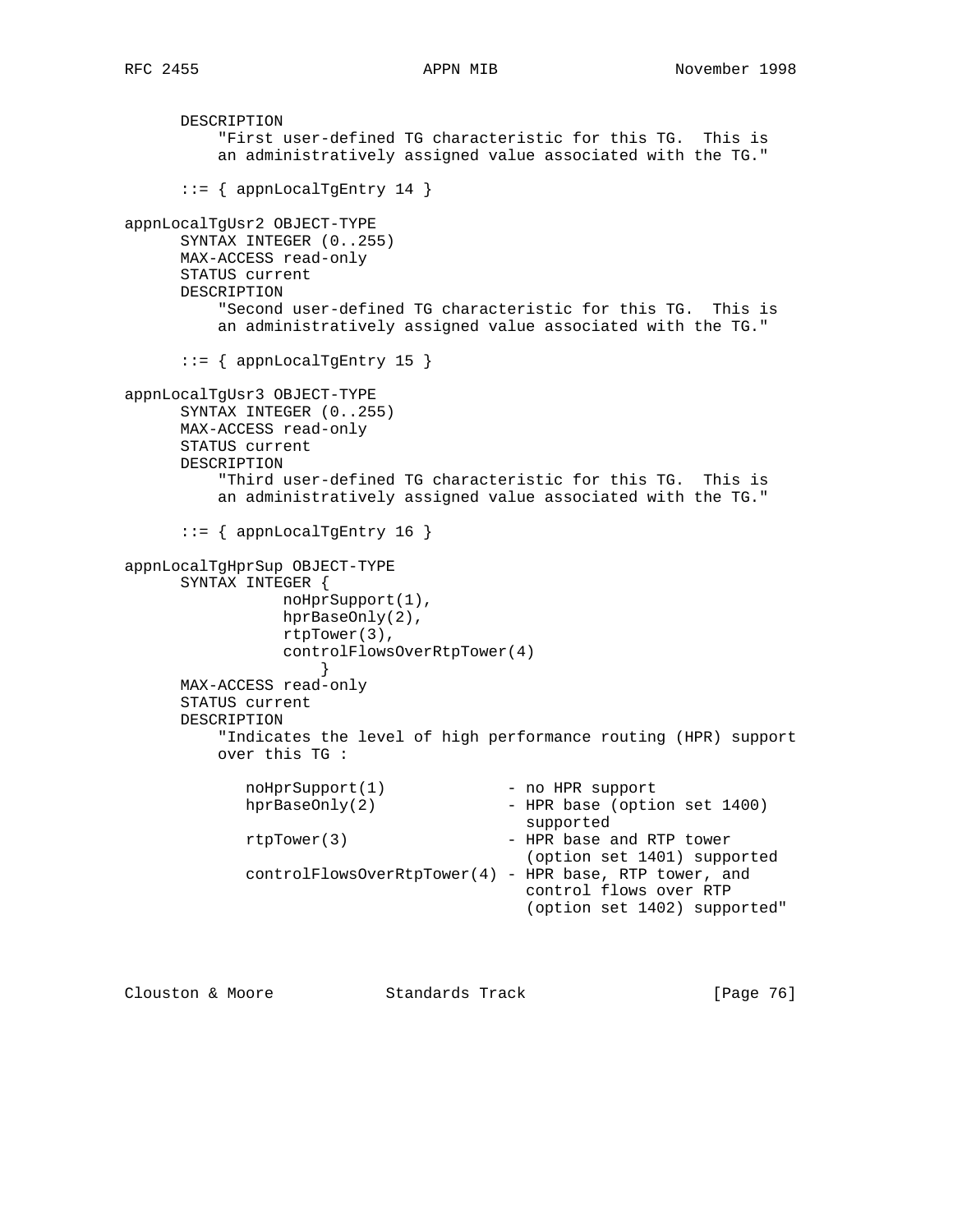::= { appnLocalTgEntry 17 } appnLocalTgIntersubnet OBJECT-TYPE SYNTAX TruthValue MAX-ACCESS read-only STATUS current DESCRIPTION "Indicates whether the transmission group is an intersubnet TG, which defines a border between subnetworks." ::= { appnLocalTgEntry 18 } appnLocalTgMltgLinkType OBJECT-TYPE SYNTAX TruthValue MAX-ACCESS read-only STATUS current DESCRIPTION "This object indicates whether the transmission group is a multi-link TG. A TG that has been brought up as a multi-link TG is reported as one, even if it currently has only one link active." ::= { appnLocalTgEntry 19 } appnLocalTgBranchLinkType OBJECT-TYPE SYNTAX INTEGER { other(1), uplink(2), downlink(3), downlinkToBranchNetworkNode(4),  $none(5)$ , unknown(255) } MAX-ACCESS read-only STATUS current DESCRIPTION "Branch link type of this TG:  $other(1)$  = the agent has determined the TG's branch link type to be a value other than branch uplink or branch downlink. This is the value used for a connection network TG owned by a branch network node.  $uplink(2)$  = the TG is a branch uplink.  $downlink(3)$  = the TG is a branch downlink to an end node. downlinkToBranchNetworkNode(4) = the TG is a branch downlink to a cascaded branch

Clouston & Moore Standards Track [Page 77]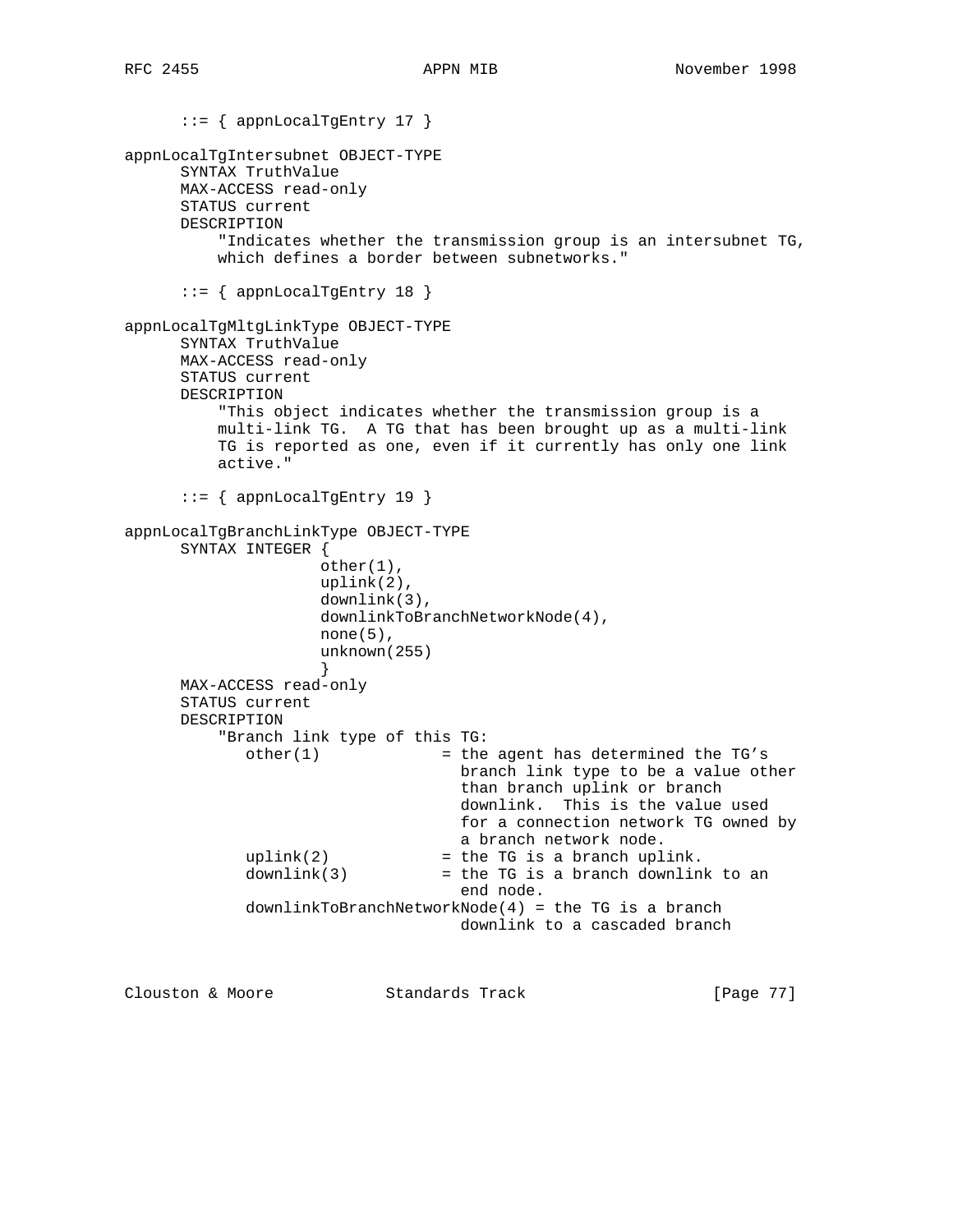network node.  $none(5)$  = the TG is not a branch TG. unknown(255) = the agent cannot determine the branch link type of the TG."  $::=$  { appnLocalTgEntry 20 } -- APPN Local End Node Transmission Group (TG) table -- This table describes the TGs associated with all of the end nodes -- known to this node. appnLocalEnTgTable OBJECT-TYPE SYNTAX SEQUENCE OF AppnLocalEnTgEntry MAX-ACCESS not-accessible STATUS current DESCRIPTION "Table describing all of the TGs owned by the end nodes known to this node via TG registration. This node does not represent its own view of the TG on behalf of the partner node in this table. The TG destination can be a virtual routing node, network node, or end node." ::= { appnLocalTopology 2 } appnLocalEnTgEntry OBJECT-TYPE SYNTAX AppnLocalEnTgEntry MAX-ACCESS not-accessible STATUS current DESCRIPTION "This table requires multiple indexes to uniquely identify each TG. They are originating CPname, destination CPname, and the TG number." INDEX {appnLocalEnTgOrigin, appnLocalEnTgDest, appnLocalEnTgNum} ::= { appnLocalEnTgTable 1 } AppnLocalEnTgEntry ::= SEQUENCE { appnLocalEnTgOrigin SnaControlPointName, appnLocalEnTgDest SnaControlPointName, appnLocalEnTgNum INTEGER, appnLocalEnTgEntryTimeLeft AppnTopologyEntryTimeLeft, appnLocalEnTgDestVirtual TruthValue, Clouston & Moore Standards Track [Page 78]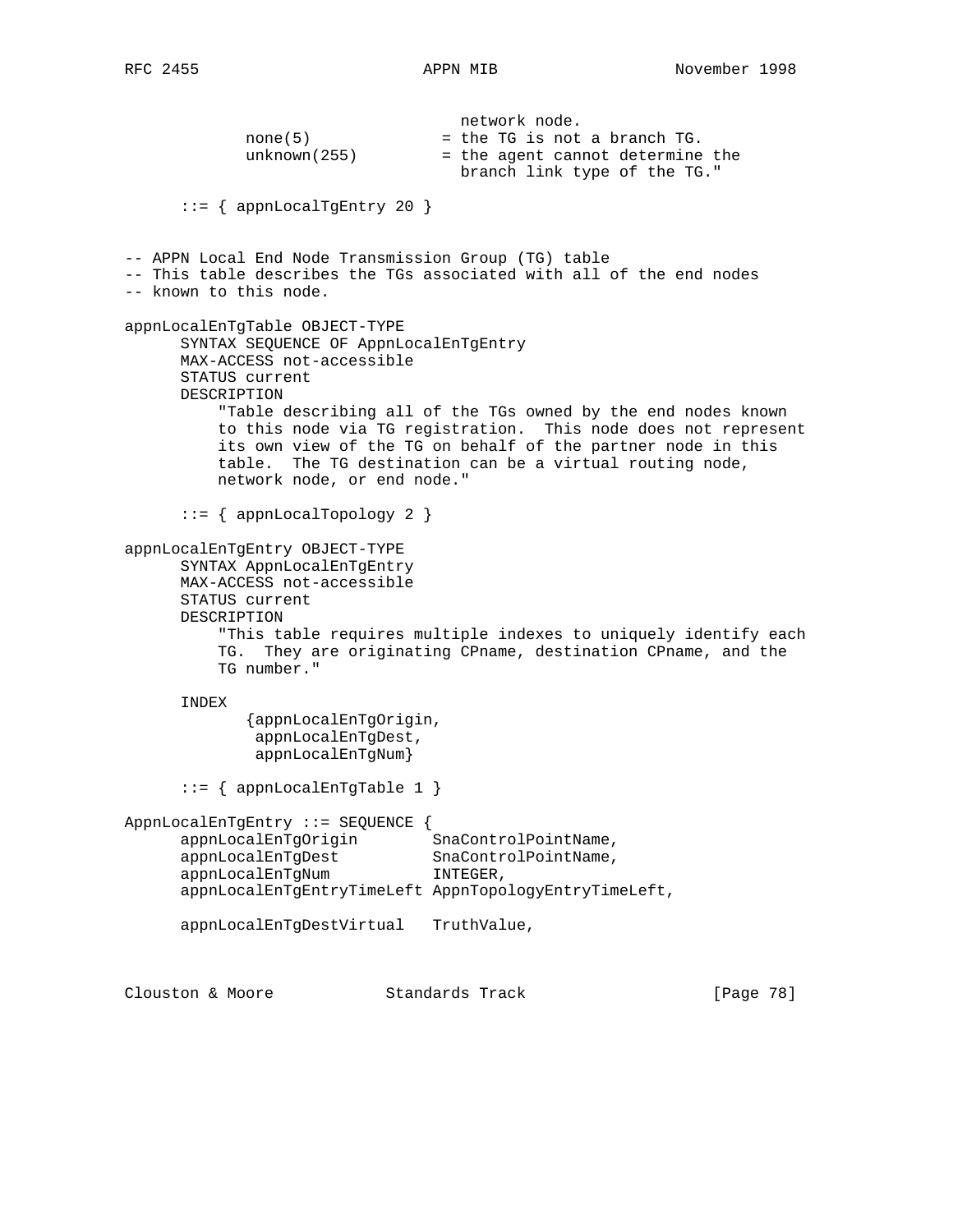appnLocalEnTgDlcData AppnTgDlcData, appnLocalEnTgOperational TruthValue, appnLocalEnTgCpCpSession INTEGER, appnLocalEnTgEffCap AppnTgEffectiveCapacity, appnLocalEnTgConnCost INTEGER, appnLocalEnTgByteCost INTEGER, appnLocalEnTgSecurity AppnTgSecurity, appnLocalEnTgDelay AppnTgDelay, appnLocalEnTgUsr1 INTEGER, appnLocalEnTgUsr2 INTEGER, appnLocalEnTgUsr3 INTEGER, appnLocalEnTgMltgLinkType TruthValue } appnLocalEnTgOrigin OBJECT-TYPE SYNTAX SnaControlPointName MAX-ACCESS not-accessible STATUS current DESCRIPTION "Administratively assigned name of the origin node for this TG. This is a fully qualified network name." ::= { appnLocalEnTgEntry 1 } appnLocalEnTgDest OBJECT-TYPE SYNTAX SnaControlPointName MAX-ACCESS not-accessible STATUS current DESCRIPTION "Administratively assigned name of the destination node for this TG. This is the fully qualified name of a network node, end node, LEN node, or virtual routing node." ::= { appnLocalEnTgEntry 2 } appnLocalEnTgNum OBJECT-TYPE SYNTAX INTEGER (0..255) MAX-ACCESS not-accessible STATUS current DESCRIPTION "Number associated with this transmission group." ::= { appnLocalEnTgEntry 3 } appnLocalEnTgEntryTimeLeft OBJECT-TYPE SYNTAX AppnTopologyEntryTimeLeft UNITS "days"

Clouston & Moore Standards Track [Page 79]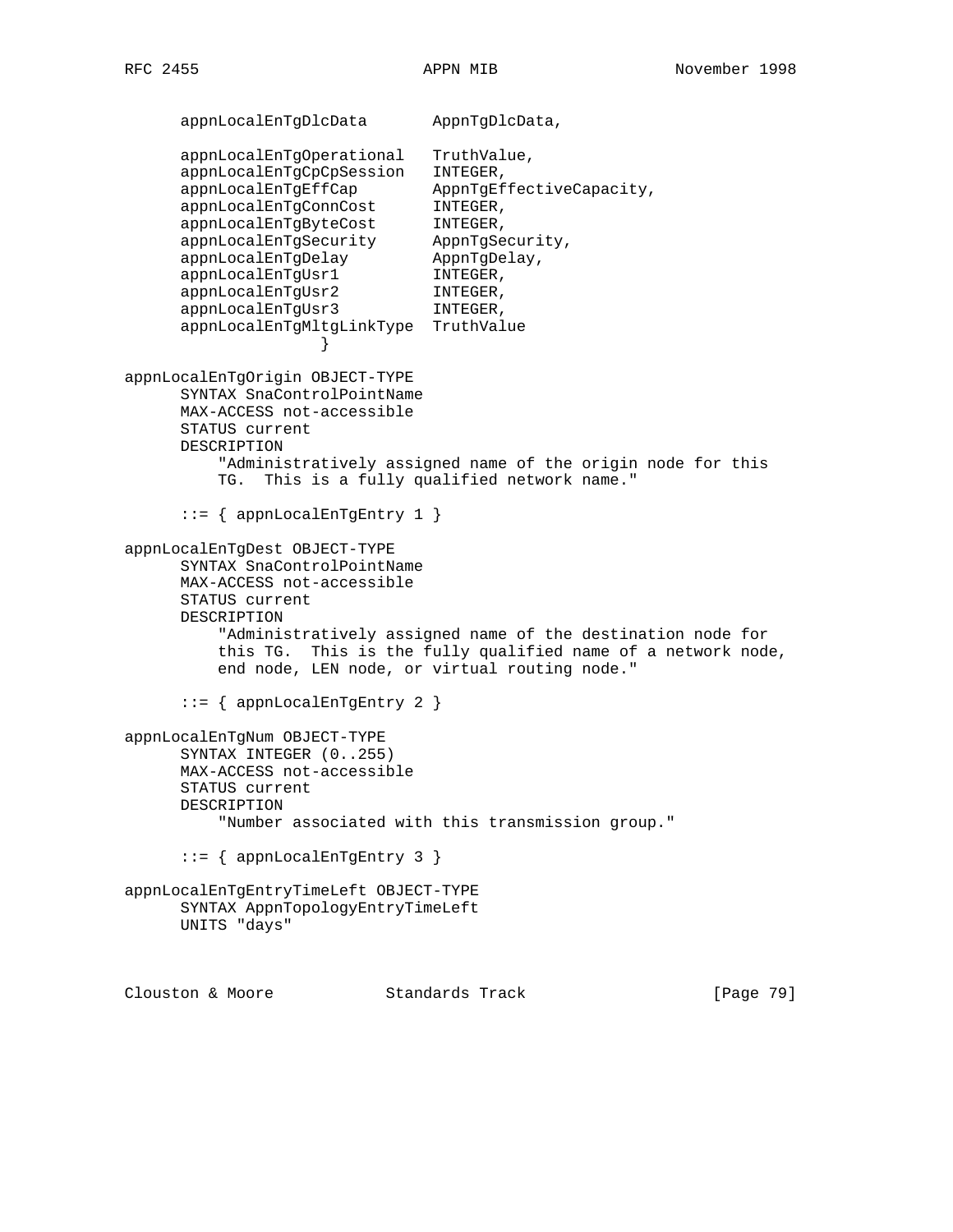```
 MAX-ACCESS read-only
       STATUS current
      DESCRIPTION
           "Number of days before deletion of this end node TG entry."
       ::= { appnLocalEnTgEntry 4 }
appnLocalEnTgDestVirtual OBJECT-TYPE
      SYNTAX TruthValue
      MAX-ACCESS read-only
      STATUS current
      DESCRIPTION
           "Indicates whether the destination node is a virtual routing
          node."
       ::= { appnLocalEnTgEntry 5 }
appnLocalEnTgDlcData OBJECT-TYPE
      SYNTAX AppnTgDlcData
      MAX-ACCESS read-only
      STATUS current
      DESCRIPTION
           "DLC-specific data related to a link connection network."
       ::= { appnLocalEnTgEntry 6 }
appnLocalEnTgOperational OBJECT-TYPE
       SYNTAX TruthValue
      MAX-ACCESS read-only
      STATUS current
      DESCRIPTION
           "Indicates whether the transmission group is operational."
       ::= { appnLocalEnTgEntry 7 }
appnLocalEnTgCpCpSession OBJECT-TYPE
      SYNTAX INTEGER {
                     supportedUnknownStatus(1),
                     supportedActive(2),
                     notSupported(3),
                     supportedNotActive(4)
 }
      MAX-ACCESS read-only
      STATUS current
      DESCRIPTION
           "Indicates whether CP-CP sessions are supported on this TG, and
          whether the TG owner's contention-winner session is active on
          this TG. Some nodes in the network are not able to
Clouston & Moore Standards Track [Page 80]
```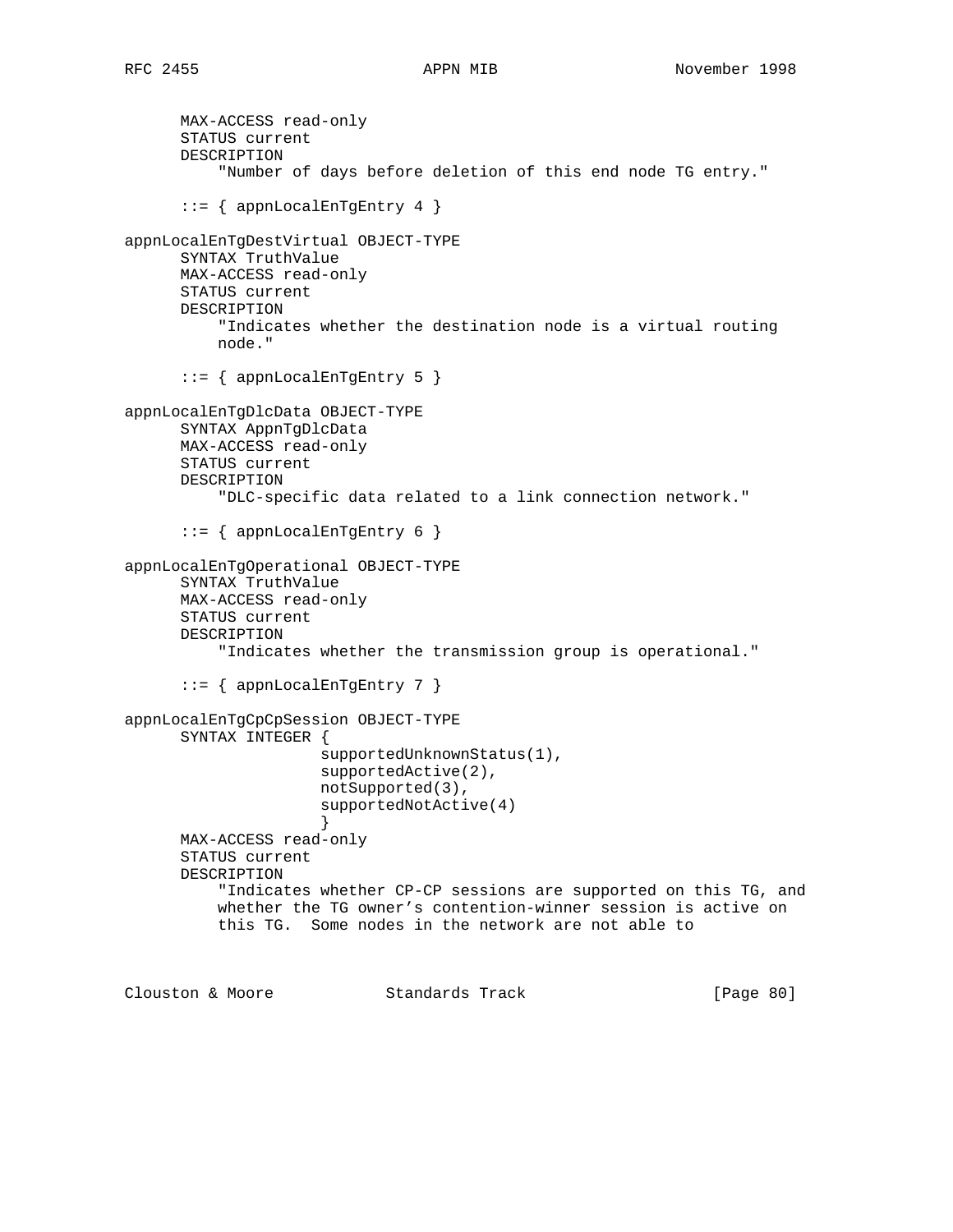differentiate support and status of CP-CP sessions, and thus may report the 'supportedUnknownStatus' value." ::= { appnLocalEnTgEntry 8 } appnLocalEnTgEffCap OBJECT-TYPE SYNTAX AppnTgEffectiveCapacity MAX-ACCESS read-only STATUS current DESCRIPTION "Effective capacity for this TG." ::= { appnLocalEnTgEntry 9 } appnLocalEnTgConnCost OBJECT-TYPE SYNTAX INTEGER (0..255) MAX-ACCESS read-only STATUS current DESCRIPTION "Cost per connect time: a value representing the relative cost per unit of time to use the TG. Range is from 0, which means no cost, to 255." ::= { appnLocalEnTgEntry 10 } appnLocalEnTgByteCost OBJECT-TYPE SYNTAX INTEGER (0..255) MAX-ACCESS read-only STATUS current DESCRIPTION "Relative cost of transmitting a byte over this link. Range is from 0, which means no cost, to 255." ::= { appnLocalEnTgEntry 11 } appnLocalEnTgSecurity OBJECT-TYPE SYNTAX AppnTgSecurity MAX-ACCESS read-only STATUS current DESCRIPTION "Administratively assigned security level of this TG." ::= { appnLocalEnTgEntry 12 } appnLocalEnTgDelay OBJECT-TYPE SYNTAX AppnTgDelay MAX-ACCESS read-only STATUS current Clouston & Moore Standards Track [Page 81]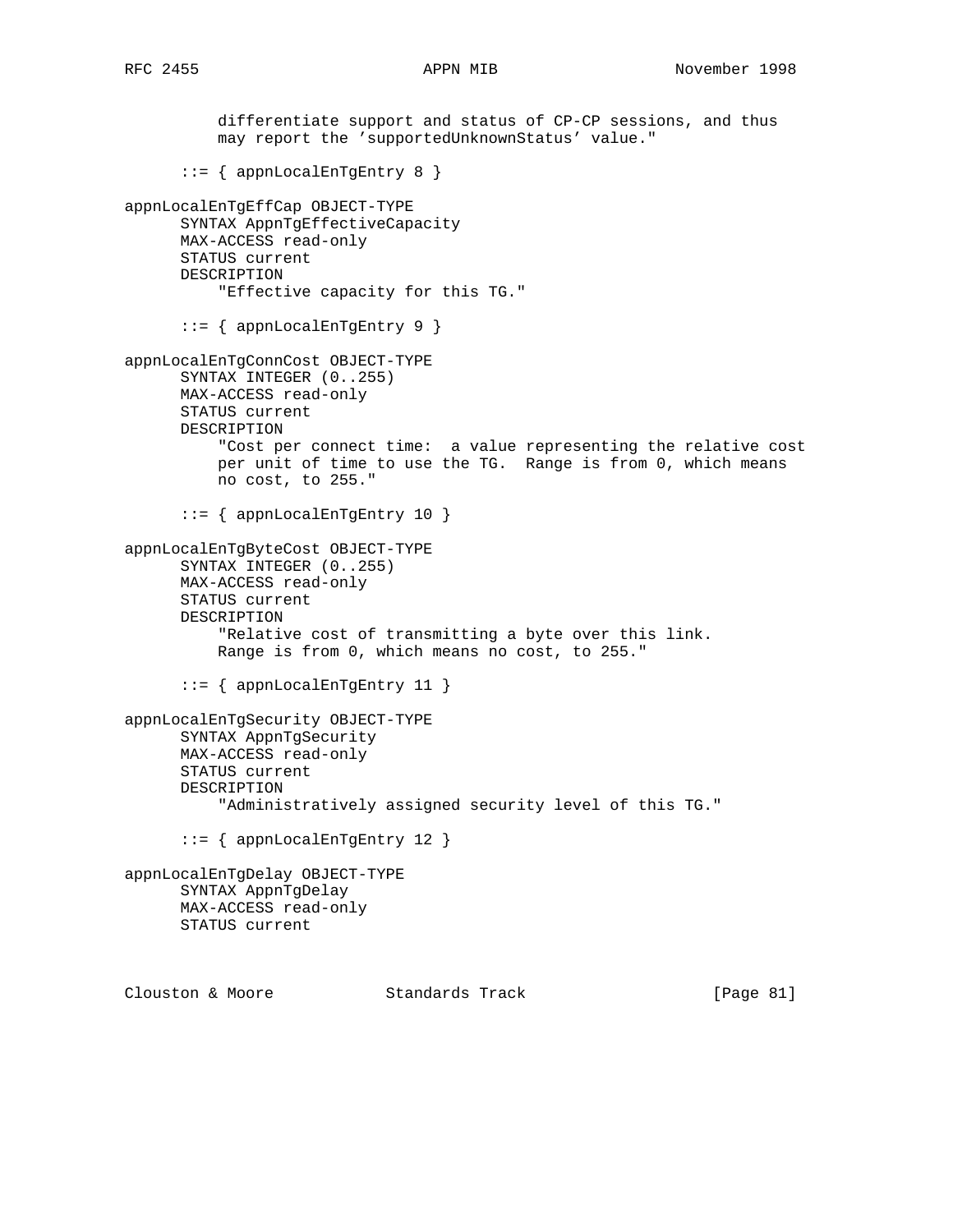```
 DESCRIPTION
             "Administratively assigned delay associated with this TG."
       ::= { appnLocalEnTgEntry 13 }
appnLocalEnTgUsr1 OBJECT-TYPE
       SYNTAX INTEGER (0..255)
      MAX-ACCESS read-only
      STATUS current
      DESCRIPTION
           "First user-defined TG characteristic for this TG. This is
           an administratively assigned value associated with the TG."
       ::= { appnLocalEnTgEntry 14 }
appnLocalEnTgUsr2 OBJECT-TYPE
       SYNTAX INTEGER (0..255)
      MAX-ACCESS read-only
      STATUS current
      DESCRIPTION
           "Second user-defined TG characteristic for this TG. This is
           an administratively assigned value associated with the TG."
       ::= { appnLocalEnTgEntry 15 }
appnLocalEnTgUsr3 OBJECT-TYPE
       SYNTAX INTEGER (0..255)
      MAX-ACCESS read-only
       STATUS current
      DESCRIPTION
           "Third user-defined TG characteristic for this TG. This is
           an administratively assigned value associated with the TG."
       ::= { appnLocalEnTgEntry 16 }
appnLocalEnTgMltgLinkType OBJECT-TYPE
       SYNTAX TruthValue
      MAX-ACCESS read-only
       STATUS current
       DESCRIPTION
           "This object indicates whether the transmission group is a
           multi-link TG. A TG that has been brought up as a multi-link
           TG is reported as one, even if it currently has only one link
           active."
       ::= { appnLocalEnTgEntry 17 }
-- ************* The APPN Directory Group *****************************
```
Clouston & Moore Standards Track [Page 82]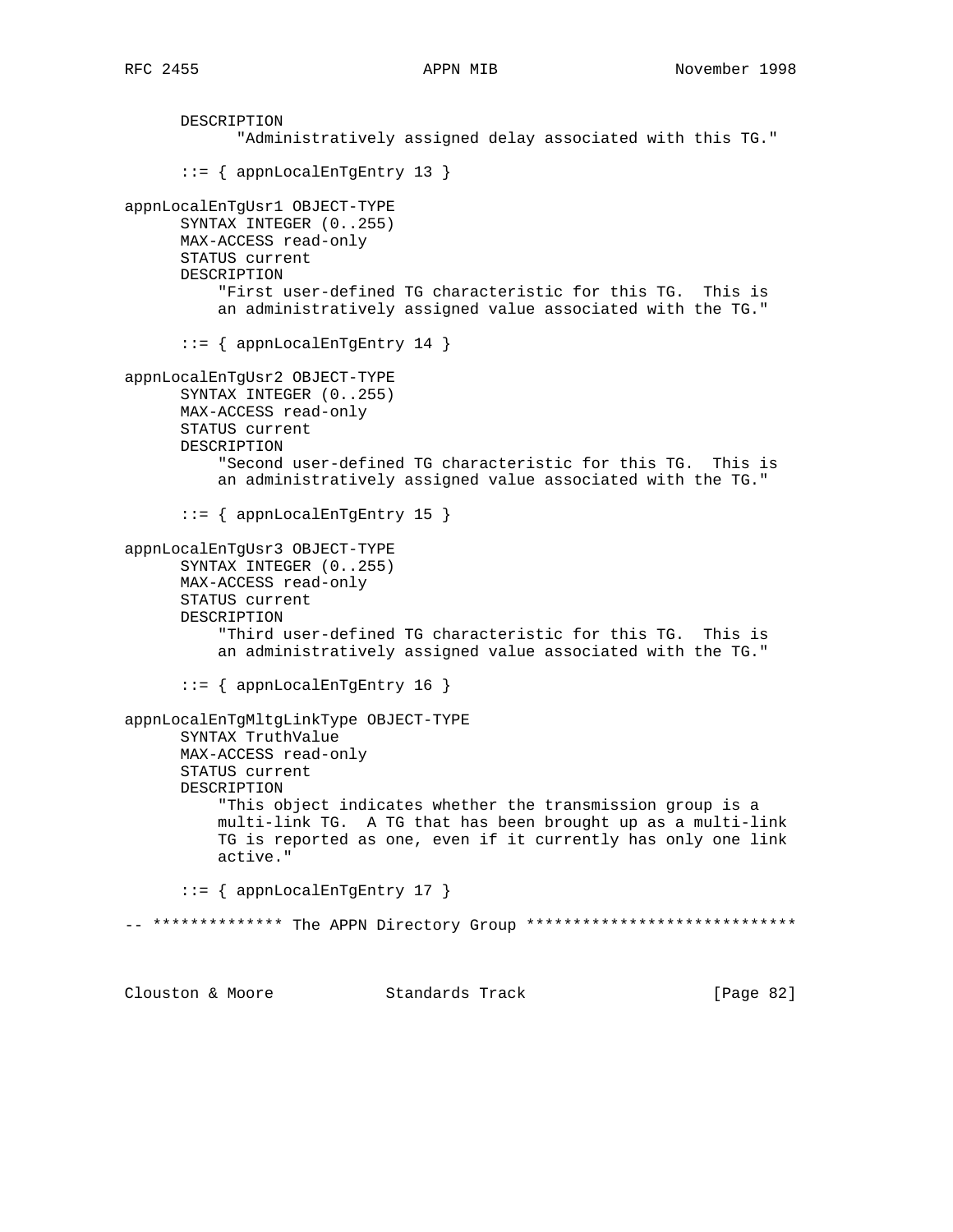```
appnDir     OBJECT IDENTIFIER ::= { appnObjects 4 }
appnDirPerf OBJECT IDENTIFIER ::= { appnDir 1 }
-- The APPN Directory Group
-- The APPN Directory Database
-- Each APPN network node and branch network node maintains directories
-- containing information on which LUs (applications) are available and
-- where they are located. LUs can be located in an APPN network node,
-- in any of its attached end nodes or branch network nodes, or in any
-- of the nodes below one of its attached branch network nodes.
appnDirMaxCaches OBJECT-TYPE
      SYNTAX Unsigned32
      UNITS "directory entries"
      MAX-ACCESS read-only
      STATUS current
      DESCRIPTION
          "Maximum number of cache entries allowed. This is an
          administratively assigned value."
     ::= { appnDirPerf 1 }
appnDirCurCaches OBJECT-TYPE
      SYNTAX Gauge32
      UNITS "directory entries"
      MAX-ACCESS read-only
      STATUS current
      DESCRIPTION
           "Current number of cache entries."
     ::= { appnDirPerf 2 }
appnDirCurHomeEntries OBJECT-TYPE
      SYNTAX Gauge32
      UNITS "directory entries"
      MAX-ACCESS read-only
      STATUS current
      DESCRIPTION
          "Current number of home entries."
     ::= { appnDirPerf 3 }
appnDirRegEntries OBJECT-TYPE
      SYNTAX Gauge32
      UNITS "directory entries"
      MAX-ACCESS read-only
Clouston & Moore Standards Track [Page 83]
```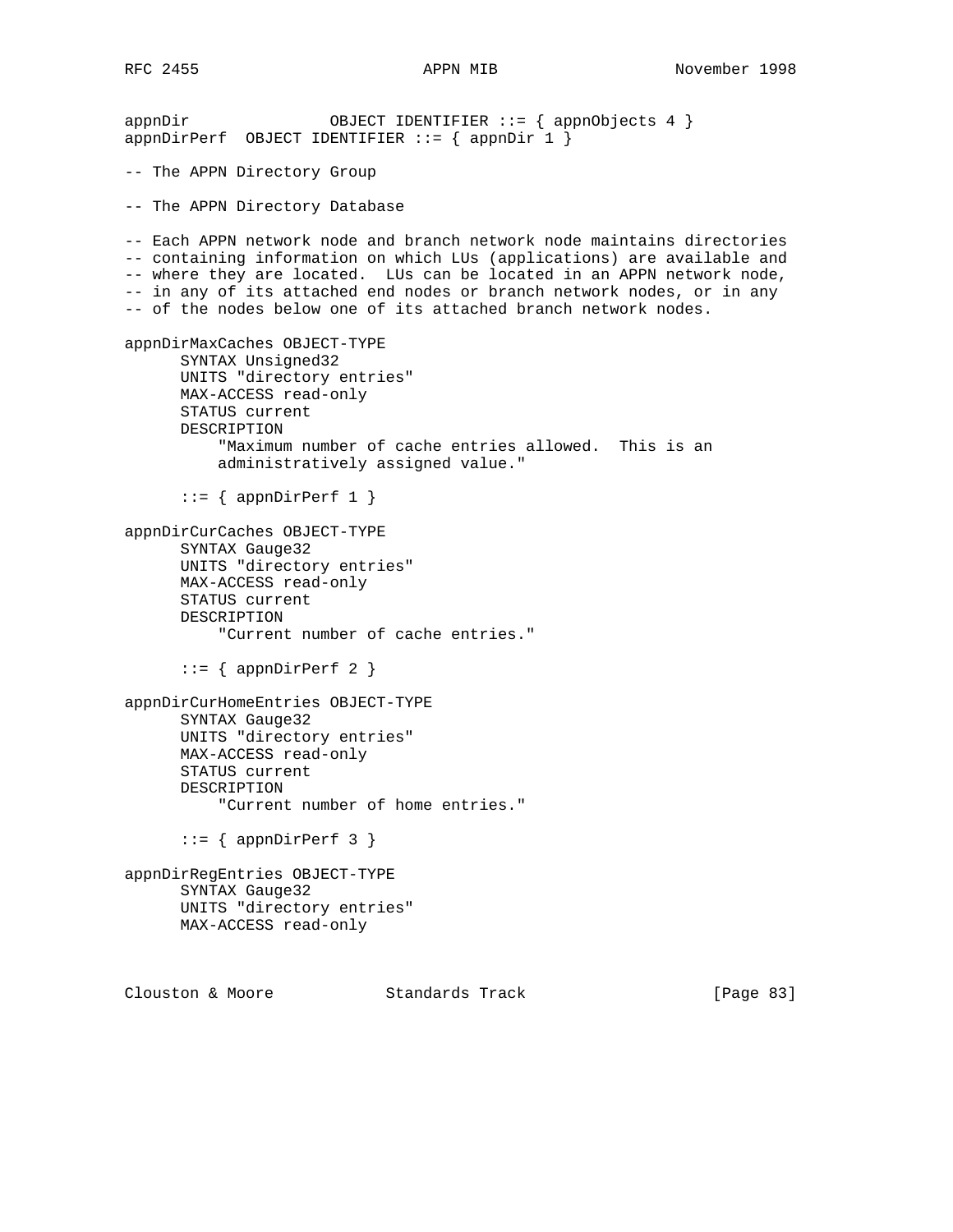STATUS current DESCRIPTION "Current number of registered entries."  $::=$  { appnDirPerf 4 } appnDirInLocates OBJECT-TYPE SYNTAX AppnNodeCounter UNITS "Locate messages" MAX-ACCESS read-only STATUS current DESCRIPTION "Number of directed Locates received since the node was last reinitialized."  $::=$  { appnDirPerf 5 } appnDirInBcastLocates OBJECT-TYPE SYNTAX AppnNodeCounter UNITS "Locate messages" MAX-ACCESS read-only STATUS current DESCRIPTION "Number of broadcast Locates received since the node was last reinitialized."  $::=$  { appnDirPerf 6 } appnDirOutLocates OBJECT-TYPE SYNTAX AppnNodeCounter UNITS "Locate messages" MAX-ACCESS read-only STATUS current DESCRIPTION "Number of directed Locates sent since the node was last reinitialized."  $::=$  { appnDirPerf 7 } appnDirOutBcastLocates OBJECT-TYPE SYNTAX AppnNodeCounter UNITS "Locate messages" MAX-ACCESS read-only STATUS current DESCRIPTION "Number of broadcast Locates sent since the node was last reinitialized."

Clouston & Moore 6 Standards Track [Page 84]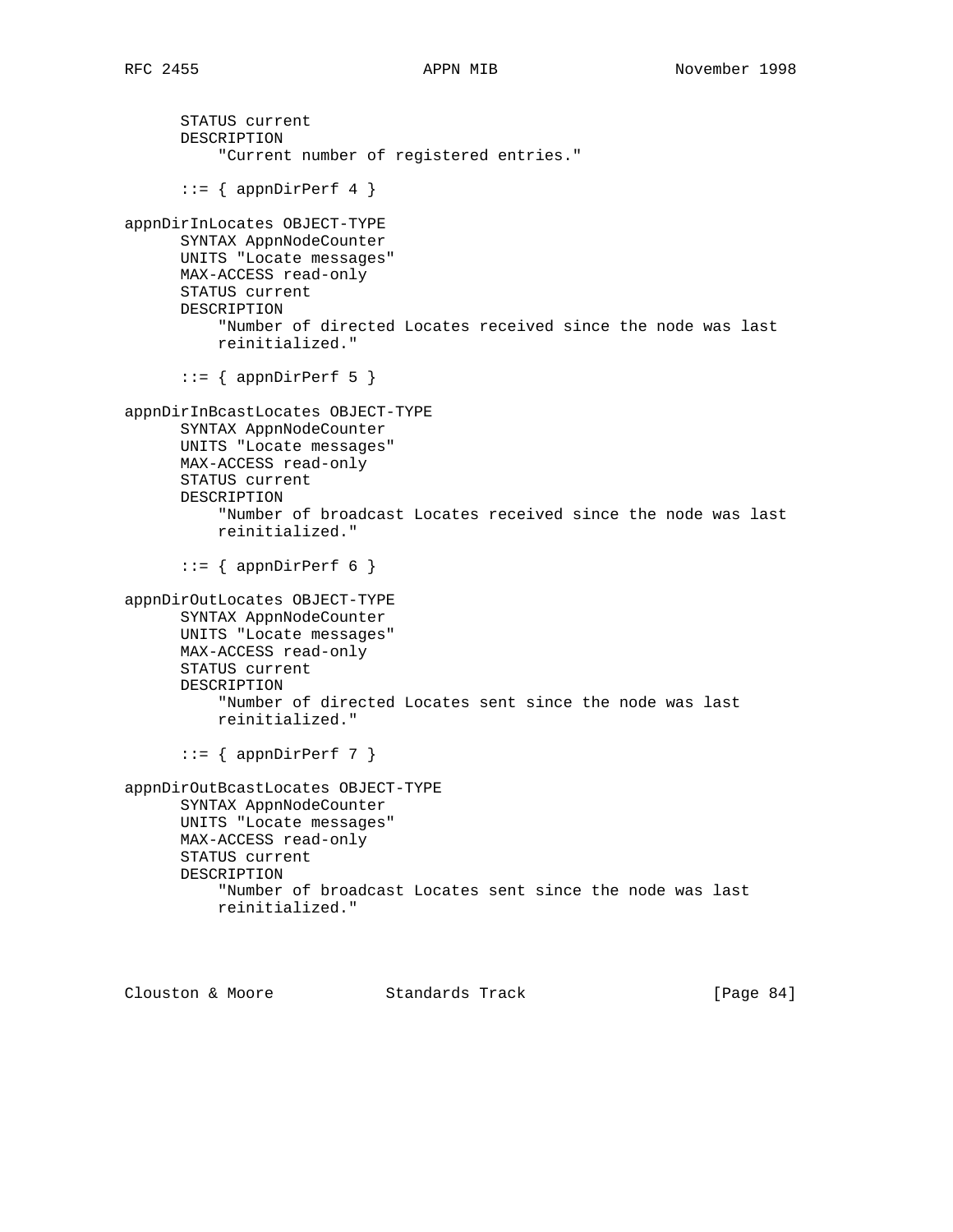$::=$  { appnDirPerf 8 } appnDirNotFoundLocates OBJECT-TYPE SYNTAX AppnNodeCounter UNITS "Locate messages" MAX-ACCESS read-only STATUS current DESCRIPTION "Number of directed Locates returned with a 'not found' since the node was last reinitialized."  $::=$  { appnDirPerf 9 } appnDirNotFoundBcastLocates OBJECT-TYPE SYNTAX AppnNodeCounter UNITS "Locate messages" MAX-ACCESS read-only STATUS current DESCRIPTION "Number of broadcast Locates returned with a 'not found' since the node was last reinitialized."  $::=$  { appnDirPerf 10 } appnDirLocateOutstands OBJECT-TYPE SYNTAX Gauge32 UNITS "Locate messages" MAX-ACCESS read-only STATUS current DESCRIPTION "Current number of outstanding Locates, both directed and broadcast. This value varies. A value of zero indicates that no Locates are unanswered."  $::=$  { appnDirPerf 11 } --APPN Directory table -- This table contains information about all known LUs. appnDirTable OBJECT-TYPE SYNTAX SEQUENCE OF AppnDirEntry MAX-ACCESS not-accessible STATUS current DESCRIPTION "Table containing information about all known LUs."

Clouston & Moore Standards Track [Page 85]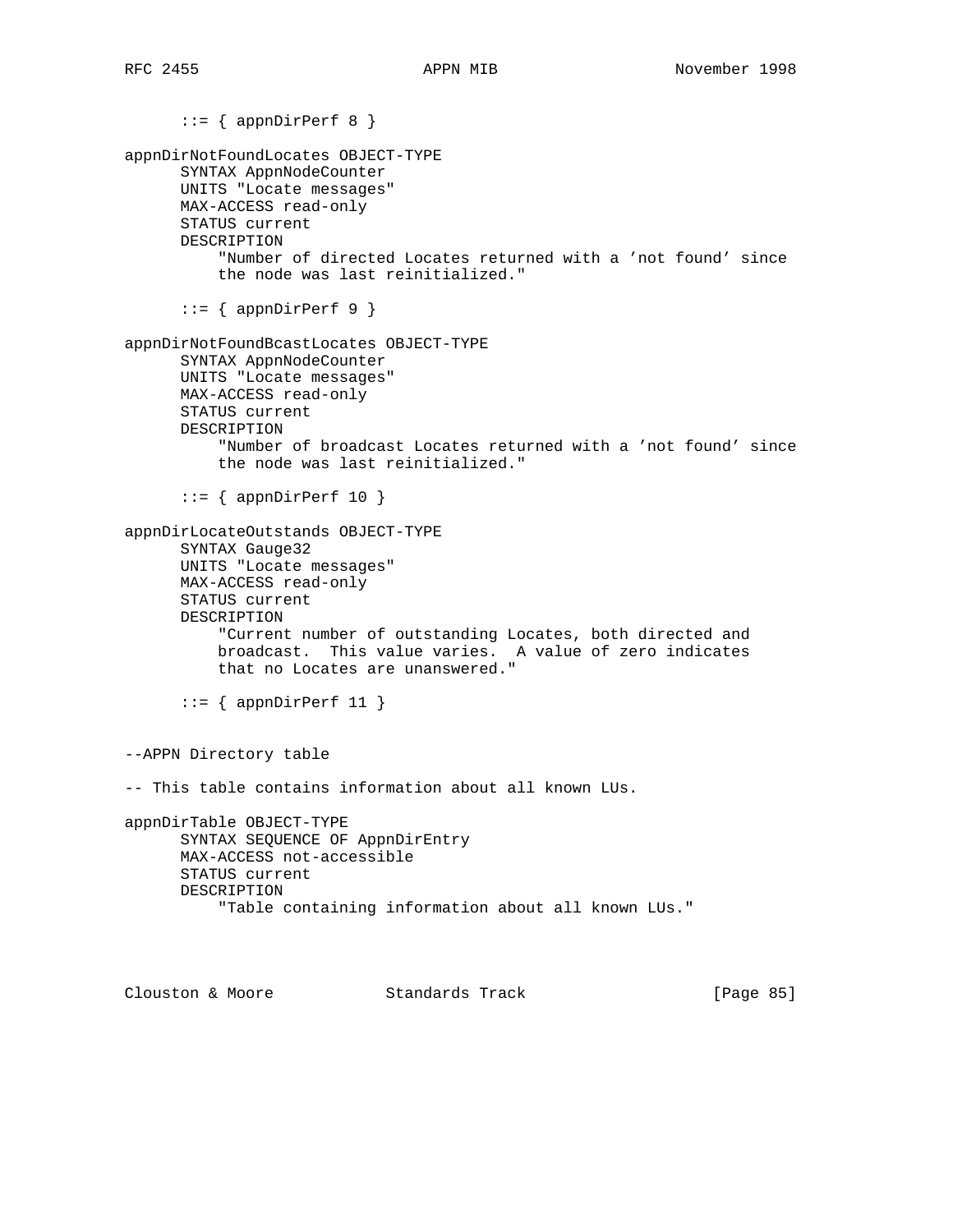$::=$  { appnDir 2 } appnDirEntry OBJECT-TYPE SYNTAX AppnDirEntry MAX-ACCESS not-accessible STATUS current DESCRIPTION "This table is indexed by the LU name." INDEX {appnDirLuName}  $::=$  { appnDirTable 1 } AppnDirEntry ::= SEQUENCE { appnDirLuName DisplayString, appnDirNnServerName SnaControlPointName, appnDirLuOwnerName SnaControlPointName, appnDirLuLocation INTEGER, appnDirType INTEGER, appnDirApparentLuOwnerName DisplayString } appnDirLuName OBJECT-TYPE SYNTAX DisplayString (SIZE (1..17)) MAX-ACCESS not-accessible STATUS current DESCRIPTION "Fully qualified network LU name in the domain of the serving network node. Entries take one of three forms: - Explicit entries do not contain the character '\*'. - Partial wildcard entries have the form 'ccc\*', where 'ccc' represents one to sixteen characters in a legal SNA LuName. - A full wildcard entry consists of the single character '\*'" ::=  $\{$  appnDirEntry 1  $\}$ appnDirNnServerName OBJECT-TYPE SYNTAX SnaControlPointName MAX-ACCESS read-only STATUS current DESCRIPTION "Fully qualified control point (CP) name of the network node server. For unassociated end node entries, a zero-length string is returned."

Clouston & Moore Standards Track [Page 86]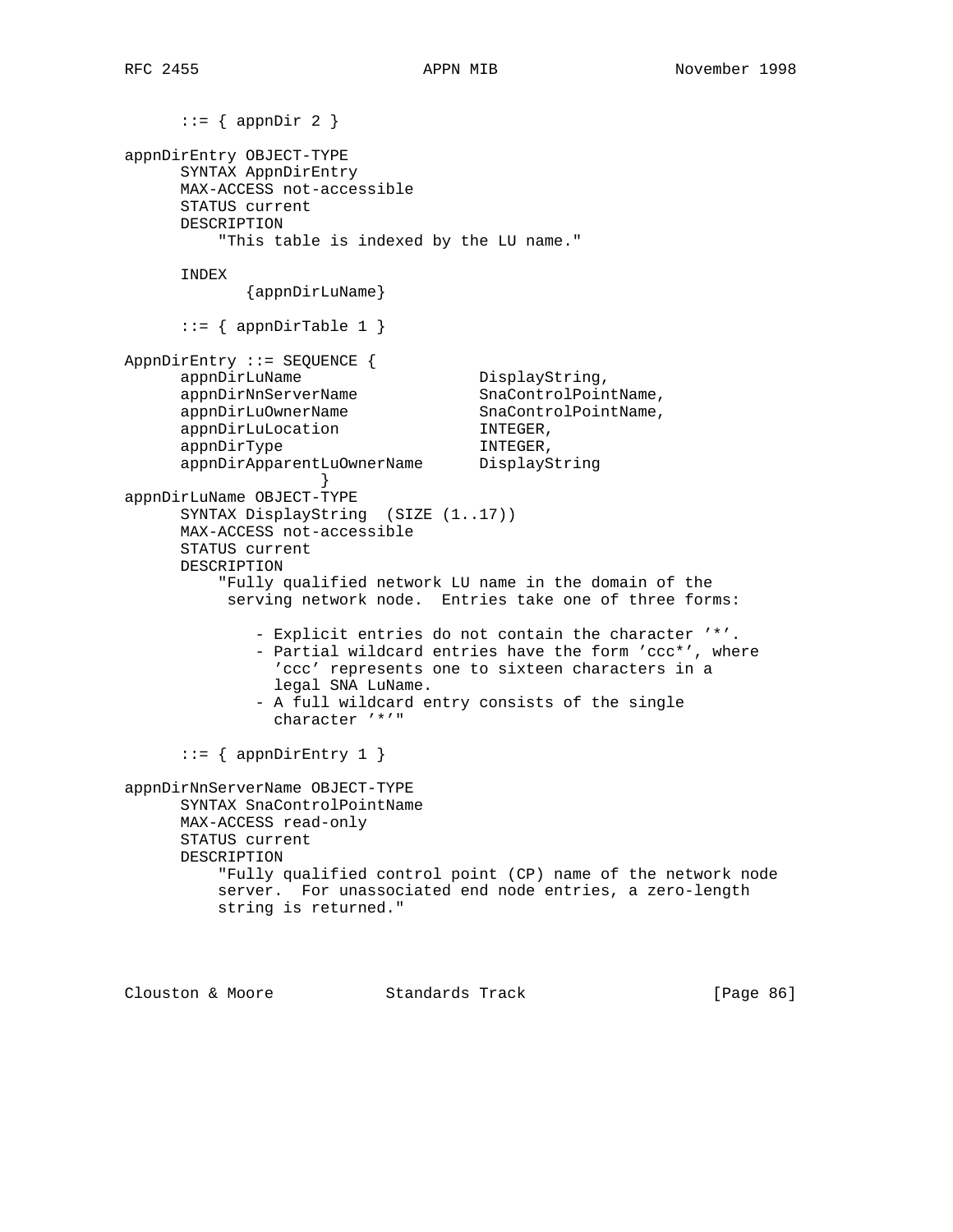::= { appnDirEntry 2 } appnDirLuOwnerName OBJECT-TYPE SYNTAX SnaControlPointName MAX-ACCESS read-only STATUS current DESCRIPTION "Fully qualified CP name of the node at which the LU is located. This name is the same as the serving NN name when the LU is located at a network node. It is also the same as the fully qualified LU name when this is the control point LU for this node."  $::=$  { appnDirEntry 3 } appnDirLuLocation OBJECT-TYPE SYNTAX INTEGER { local(1), --Local domain(2), --Domain xdomain(3) --Cross Domain } MAX-ACCESS read-only STATUS current DESCRIPTION "Specifies the location of the LU with respect to the local node."  $::=$  { appnDirEntry 4 } appnDirType OBJECT-TYPE SYNTAX INTEGER { home(1), --defined as home entry cache(2), --learned over time registered(3) --registered by end node } MAX-ACCESS read-only STATUS current DESCRIPTION "Directory types are: 1 - Home The LU is in the domain of the local node, and the LU information has been configured at the local node. 2 - Cache The LU has previously been located by a broadcast search, and the location information has been saved. Clouston & Moore Standards Track [Page 87]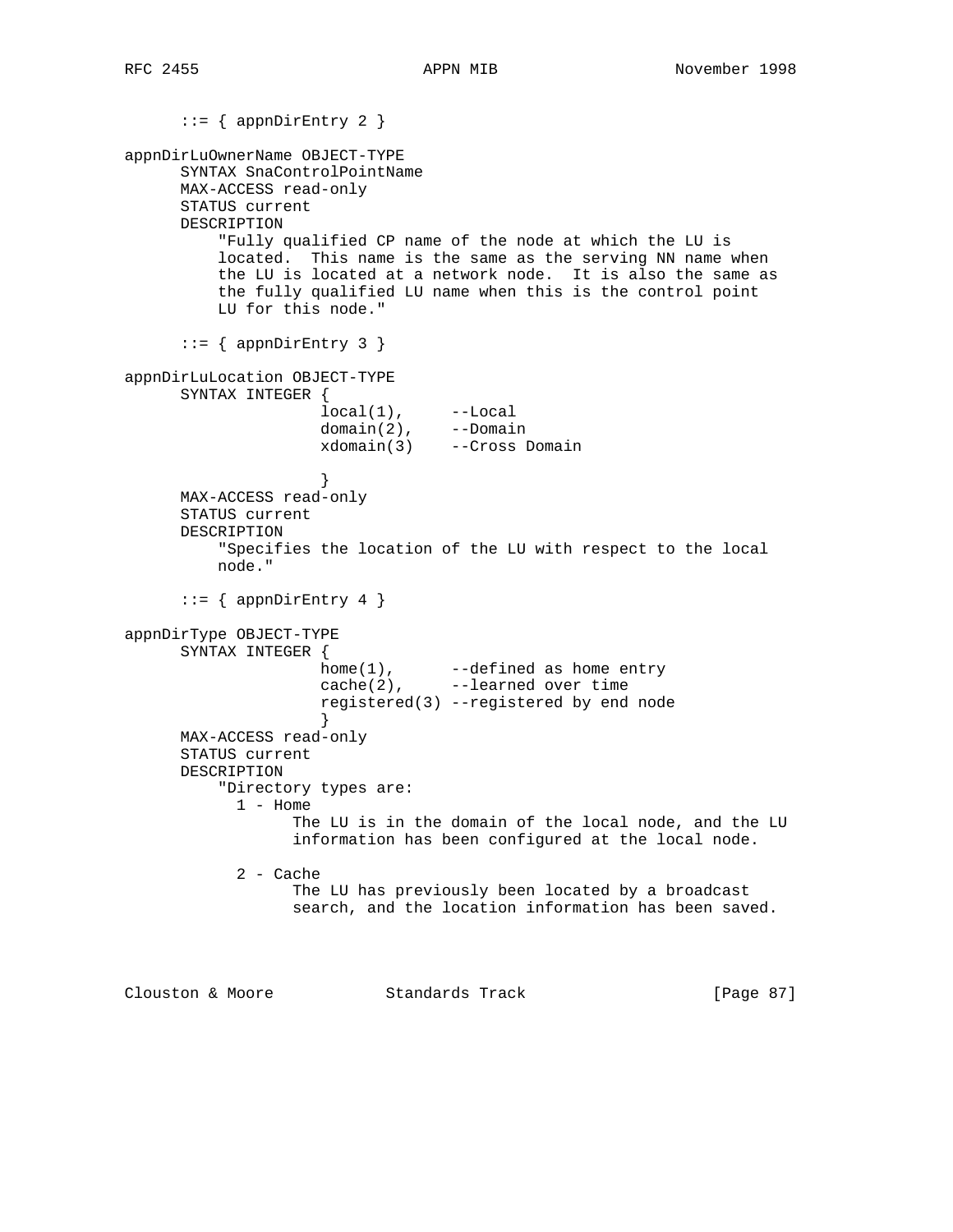3 - Registered The LU is at an end node that is in the domain of the local network node. Registered entries are registered by the served end node."  $::=$  { appnDirEntry 5 } appnDirApparentLuOwnerName OBJECT-TYPE SYNTAX DisplayString (SIZE (0 | 3..17)) MAX-ACCESS read-only STATUS current DESCRIPTION "Fully qualified CP name of the node at which the LU appears to be located. This object and the appnDirLuOwnerName object are related as follows: Implementations that support this object save in their directory database information about an LU's owning control point that was communicated in two control vectors: - an Associated Resource Entry (X'3C') CV with resource type X'00F4' (ENCP) - a Real Owning Control Point (X'4A') CV. The X'4A' CV is created by a branch network node to preserve the name of the real owning control point for an LU below the branch network node, before it overwrites this name with its own name in the X'3C' CV. The X'4A' CV is not present for LUs that are not below branch network nodes. If the information a node has about an LU's owning CP came only in a X'3C' CV, then the name from the X'3C' is returned in the appnDirLuOwnerName object, and a null string is returned in this object. If the information a node has about an LU's owning CP came in both X'3C' and X'4A' CVs, then the name from the X'4A' is returned in the appnDirLuOwnerName object, and the name from the X'3C' (which will be the branch network node's name) is returned in this object."  $::=$  { appnDirEntry 6 } -- \*\*\*\*\*\*\*\*\*\*\*\*\* The APPN Class of Service Group \*\*\*\*\*\*\*\*\*\*\*\*\*\*\*\*\*\*\*\*\*\* appnCos OBJECT IDENTIFIER ::= { appnObjects 5 } Clouston & Moore Standards Track [Page 88]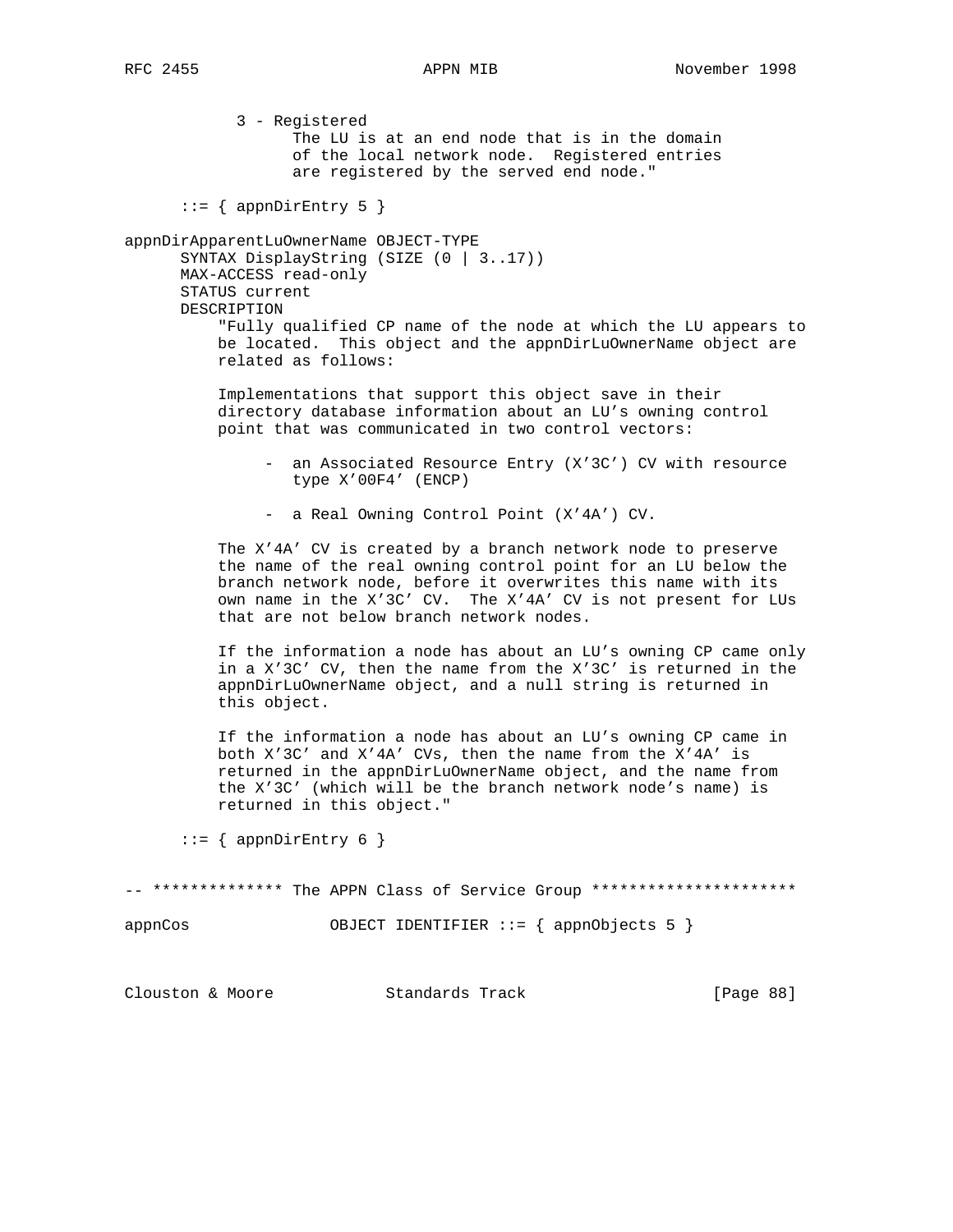```
-- The APPN Class of Service (COS)
-- Class of Service is a means of expressing the quality of routes and
-- the transmission priority of traffic that flows on these routes.
-- The quality of routes is specified by two tables, a COS weight table
-- for TGs and a COS weight table for nodes. Values in these COS tables
-- are administratively assigned at each APPN node, with seven default
-- tables specified by the APPN architecture.
-- *********************************************************************
appnCosModeTable OBJECT-TYPE
       SYNTAX SEQUENCE OF AppnCosModeEntry
      MAX-ACCESS not-accessible
       STATUS current
      DESCRIPTION
           "Table representing all of the defined mode names for this
           node. The table contains the matching COS name for each
           mode name."
      ::= \{ appnCos 1 \}appnCosModeEntry OBJECT-TYPE
       SYNTAX AppnCosModeEntry
      MAX-ACCESS not-accessible
      STATUS current
      DESCRIPTION
           "This table is indexed by the mode name."
       INDEX
              {appnCosModeName}
       ::= { appnCosModeTable 1 }
AppnCosModeEntry ::= SEQUENCE {
      appnCosModeName SnaModeName,
       appnCosModeCosName SnaClassOfServiceName
 }
appnCosModeName OBJECT-TYPE
       SYNTAX SnaModeName
      MAX-ACCESS not-accessible
      STATUS current
      DESCRIPTION
           "Administratively assigned name for this mode."
       ::= { appnCosModeEntry 1 }
appnCosModeCosName OBJECT-TYPE
```
Clouston & Moore Standards Track [Page 89]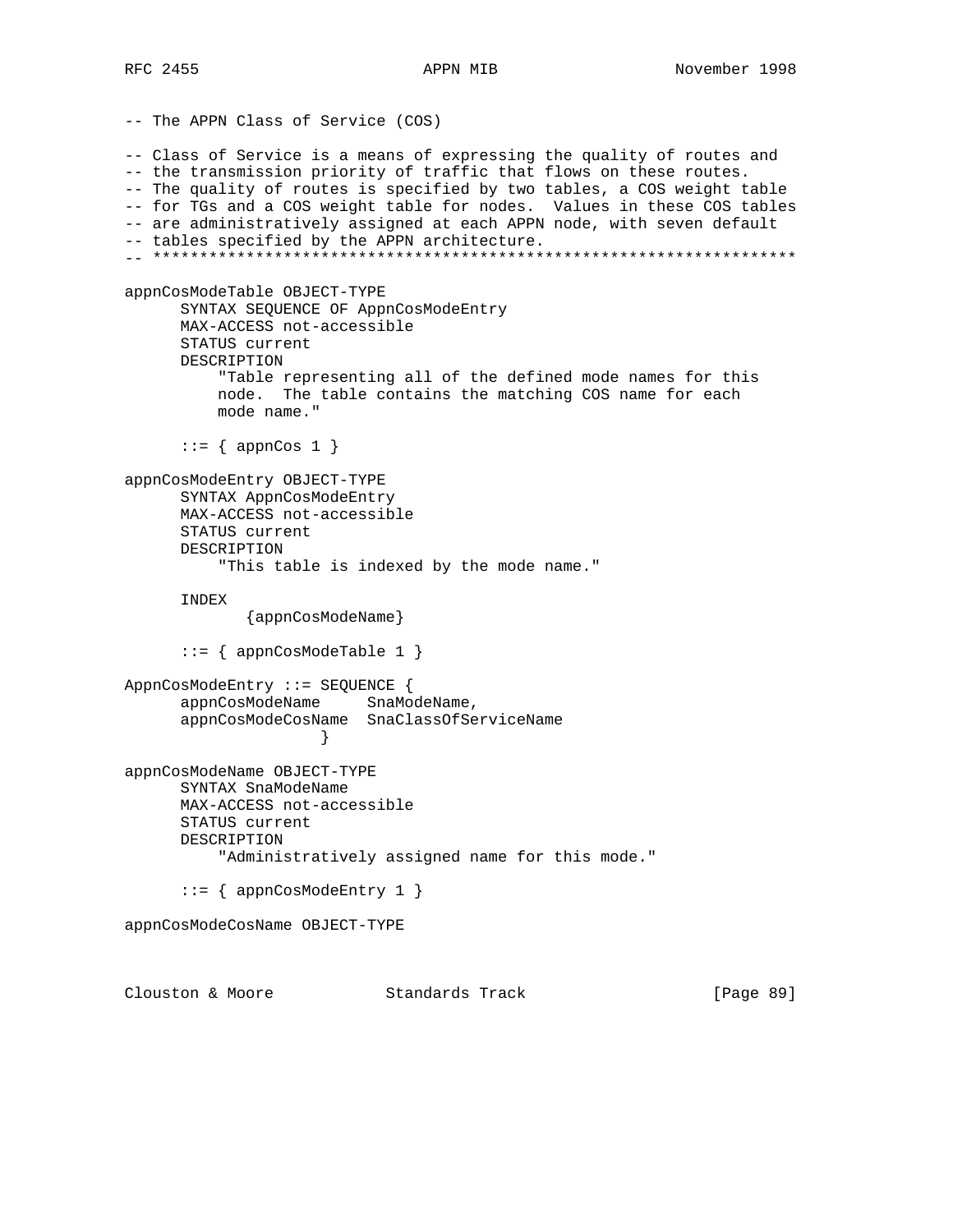```
 SYNTAX SnaClassOfServiceName
      MAX-ACCESS read-only
      STATUS current
      DESCRIPTION
           "Administratively assigned name for this class of service."
       ::= { appnCosModeEntry 2 }
-- *********************************************************************
appnCosNameTable OBJECT-TYPE
      SYNTAX SEQUENCE OF AppnCosNameEntry
      MAX-ACCESS not-accessible
      STATUS current
      DESCRIPTION
          "Table mapping all of the defined class-of-service names for
          this node to their network transmission priorities."
     ::= { appnCos 2 }
appnCosNameEntry OBJECT-TYPE
      SYNTAX AppnCosNameEntry
      MAX-ACCESS not-accessible
      STATUS current
      DESCRIPTION
          "The COS name is the index to this table."
      INDEX
             {appnCosName}
       ::= { appnCosNameTable 1 }
AppnCosNameEntry ::= SEQUENCE {
     appnCosName SnaClassOfServiceName,
      appnCosTransPriority INTEGER
 }
appnCosName OBJECT-TYPE
      SYNTAX SnaClassOfServiceName
      MAX-ACCESS not-accessible
      STATUS current
      DESCRIPTION
          "Administratively assigned name for this class of service."
       ::= { appnCosNameEntry 1 }
appnCosTransPriority OBJECT-TYPE
Clouston & Moore Standards Track [Page 90]
```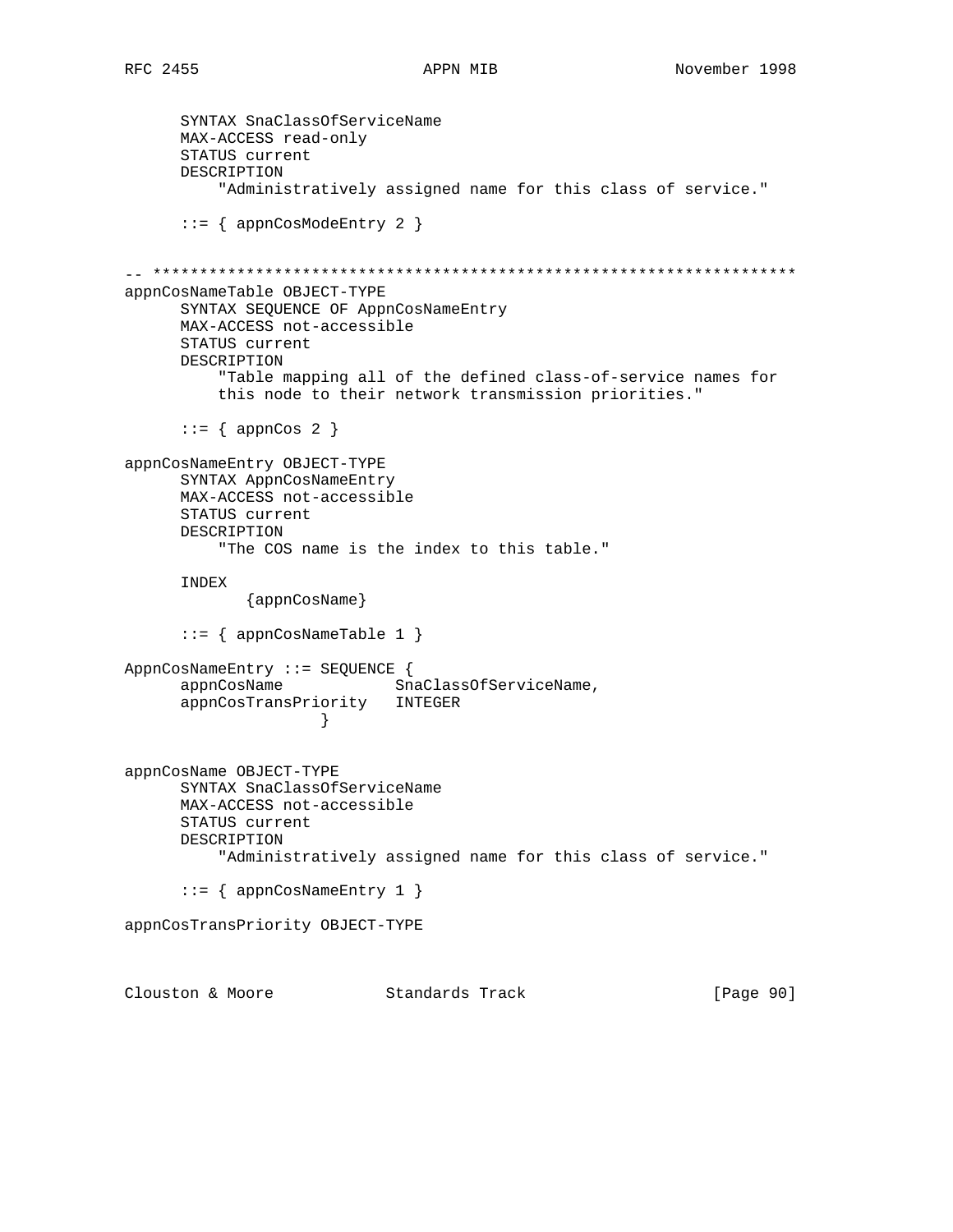SYNTAX INTEGER {  $low(1)$ ,  $--X'01'$  $median(2)$ ,  $--X'02'$  high(3), --X'03'  $\begin{array}{ccc} \text{max}(3) & -x' & 0 & 3' \\ \text{network}(4) & -x' & 0 & 4' \end{array}$  } MAX-ACCESS read-only STATUS current DESCRIPTION "Transmission priority for this class of service:  $low(1)$  -  $(X'01')$ : low priority medium(2) - (X'02'): medium priority high(3) - (X'03'): high priority network(4) - (X'04'): network priority"  $::=$  { appnCosNameEntry 2 } -- \*\*\*\*\*\*\*\*\*\*\*\*\*\*\*\*\*\*\*\*\*\*\*\*\*\*\*\*\*\*\*\*\*\*\*\*\*\*\*\*\*\*\*\*\*\*\*\*\*\*\*\*\*\*\*\*\*\*\*\*\*\*\*\*\*\*\*\*\* appnCosNodeRowTable OBJECT-TYPE SYNTAX SEQUENCE OF AppnCosNodeRowEntry MAX-ACCESS not-accessible STATUS current DESCRIPTION "This table contains all node-row information for all classes of service defined in this node."  $::=$  { appnCos 3 } appnCosNodeRowEntry OBJECT-TYPE SYNTAX AppnCosNodeRowEntry MAX-ACCESS not-accessible STATUS current DESCRIPTION "A node entry for a given class of service." INDEX {appnCosNodeRowName, appnCosNodeRowIndex} ::= { appnCosNodeRowTable 1 } AppnCosNodeRowEntry ::= SEQUENCE { appnCosNodeRowName SnaClassOfServiceName, appnCosNodeRowIndex INTEGER, appnCosNodeRowWgt DisplayString, appnCosNodeRowResistMin INTEGER,

Clouston & Moore Standards Track [Page 91]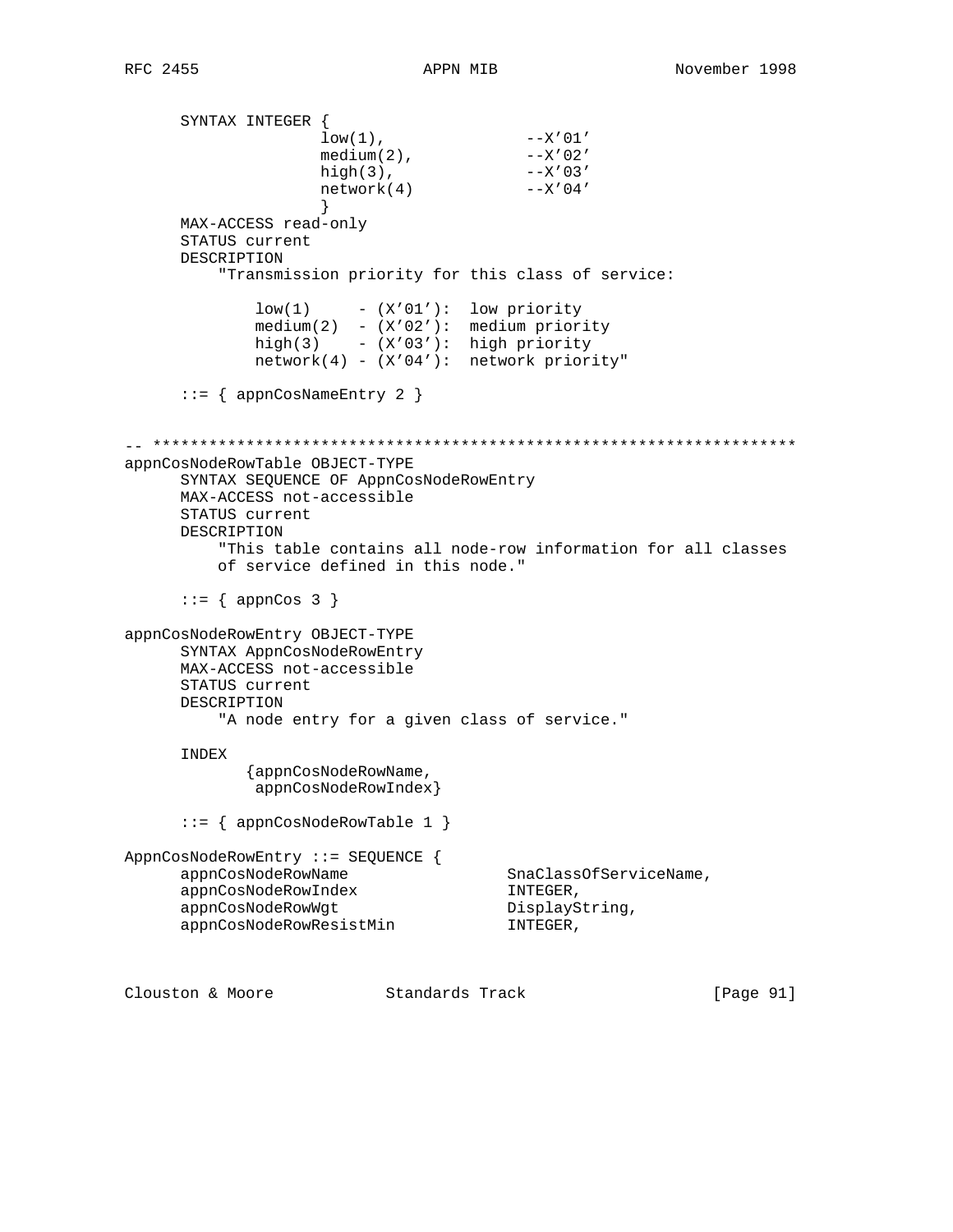appnCosNodeRowResistMax INTEGER, appnCosNodeRowMinCongestAllow INTEGER, appnCosNodeRowMaxCongestAllow INTEGER } appnCosNodeRowName OBJECT-TYPE SYNTAX SnaClassOfServiceName MAX-ACCESS not-accessible STATUS current DESCRIPTION "Administratively assigned name for this class of service." ::= { appnCosNodeRowEntry 1 } appnCosNodeRowIndex OBJECT-TYPE SYNTAX INTEGER (0..255) MAX-ACCESS not-accessible STATUS current DESCRIPTION "Subindex under appnCosNodeRowName, corresponding to a row in the node table for the class of service identified in appnCosNodeRowName. For each class of service, this subindex orders rows in the appnCosNodeRowTable in the same order as that used for route calculation in the APPN node." ::= { appnCosNodeRowEntry 2 } appnCosNodeRowWgt OBJECT-TYPE SYNTAX DisplayString (SIZE (1..64)) MAX-ACCESS read-only STATUS current DESCRIPTION "Weight to be associated with the nodes that fit the criteria specified by this node row. This value can either be a character representation of an integer, or a formula for calculating the weight." ::= { appnCosNodeRowEntry 3 } appnCosNodeRowResistMin OBJECT-TYPE SYNTAX INTEGER (0..255) MAX-ACCESS read-only STATUS current DESCRIPTION "Minimum route addition resistance value for this node.

Clouston & Moore Standards Track [Page 92]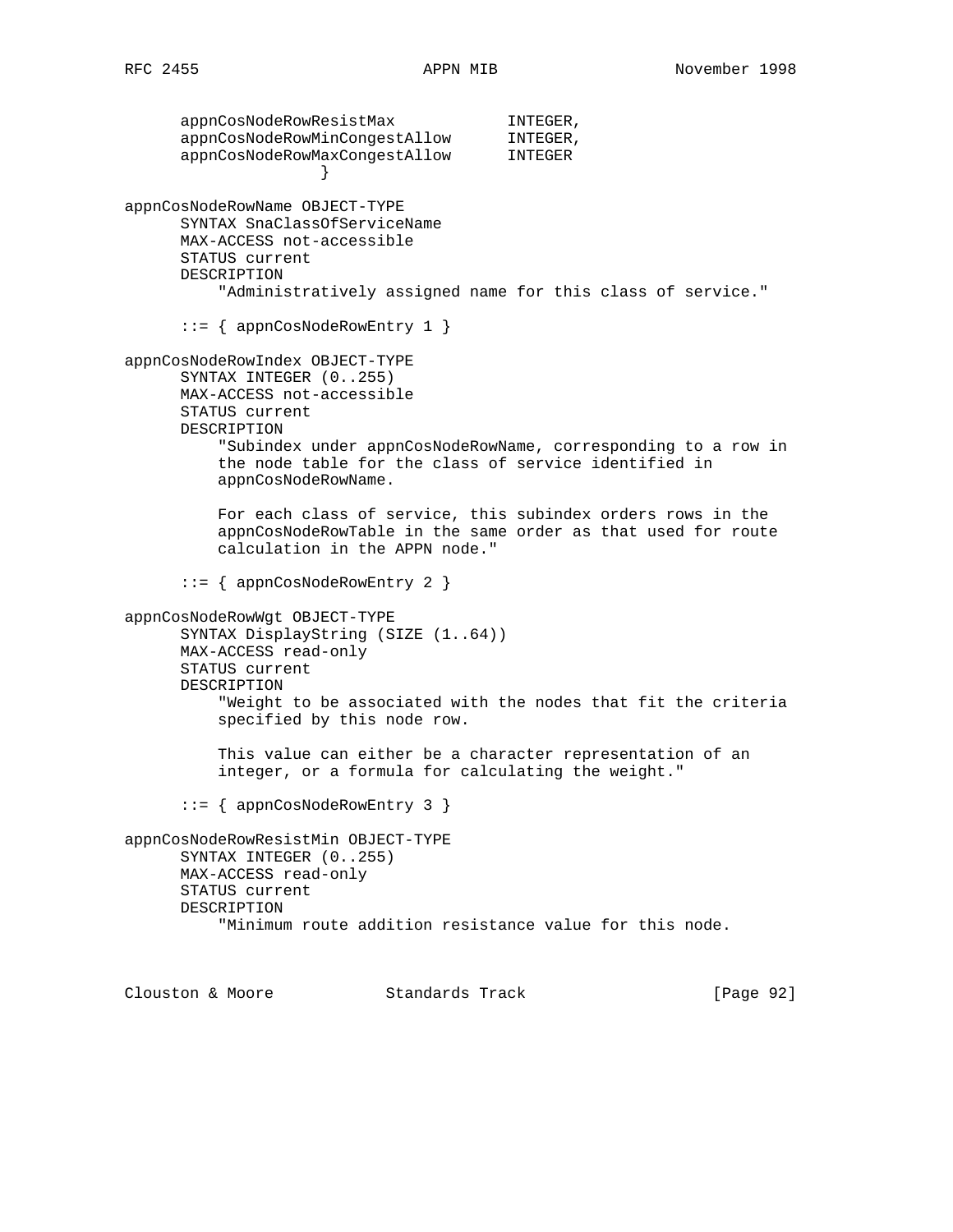Range of values is 0-255. The lower the value, the more desirable the node is for intermediate routing." ::= { appnCosNodeRowEntry 4 } appnCosNodeRowResistMax OBJECT-TYPE SYNTAX INTEGER (0..255) MAX-ACCESS read-only STATUS current DESCRIPTION "Maximum route addition resistance value for this node. Range of values is 0-255. The lower the value, the more desirable the node is for intermediate routing." ::= { appnCosNodeRowEntry 5 } appnCosNodeRowMinCongestAllow OBJECT-TYPE SYNTAX INTEGER (0..1) MAX-ACCESS read-only STATUS current DESCRIPTION "Indicates whether low congestion will be tolerated. This object and appnCosNodeRowMaxCongestAllow together delineate a range of acceptable congestion states for a node. For the ordered pair (minimum congestion allowed, maximum congestion allowed), the values are interpreted as follows: - (0,0): only low congestion is acceptable - (0,1): either low or high congestion is acceptable - (1,1): only high congestion is acceptable. Note that the combination  $(1,0)$  is not defined, since it would identify a range whose lower bound was high congestion and whose upper bound was low congestion." ::= { appnCosNodeRowEntry 6 } appnCosNodeRowMaxCongestAllow OBJECT-TYPE SYNTAX INTEGER (0..1) MAX-ACCESS read-only STATUS current DESCRIPTION "Indicates whether low congestion will be tolerated. This object and appnCosNodeRowMinCongestAllow together delineate a range of acceptable congestion states for a node. For the ordered pair (minimum congestion allowed, maximum congestion allowed), the values are interpreted as follows:

Clouston & Moore Standards Track [Page 93]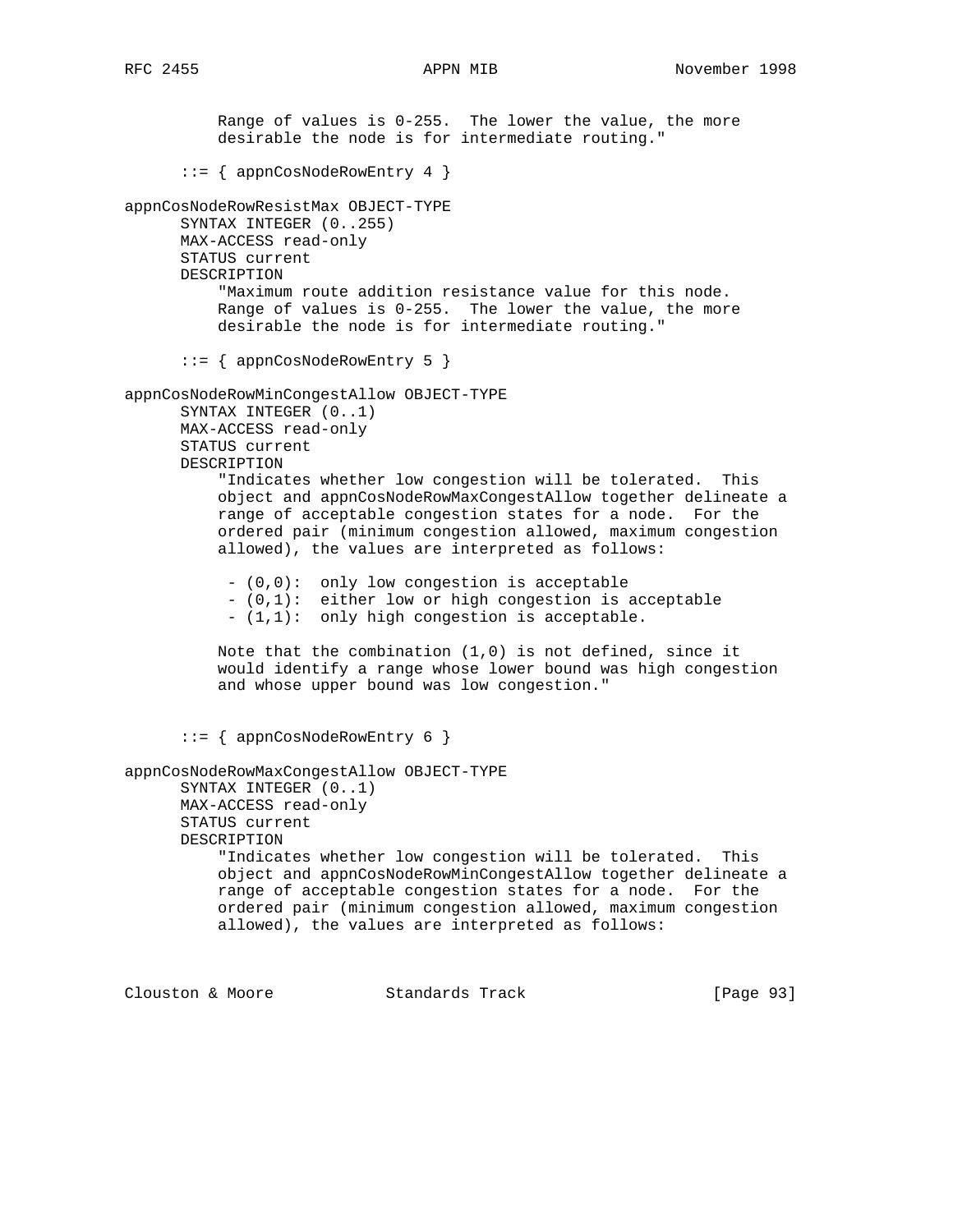- (0,0): only low congestion is acceptable - (0,1): either low or high congestion is acceptable - (1,1): only high congestion is acceptable. Note that the combination (1,0) is not defined, since it would identify a range whose lower bound was high congestion and whose upper bound was low congestion." ::= { appnCosNodeRowEntry 7 } -- \*\*\*\*\*\*\*\*\*\*\*\*\*\*\*\*\*\*\*\*\*\*\*\*\*\*\*\*\*\*\*\*\*\*\*\*\*\*\*\*\*\*\*\*\*\*\*\*\*\*\*\*\*\*\*\*\*\*\*\*\*\*\*\*\*\*\*\*\* appnCosTgRowTable OBJECT-TYPE SYNTAX SEQUENCE OF AppnCosTgRowEntry MAX-ACCESS not-accessible STATUS current DESCRIPTION "Table containing all the TG-row information for all classes of service defined in this node."  $::=$  { appnCos 4 } appnCosTgRowEntry OBJECT-TYPE SYNTAX AppnCosTgRowEntry MAX-ACCESS not-accessible STATUS current DESCRIPTION "A TG entry for a given class of service." INDEX {appnCosTgRowName, appnCosTgRowIndex} ::= { appnCosTgRowTable 1 } AppnCosTgRowEntry ::= SEQUENCE { appnCosTgRowName SnaClassOfServiceName, appnCosTgRowIndex INTEGER, appnCosTgRowWgt DisplayString, appnCosTgRowEffCapMin AppnTgEffectiveCapacity, appnCosTgRowEffCapMax AppnTgEffectiveCapacity,<br>appnCosTgRowConnCostMin INTEGER, appnCosTgRowConnCostMin INTEGER, appnCosTgRowConnCostMax INTEGER, appnCosTgRowByteCostMin INTEGER, appnCosTgRowByteCostMax INTEGER, appnCosTgRowSecurityMin AppnTgSecurity, appnCosTgRowSecurityMax AppnTgSecurity, appnCosTgRowDelayMin AppnTgDelay,

Clouston & Moore Standards Track [Page 94]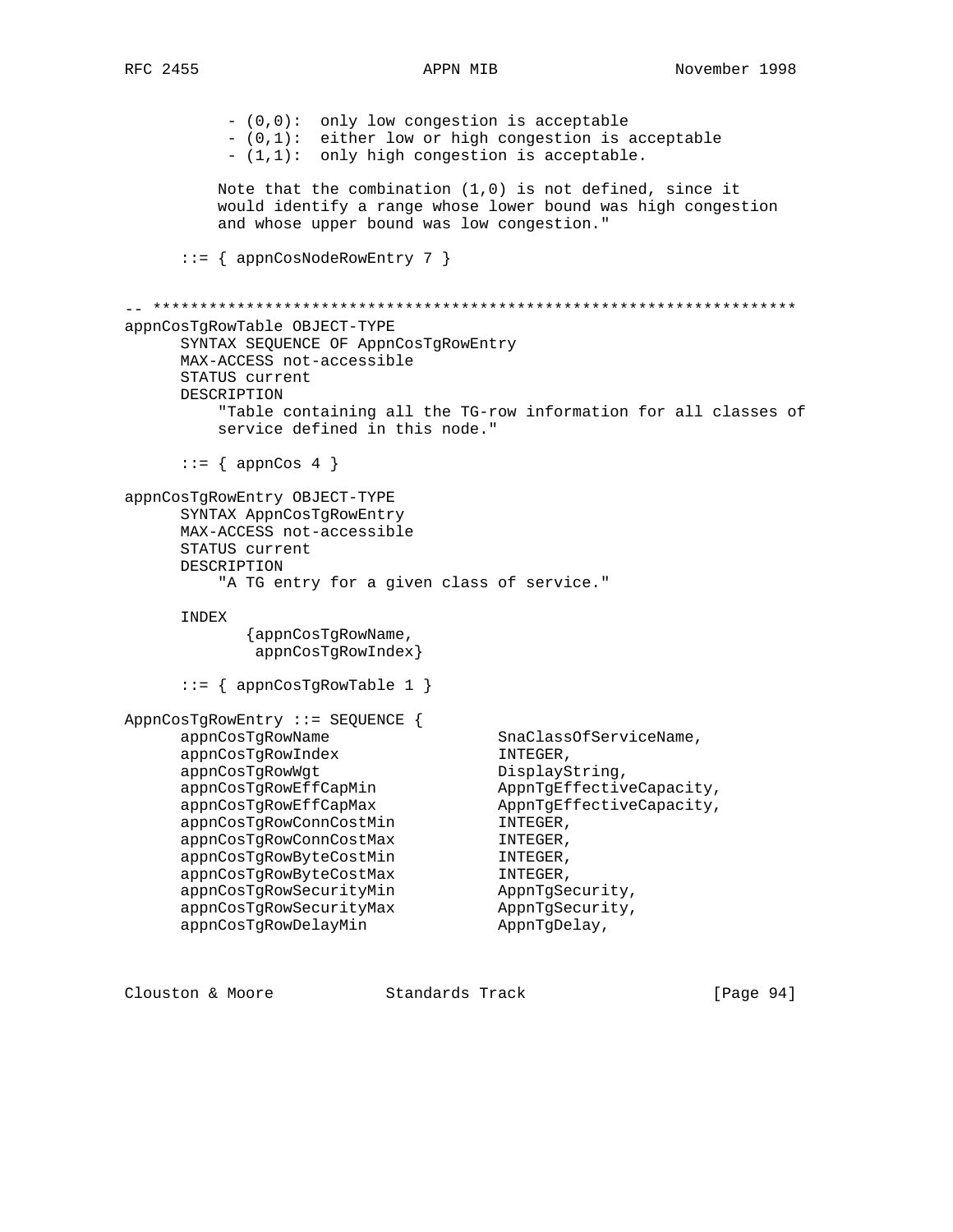appnCosTgRowDelayMax AppnTgDelay, appnCosTgRowUsr1Min Government INTEGER, appnCosTgRowUsr1Max INTEGER, appnCosTgRowUsr2Min Government INTEGER, appnCosTgRowUsr2Max international international methods. appnCosTgRowUsr3Min interests in INTEGER, appnCosTgRowUsr3Max INTEGER } appnCosTgRowName OBJECT-TYPE SYNTAX SnaClassOfServiceName MAX-ACCESS not-accessible STATUS current DESCRIPTION "Administratively assigned name for this class of service."  $::=$  { appnCosTgRowEntry 1 } appnCosTgRowIndex OBJECT-TYPE SYNTAX INTEGER (0..255) MAX-ACCESS not-accessible STATUS current DESCRIPTION "Subindex under appnCosTgRowName, corresponding to a row in the TG table for the class of service identified in appnCosTgRowName. For each class of service, this subindex orders rows in the appnCosTgRowTable in the same order as that used for route calculation in the APPN node."  $::=$  { appnCosTgRowEntry 2 } appnCosTgRowWgt OBJECT-TYPE SYNTAX DisplayString (SIZE (1..64)) MAX-ACCESS read-only STATUS current DESCRIPTION "Weight to be associated with the TGs that fit the criteria specified by this TG row. This value can either be a character representation of an integer, or a formula for calculating the weight." ::= { appnCosTgRowEntry 3 } appnCosTgRowEffCapMin OBJECT-TYPE SYNTAX AppnTgEffectiveCapacity Clouston & Moore Standards Track [Page 95]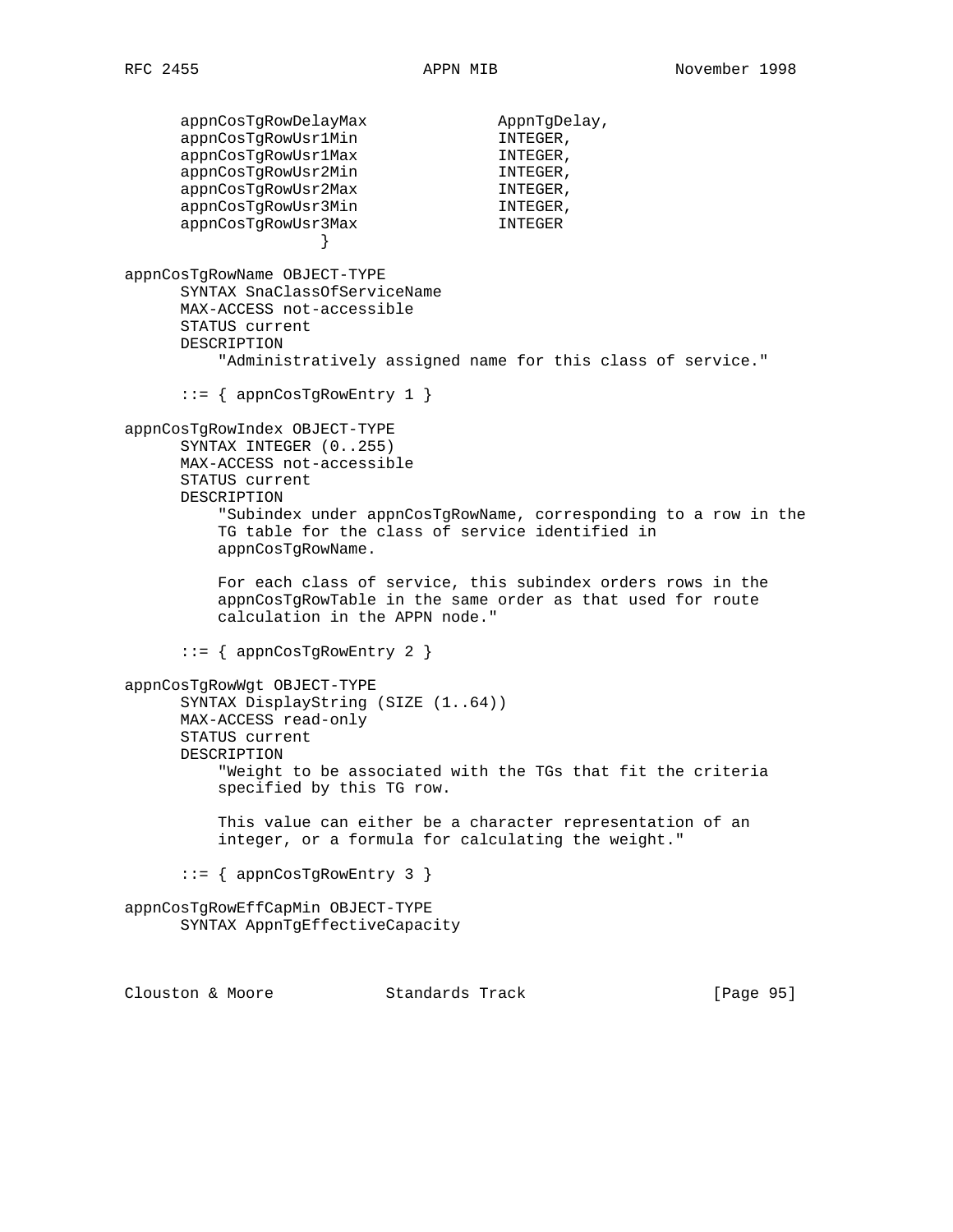MAX-ACCESS read-only STATUS current DESCRIPTION "Minimum acceptable capacity for this class of service." ::= { appnCosTgRowEntry 4 } appnCosTgRowEffCapMax OBJECT-TYPE SYNTAX AppnTgEffectiveCapacity MAX-ACCESS read-only STATUS current DESCRIPTION "Maximum acceptable capacity for this class of service." ::= { appnCosTgRowEntry 5 } appnCosTgRowConnCostMin OBJECT-TYPE SYNTAX INTEGER (0..255) MAX-ACCESS read-only STATUS current DESCRIPTION "Minimum acceptable cost per connect time for this class of service. Cost per connect time: a value representing the relative cost per unit of time to use this TG. Range is from 0, which means no cost, to 255." ::= { appnCosTgRowEntry 6 } appnCosTgRowConnCostMax OBJECT-TYPE SYNTAX INTEGER (0..255) MAX-ACCESS read-only STATUS current DESCRIPTION "Maximum acceptable cost per connect time for this class of service. Cost per connect time: a value representing the relative cost per unit of time to use this TG. Range is from 0, which means no cost, to 255." ::= { appnCosTgRowEntry 7 } appnCosTgRowByteCostMin OBJECT-TYPE SYNTAX INTEGER (0..255) MAX-ACCESS read-only STATUS current Clouston & Moore Standards Track [Page 96]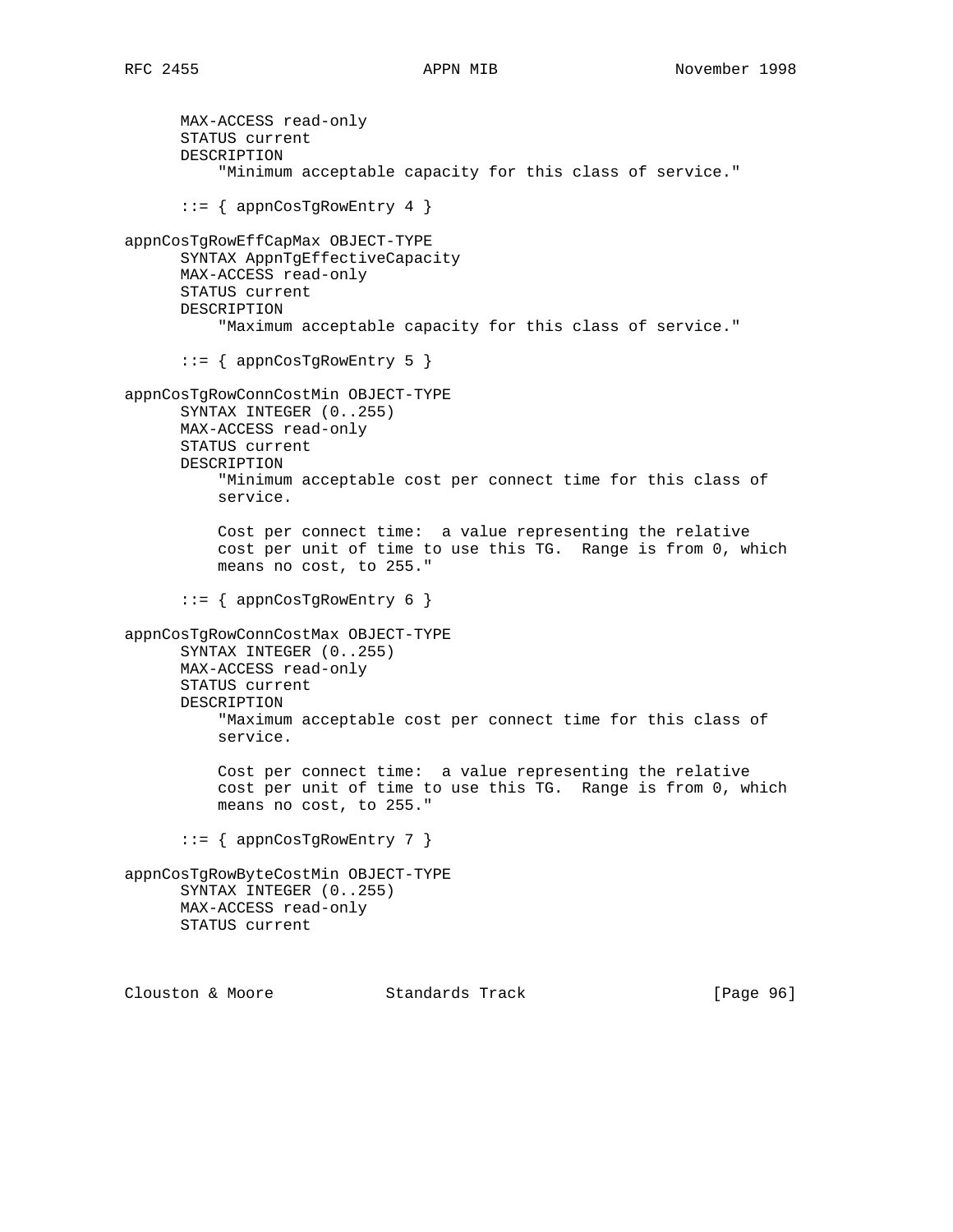DESCRIPTION "Minimum acceptable cost per byte transmitted for this class of service. Cost per byte transmitted: a value representing the relative cost per unit of time to use this TG. Range is from 0, which means no cost, to 255." ::= { appnCosTgRowEntry 8 } appnCosTgRowByteCostMax OBJECT-TYPE SYNTAX INTEGER (0..255) MAX-ACCESS read-only STATUS current DESCRIPTION "Maximum acceptable cost per byte transmitted for this class of service. Cost per byte transmitted: a value representing the relative cost of transmitting a byte over this TG. Range is from 0, which means no cost, to 255." ::= { appnCosTgRowEntry 9 } appnCosTgRowSecurityMin OBJECT-TYPE SYNTAX AppnTgSecurity MAX-ACCESS read-only STATUS current DESCRIPTION "Minimum acceptable security for this class of service." ::= { appnCosTgRowEntry 10 } appnCosTgRowSecurityMax OBJECT-TYPE SYNTAX AppnTgSecurity MAX-ACCESS read-only STATUS current DESCRIPTION "Maximum acceptable security for this class of service." ::= { appnCosTgRowEntry 11 } appnCosTgRowDelayMin OBJECT-TYPE SYNTAX AppnTgDelay MAX-ACCESS read-only STATUS current DESCRIPTION "Minimum acceptable propagation delay for this class of

Clouston & Moore Standards Track [Page 97]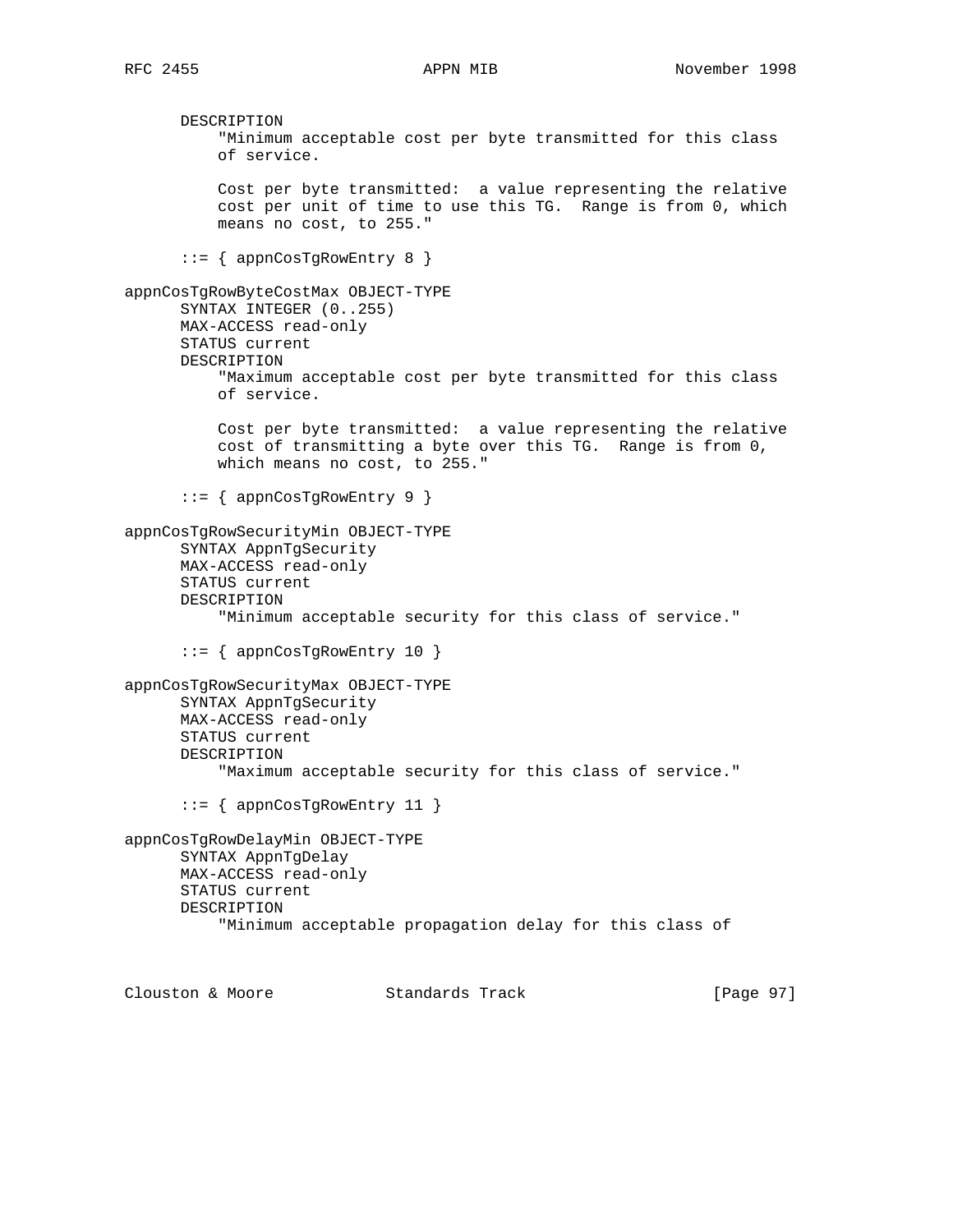service." ::= { appnCosTgRowEntry 12 } appnCosTgRowDelayMax OBJECT-TYPE SYNTAX AppnTgDelay MAX-ACCESS read-only STATUS current DESCRIPTION "Maximum acceptable propagation delay for this class of service." ::= { appnCosTgRowEntry 13 } appnCosTgRowUsr1Min OBJECT-TYPE SYNTAX INTEGER (0..255) MAX-ACCESS read-only STATUS current DESCRIPTION "Minimum acceptable value for this user-defined characteristic." ::= { appnCosTgRowEntry 14 } appnCosTgRowUsr1Max OBJECT-TYPE SYNTAX INTEGER (0..255) MAX-ACCESS read-only STATUS current DESCRIPTION "Maximum acceptable value for this user-defined characteristic." ::= { appnCosTgRowEntry 15 } appnCosTgRowUsr2Min OBJECT-TYPE SYNTAX INTEGER (0..255) MAX-ACCESS read-only STATUS current DESCRIPTION "Minimum acceptable value for this user-defined characteristic." ::= { appnCosTgRowEntry 16 } appnCosTgRowUsr2Max OBJECT-TYPE SYNTAX INTEGER (0..255) MAX-ACCESS read-only STATUS current Clouston & Moore Standards Track [Page 98]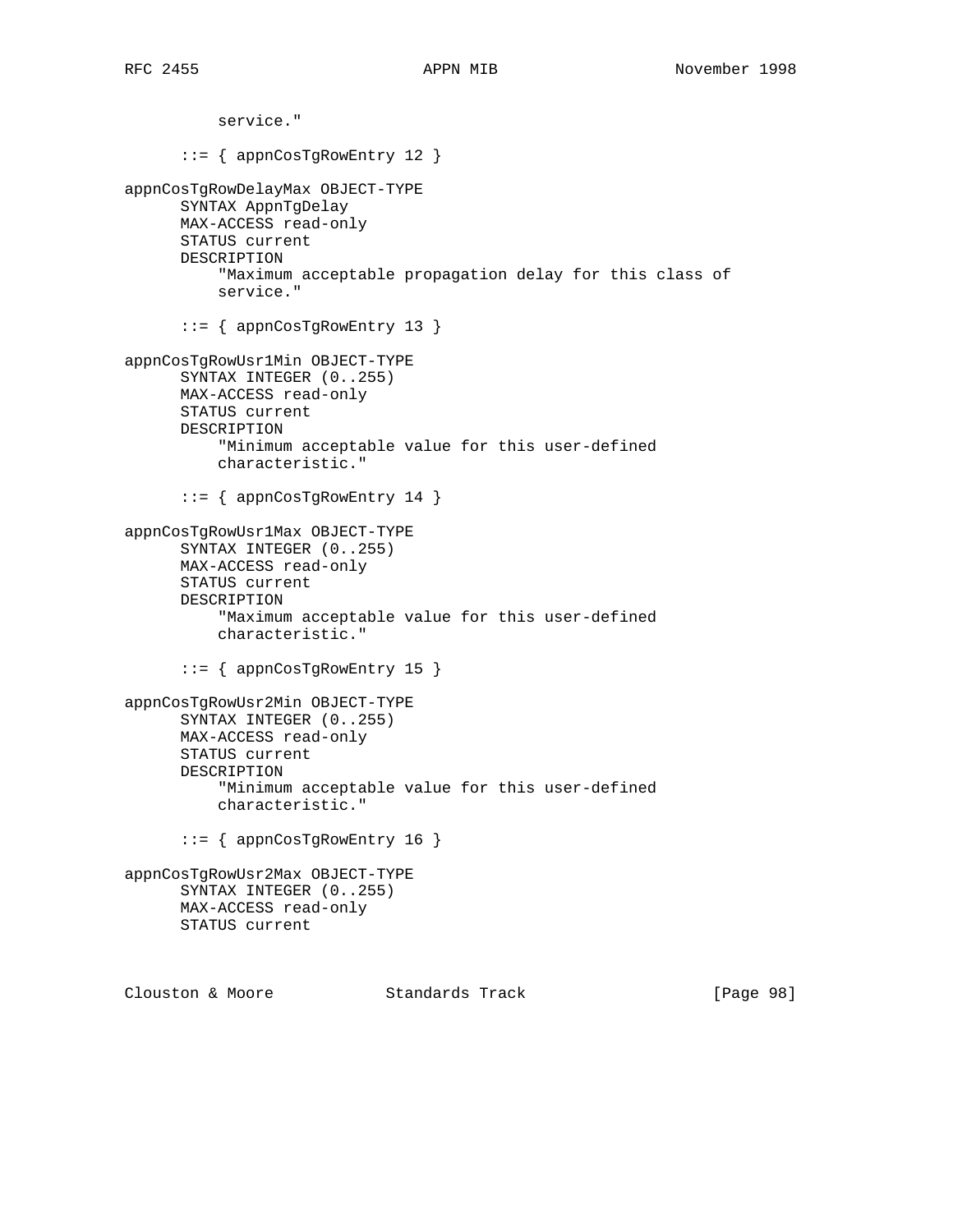DESCRIPTION "Maximum acceptable value for this user-defined characteristic." ::= { appnCosTgRowEntry 17 } appnCosTgRowUsr3Min OBJECT-TYPE SYNTAX INTEGER (0..255) MAX-ACCESS read-only STATUS current DESCRIPTION "Minimum acceptable value for this user-defined characteristic." ::= { appnCosTgRowEntry 18 } appnCosTgRowUsr3Max OBJECT-TYPE SYNTAX INTEGER (0..255) MAX-ACCESS read-only STATUS current DESCRIPTION "Maximum acceptable value for this user-defined characteristic." ::= { appnCosTgRowEntry 19 } -- \*\*\*\*\*\*\*\*\*\*\*\*\*\*\*\*\*\*\*\*\*\*\*\*\*\*\*\*\*\*\*\*\*\*\*\*\*\*\*\*\*\*\*\*\*\*\*\*\*\*\*\*\*\*\*\*\*\*\*\*\*\*\*\*\*\*\*\*\* -- Intermediate Session Information -- \*\*\*\*\*\*\*\*\*\*\*\*\*\*\*\*\*\*\*\*\*\*\*\*\*\*\*\*\*\*\*\*\*\*\*\*\*\*\*\*\*\*\*\*\*\*\*\*\*\*\*\*\*\*\*\*\*\*\*\*\*\*\*\*\*\*\*\*\*  $appnSessIntermediate$  OBJECT IDENTIFIER ::= {  $appnObjects$  6 } -- \*\*\*\*\*\*\*\*\*\*\*\*\*\*\*\*\*\*\*\*\*\*\*\*\*\*\*\*\*\*\*\*\*\*\*\*\*\*\*\*\*\*\*\*\*\*\*\*\*\*\*\*\*\*\*\*\*\*\*\*\*\*\*\*\*\*\*\*\* -- Intermediate Session Information Global Objects -- \*\*\*\*\*\*\*\*\*\*\*\*\*\*\*\*\*\*\*\*\*\*\*\*\*\*\*\*\*\*\*\*\*\*\*\*\*\*\*\*\*\*\*\*\*\*\*\*\*\*\*\*\*\*\*\*\*\*\*\*\*\*\*\*\*\*\*\*\* -- The following simple objects allow the collection of intermediate -- session Information to be started and stopped. -- \*\*\*\*\*\*\*\*\*\*\*\*\*\*\*\*\*\*\*\*\*\*\*\*\*\*\*\*\*\*\*\*\*\*\*\*\*\*\*\*\*\*\*\*\*\*\*\*\*\*\*\*\*\*\*\*\*\*\*\*\*\*\*\*\*\*\*\*\*  $appnIsInGlobal OBJECT IDENTIFIER :: = { appnSessIntermediate 1 }$ appnIsInGlobeCtrAdminStatus OBJECT-TYPE SYNTAX INTEGER { notActive(1), active(2), ready(3) } MAX-ACCESS read-write STATUS current DESCRIPTION

Clouston & Moore Standards Track [Page 99]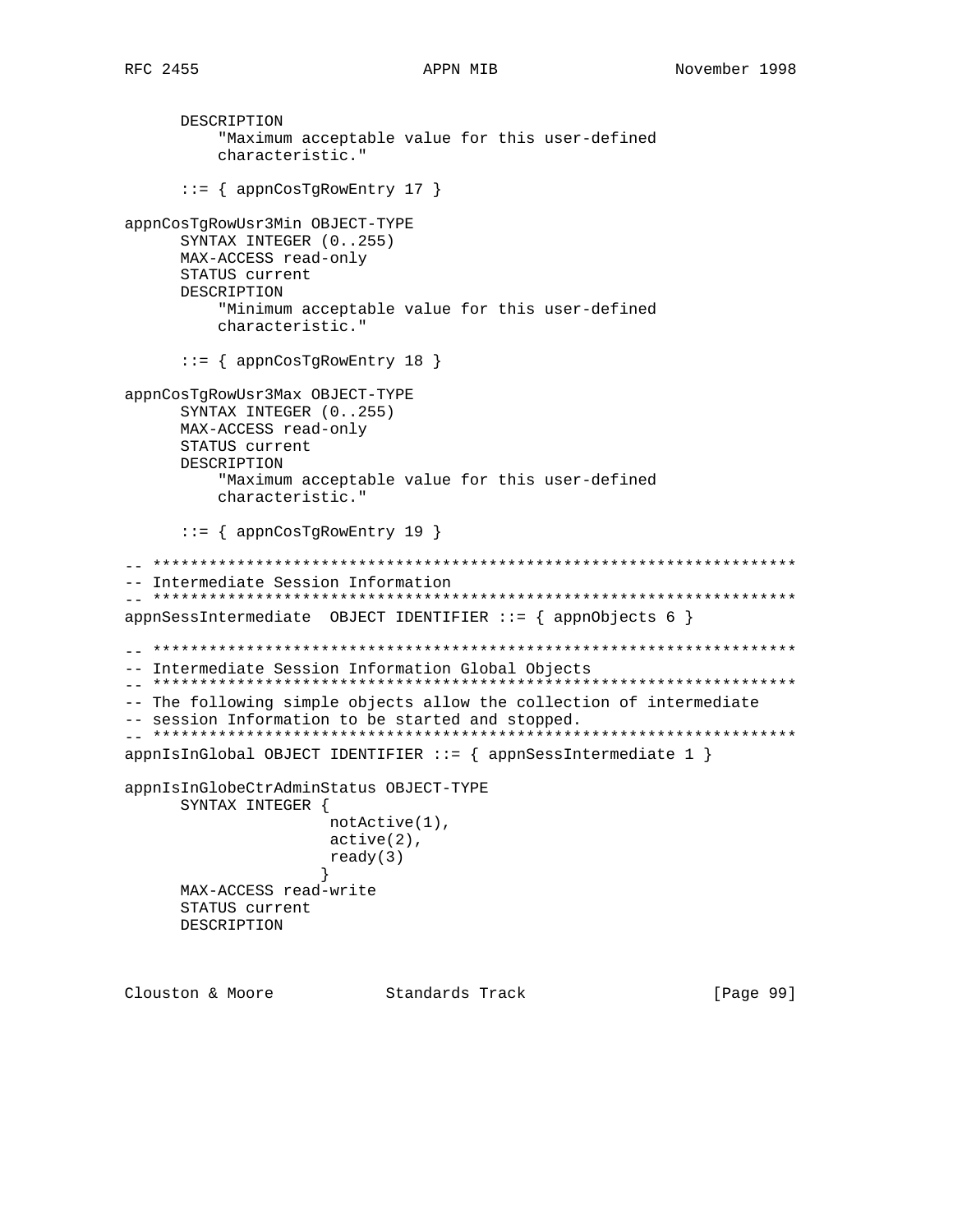"Object by which a Management Station can deactivate or activate capture of intermediate-session counts and names, by setting the value to notActive(1) or active(2), respectively. The value ready(3) is returned on GET operations until a SET has been processed; after that the value received on the most recent SET is returned.

 The counts referred to here are the eight objects in the AppnIsInTable, from appnIsInP2SFmdPius through appnIsInS2PNonFmdBytes. The names are the four objects in this table, from appnIsInPriLuName through appnIsInCosName.

 Setting this object to the following values has the following effects:

 notActive(1) stop collecting count data. If a count is queried, it returns the value 0. Collection of names may, but need not be, disabled. active(2) start collecting count data. If it is supported, collection of names is enabled."

```
::= { appnIsInGlobal 1 }
```
appnIsInGlobeCtrOperStatus OBJECT-TYPE SYNTAX INTEGER {

```
 notActive(1),
              active(2)
 }
```
 MAX-ACCESS read-only STATUS current DESCRIPTION

> "Indicates whether or not the intermediate session counts are active. The counts referred to here are the eight objects in the AppnIsInTable, from appnIsInP2SFmdPius through appnIsInS2PNonFmdBytes. These eight counts are of type Unsigned32 rather than Counter32 because when this object enters the notActive state, either because a Management Station has set appnInInGlobeCtrAdminStatus to notActive or because of a locally-initiated transition, the counts are all reset to 0.

The values for this object are:

|            | $notActive(1):$ collection of counts is not active; if it |
|------------|-----------------------------------------------------------|
|            | is queried, a count returns the value 0.                  |
| active(2): | collection of counts is active."                          |

| Clouston & Moore<br>Standards Track | [Page 100] |
|-------------------------------------|------------|
|-------------------------------------|------------|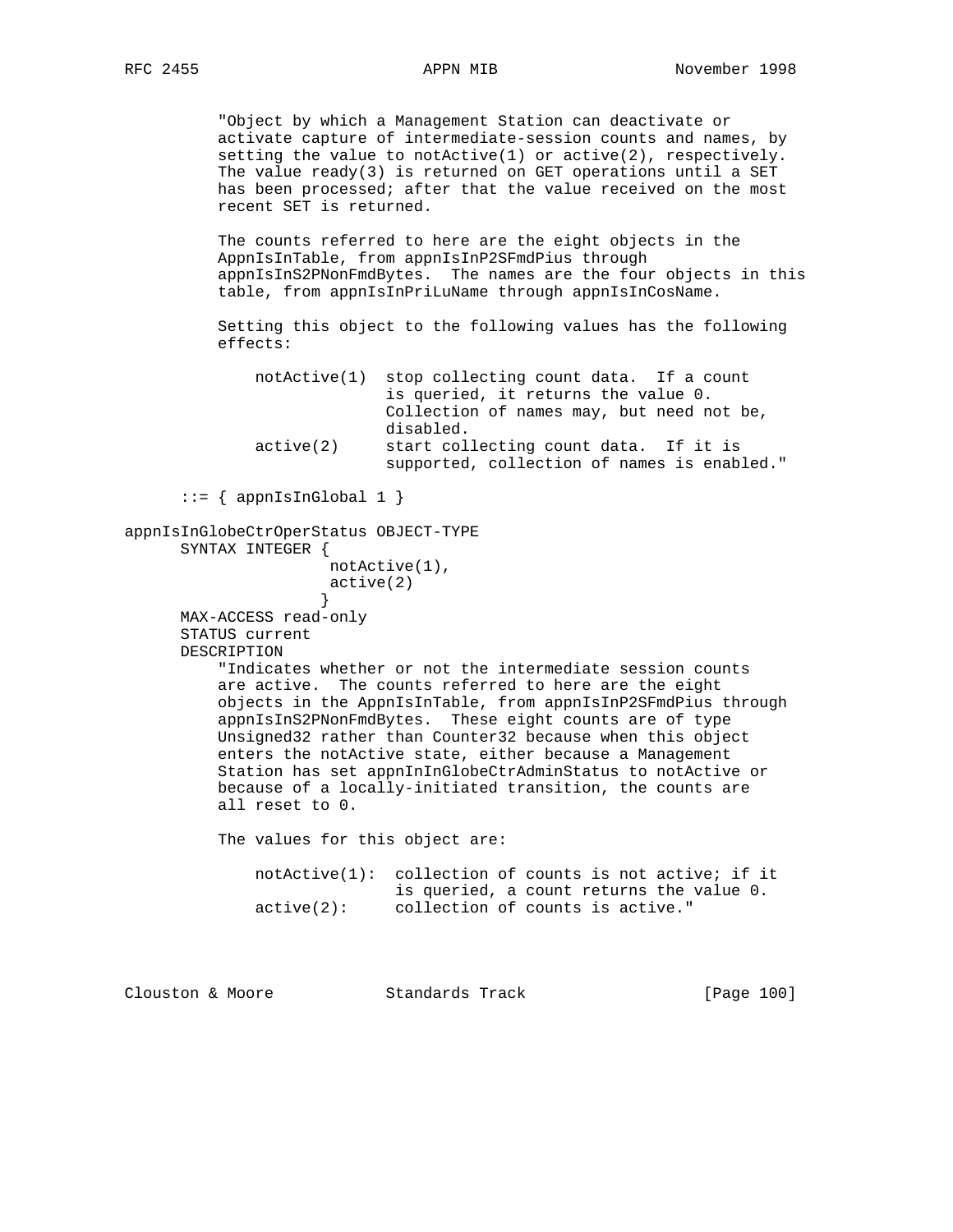```
::= { appnIsInGlobal 2 }
appnIsInGlobeCtrStatusTime OBJECT-TYPE
       SYNTAX TimeTicks
      UNITS "hundredths of a second"
      MAX-ACCESS read-only
      STATUS current
      DESCRIPTION
           "The time since the appnIsInGlobeCtrOperStatus object last
          changed, measured in hundredths of a second. This time can be
          used to identify when this change occurred in relation to other
          events in the agent, such as the last time the APPN node was
          reinitialized."
      ::= { appnIsInGlobal 3 }
appnIsInGlobeRscv OBJECT-TYPE
      SYNTAX INTEGER {
                      notActive(1),
                      active(2)
 }
      MAX-ACCESS read-write
      STATUS current
      DESCRIPTION
           "Indicates the current route selection control vector (RSCV)
          collection option in effect, and allows a Management Station to
          change the option.
          The values for this object are:
             notActive(1): collection of route selection control vectors
                           is not active.
              active(2): collection of route selection control vectors
                           is active."
      ::= { appnIsInGlobal 4 }
appnIsInGlobeRscvTime OBJECT-TYPE
       SYNTAX TimeTicks
      UNITS "hundredths of a second"
      MAX-ACCESS read-only
      STATUS current
      DESCRIPTION
           "The time since the appnIsInGlobeRscv object last changed,
          measured in hundredths of a second. This time can be used to
          identify when this change occurred in relation to other events
          in the agent, such as the last time the APPN node was
          reinitialized."
Clouston & Moore Standards Track [Page 101]
```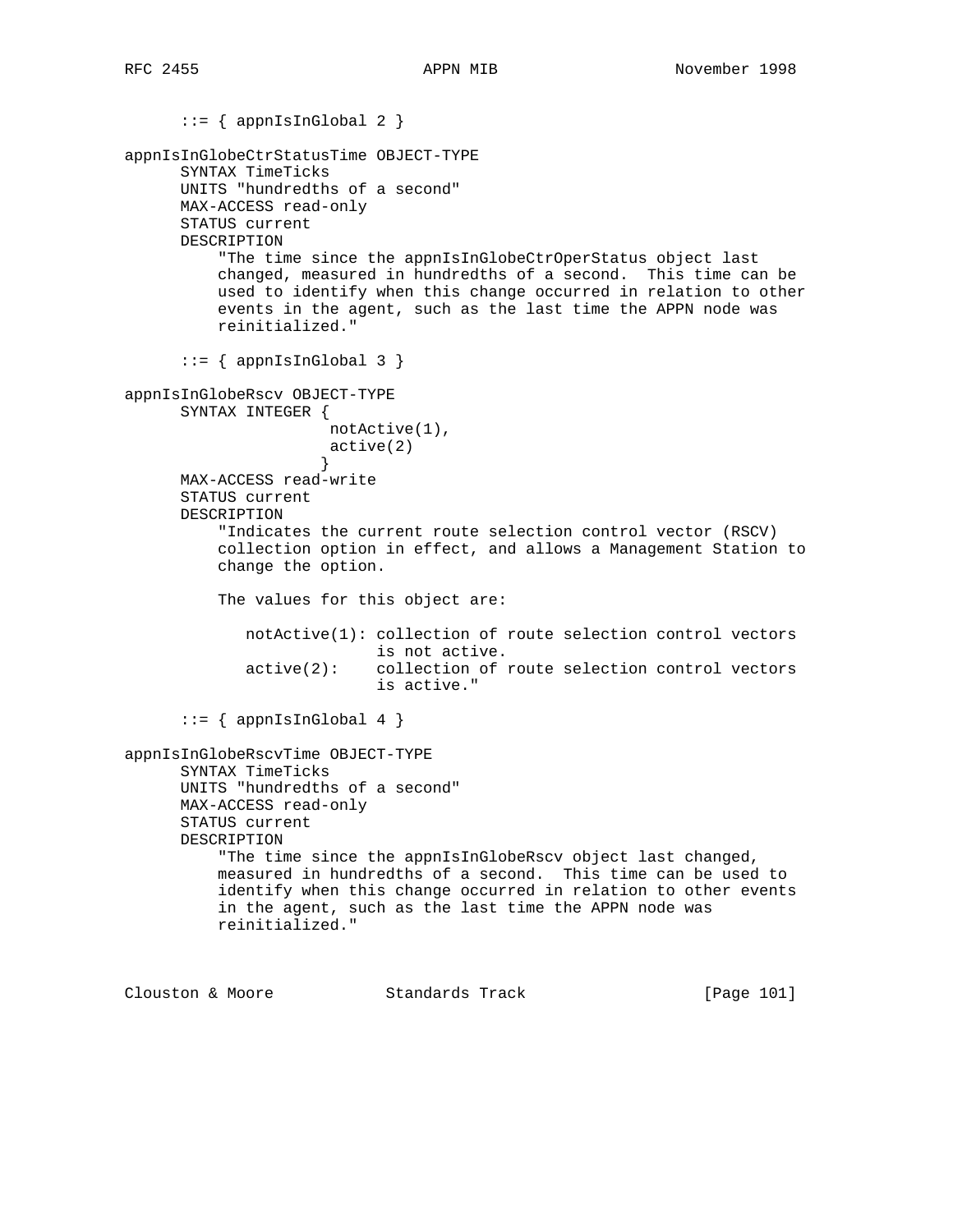```
::= { appnIsInGlobal 5 }
appnIsInGlobeActSess OBJECT-TYPE
       SYNTAX Gauge32
      UNITS "sessions"
      MAX-ACCESS read-only
      STATUS current
      DESCRIPTION
           "The number of currently active intermediate sessions."
      ::= { appnIsInGlobal 6 }
appnIsInGlobeHprBfActSess OBJECT-TYPE
       SYNTAX Gauge32
      UNITS "sessions"
      MAX-ACCESS read-only
      STATUS current
      DESCRIPTION
           "The number of currently active HPR intermediate sessions."
      ::= { appnIsInGlobal 7 }
-- *********************************************************************
-- Intermediate Session Information Table
-- *********************************************************************
-- This table contains information on intermediate sessions
-- which are currently active.
-- *********************************************************************
appnIsInTable OBJECT-TYPE
      SYNTAX SEQUENCE OF AppnIsInEntry
      MAX-ACCESS not-accessible
      STATUS current
      DESCRIPTION
           "Intermediate Session Information Table"
       ::= { appnSessIntermediate 2 }
appnIsInEntry OBJECT-TYPE
       SYNTAX AppnIsInEntry
      MAX-ACCESS not-accessible
      STATUS current
      DESCRIPTION
           "Entry of Intermediate Session Information Table."
       INDEX
              { appnIsInFqCpName,
                appnIsInPcid }
Clouston & Moore Standards Track [Page 102]
```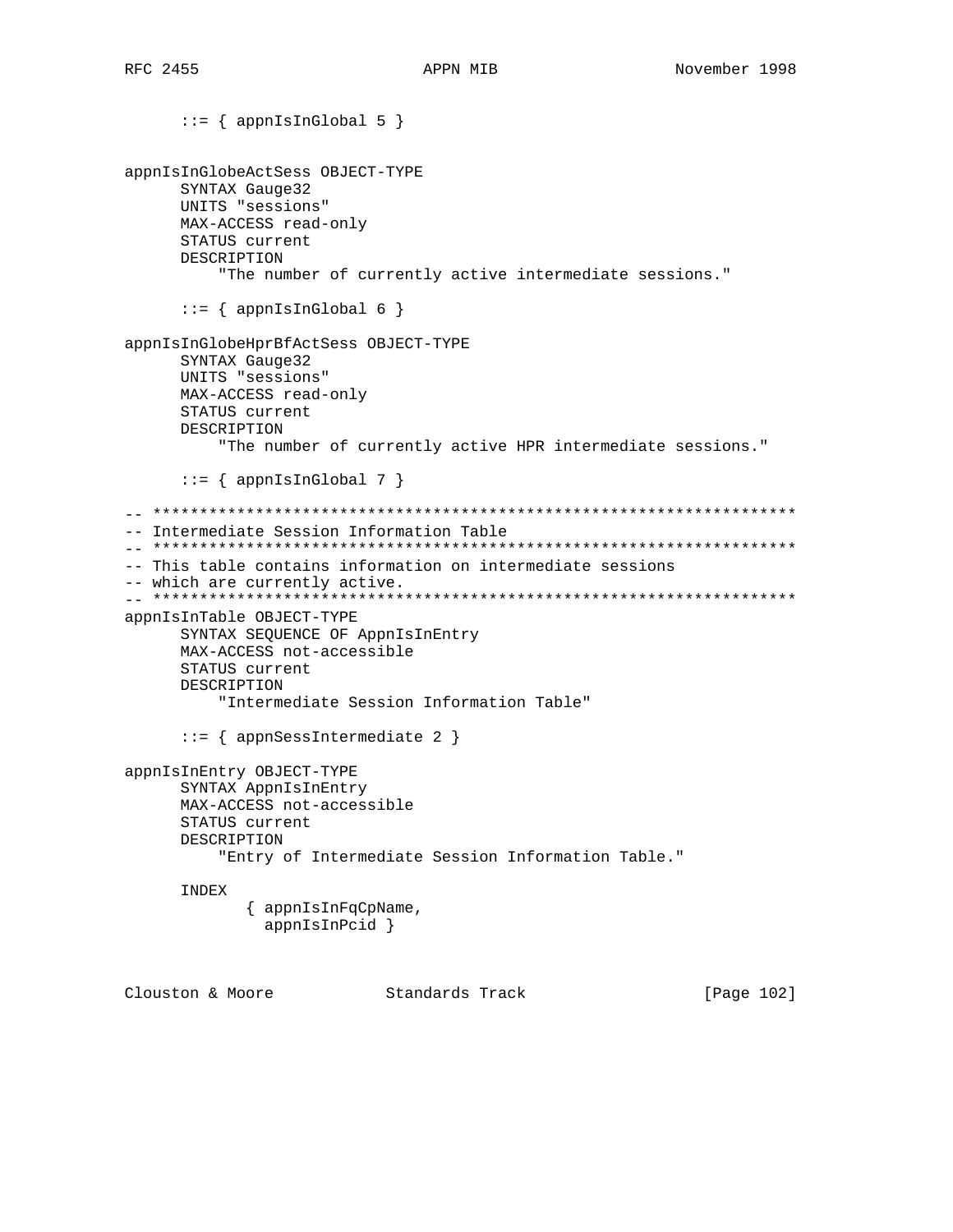```
::= { appnIsInTable 1 }
AppnIsInEntry ::= SEQUENCE {
     appnIsInFqCpName SnaControlPointName,
     appnIsInPcid OCTET STRING,
      appnIsInSessState INTEGER,
     appnIsInPriLuName DisplayString,<br>appnIsInSecLuName DisplayString,<br>appnIsInModeName SnaModeName,
     appnIsInSecLuName
    appnIsInModeName
     appnIsInCosName SnaClassOfServiceName,
      appnIsInTransPriority INTEGER,
     appnIsInSessType INTEGER,
     appnIsInSessUpTime TimeTicks,
     appnIsInCtrUpTime TimeTicks,
appnIsInP2SFmdPius Unsigned32,
appnIsInS2PFmdPius Unsigned32,
appnIsInP2SNonFmdPius Unsigned32,
 appnIsInS2PNonFmdPius Unsigned32,
appnIsInP2SFmdBytes Unsigned32,
appnIsInS2PFmdBytes Unsigned32,
 appnIsInP2SNonFmdBytes Unsigned32,
 appnIsInS2PNonFmdBytes Unsigned32,
     appnIsInPsAdjCpName SnaControlPointName,
 appnIsInPsAdjTgNum INTEGER,
 appnIsInPsSendMaxBtuSize INTEGER,
 appnIsInPsSendPacingType INTEGER,
     appnIsInPsSendRpc Gauge32,
      appnIsInPsSendNxWndwSize Gauge32,
      appnIsInPsRecvPacingType INTEGER,
     appnIsInPsRecvRpc Gauge32,
 appnIsInPsRecvNxWndwSize Gauge32,
 appnIsInSsAdjCpName SnaControlPointName,
 appnIsInSsAdjTgNum INTEGER,
 appnIsInSsSendMaxBtuSize INTEGER,
 appnIsInSsSendPacingType INTEGER,
appnIsInSsSendRpc Gauge32,
      appnIsInSsSendNxWndwSize Gauge32,
      appnIsInSsRecvPacingType INTEGER,
     appnIsInSsRecvRpc Gauge32,
      appnIsInSsRecvNxWndwSize Gauge32,
      appnIsInRouteInfo OCTET STRING,
      appnIsInRtpNceId OCTET STRING,
```
Clouston & Moore Standards Track [Page 103]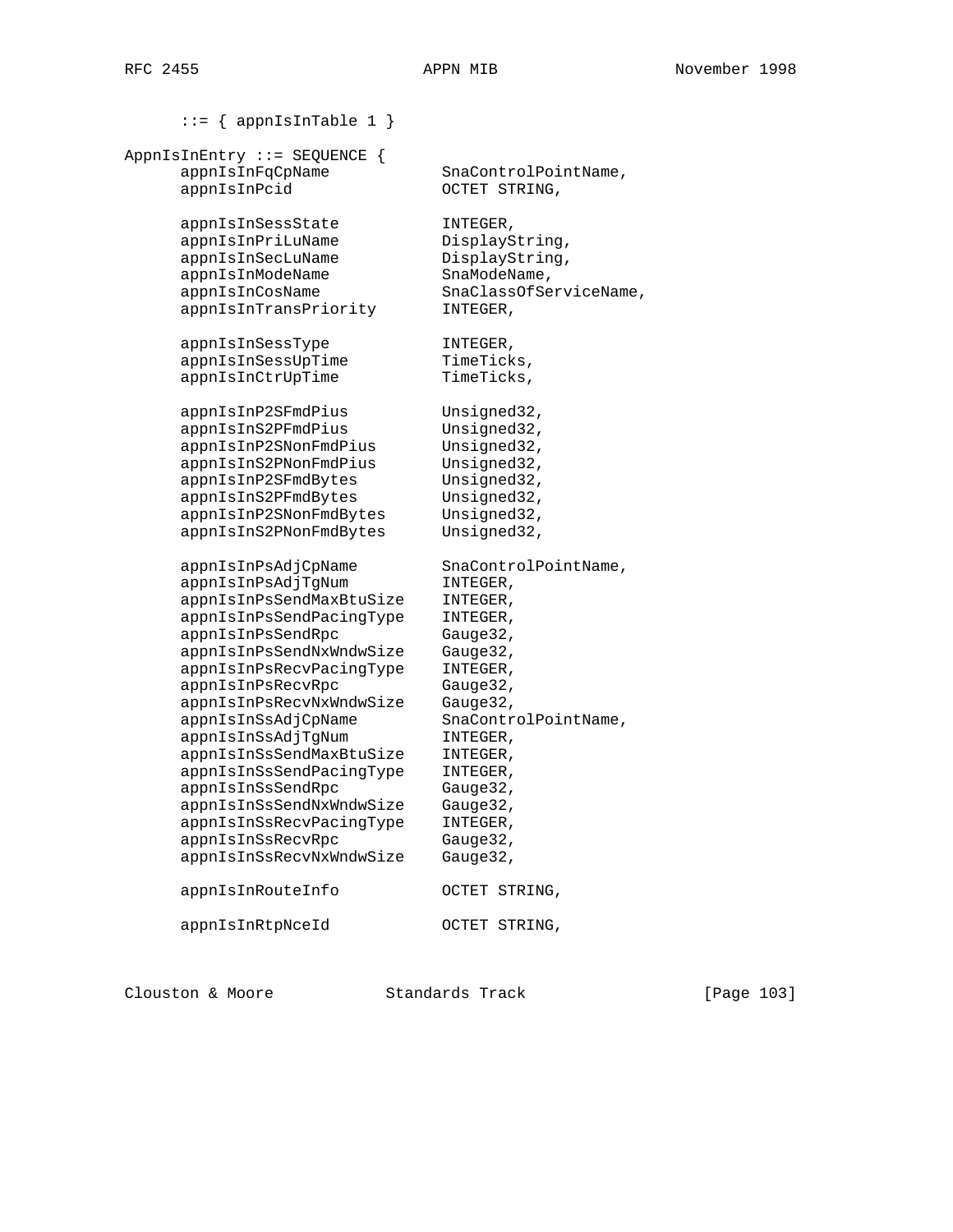```
 appnIsInRtpTcid OCTET STRING
 }
appnIsInFqCpName OBJECT-TYPE
      SYNTAX SnaControlPointName
      MAX-ACCESS not-accessible
      STATUS current
      DESCRIPTION
          "The network-qualified control point name of the node at which
          the session and PCID originated. For APPN and LEN nodes, this
          is either CP name of the APPN node at which the origin LU is
          located or the CP name of the NN serving the LEN node at which
          the origin LU is located. For resources served by a dependent
          LU requester (DLUR), it is the name of the owning system
          services control point (SSCP)."
     ::= { appnIsInEntry 1 }
appnIsInPcid OBJECT-TYPE
      SYNTAX OCTET STRING (SIZE (8))
      MAX-ACCESS not-accessible
      STATUS current
      DESCRIPTION
           "The procedure correlation identifier (PCID) of a session. It
          is an 8-byte value assigned by the primary LU."
      ::= { appnIsInEntry 2 }
appnIsInSessState OBJECT-TYPE
      SYNTAX INTEGER {
                         inactive(1),
                         pendactive(2),
                         active(3),
                         pendinact(4)
 }
      MAX-ACCESS read-write
      STATUS current
      DESCRIPTION
          "Indicates the state of the session:
             inactive(1) - session is inactive
             pendactive(2) - session is pending active
             active(3) - session is active
             pendinact(4) - session is pending inactive
          Active sessions can be deactivated by setting this object
          to inactive(1)."
```
Clouston & Moore Standards Track [Page 104]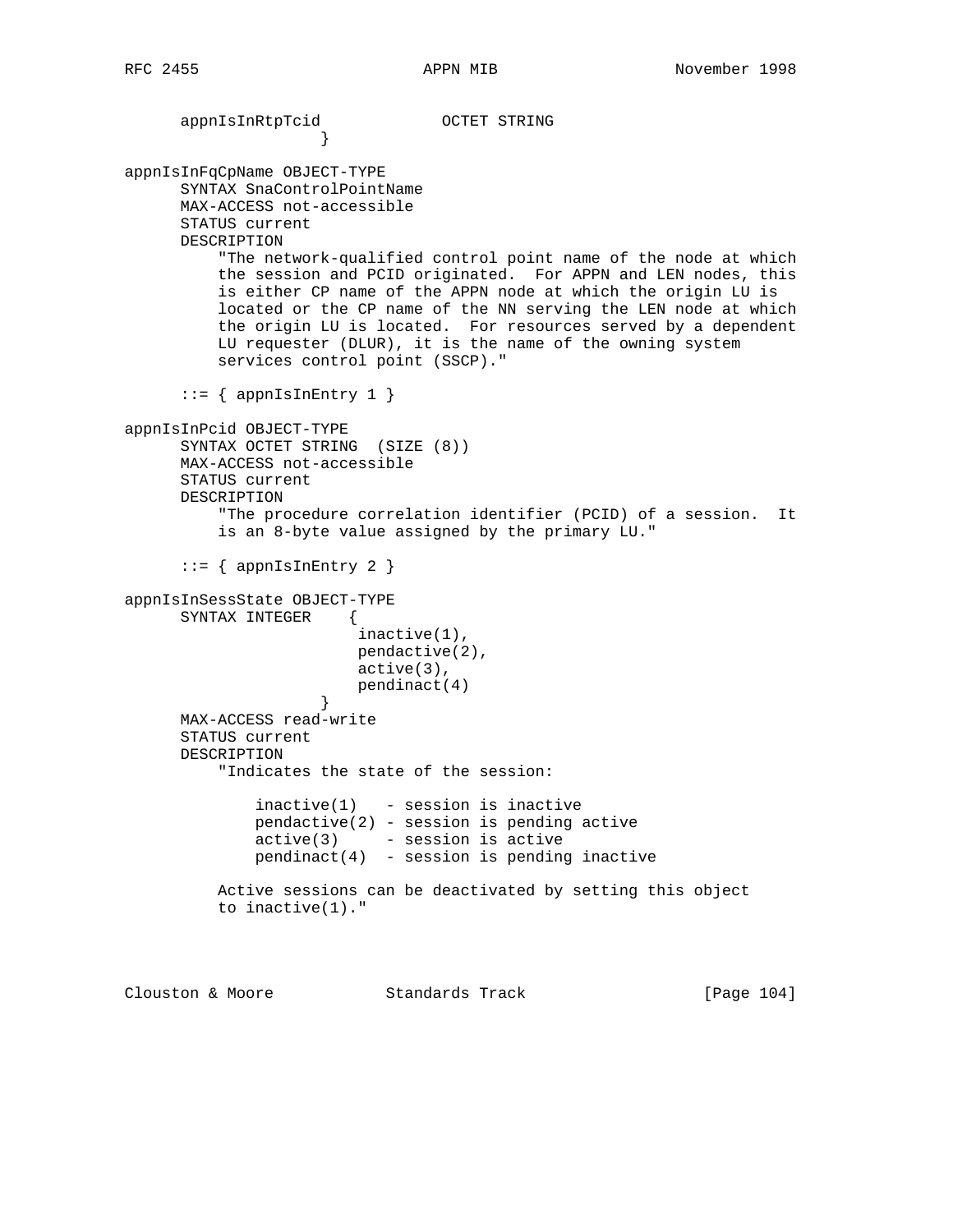::= { appnIsInEntry 3 } appnIsInPriLuName OBJECT-TYPE SYNTAX DisplayString (SIZE (0..17)) MAX-ACCESS read-only STATUS current DESCRIPTION "The primary LU name of the session. A zero-length string indicates that this name is not available."  $::=$  { appnIsInEntry 4 } appnIsInSecLuName OBJECT-TYPE SYNTAX DisplayString (SIZE (0..17)) MAX-ACCESS read-only STATUS current DESCRIPTION "The secondary LU name of the session. A zero-length string indicates that this name is not available."  $::=$  { appnIsInEntry 5 } appnIsInModeName OBJECT-TYPE SYNTAX SnaModeName MAX-ACCESS read-only STATUS current DESCRIPTION "The mode name used for this session."  $::=$  { appnIsInEntry 6 } appnIsInCosName OBJECT-TYPE SYNTAX SnaClassOfServiceName MAX-ACCESS read-only STATUS current DESCRIPTION "The Class of Service (COS) name used for this session."  $::=$  { appnIsInEntry 7 } appnIsInTransPriority OBJECT-TYPE SYNTAX INTEGER {  $low(1)$ ,  $--X'01'$  $median(2)$ ,  $--X'02'$ high $(3)$ ,  $--X'03'$  $network(4)$   $--X'04'$  } MAX-ACCESS read-only

Clouston & Moore Standards Track [Page 105]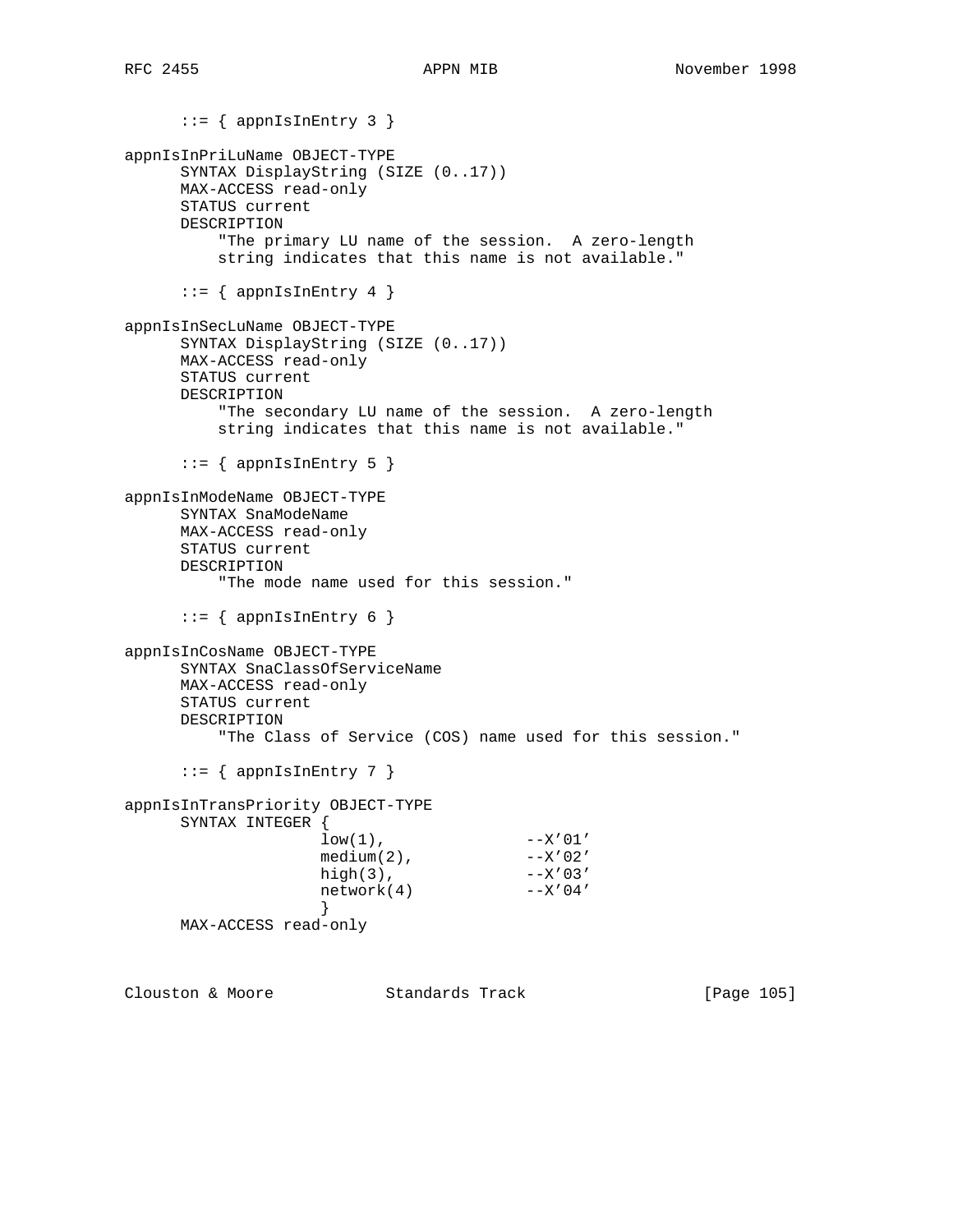STATUS current DESCRIPTION "Transmission priority for this class of service. Values are: low(1) - (X'01'): low priority medium(2) - (X'02'): medium priority high(3) - (X'03'): high priority network(4) - (X'04'): network priority"  $::=$  { appnIsInEntry 8 } appnIsInSessType OBJECT-TYPE SYNTAX INTEGER { unknown(1),  $l$ u62 $(2)$ , lu0thru3(3),  $lu62dlur(4)$ , lu0thru3dlur(5) } MAX-ACCESS read-only STATUS current DESCRIPTION "The type of intermediate session. Defined values are unknown The session type is not known. lu62 A session between LUs of type 6.2 (as indicated by the LU type in Bind) lu0thru3 A session between LUs of type 0, 1, 2, or 3 (as indicated by the LU type in Bind) lu62dlur A session between LUs of type 6.2 (as indicated by the LU type in Bind). One of the LUs is a dependent LU supported by the dependent LU requester (DLUR) function at this node. lu0thru3dlur A session between LUs of type 0, 1, 2, or 3 (as indicated by the LU type in Bind) One of the LUs is a dependent LU supported by the dependent LU requester (DLUR) function at this node."  $::=$  { appnIsInEntry 9 } appnIsInSessUpTime OBJECT-TYPE SYNTAX TimeTicks

Clouston & Moore Standards Track [Page 106]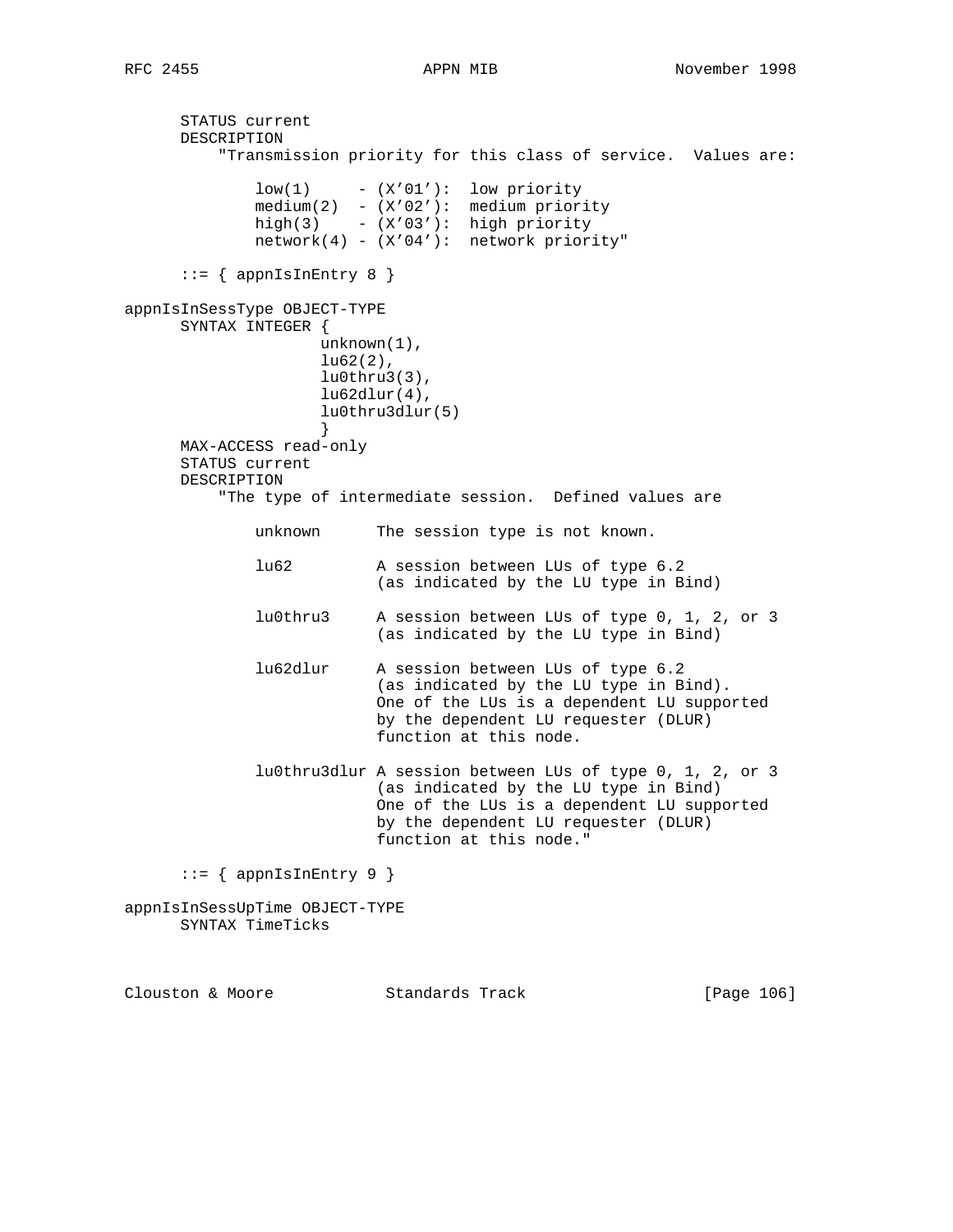UNITS "hundredths of a second" MAX-ACCESS read-only STATUS current DESCRIPTION "Length of time the session has been active, measured in hundredths of a second."  $::=$  { appnIsInEntry 10 } appnIsInCtrUpTime OBJECT-TYPE SYNTAX TimeTicks UNITS "hundredths of a second" MAX-ACCESS read-only STATUS current DESCRIPTION "Length of time the session counters have been active, measured in hundredths of a second."  $::=$  { appnIsInEntry 11 } appnIsInP2SFmdPius OBJECT-TYPE SYNTAX Unsigned32 UNITS "path information units (PIUs)" MAX-ACCESS read-only STATUS current DESCRIPTION "Number of function management data (FMD) path information units (PIUs) sent from the Primary LU to the Secondary LU since the counts were last activated."  $::=$  { appnIsInEntry 12 } appnIsInS2PFmdPius OBJECT-TYPE SYNTAX Unsigned32 UNITS "path information units (PIUs)" MAX-ACCESS read-only STATUS current DESCRIPTION "Number of FMD PIUs sent from the Secondary LU to the Primary LU since the counts were last activated."  $::=$  { appnIsInEntry 13 } appnIsInP2SNonFmdPius OBJECT-TYPE SYNTAX Unsigned32 UNITS "path information units (PIUs)" MAX-ACCESS read-only STATUS current

Clouston & Moore Standards Track [Page 107]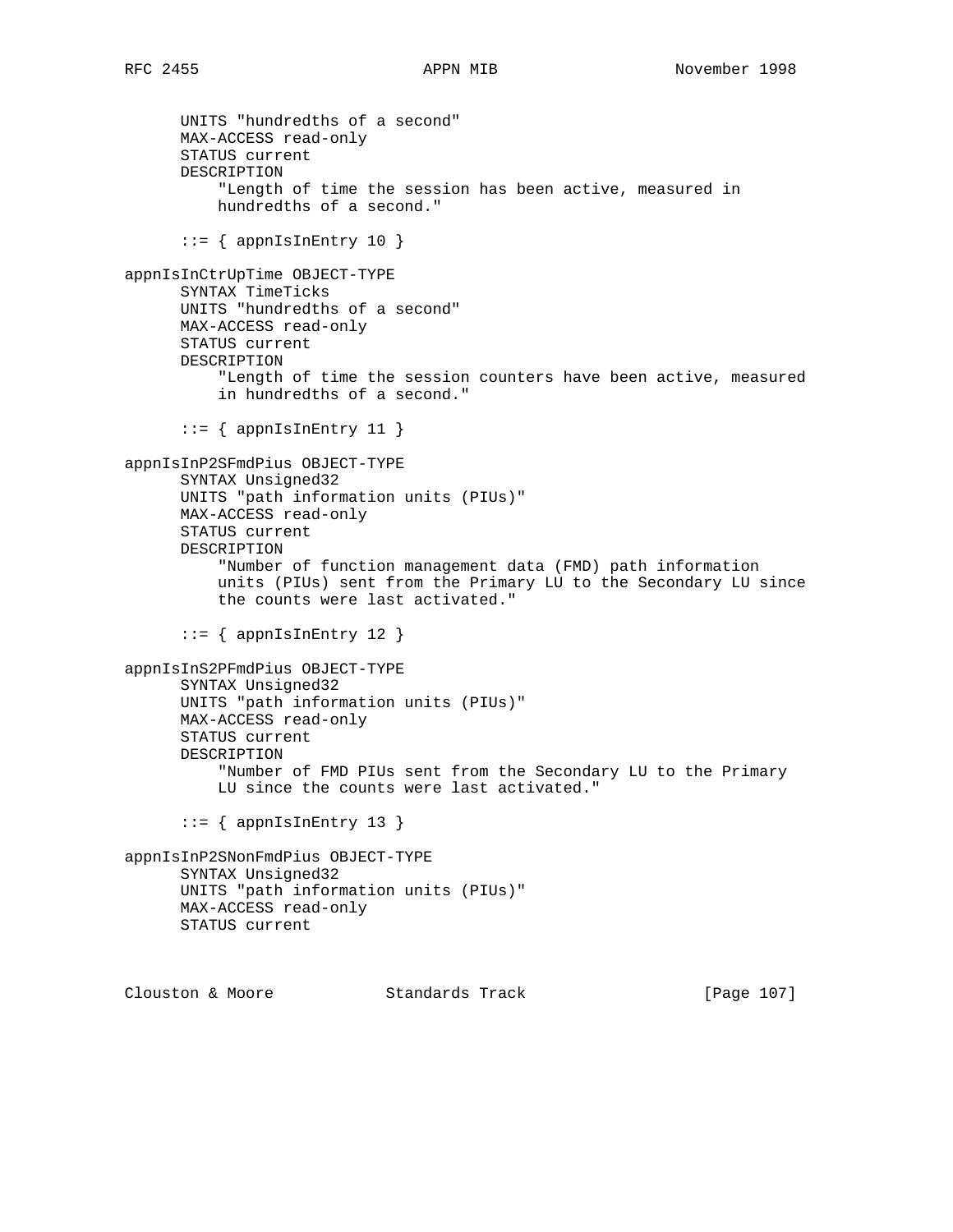DESCRIPTION "Number of non-FMD PIUs sent from the Primary LU to the Secondary LU since the counts were last activated."  $::=$  { appnIsInEntry 14 } appnIsInS2PNonFmdPius OBJECT-TYPE SYNTAX Unsigned32 UNITS "path information units (PIUs)" MAX-ACCESS read-only STATUS current DESCRIPTION "Number of non-FMD PIUs sent from the Secondary LU to the Primary LU since the counts were last activated."  $::=$  { appnIsInEntry 15 } appnIsInP2SFmdBytes OBJECT-TYPE SYNTAX Unsigned32 UNITS "bytes" MAX-ACCESS read-only STATUS current DESCRIPTION "Number of FMD bytes sent from the Primary LU to the Secondary LU since the counts were last activated."  $::=$  { appnIsInEntry 16 } appnIsInS2PFmdBytes OBJECT-TYPE SYNTAX Unsigned32 UNITS "bytes" MAX-ACCESS read-only STATUS current DESCRIPTION "Number of FMD bytes sent from the Secondary LU to the Primary LU since the counts were last activated."  $::=$  { appnIsInEntry 17 } appnIsInP2SNonFmdBytes OBJECT-TYPE SYNTAX Unsigned32 UNITS "bytes" MAX-ACCESS read-only STATUS current DESCRIPTION "Number of non-FMD bytes sent from the Primary LU to the Secondary LU since the counts were last activated."

Clouston & Moore Standards Track [Page 108]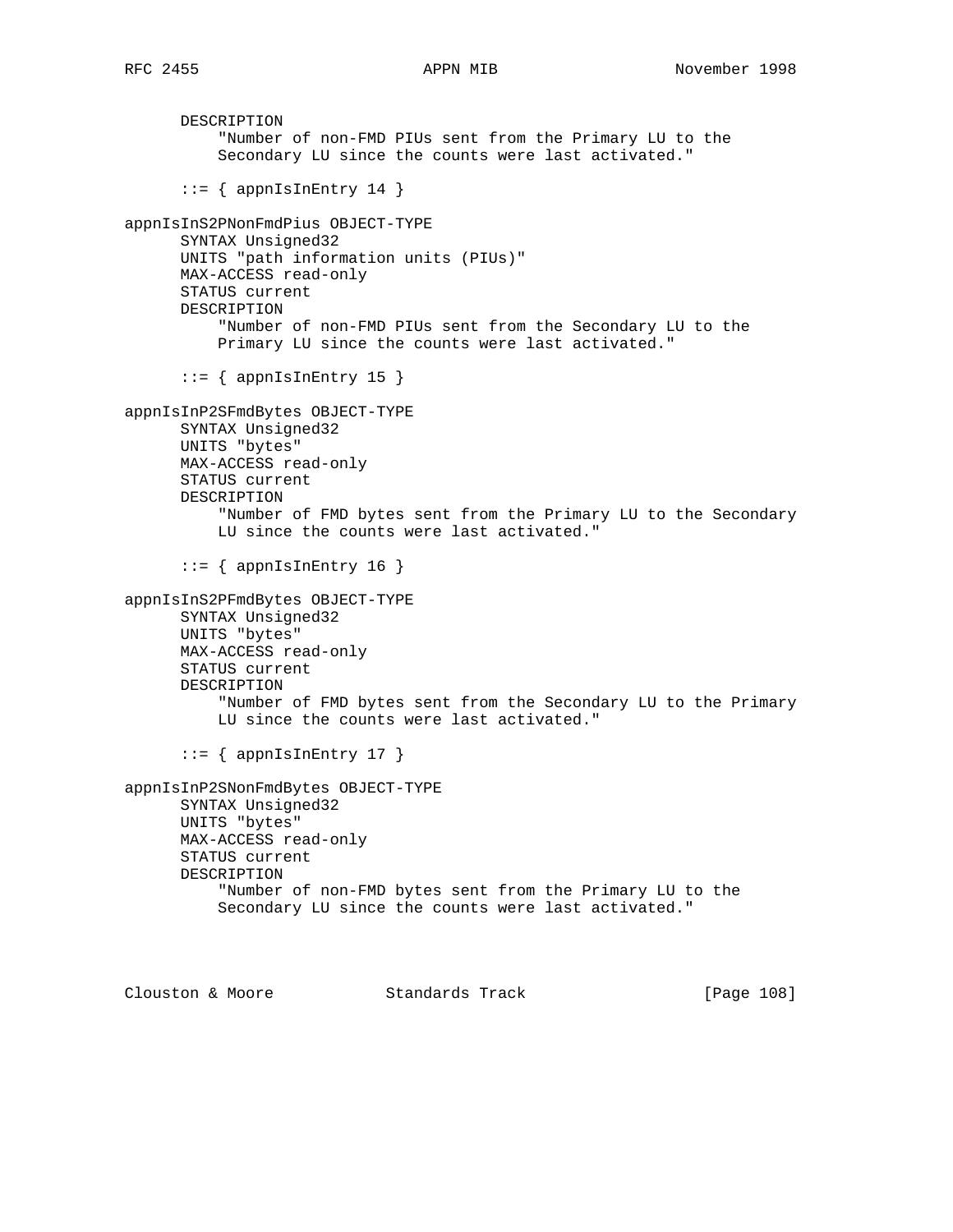::= { appnIsInEntry 18 } appnIsInS2PNonFmdBytes OBJECT-TYPE SYNTAX Unsigned32 UNITS "bytes" MAX-ACCESS read-only STATUS current DESCRIPTION "Number of non-FMD bytes sent from the Secondary LU to the Primary LU since the counts were last activated."  $::=$  { appnIsInEntry 19 } appnIsInPsAdjCpName OBJECT-TYPE SYNTAX SnaControlPointName MAX-ACCESS read-only STATUS current DESCRIPTION "The primary stage adjacent CP name of this session. If the session stage traverses an RTP connection, the CP name of the remote RTP endpoint is returned."  $::=$  { appnIsInEntry 20 } appnIsInPsAdjTgNum OBJECT-TYPE SYNTAX INTEGER (0..300) MAX-ACCESS read-only STATUS current DESCRIPTION "The primary stage adjacent transmission group (TG) number associated with this session. If the session stage traverses an RTP connection, the value 256 is returned. Values between 257 and 300 are available for other possible TG 'stand-ins' that may be added to APPN in the future."  $::=$  { appnIsInEntry 21 } appnIsInPsSendMaxBtuSize OBJECT-TYPE SYNTAX INTEGER (99..32767) UNITS "bytes" MAX-ACCESS read-only STATUS current DESCRIPTION "The primary stage maximum basic transmission unit (BTU) size for sending data."  $::=$  { appnIsInEntry 22 }

Clouston & Moore Standards Track [Page 109]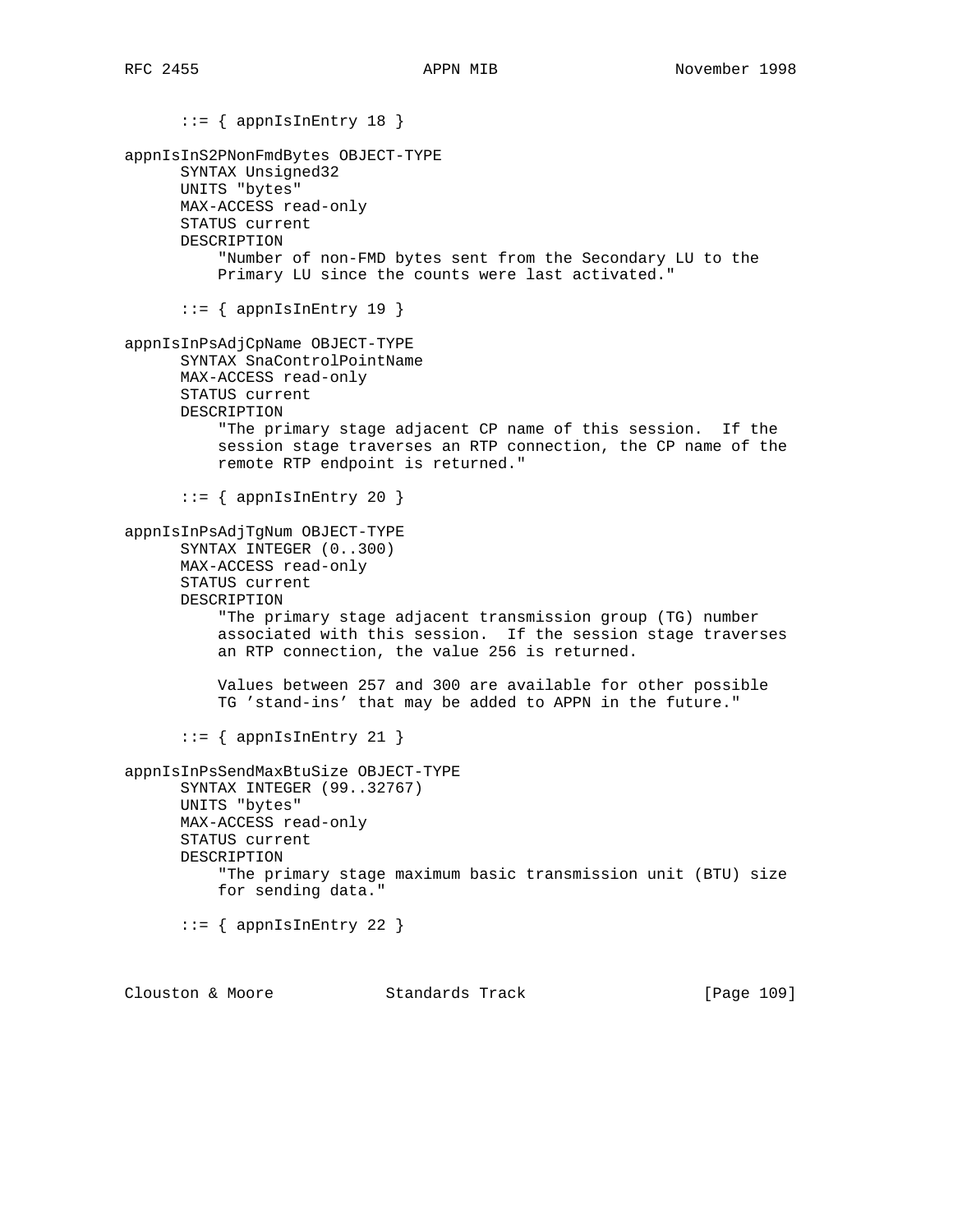appnIsInPsSendPacingType OBJECT-TYPE SYNTAX INTEGER { fixed(1), adaptive(2) } MAX-ACCESS read-only STATUS current DESCRIPTION "The primary stage type of pacing being used for sending data."  $::=$  { appnIsInEntry 23 } appnIsInPsSendRpc OBJECT-TYPE SYNTAX Gauge32 UNITS "message units (MUs)" MAX-ACCESS read-only STATUS current DESCRIPTION "The primary stage send residual pace count. This represents the primary stage number of message units (MUs) that can still be sent in the current session window."  $::=$  { appnIsInEntry 24 } appnIsInPsSendNxWndwSize OBJECT-TYPE SYNTAX Gauge32 UNITS "message units (MUs)" MAX-ACCESS read-only STATUS current DESCRIPTION "The primary stage size of the next window which will be used to send data."  $::=$  { appnIsInEntry 25 } appnIsInPsRecvPacingType OBJECT-TYPE SYNTAX INTEGER { fixed(1), adaptive(2) } MAX-ACCESS read-only STATUS current DESCRIPTION "The primary stage type of pacing being used for receiving data."  $::=$  { appnIsInEntry 26 } Clouston & Moore Standards Track [Page 110]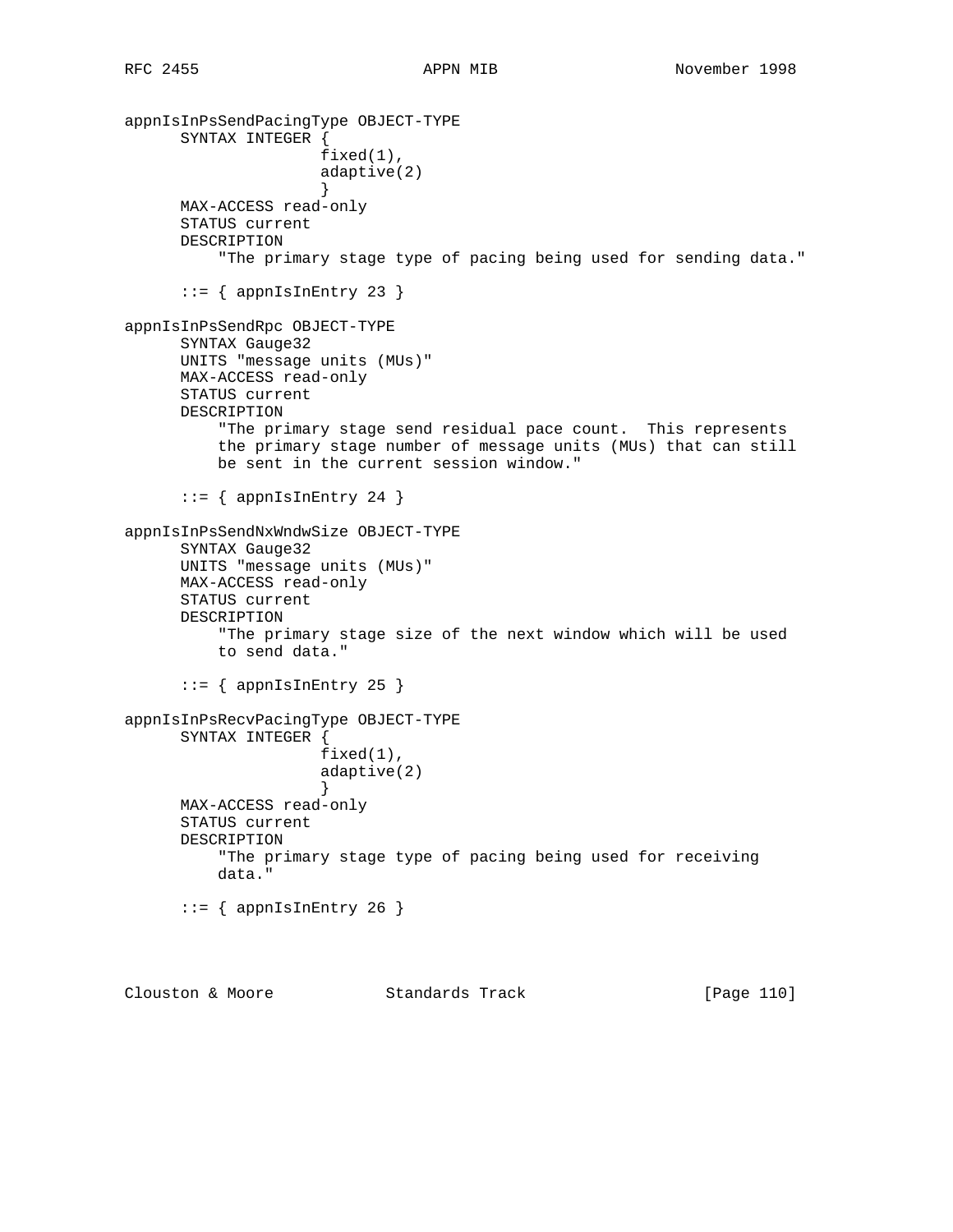appnIsInPsRecvRpc OBJECT-TYPE SYNTAX Gauge32 UNITS "message units (MUs)" MAX-ACCESS read-only STATUS current DESCRIPTION "The primary stage receive residual pace count. This represents the primary stage number of message units (MUs) that can still be received in the current session window."  $::=$  { appnIsInEntry 27 } appnIsInPsRecvNxWndwSize OBJECT-TYPE SYNTAX Gauge32 UNITS "message units (MUs)" MAX-ACCESS read-only STATUS current DESCRIPTION "The primary stage size of the next window which will be used to receive data."  $::=$  { appnIsInEntry 28 } appnIsInSsAdjCpName OBJECT-TYPE SYNTAX SnaControlPointName MAX-ACCESS read-only STATUS current DESCRIPTION "The secondary stage adjacent CP name of this session. If the session stage traverses an RTP connection, the CP name of the remote RTP endpoint is returned."  $::=$  { appnIsInEntry 29 } appnIsInSsAdjTgNum OBJECT-TYPE SYNTAX INTEGER (0..300) MAX-ACCESS read-only STATUS current DESCRIPTION "The secondary stage adjacent transmission group (TG) number associated with this session. If the session stage traverses an RTP connection, the value 256 is returned. Values between 257 and 300 are available for other possible TG 'stand-ins' that may be added to APPN in the future."  $::=$  { appnIsInEntry 30 }

Clouston & Moore Standards Track [Page 111]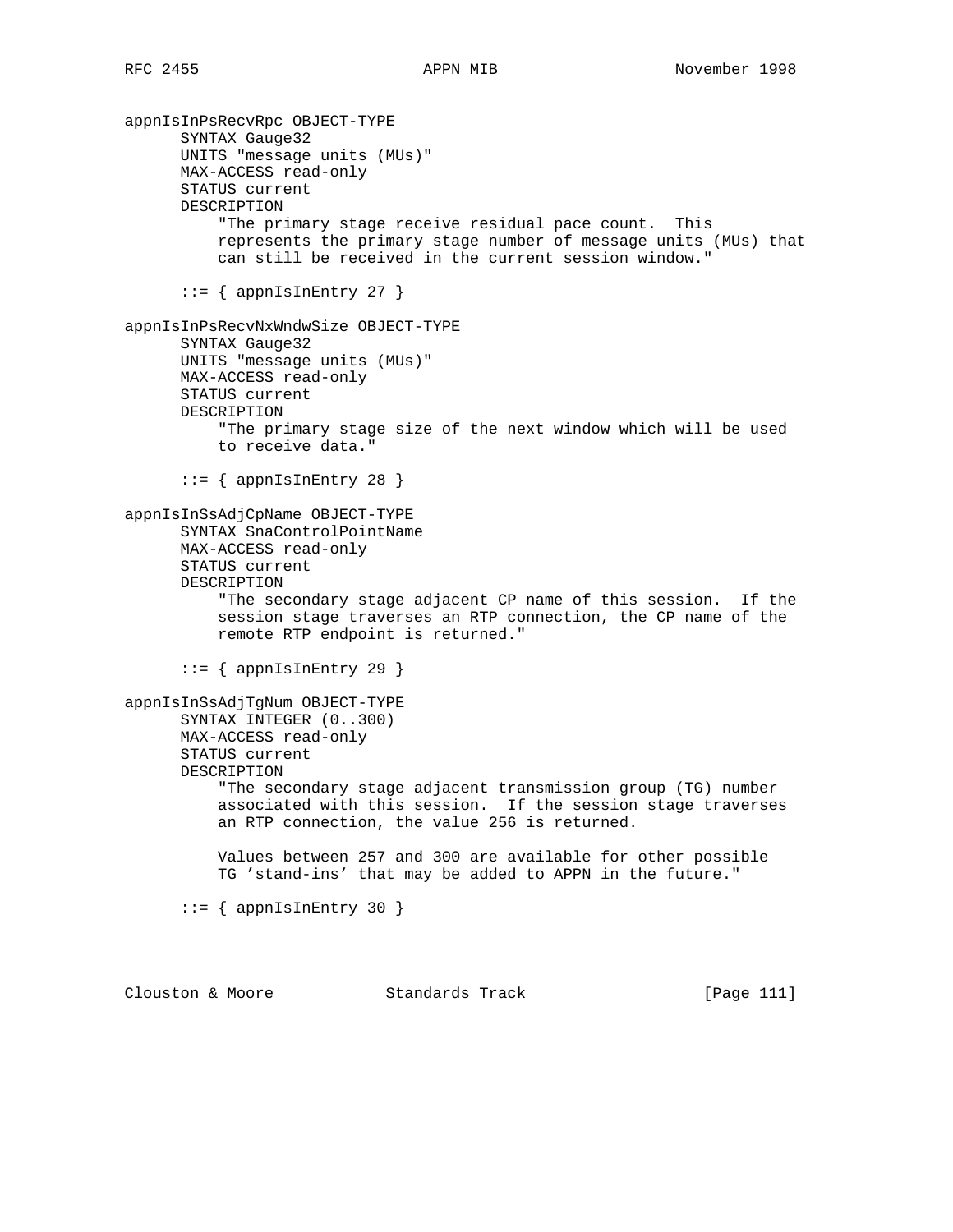```
appnIsInSsSendMaxBtuSize OBJECT-TYPE
       SYNTAX INTEGER (99..32767)
      UNITS "bytes"
      MAX-ACCESS read-only
      STATUS current
      DESCRIPTION
           "The secondary stage maximum basic transmission unit (BTU) size
          for sending data."
       ::= { appnIsInEntry 31 }
appnIsInSsSendPacingType OBJECT-TYPE
      SYNTAX INTEGER {
                     fixed(1),
                     adaptive(2)
 }
      MAX-ACCESS read-only
      STATUS current
      DESCRIPTION
          "The secondary stage type of pacing being used for sending
          data."
      ::= { appnIsInEntry 32 }
appnIsInSsSendRpc OBJECT-TYPE
       SYNTAX Gauge32
      UNITS "message units (MUs)"
      MAX-ACCESS read-only
      STATUS current
      DESCRIPTION
           "The secondary stage send residual pace count. This represents
          the secondary stage number of message units (MUs) that can
          still be sent in the current session window."
       ::= { appnIsInEntry 33 }
appnIsInSsSendNxWndwSize OBJECT-TYPE
       SYNTAX Gauge32
      UNITS "message units (MUs)"
      MAX-ACCESS read-only
      STATUS current
      DESCRIPTION
          "The secondary stage size of the next window which will be used
          to send data."
      ::= { appnIsInEntry 34 }
appnIsInSsRecvPacingType OBJECT-TYPE
Clouston & Moore Standards Track [Page 112]
```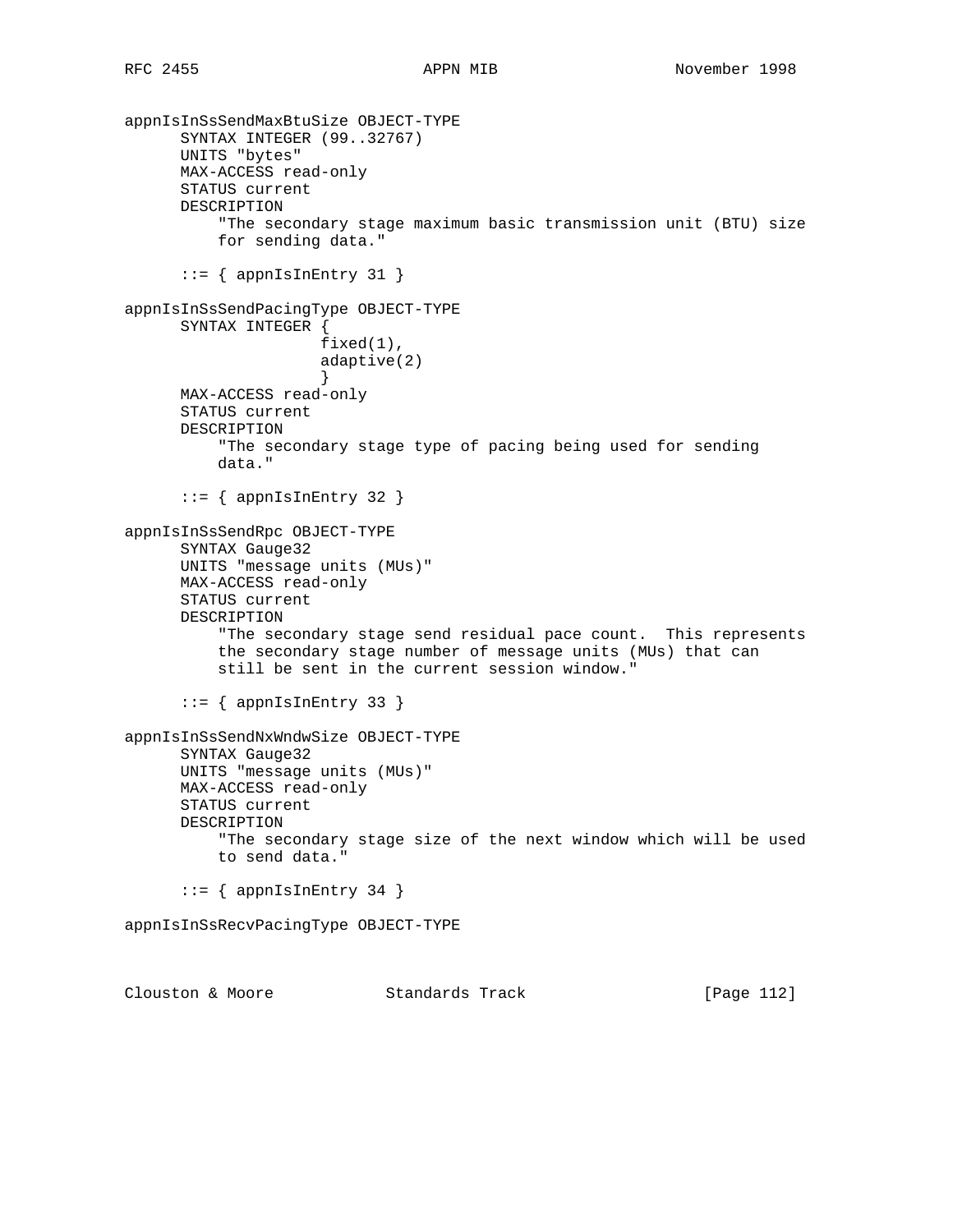SYNTAX INTEGER { fixed(1), adaptive(2) } MAX-ACCESS read-only STATUS current DESCRIPTION "The secondary stage type of pacing being used for receiving data."  $::=$  { appnIsInEntry 35 } appnIsInSsRecvRpc OBJECT-TYPE SYNTAX Gauge32 UNITS "message units (MUs)" MAX-ACCESS read-only STATUS current DESCRIPTION "The secondary stage receive residual pace count. This represents the secondary stage number of message units (MUs) that can still be received in the current session window."  $::=$  { appnIsInEntry 36 } appnIsInSsRecvNxWndwSize OBJECT-TYPE SYNTAX Gauge32 UNITS "message units (MUs)" MAX-ACCESS read-only STATUS current DESCRIPTION "The secondary stage size of the next window which will be used to receive data."  $::=$  { appnIsInEntry 37 } appnIsInRouteInfo OBJECT-TYPE SYNTAX OCTET STRING (SIZE (0..255)) MAX-ACCESS read-only STATUS current DESCRIPTION "The route selection control vector (RSCV X'2B') used for this session. It is present for APPN nodes; but is not present for LEN nodes. The format of this vector is described in SNA Formats. If no RSCV is available, a zero-length string is returned." ::= { appnIsInEntry 38 }

Clouston & Moore Standards Track [Page 113]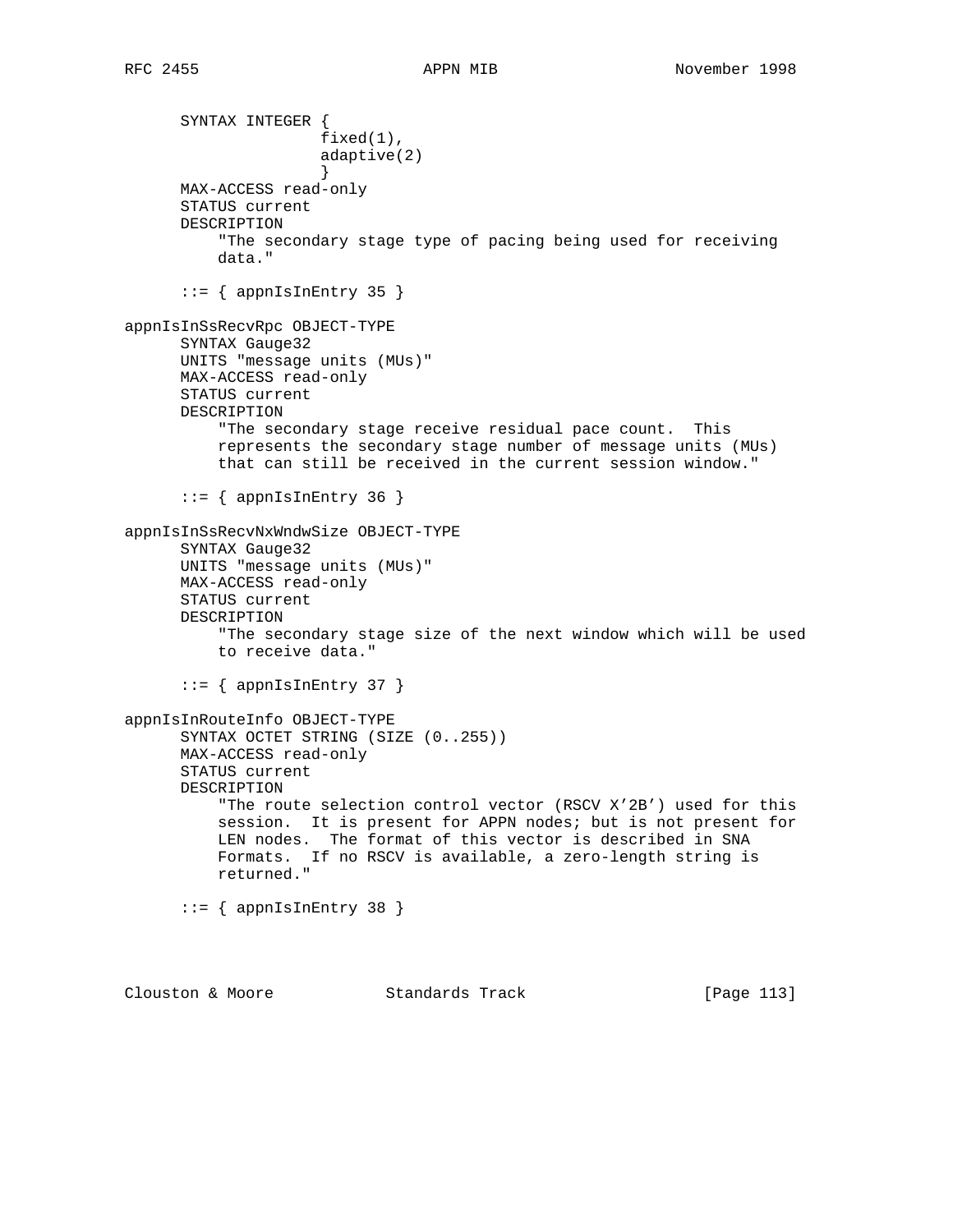```
appnIsInRtpNceId OBJECT-TYPE
       SYNTAX OCTET STRING (SIZE (1..8))
      MAX-ACCESS read-only
       STATUS current
      DESCRIPTION
           "The HPR local Network Connection Endpoint of the session."
      ::= { appnIsInEntry 39 }
appnIsInRtpTcid OBJECT-TYPE
      SYNTAX OCTET STRING (SIZE (8))
      MAX-ACCESS read-only
      STATUS current
      DESCRIPTION
           "The RTP connection local TCID of the session."
      ::= { appnIsInEntry 40 }
-- *********************************************************************
-- Intermediate Session RTP Table
-- *********************************************************************
-- This table contains information on intermediate sessions that are
-- being transported on Rapid Transport Protocol (RTP) connections by
-- High Performance Routing (HPR).
-- *********************************************************************
appnIsRtpTable OBJECT-TYPE
       SYNTAX SEQUENCE OF AppnIsRtpEntry
      MAX-ACCESS not-accessible
      STATUS current
      DESCRIPTION
           "A table indicating how many ISR sessions are transported by
          each RTP connection."
       ::= { appnSessIntermediate 3 }
appnIsRtpEntry OBJECT-TYPE
      SYNTAX AppnIsRtpEntry
      MAX-ACCESS not-accessible
      STATUS current
       DESCRIPTION
           "Entry of Intermediate Session RTP Table."
       INDEX
              { appnIsRtpNceId,
               appnIsRtpTcid }
      ::= { appnIsRtpTable 1 }
Clouston & Moore Standards Track [Page 114]
```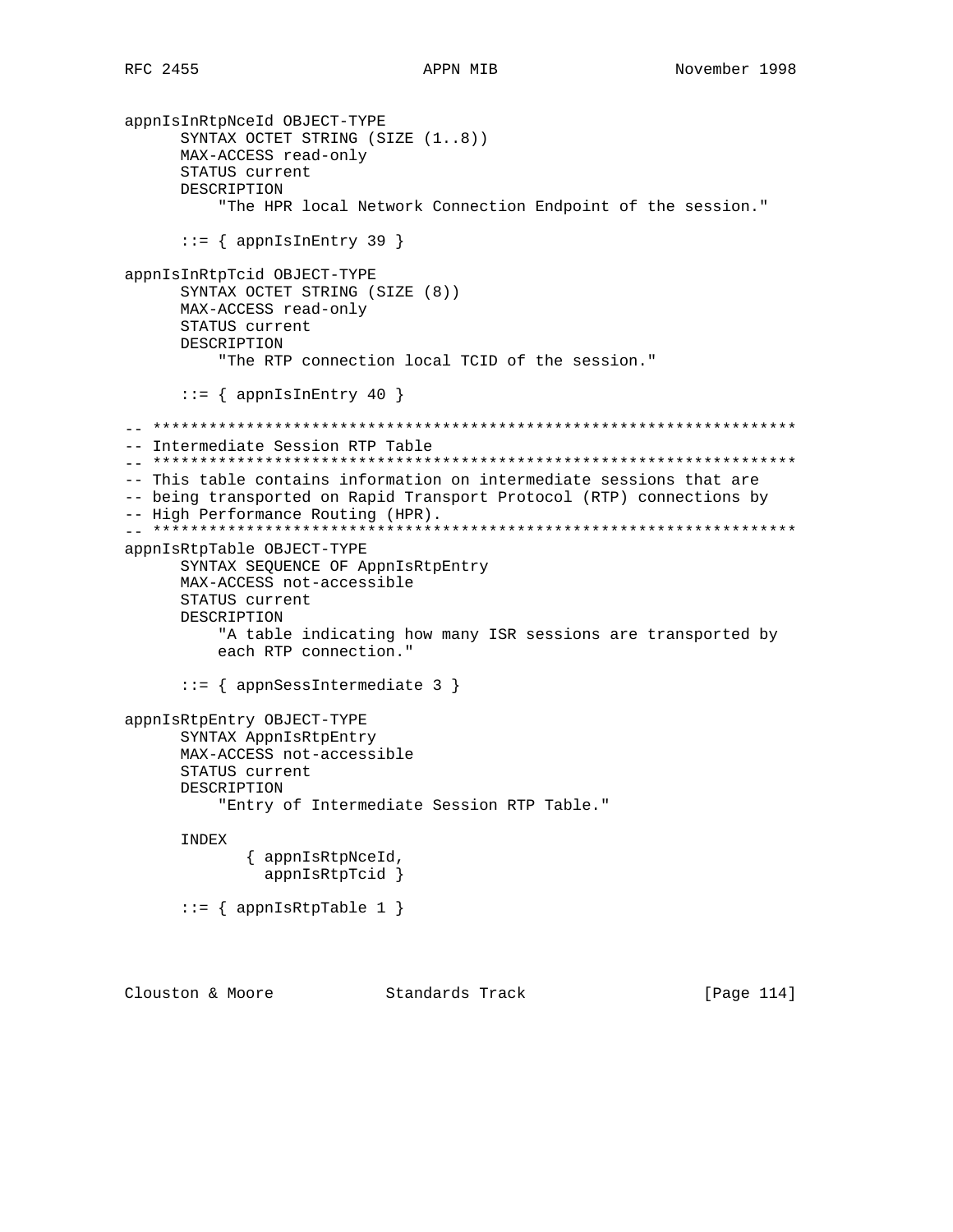AppnIsRtpEntry ::= SEQUENCE { appnIsRtpNceId OCTET STRING, appnIsRtpTcid OCTET STRING, appnIsRtpSessions Gauge32 } appnIsRtpNceId OBJECT-TYPE SYNTAX OCTET STRING (SIZE (1..8)) MAX-ACCESS not-accessible STATUS current DESCRIPTION "The local Network Connection Endpoint of the RTP connection."  $::=$  { appnIsRtpEntry 1 } appnIsRtpTcid OBJECT-TYPE SYNTAX OCTET STRING (SIZE (8)) MAX-ACCESS not-accessible STATUS current DESCRIPTION "The local TCID of the RTP connection."  $::=$  { appnIsRtpEntry 2 } appnIsRtpSessions OBJECT-TYPE SYNTAX Gauge32 UNITS "sessions" MAX-ACCESS read-only STATUS current DESCRIPTION "The number of intermediate sessions using this RTP connection."  $::=$  { appnIsRtpEntry 3 } -- \*\*\*\*\*\*\*\*\*\*\*\*\*\*\*\*\*\*\*\*\*\*\*\*\*\*\*\*\*\*\*\*\*\*\*\*\*\*\*\*\*\*\*\*\*\*\*\*\*\*\*\*\*\*\*\*\*\*\*\*\*\*\*\*\*\*\*\*\* appnTraps OBJECT IDENTIFIER ::= { appnMIB 2 } -- \*\*\*\*\*\*\*\*\*\*\*\*\*\*\*\*\*\*\*\*\*\*\*\*\*\*\*\*\*\*\*\*\*\*\*\*\*\*\*\*\*\*\*\*\*\*\*\*\*\*\*\*\*\*\*\*\*\*\*\*\*\*\*\*\*\*\*\*\* alertTrap NOTIFICATION-TYPE OBJECTS { alertIdNumber, affectedObject } STATUS current DESCRIPTION "This trap carries a 32-bit SNA Management Services (SNA/MS) Alert ID Number, as specified in SNA/MS Formats."  $::=$  { appnTraps 1 }

Clouston & Moore Standards Track [Page 115]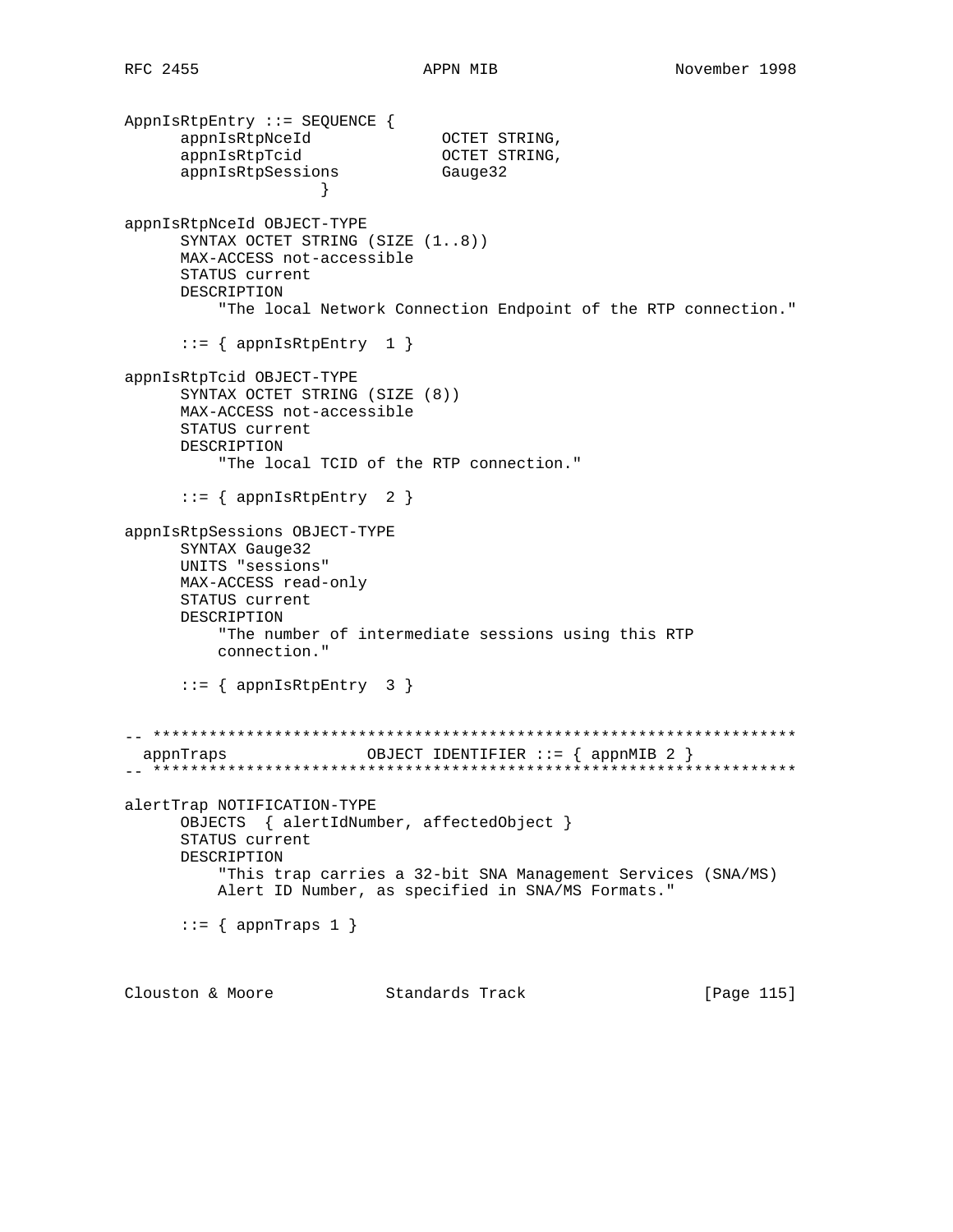alertIdNumber OBJECT-TYPE SYNTAX OCTET STRING (SIZE (4)) MAX-ACCESS accessible-for-notify STATUS current DESCRIPTION "A 32-bit SNA Management Services (SNA/MS) Alert ID Number, as specified in SNA/MS Formats."  $::=$  { appnTraps 2 } affectedObject OBJECT-TYPE SYNTAX VariablePointer MAX-ACCESS accessible-for-notify STATUS current DESCRIPTION "The MIB object associated with the Alert condition, if there is an object associated with it. If no associated object can be identified, the value 0.0 is passed in the trap."  $::=$  { appnTraps 3 } -- \*\*\*\*\*\*\*\*\*\*\*\*\*\*\*\*\*\*\*\*\*\*\*\*\*\*\*\*\*\*\*\*\*\*\*\*\*\*\*\*\*\*\*\*\*\*\*\*\*\*\*\*\*\*\*\*\*\*\*\*\*\*\*\*\*\*\*\*\* -- Conformance information -- \*\*\*\*\*\*\*\*\*\*\*\*\*\*\*\*\*\*\*\*\*\*\*\*\*\*\*\*\*\*\*\*\*\*\*\*\*\*\*\*\*\*\*\*\*\*\*\*\*\*\*\*\*\*\*\*\*\*\*\*\*\*\*\*\*\*\*\*\* appnConformance OBJECT IDENTIFIER ::= { appnMIB 3 } appnCompliances OBJECT IDENTIFIER ::= { appnConformance 1 } appnGroups OBJECT IDENTIFIER ::= { appnConformance 2 } -- Compliance statements -- appnCompliance MODULE-COMPLIANCE (deprecated: moved to end of module) appnCompliance2 MODULE-COMPLIANCE STATUS current DESCRIPTION "The compliance statement for the SNMPv2 entities that implement the APPN MIB. In the descriptions for the conditionally mandatory groups that follow, the branch network node is treated as a third node type, parallel to network node and end node. This is not how branch network nodes are treated in the base APPN architecture, but it increases clarity here to do it." MODULE -- this module -- Unconditionally mandatory groups Clouston & Moore Standards Track [Page 116]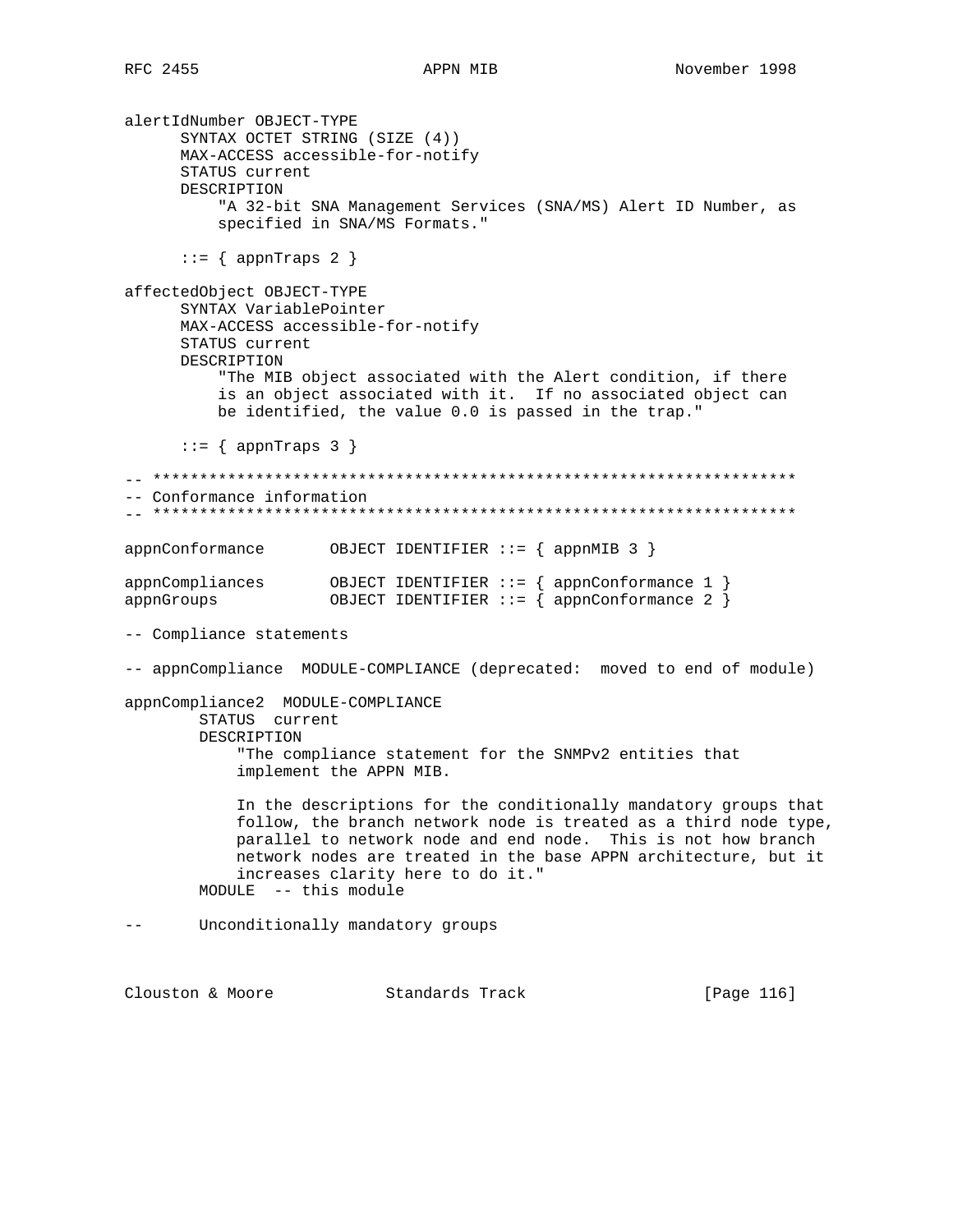MANDATORY-GROUPS { appnGeneralConfGroup2, appnPortConfGroup, appnLinkConfGroup2, appnLocalTgConfGroup2, appnDirTableConfGroup2<br>} } -- Conditionally mandatory groups GROUP appnNnUniqueConfGroup DESCRIPTION "The appnNnUniqueConfGroup is mandatory for network nodes." GROUP appnEnUniqueConfGroup DESCRIPTION "The appnEnUniqueConfGroup is mandatory for end nodes." GROUP appnVrnConfGroup DESCRIPTION "The appnVrnConfGroup is mandatory for network nodes, end nodes, and branch network nodes that implement virtual routing node support." GROUP appnNnTopoConfGroup2 DESCRIPTION "The appnNnTopoConfGroup2 is mandatory for network nodes." GROUP appnLocalEnTopoConfGroup2 DESCRIPTION "The appnLocalEnTopoConfGroup2 is mandatory for network nodes." GROUP appnLocalDirPerfConfGroup DESCRIPTION "The appnLocalDirPerfConfGroup is mandatory for APPN network nodes, end nodes, and branch network nodes." GROUP appnCosConfGroup DESCRIPTION "The appnCosConfGroup is mandatory for APPN network nodes, end nodes, and branch network nodes." GROUP appnIntSessConfGroup Clouston & Moore Standards Track [Page 117]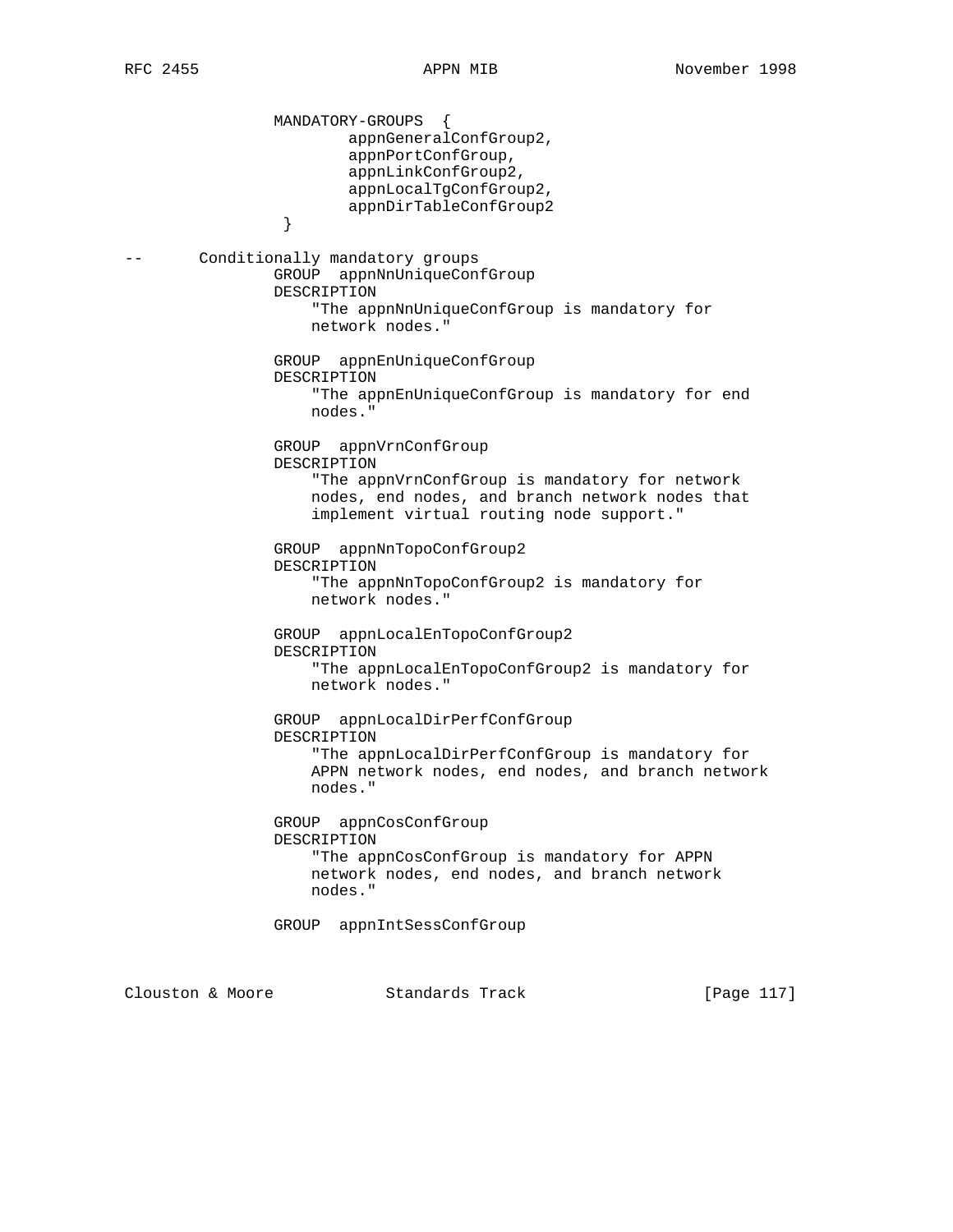DESCRIPTION "The appnIntSessConfGroup is mandatory for network nodes and branch network nodes." GROUP appnHprBaseConfGroup DESCRIPTION "The appnHprBaseConfGroup is mandatory for nodes that implement the HPR base (APPN option set 1400)." GROUP appnHprRtpConfGroup DESCRIPTION "The appnHprRtpConfGroup is mandatory for nodes that implement the HPR RTP tower (APPN option set 1401)." GROUP appnHprCtrlFlowsRtpConfGroup DESCRIPTION "The appnHprCtrlFlowsRtpConfGroup is mandatory for nodes that implement the HPR Control Flows over RTP tower (APPN option set 1402)." GROUP appnHprBfConfGroup DESCRIPTION "The appnHprBfConfGroup is mandatory for nodes that implement the APPN/HPR boundary function." GROUP appnTrapConfGroup DESCRIPTION "Traps are optional for all nodes." GROUP appnTrapNotifGroup DESCRIPTION "Traps are optional for all nodes." GROUP appnBrNnConfGroup DESCRIPTION "The appnBrNnConfGroup is mandatory for branch network nodes." ::= { appnCompliances 3 }  $-$  { appnCompliances 2 } is used by the APPN-TRAP-MIB -- Units of conformance appnGeneralConfGroup2 OBJECT-GROUP OBJECTS { appnNodeCpName, appnNodeId, appnNodeType, appnNodeUpTime,

Clouston & Moore Standards Track [Page 118]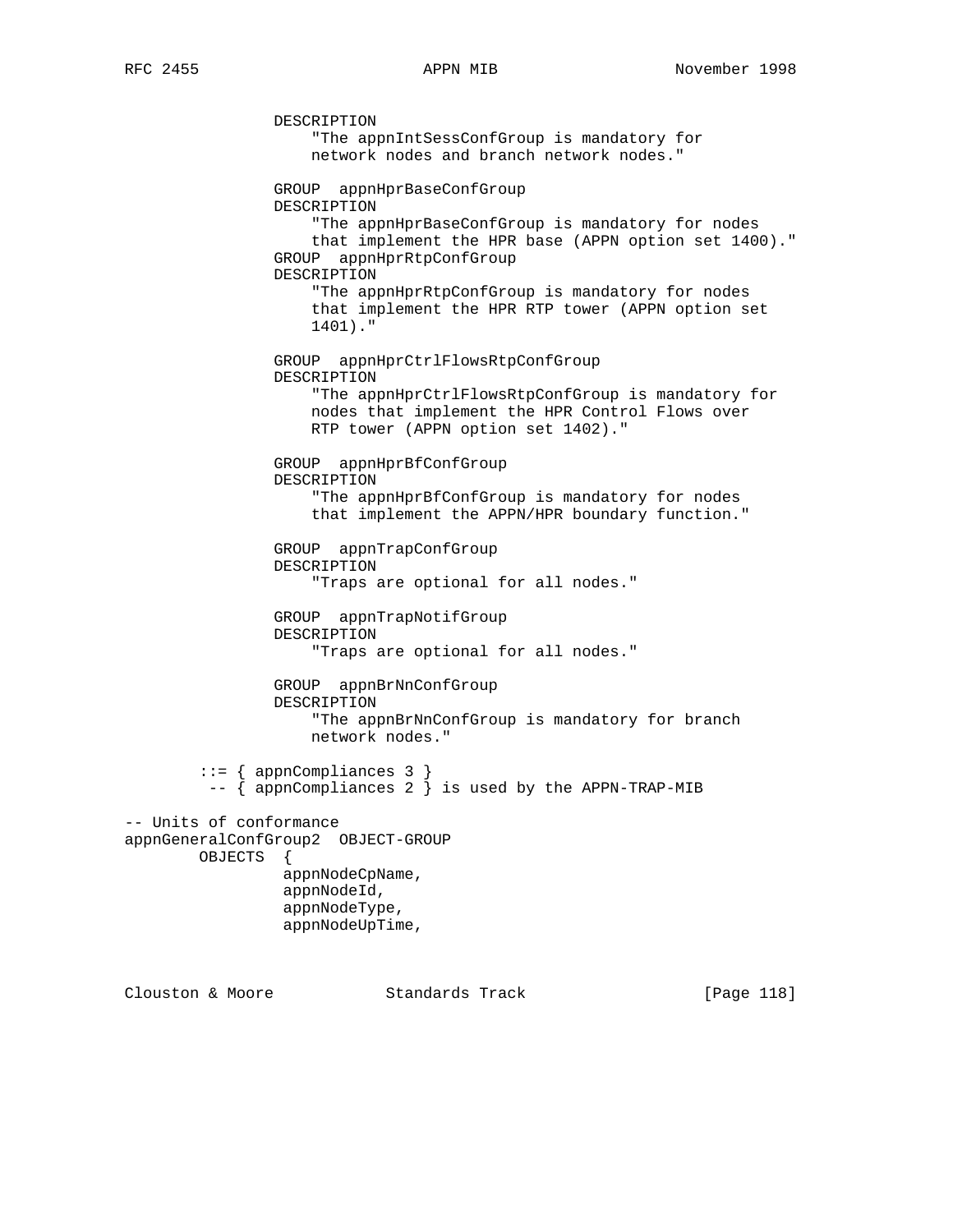```
 appnNodeParallelTg,
                  appnNodeAdaptiveBindPacing,
                  appnNodeHprSupport,
                  appnNodeCounterDisconTime,
                 appnNodeLsCounterType,
                 appnNodeBrNn
 }
         STATUS current
        DESCRIPTION
             "A collection of objects providing the instrumentation of
            APPN general information and capabilities."
        ::= { appnGroups 26 }
         -- { appnGroups 21 - 25 } are used by the APPN-TRAP-MIB
appnPortConfGroup OBJECT-GROUP
        OBJECTS {
                 appnPortCommand,
                 appnPortOperState,
                 appnPortDlcType,
                 appnPortPortType,
                 appnPortSIMRIM,
                 appnPortLsRole,
                 appnPortNegotLs,
                  appnPortDynamicLinkSupport,
                  appnPortMaxRcvBtuSize,
                 appnPortMaxIframeWindow,
                 appnPortDefLsGoodXids,
                 appnPortDefLsBadXids,
                 appnPortDynLsGoodXids,
                 appnPortDynLsBadXids,
                  appnPortSpecific,
                  appnPortDlcLocalAddr,
                 appnPortCounterDisconTime
 }
         STATUS current
        DESCRIPTION
             "A collection of objects providing the instrumentation of
            APPN port information."
        ::= { appnGroups 2 }
appnLinkConfGroup2 OBJECT-GROUP
        OBJECTS {
                 appnLsCommand,
                 appnLsOperState,
                 appnLsPortName,
                 appnLsDlcType,
                 appnLsDynamic,
Clouston & Moore Standards Track [Page 119]
```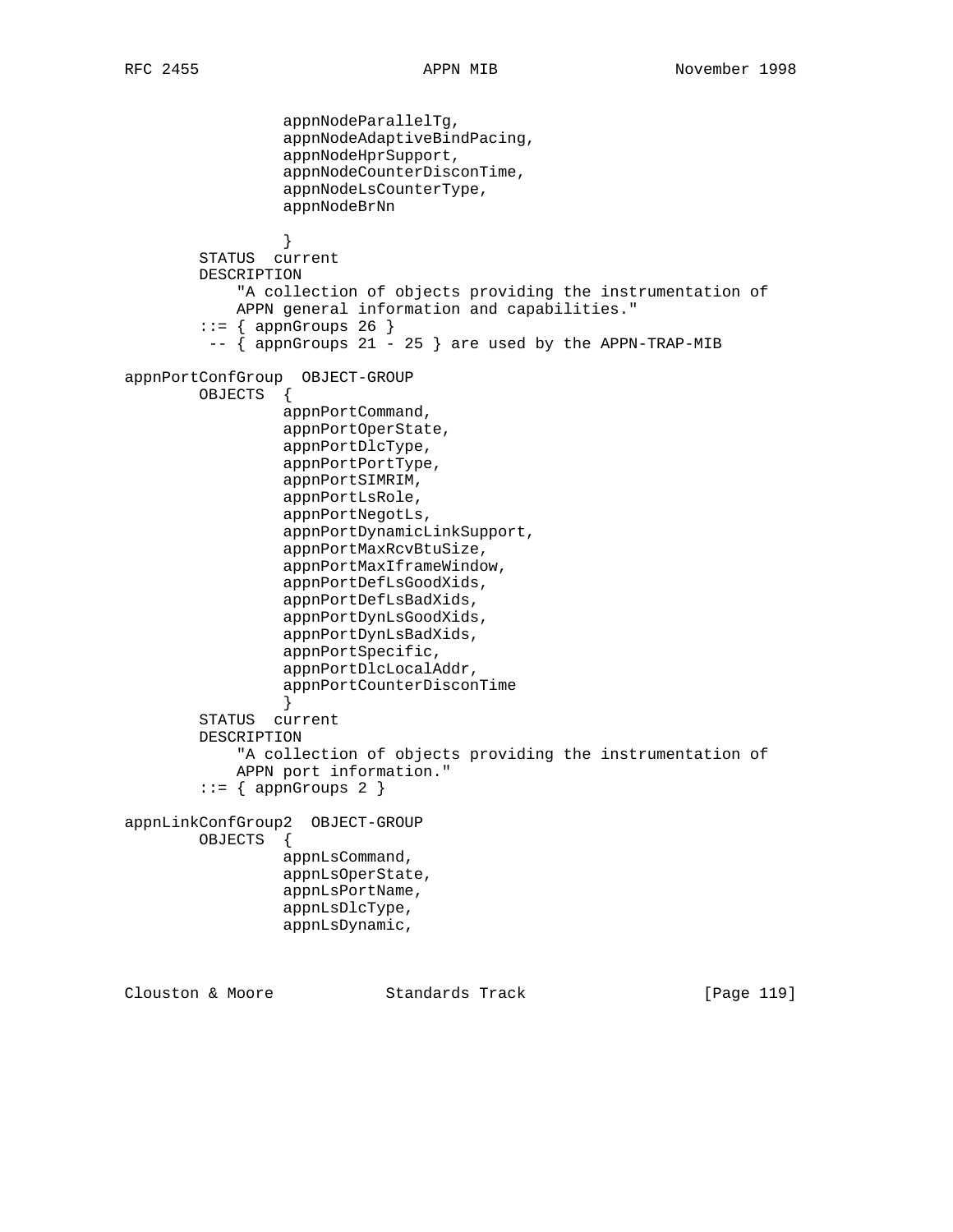appnLsAdjCpName, appnLsAdjNodeType, appnLsTgNum, appnLsLimResource, appnLsActOnDemand, appnLsMigration, appnLsPartnerNodeId, appnLsCpCpSessionSupport, appnLsMaxSendBtuSize, appnLsInXidBytes, appnLsInMsgBytes, appnLsInXidFrames, appnLsInMsgFrames, appnLsOutXidBytes, appnLsOutMsgBytes, appnLsOutXidFrames, appnLsOutMsgFrames, appnLsEchoRsps, appnLsCurrentDelay, appnLsMaxDelay, appnLsMinDelay, appnLsMaxDelayTime, appnLsGoodXids, appnLsBadXids, appnLsSpecific, appnLsActiveTime, appnLsCurrentStateTime, appnLsHprSup, appnLsLocalAddr, appnLsRemoteAddr, appnLsRemoteLsName, appnLsStatusTime, appnLsStatusLsName, appnLsStatusCpName, appnLsStatusPartnerId, appnLsStatusTgNum, appnLsStatusGeneralSense, appnLsStatusRetry, appnLsStatusEndSense, appnLsStatusXidLocalSense, appnLsStatusXidRemoteSense, appnLsStatusXidByteInError, appnLsStatusXidBitInError, appnLsStatusDlcType, appnLsStatusLocalAddr, appnLsStatusRemoteAddr, appnLsCounterDisconTime, appnLsMltgMember

Clouston & Moore Standards Track [Page 120]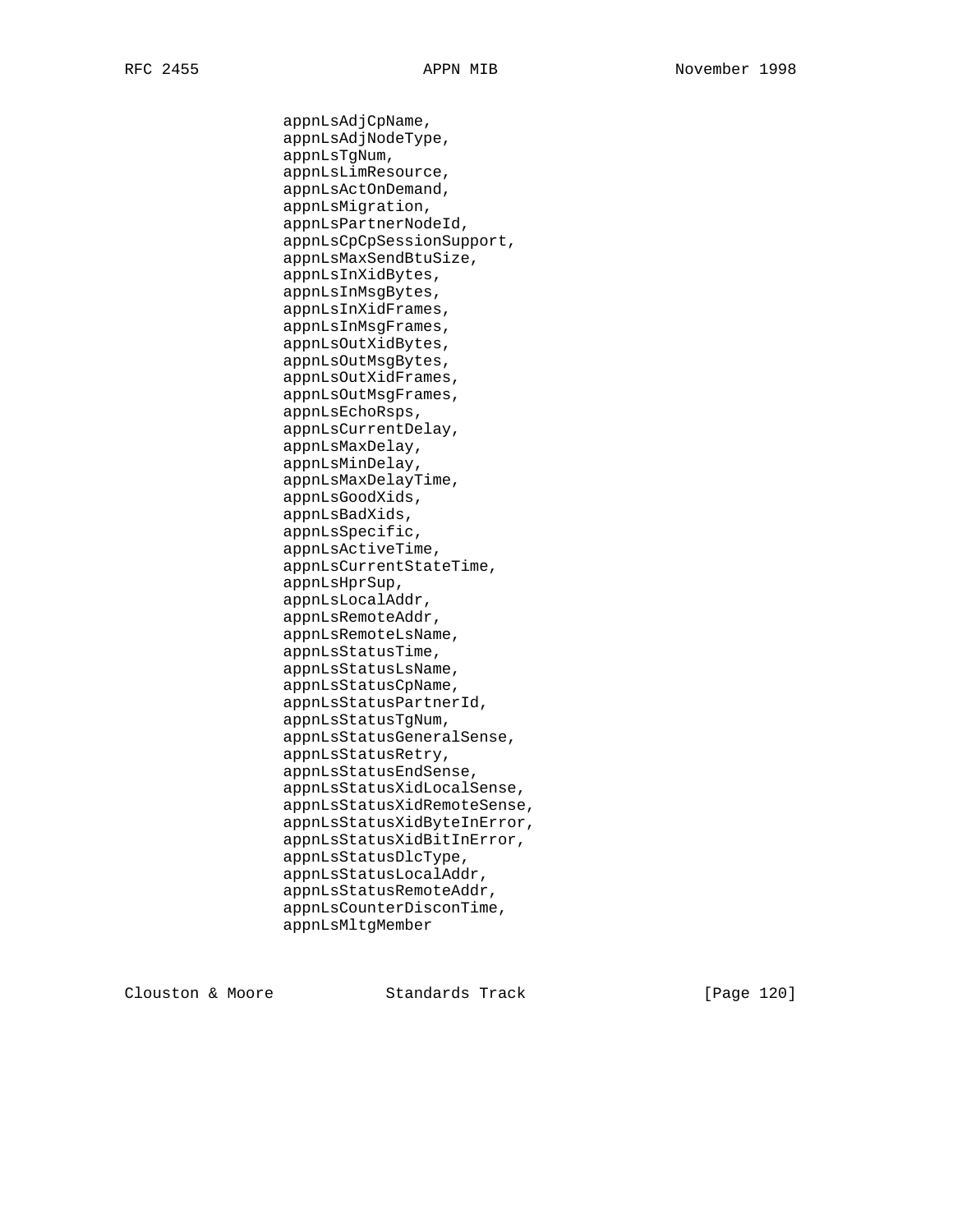} STATUS current DESCRIPTION "A collection of objects providing the instrumentation of APPN link information."  $::=$  { appnGroups 27 } appnLocalTgConfGroup2 OBJECT-GROUP OBJECTS { appnLocalTgDestVirtual, appnLocalTgDlcData, appnLocalTgPortName, appnLocalTgQuiescing, appnLocalTgOperational, appnLocalTgCpCpSession, appnLocalTgEffCap, appnLocalTgConnCost, appnLocalTgByteCost, appnLocalTgSecurity, appnLocalTgDelay, appnLocalTgUsr1, appnLocalTgUsr2, appnLocalTgUsr3, appnLocalTgHprSup, appnLocalTgIntersubnet, appnLocalTgMltgLinkType } STATUS current DESCRIPTION "A collection of objects providing the instrumentation of APPN local TG information."  $::=$  { appnGroups 28 } appnDirTableConfGroup2 OBJECT-GROUP OBJECTS { appnDirNnServerName, appnDirLuOwnerName, appnDirLuLocation, appnDirType, appnDirApparentLuOwnerName } STATUS current DESCRIPTION "A collection of objects providing the instrumentation of the APPN directory database."  $::=$  { appnGroups 29 } appnNnUniqueConfGroup OBJECT-GROUP

Clouston & Moore Standards Track [Page 121]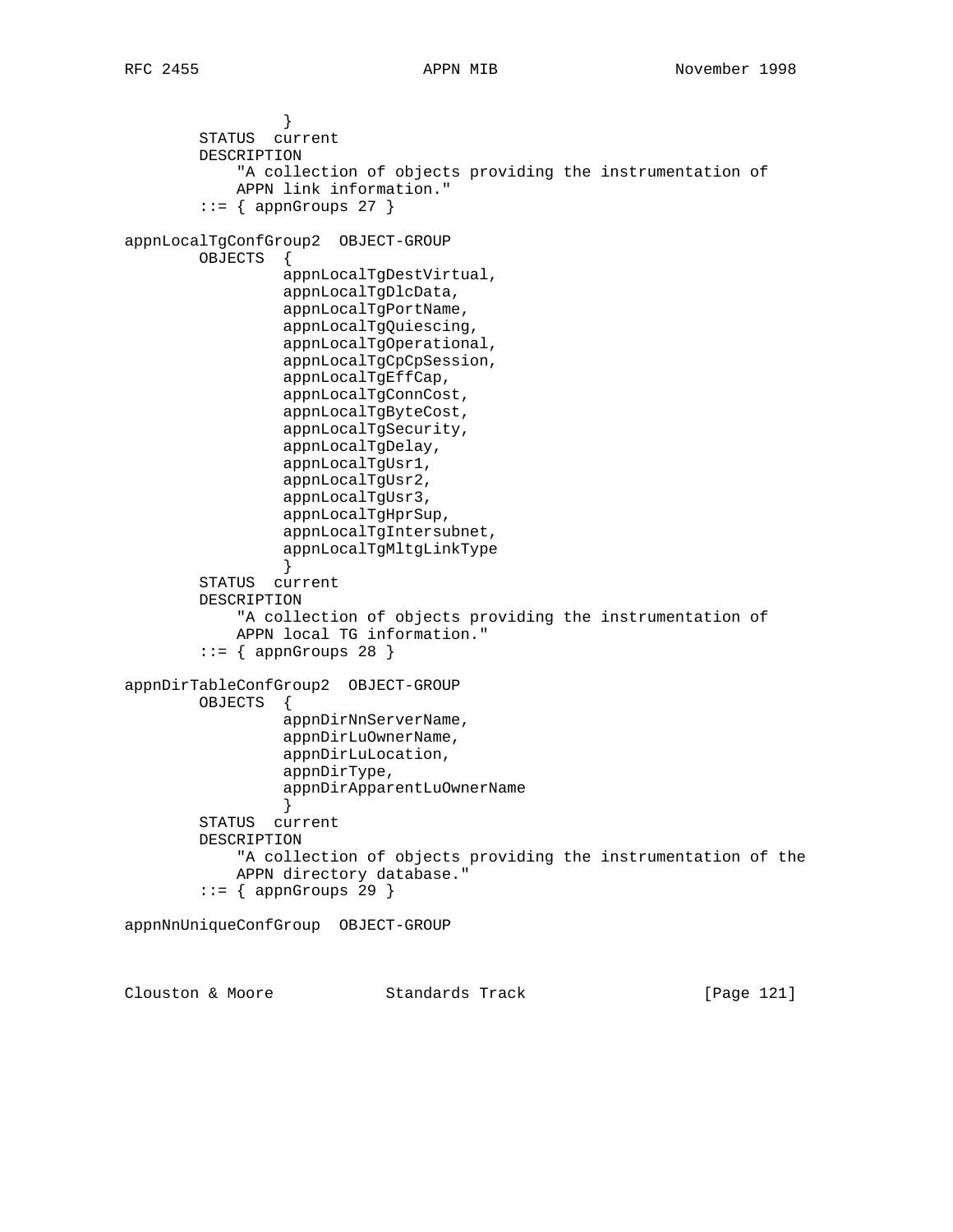OBJECTS { appnNodeNnCentralDirectory, appnNodeNnTreeCache, appnNodeNnRouteAddResist, appnNodeNnIsr, appnNodeNnFrsn, appnNodeNnPeriBorderSup, appnNodeNnInterchangeSup, appnNodeNnExteBorderSup, appnNodeNnSafeStoreFreq, appnNodeNnRsn, appnNodeNnCongested, appnNodeNnIsrDepleted, appnNodeNnQuiescing, appnNodeNnGateway } STATUS current DESCRIPTION "A collection of objects providing instrumentation unique to APPN network nodes."  $::=$  { appnGroups 6 } appnEnUniqueConfGroup OBJECT-GROUP OBJECTS { appnNodeEnModeCosMap, appnNodeEnNnServer, appnNodeEnLuSearch } STATUS current DESCRIPTION "A collection of objects providing instrumentation for APPN end nodes. Some of these objects also appear in the instrumentation for a branch network node."  $::=$  { appnGroups 7 } appnVrnConfGroup OBJECT-GROUP OBJECTS { appnVrnPortName } STATUS current DESCRIPTION "An object providing the instrumentation for virtual routing node support in an APPN node."  $::=$  { appnGroups 8 } appnNnTopoConfGroup2 OBJECT-GROUP OBJECTS { appnNnTopoMaxNodes,

Clouston & Moore Standards Track [Page 122]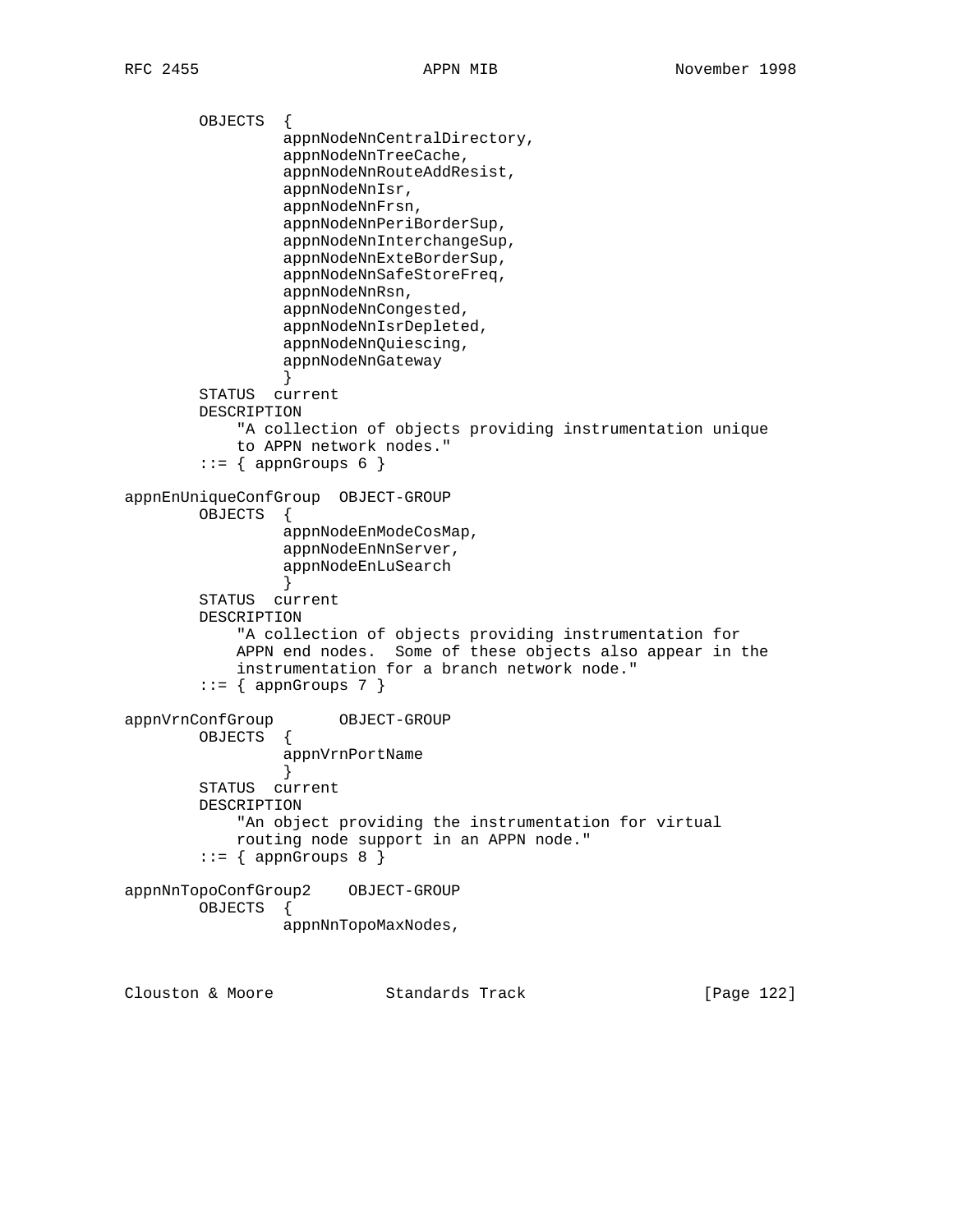appnNnTopoCurNumNodes, appnNnTopoNodePurges, appnNnTopoTgPurges, appnNnTopoTotalTduWars, appnNnNodeFREntryTimeLeft, appnNnNodeFRType, appnNnNodeFRRsn, appnNnNodeFRRouteAddResist, appnNnNodeFRCongested, appnNnNodeFRIsrDepleted, appnNnNodeFRQuiescing, appnNnNodeFRGateway, appnNnNodeFRCentralDirectory, appnNnNodeFRIsr, appnNnNodeFRGarbageCollect, appnNnNodeFRHprSupport, appnNnNodeFRPeriBorderSup, appnNnNodeFRInterchangeSup, appnNnNodeFRExteBorderSup, appnNnNodeFRBranchAwareness, appnNnTgFREntryTimeLeft, appnNnTgFRDestVirtual, appnNnTgFRDlcData, appnNnTgFRRsn, appnNnTgFROperational, appnNnTgFRQuiescing, appnNnTgFRCpCpSession, appnNnTgFREffCap, appnNnTgFRConnCost, appnNnTgFRByteCost, appnNnTgFRSecurity, appnNnTgFRDelay, appnNnTgFRUsr1, appnNnTgFRUsr2, appnNnTgFRUsr3, appnNnTgFRGarbageCollect, appnNnTgFRSubareaNum, appnNnTgFRHprSup, appnNnTgFRDestHprTrans, appnNnTgFRTypeIndicator, appnNnTgFRIntersubnet, appnNnTgFRMltgLinkType, appnNnTgFRBranchTg } STATUS current DESCRIPTION "The appnNnTopoConfGroup is mandatory only for network nodes."

Clouston & Moore Standards Track [Page 123]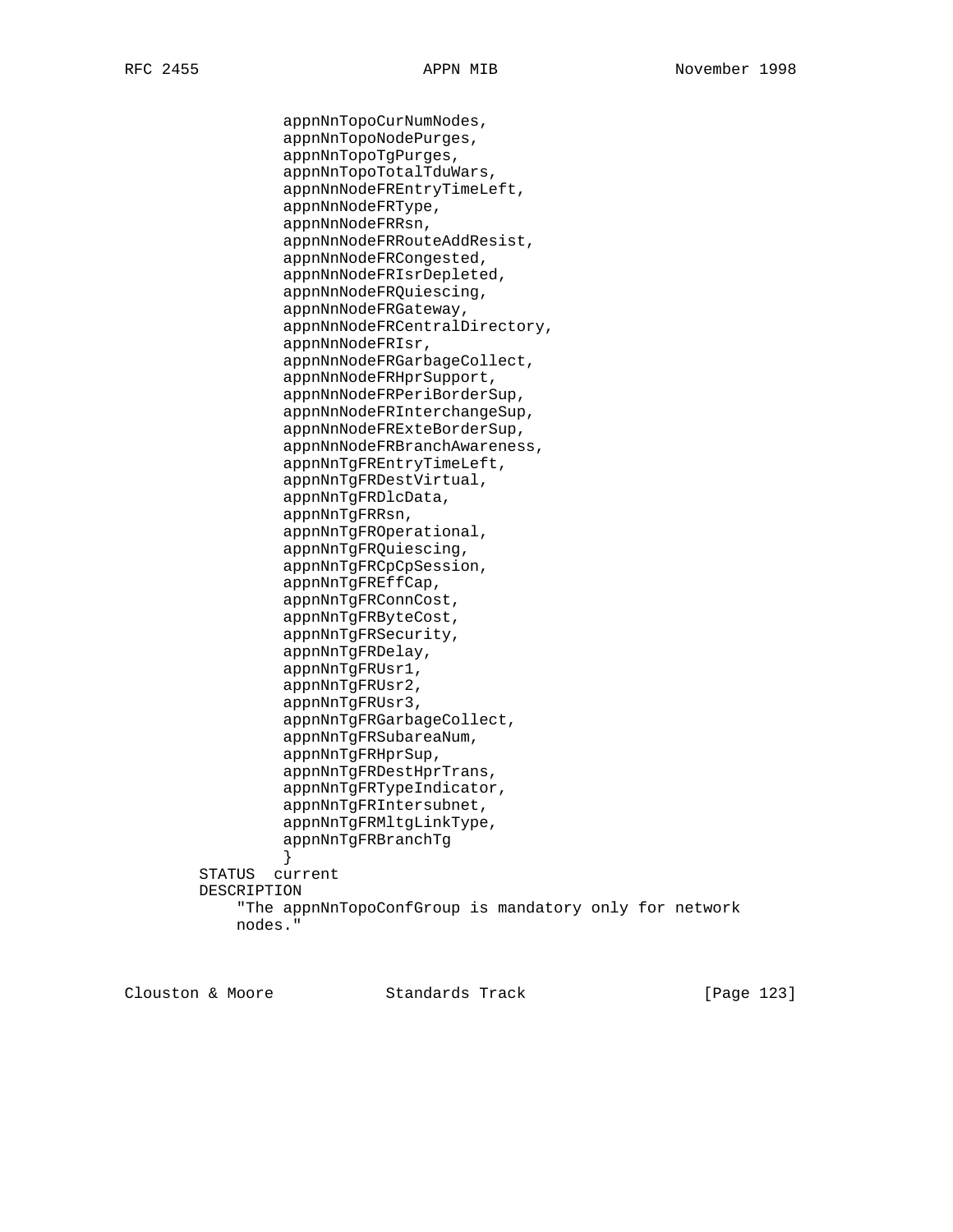```
::= { appnGroups 30 }
appnLocalEnTopoConfGroup2 OBJECT-GROUP
        OBJECTS {
                 appnLocalEnTgEntryTimeLeft,
                 appnLocalEnTgDestVirtual,
                 appnLocalEnTgDlcData,
                 appnLocalEnTgOperational,
                 appnLocalEnTgCpCpSession,
                 appnLocalEnTgEffCap,
                 appnLocalEnTgConnCost,
                 appnLocalEnTgByteCost,
                 appnLocalEnTgSecurity,
                 appnLocalEnTgDelay,
                 appnLocalEnTgUsr1,
                 appnLocalEnTgUsr2,
                 appnLocalEnTgUsr3,
                 appnLocalEnTgMltgLinkType
 }
        STATUS current
        DESCRIPTION
            "A collection of objects providing the instrumentation
            of the information that a network node possesses about
            the end nodes directly attached to it."
        ::= { appnGroups 31 }
appnLocalDirPerfConfGroup OBJECT-GROUP
        OBJECTS {
                 appnDirMaxCaches,
                 appnDirCurCaches,
                 appnDirCurHomeEntries,
                 appnDirRegEntries,
                 appnDirInLocates,
                 appnDirInBcastLocates,
                 appnDirOutLocates,
                 appnDirOutBcastLocates,
                 appnDirNotFoundLocates,
                 appnDirNotFoundBcastLocates,
                 appnDirLocateOutstands
 }
        STATUS current
        DESCRIPTION
            "The appnLocalDirPerfConfGroup is mandatory only for APPN
            network nodes and end nodes."
        ::= { appnGroups 11 }
appnCosConfGroup OBJECT-GROUP
        OBJECTS {
Clouston & Moore Standards Track [Page 124]
```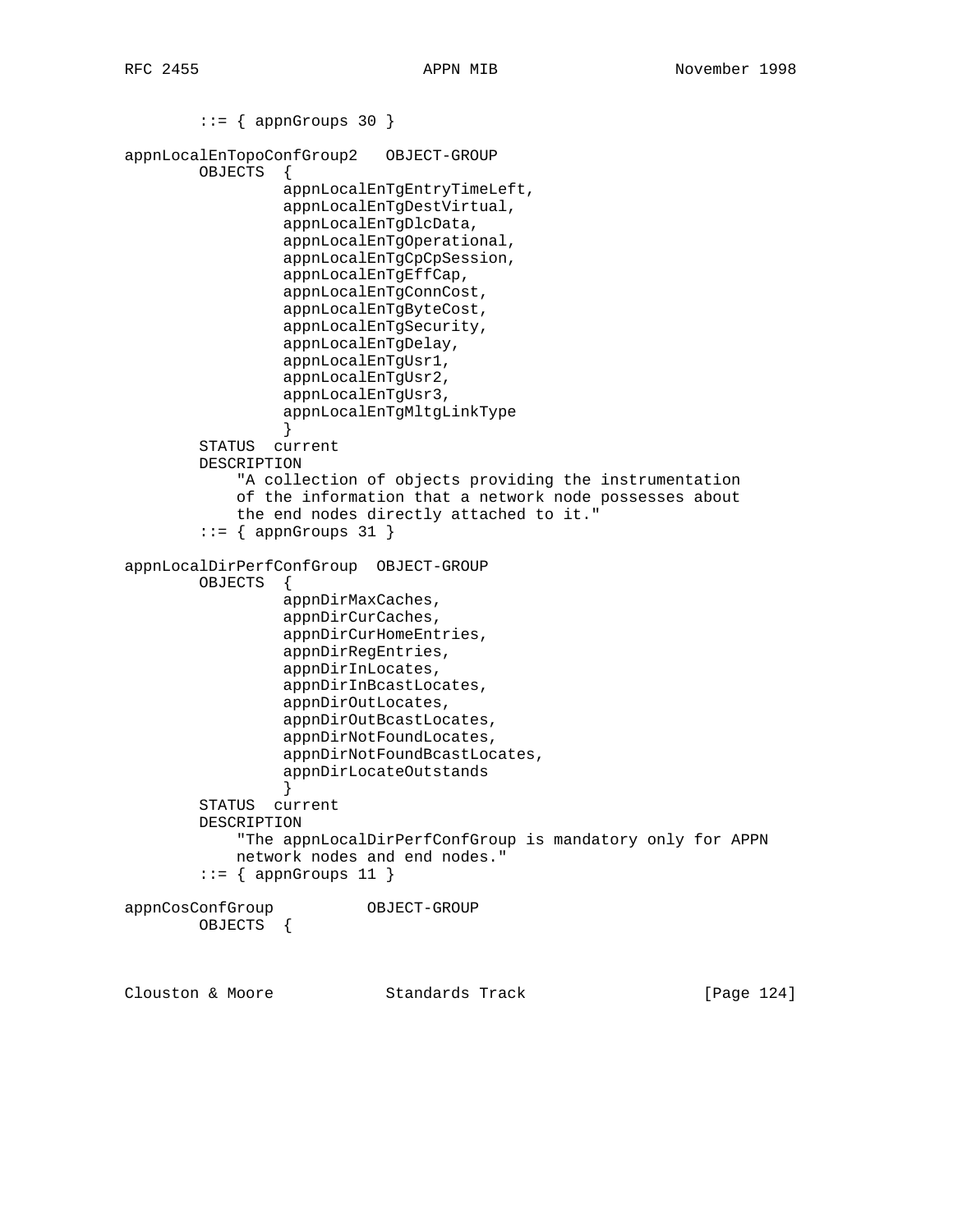appnCosModeCosName, appnCosTransPriority, appnCosNodeRowWgt, appnCosNodeRowResistMin, appnCosNodeRowResistMax, appnCosNodeRowMinCongestAllow, appnCosNodeRowMaxCongestAllow, appnCosTgRowWgt, appnCosTgRowEffCapMin, appnCosTgRowEffCapMax, appnCosTgRowConnCostMin, appnCosTgRowConnCostMax, appnCosTgRowByteCostMin, appnCosTgRowByteCostMax, appnCosTgRowSecurityMin, appnCosTgRowSecurityMax, appnCosTgRowDelayMin, appnCosTgRowDelayMax, appnCosTgRowUsr1Min, appnCosTgRowUsr1Max, appnCosTgRowUsr2Min, appnCosTgRowUsr2Max, appnCosTgRowUsr3Min, appnCosTgRowUsr3Max } STATUS current DESCRIPTION "The appnCosConfGroup is mandatory only for APPN network nodes and end nodes."  $::=$  { appnGroups 12 } appnIntSessConfGroup OBJECT-GROUP OBJECTS { appnIsInGlobeCtrAdminStatus, appnIsInGlobeCtrOperStatus, appnIsInGlobeCtrStatusTime, appnIsInGlobeRscv, appnIsInGlobeRscvTime, appnIsInGlobeActSess, appnIsInSessState, appnIsInPriLuName, appnIsInSecLuName, appnIsInModeName, appnIsInCosName, appnIsInTransPriority, appnIsInSessType, appnIsInSessUpTime, appnIsInCtrUpTime,

Clouston & Moore Standards Track [Page 125]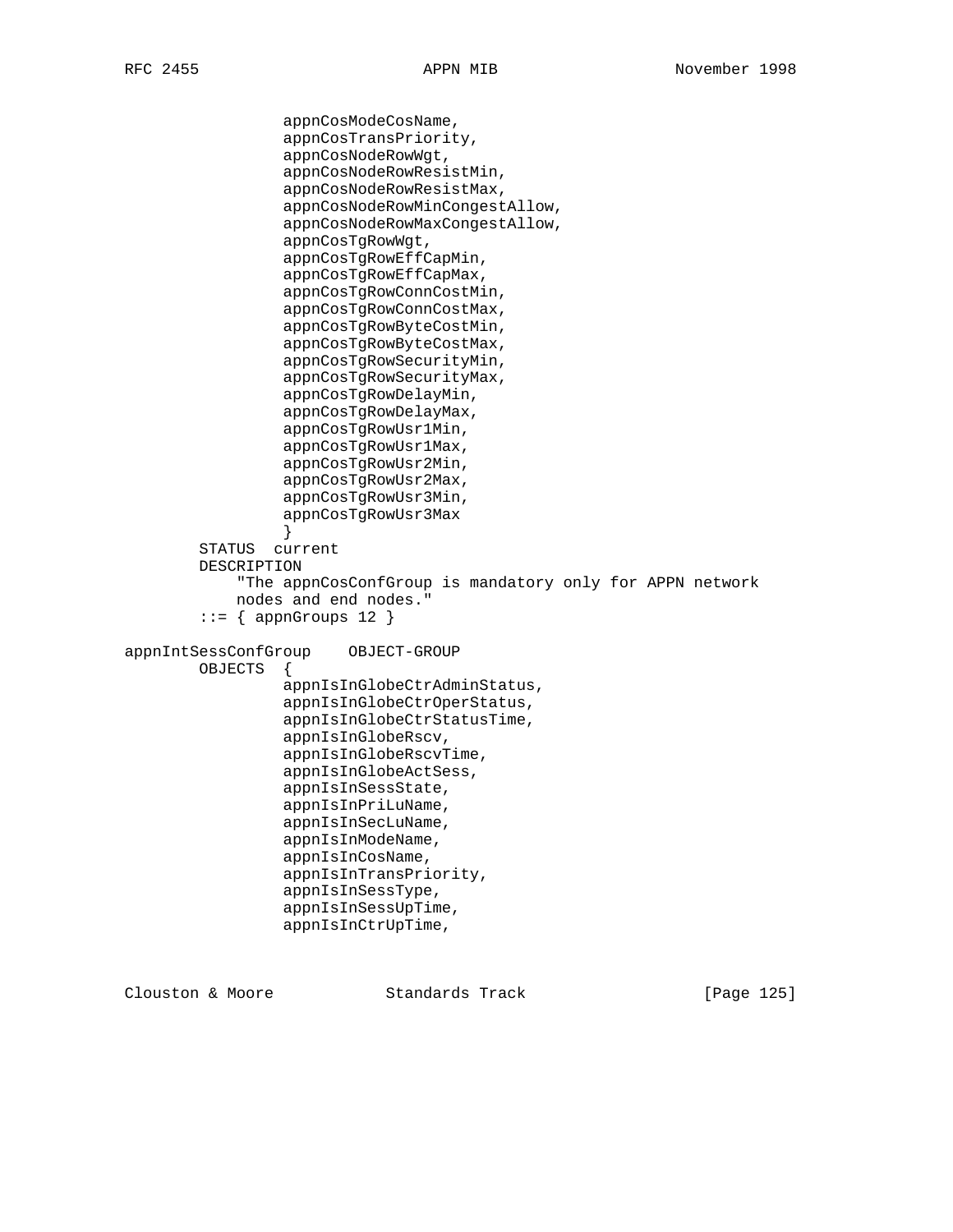appnIsInP2SFmdPius, appnIsInS2PFmdPius, appnIsInP2SNonFmdPius, appnIsInS2PNonFmdPius, appnIsInP2SFmdBytes, appnIsInS2PFmdBytes, appnIsInP2SNonFmdBytes, appnIsInS2PNonFmdBytes, appnIsInPsAdjCpName, appnIsInPsAdjTgNum, appnIsInPsSendMaxBtuSize, appnIsInPsSendPacingType, appnIsInPsSendRpc, appnIsInPsSendNxWndwSize, appnIsInPsRecvPacingType, appnIsInPsRecvRpc, appnIsInPsRecvNxWndwSize, appnIsInSsAdjCpName, appnIsInSsAdjTgNum, appnIsInSsSendMaxBtuSize, appnIsInSsSendPacingType, appnIsInSsSendRpc, appnIsInSsSendNxWndwSize, appnIsInSsRecvPacingType, appnIsInSsRecvRpc, appnIsInSsRecvNxWndwSize, appnIsInRouteInfo } STATUS current DESCRIPTION "The appnIntSessConfGroup is mandatory only for network nodes."  $::=$  { appnGroups 13 } appnHprBaseConfGroup OBJECT-GROUP OBJECTS { appnNodeHprIntRteSetups, appnNodeHprIntRteRejects, appnLsErrRecoSup, appnLsForAnrLabel, appnLsRevAnrLabel } STATUS current DESCRIPTION "The appnHprBaseConfGroup is mandatory only for nodes that implement the HPR base (APPN option set 1400)."  $::=$  { appnGroups 14 }

Clouston & Moore Standards Track [Page 126]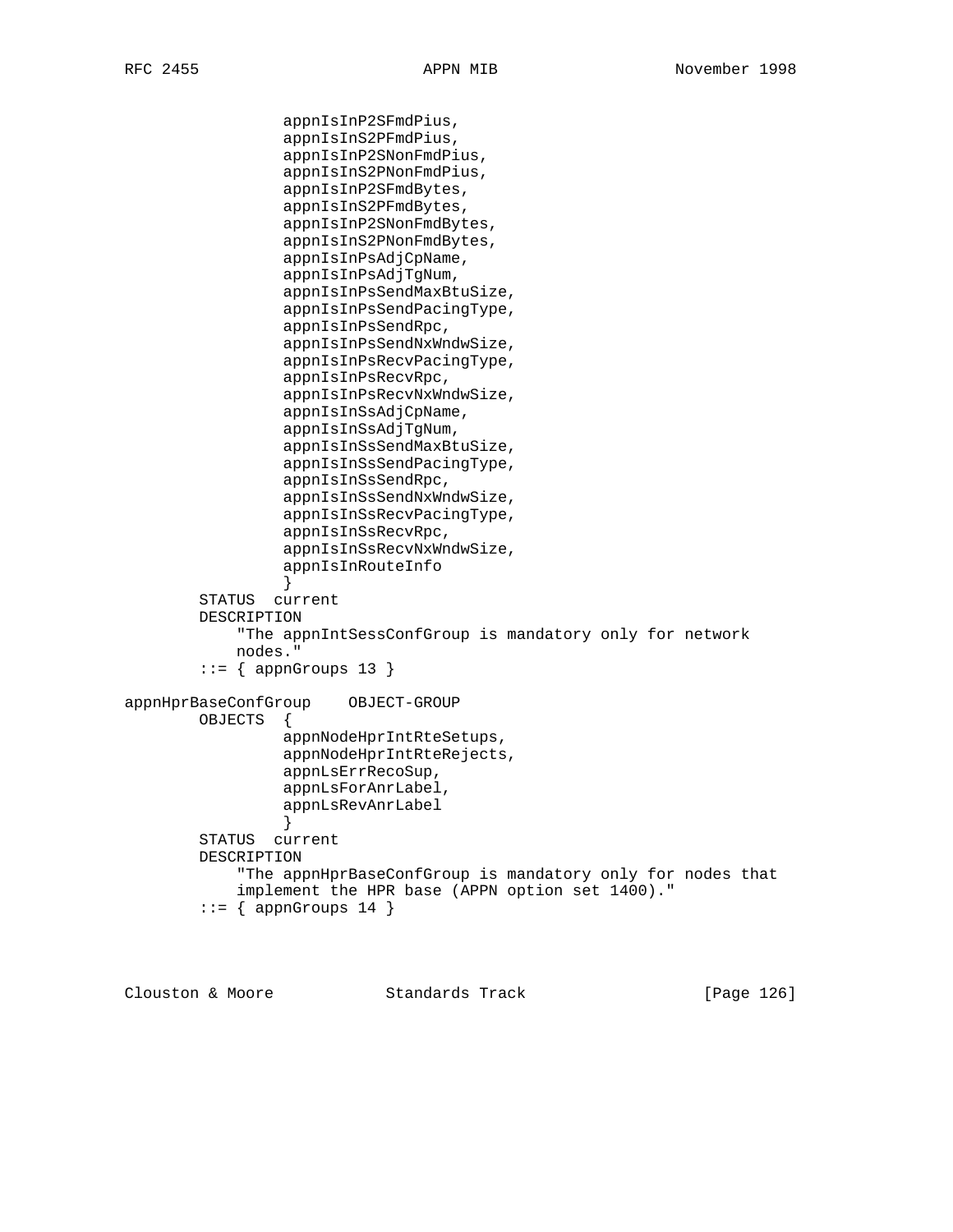```
appnHprRtpConfGroup OBJECT-GROUP
        OBJECTS {
                 appnNodeMaxSessPerRtpConn,
                 appnNodeHprOrgRteSetups,
                 appnNodeHprOrgRteRejects,
                 appnNodeHprEndRteSetups,
                 appnNodeHprEndRteRejects,
                 appnLsBfNceId
 }
        STATUS current
        DESCRIPTION
            "The appnHprRtpConfGroup is mandatory only for nodes that
            implement the HPR RTP tower (APPN option set 1401)."
       ::= { appnGroups 15 }
appnHprCtrlFlowsRtpConfGroup OBJECT-GROUP
        OBJECTS {
                 appnLsCpCpNceId,
                 appnLsRouteNceId
 }
        STATUS current
        DESCRIPTION
            "The appnHprCtrlFlowsRtpConfGroup is mandatory only for nodes
            that implement the HPR Control Flows over RTP tower (APPN
            option set 1402)."
       ::= { appnGroups 16 }
appnHprBfConfGroup OBJECT-GROUP
        OBJECTS {
                 appnIsInGlobeHprBfActSess,
                 appnIsInRtpNceId,
                 appnIsInRtpTcid,
                 appnIsRtpSessions
 }
        STATUS current
        DESCRIPTION
            "The appnHprBfConfGroup is mandatory only for nodes that
            implement the APPN/HPR boundary function."
       ::= { appnGroups 17 }
appnTrapConfGroup OBJECT-GROUP
        OBJECTS {
                 alertIdNumber,
                 affectedObject
 }
        STATUS current
        DESCRIPTION
            "The appnTrapConfGroup is optional for all APPN nodes. Nodes
```
Clouston & Moore Standards Track [Page 127]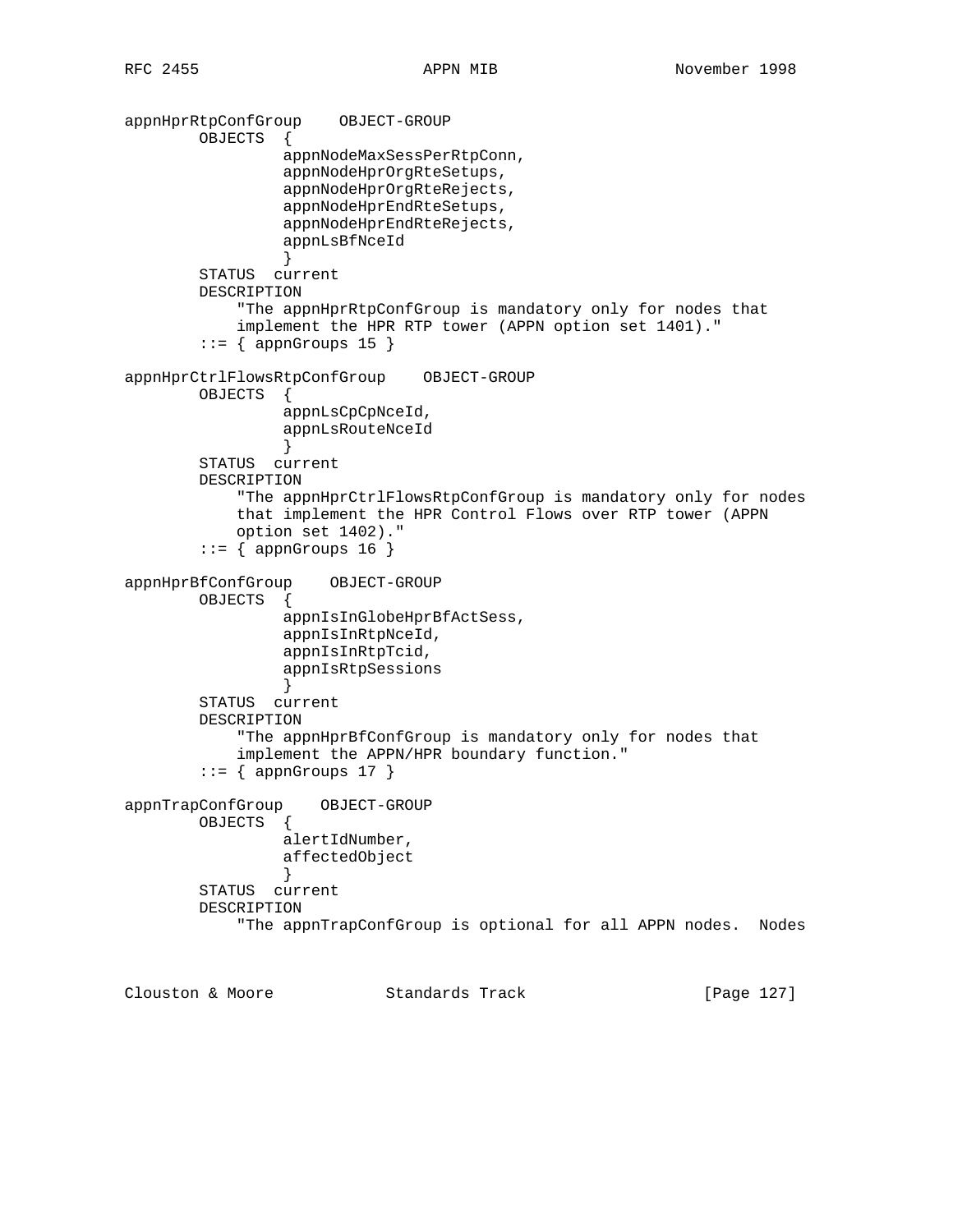implementing this group shall also implement the appnTrapNotifGroup."  $::=$  { appnGroups 18 } appnTrapNotifGroup NOTIFICATION-GROUP NOTIFICATIONS { alertTrap } STATUS current DESCRIPTION "The appnTrapNotifGroup is optional for all APPN nodes. Nodes implementing this group shall also implement the appnTrapConfGroup."  $::=$  { appnGroups 19 } appnBrNnConfGroup OBJECT-GROUP OBJECTS { appnNodeEnNnServer, appnNodeEnLuSearch, appnLocalTgBranchLinkType } STATUS current DESCRIPTION "A collection of objects providing instrumentation for branch network nodes. Some of these objects also appear in the instrumentation for an end node. Note: A branch network node always returns endNode(2) as the value of the appnNodeType object from the appnGeneralConfGroup2 conformance group."  $::=$  { appnGroups 20 } -- \*\*\*\*\*\*\*\*\*\*\*\*\*\*\*\*\*\*\*\*\*\*\*\*\*\*\*\*\*\*\*\*\*\*\*\*\*\*\*\*\*\*\*\*\*\*\*\*\*\*\*\*\*\*\*\*\*\*\*\*\*\*\*\*\*\*\*\*\* -- Deprecated definitions -- \*\*\*\*\*\*\*\*\*\*\*\*\*\*\*\*\*\*\*\*\*\*\*\*\*\*\*\*\*\*\*\*\*\*\*\*\*\*\*\*\*\*\*\*\*\*\*\*\*\*\*\*\*\*\*\*\*\*\*\*\*\*\*\*\*\*\*\*\* appnNodeMibVersion OBJECT-TYPE SYNTAX DisplayString (SIZE (11)) MAX-ACCESS read-only STATUS deprecated DESCRIPTION "The value of LAST-UPDATED from this module's MODULE-IDENTITY macro. This object gives a Management Station an easy way of determining the level of the MIB supported by an agent. Since this object incorporates the Year 2000-unfriendly 2-digit year specified in SMI for the LAST-UPDATED field, and Clouston & Moore Standards Track [Page 128]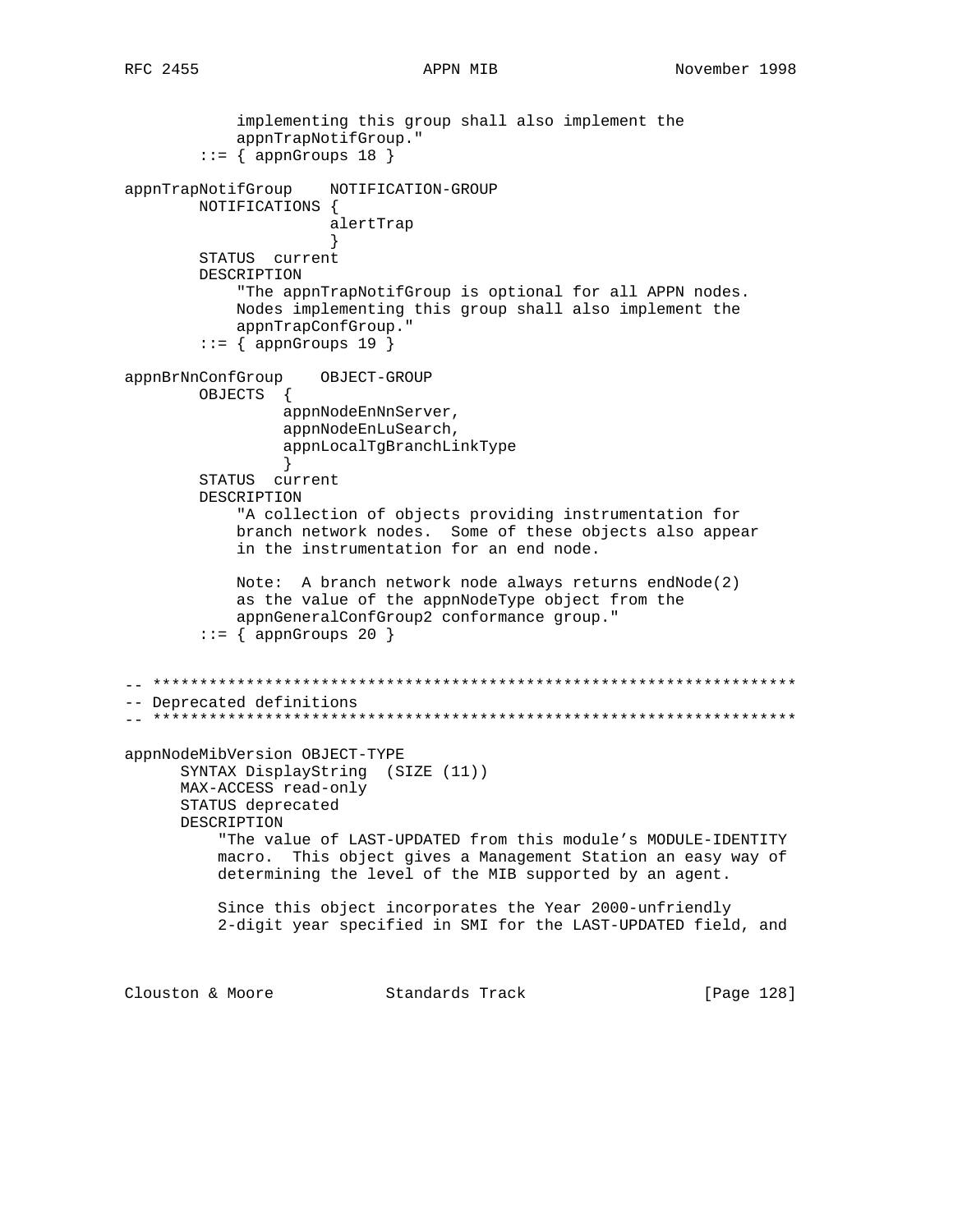since it was not found to be particularly useful, it has been deprecated. No replacement object has been defined." ::= { appnGeneralInfoAndCaps 2 } appnCompliance MODULE-COMPLIANCE STATUS deprecated DESCRIPTION "The compliance statement for the SNMPv2 entities that implement the APPN MIB. This is the compliance statement for the RFC 2155-level version of the APPN MIB. It was deprecated as new objects were added to the MIB for MLTG, branch network node, and other extensions to the APPN architecture." MODULE -- this module -- Unconditionally mandatory groups MANDATORY-GROUPS { appnGeneralConfGroup, appnPortConfGroup, appnLinkConfGroup, appnLocalTgConfGroup, appnDirTableConfGroup } } -- Conditionally mandatory groups GROUP appnNnUniqueConfGroup DESCRIPTION "The appnNnUniqueConfGroup is mandatory only for network nodes." GROUP appnEnUniqueConfGroup DESCRIPTION "The appnEnUniqueConfGroup is mandatory only for end nodes." GROUP appnVrnConfGroup DESCRIPTION "The appnVrnConfGroup is mandatory only for network nodes and end nodes that implement virtual routing node support." GROUP appnNnTopoConfGroup DESCRIPTION "The appnNnTopoConfGroup is mandatory only for network nodes."

Clouston & Moore Standards Track [Page 129]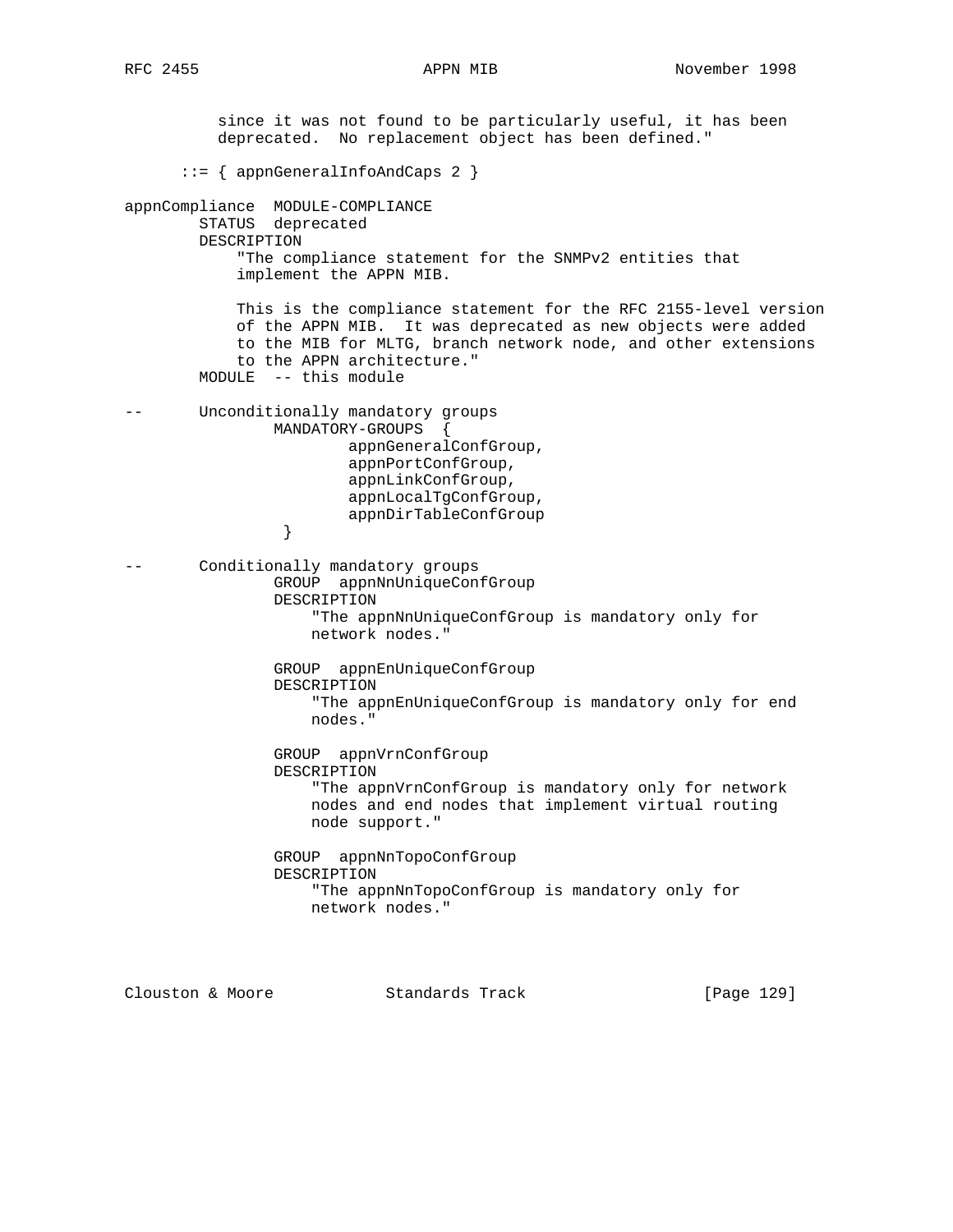GROUP appnLocalEnTopoConfGroup DESCRIPTION "The appnLocalEnTopoConfGroup is mandatory only for network nodes." GROUP appnLocalDirPerfConfGroup DESCRIPTION "The appnLocalDirPerfConfGroup is mandatory only for APPN network nodes and end nodes." GROUP appnCosConfGroup DESCRIPTION "The appnCosConfGroup is mandatory only for APPN network nodes and end nodes." GROUP appnIntSessConfGroup DESCRIPTION "The appnIntSessConfGroup is mandatory only for network nodes." GROUP appnHprBaseConfGroup DESCRIPTION "The appnHprBaseConfGroup is mandatory only for nodes that implement the HPR base (APPN option set 1400)." GROUP appnHprRtpConfGroup DESCRIPTION "The appnHprRtpConfGroup is mandatory only for nodes that implement the HPR RTP tower (APPN option set 1401)." GROUP appnHprCtrlFlowsRtpConfGroup DESCRIPTION "The appnHprCtrlFlowsRtpConfGroup is mandatory only for nodes that implement the HPR Control Flows over RTP tower (APPN option set 1402)." GROUP appnHprBfConfGroup DESCRIPTION "The appnHprBfConfGroup is mandatory only for nodes that implement the APPN/HPR boundary function." GROUP appnTrapConfGroup DESCRIPTION "Traps are optional for all nodes." GROUP appnTrapNotifGroup DESCRIPTION "Traps are optional for all nodes."

Clouston & Moore Standards Track [Page 130]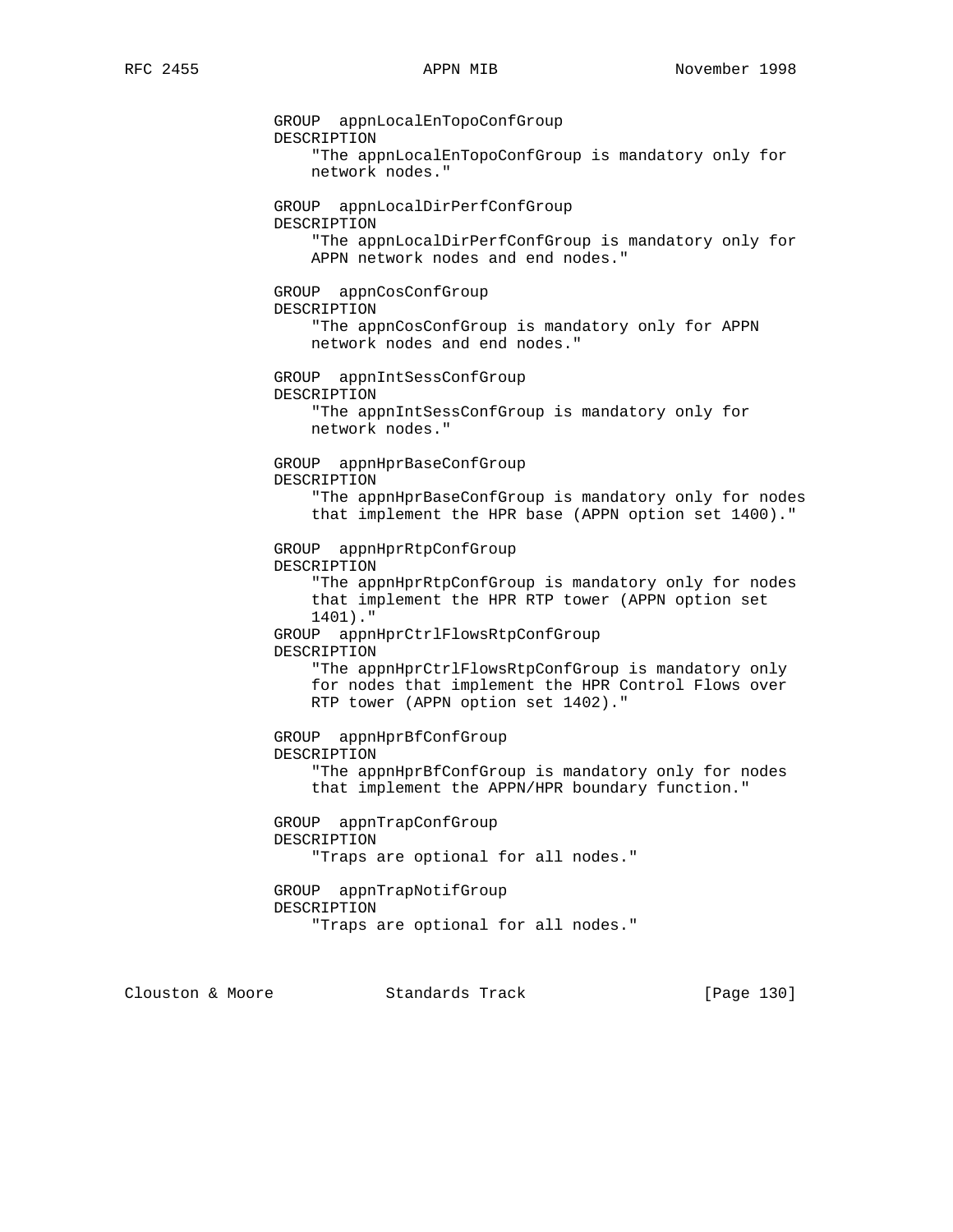```
 ::= { appnCompliances 1 }
appnGeneralConfGroup OBJECT-GROUP
         OBJECTS {
                  appnNodeCpName,
                  appnNodeMibVersion,
                  appnNodeId,
                  appnNodeType,
                  appnNodeUpTime,
                  appnNodeParallelTg,
                  appnNodeAdaptiveBindPacing,
                  appnNodeHprSupport,
                  appnNodeCounterDisconTime
 }
         STATUS deprecated
         DESCRIPTION
             "A collection of objects providing the instrumentation of
             APPN general information and capabilities.
             This RFC 2155-level group was deprecated when the
             appnNodeMibVersion object was removed and the
             appnNodeLsCounterType and appnNodeBrNn objects were added."
        ::= { appnGroups 1 }
appnLinkConfGroup OBJECT-GROUP
         OBJECTS {
                  appnLsCommand,
                  appnLsOperState,
                  appnLsPortName,
                  appnLsDlcType,
                  appnLsDynamic,
                  appnLsAdjCpName,
                  appnLsAdjNodeType,
                  appnLsTgNum,
                  appnLsLimResource,
                  appnLsActOnDemand,
                  appnLsMigration,
                  appnLsPartnerNodeId,
                  appnLsCpCpSessionSupport,
                  appnLsMaxSendBtuSize,
                  appnLsInXidBytes,
                  appnLsInMsgBytes,
                  appnLsInXidFrames,
                  appnLsInMsgFrames,
                  appnLsOutXidBytes,
                  appnLsOutMsgBytes,
                  appnLsOutXidFrames,
                  appnLsOutMsgFrames,
```
Clouston & Moore Standards Track [Page 131]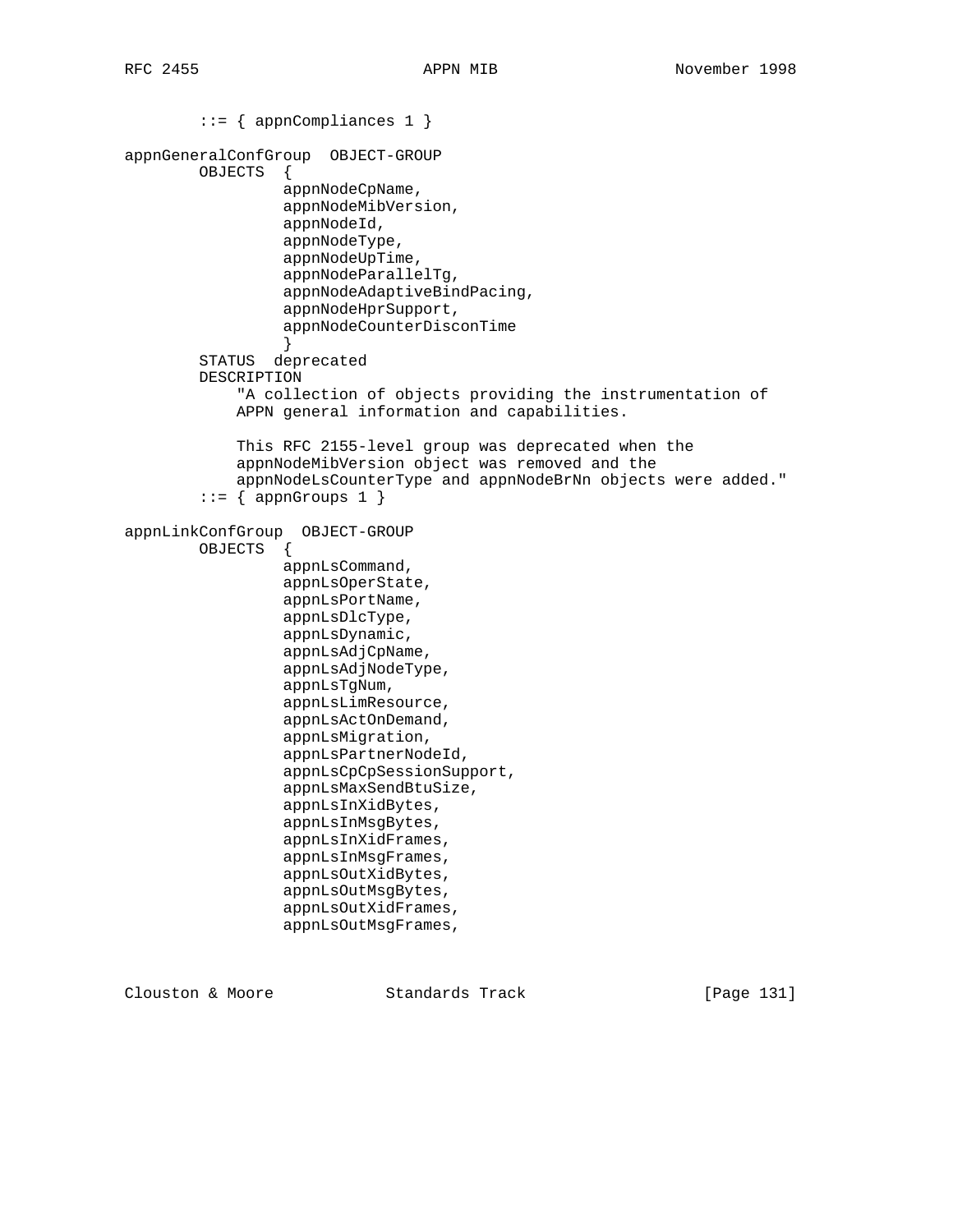appnLsEchoRsps, appnLsCurrentDelay, appnLsMaxDelay, appnLsMinDelay, appnLsMaxDelayTime, appnLsGoodXids, appnLsBadXids, appnLsSpecific, appnLsActiveTime, appnLsCurrentStateTime, appnLsHprSup, appnLsLocalAddr, appnLsRemoteAddr, appnLsRemoteLsName, appnLsStatusTime, appnLsStatusLsName, appnLsStatusCpName, appnLsStatusPartnerId, appnLsStatusTgNum, appnLsStatusGeneralSense, appnLsStatusRetry, appnLsStatusEndSense, appnLsStatusXidLocalSense, appnLsStatusXidRemoteSense, appnLsStatusXidByteInError, appnLsStatusXidBitInError, appnLsStatusDlcType, appnLsStatusLocalAddr, appnLsStatusRemoteAddr, appnLsCounterDisconTime } STATUS deprecated DESCRIPTION "A collection of objects providing the instrumentation of APPN link information. This RFC 2155-level group was deprecated when the appnLsMltgMember object was added."  $::=$  { appnGroups 3 } appnLocalTgConfGroup OBJECT-GROUP OBJECTS { appnLocalTgDestVirtual, appnLocalTgDlcData, appnLocalTgPortName, appnLocalTgQuiescing, appnLocalTgOperational,

Clouston & Moore Standards Track [Page 132]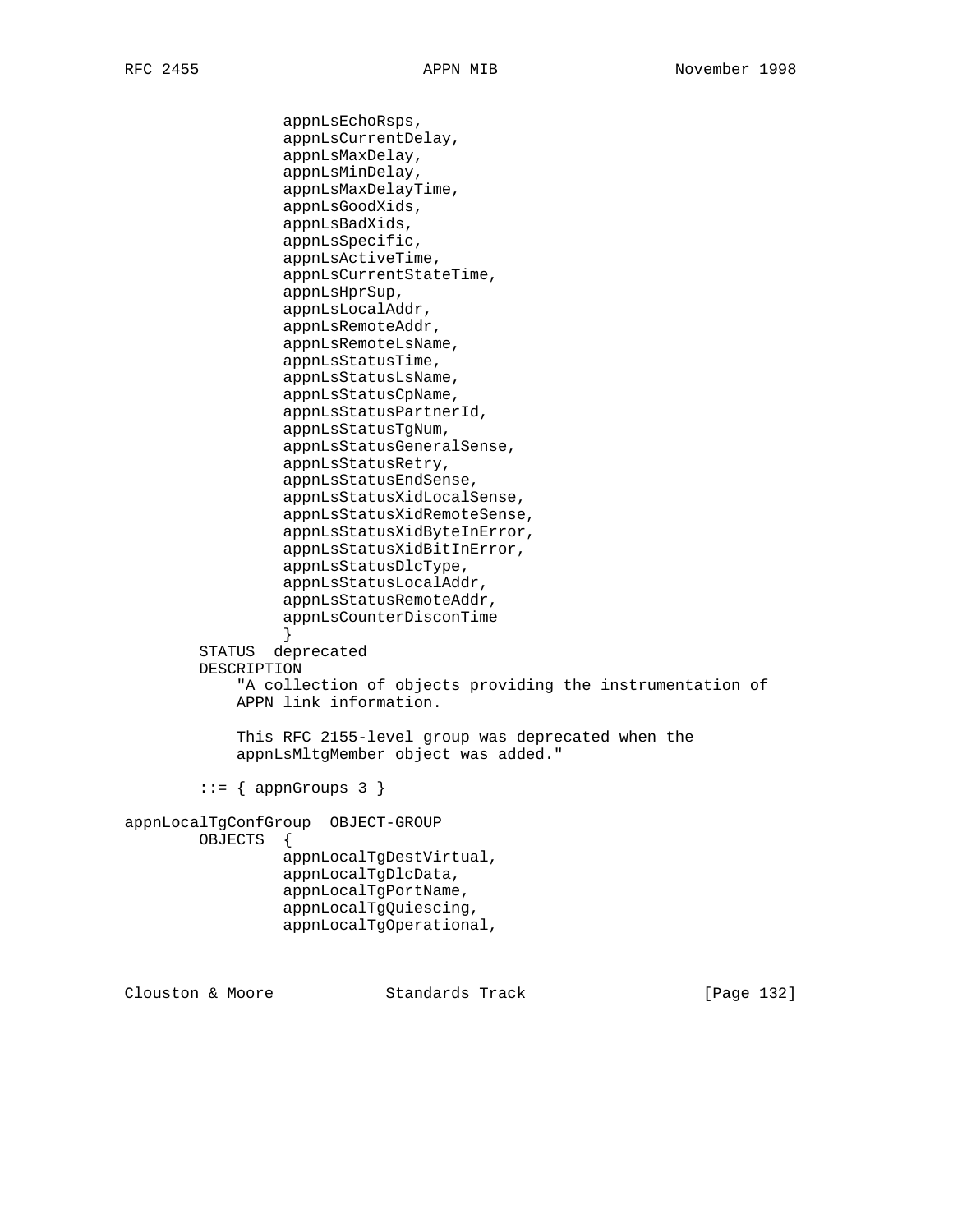```
 appnLocalTgCpCpSession,
                  appnLocalTgEffCap,
                  appnLocalTgConnCost,
                  appnLocalTgByteCost,
                  appnLocalTgSecurity,
                  appnLocalTgDelay,
                  appnLocalTgUsr1,
                  appnLocalTgUsr2,
                  appnLocalTgUsr3,
                  appnLocalTgHprSup,
                  appnLocalTgIntersubnet
 }
         STATUS deprecated
         DESCRIPTION
             "A collection of objects providing the instrumentation of
             APPN local TG information.
             This RFC 2155-level group was deprecated when the
             appnLocalTgMltgLinkType object was added."
        ::= { appnGroups 4 }
appnDirTableConfGroup OBJECT-GROUP
         OBJECTS {
                  appnDirNnServerName,
                  appnDirLuOwnerName,
                  appnDirLuLocation,
                  appnDirType
 }
         STATUS deprecated
         DESCRIPTION
             "A collection of objects providing the instrumentation of the
             APPN directory database.
             This RFC 2155-level group was deprecated when the
             appnDirApparentLuOwnerName object was added."
        ::= { appnGroups 5 }
appnNnTopoConfGroup OBJECT-GROUP
         OBJECTS {
                  appnNnTopoMaxNodes,
                  appnNnTopoCurNumNodes,
                  appnNnTopoNodePurges,
                  appnNnTopoTgPurges,
                  appnNnTopoTotalTduWars,
                  appnNnNodeFREntryTimeLeft,
                  appnNnNodeFRType,
```
Clouston & Moore Standards Track [Page 133]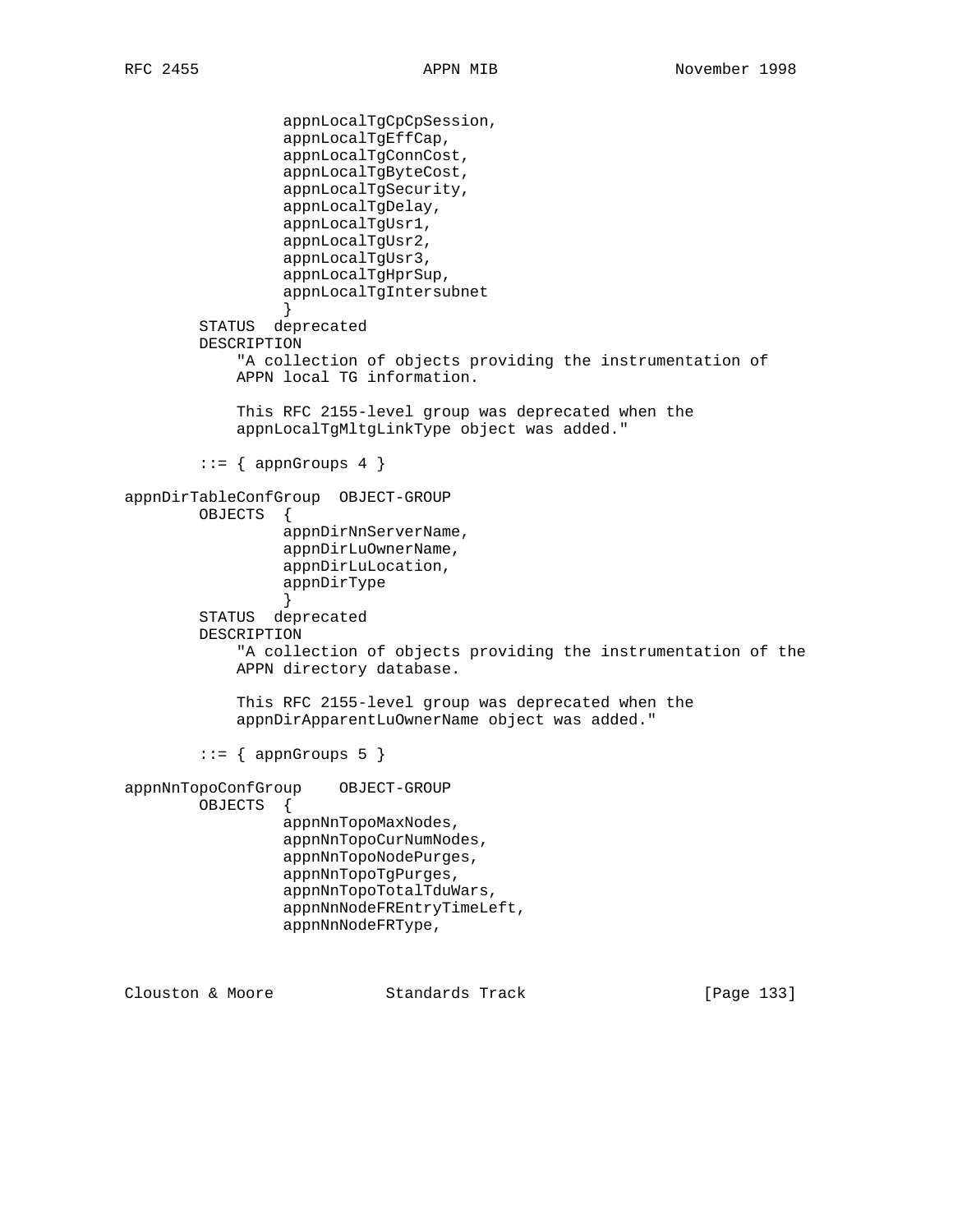appnNnNodeFRRsn, appnNnNodeFRRouteAddResist, appnNnNodeFRCongested, appnNnNodeFRIsrDepleted, appnNnNodeFRQuiescing, appnNnNodeFRGateway, appnNnNodeFRCentralDirectory, appnNnNodeFRIsr, appnNnNodeFRGarbageCollect, appnNnNodeFRHprSupport, appnNnNodeFRPeriBorderSup, appnNnNodeFRInterchangeSup, appnNnNodeFRExteBorderSup, appnNnTgFREntryTimeLeft, appnNnTgFRDestVirtual, appnNnTgFRDlcData, appnNnTgFRRsn, appnNnTgFROperational, appnNnTgFRQuiescing, appnNnTgFRCpCpSession, appnNnTgFREffCap, appnNnTgFRConnCost, appnNnTgFRByteCost, appnNnTgFRSecurity, appnNnTgFRDelay, appnNnTgFRUsr1, appnNnTgFRUsr2, appnNnTgFRUsr3, appnNnTgFRGarbageCollect, appnNnTgFRSubareaNum, appnNnTgFRHprSup, appnNnTgFRDestHprTrans, appnNnTgFRTypeIndicator, appnNnTgFRIntersubnet } STATUS deprecated DESCRIPTION "The appnNnTopoConfGroup is mandatory only for network nodes. This RFC 2155-level group was deprecated when the appnNnNodeFRBranchAwareness, appnNnTgFRMltgLinkType, and appnNnFRBranchTg objects were added."  $::=$  { appnGroups 9 } appnLocalEnTopoConfGroup OBJECT-GROUP

OBJECTS {

Clouston & Moore Standards Track [Page 134]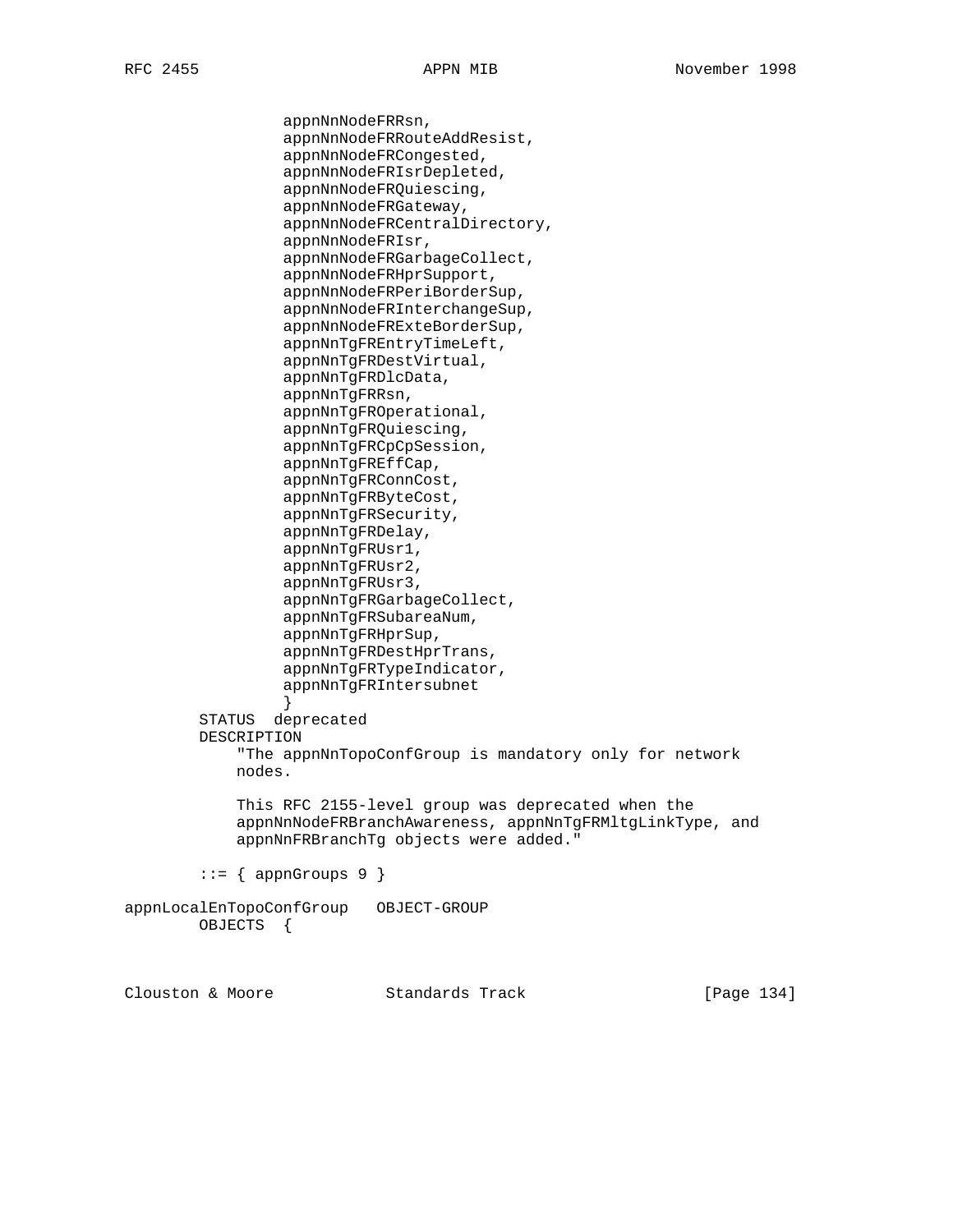```
 appnLocalEnTgEntryTimeLeft,
                  appnLocalEnTgDestVirtual,
                  appnLocalEnTgDlcData,
                  appnLocalEnTgOperational,
                  appnLocalEnTgCpCpSession,
                  appnLocalEnTgEffCap,
                  appnLocalEnTgConnCost,
                  appnLocalEnTgByteCost,
                  appnLocalEnTgSecurity,
                  appnLocalEnTgDelay,
                  appnLocalEnTgUsr1,
                  appnLocalEnTgUsr2,
                  appnLocalEnTgUsr3
 }
         STATUS deprecated
         DESCRIPTION
             "The appnLocalEnTopoConfGroup is mandatory only for network
             nodes.
             This RFC 2155-level group was deprecated when the
             appnLocalEnTgMltgLinkType object was added."
```
 $::=$  { appnGroups 10 }

## END

5. Security Considerations

 Certain management information defined in this MIB may be considered sensitive in some network environments. Therefore, authentication of received SNMP requests and controlled access to management information SHOULD be employed in such environments. An authentication protocol is defined in [12]. A protocol for access control is defined in [15].

 The read-only objects appnNnTgFRSecurity, appnLocalTgSecurity, appnLocalEnTgSecurity, appnCosTgRowSecurityMin, and appnCosTgRowSecurityMax can be used to determine the potential path of secure data. While these objects cannot be changed by a management application using this MIB, these objects could be used to determine where a security exposure exists due to an improper configuration on the agent.

 None of the other read-only objects in the APPN MIB reports a password, user data, or anything else that is particularly sensitive. Some enterprises view their network configuration itself, as well as

Clouston & Moore Standards Track [Page 135]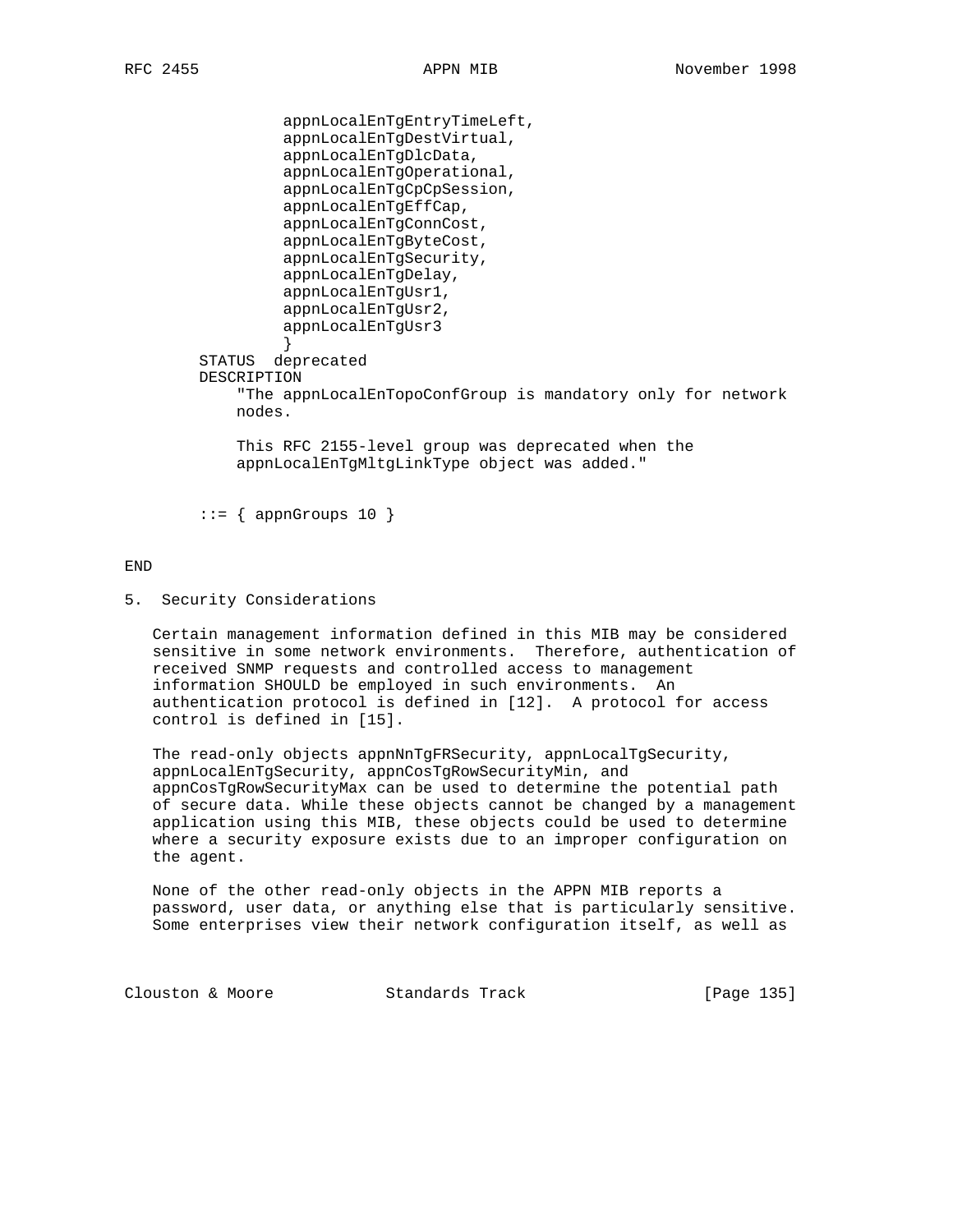information about network usage and performance, as corporate assets; such enterprises may wish to restrict SNMP access to most of the objects in the MIB.

 Four of the read-write objects in the MIB can affect network operations; it is recommended that SNMP access to these objects be restricted. The four objects are:

- o appnNodeNnSafeStoreFreq: Setting this object to 0, or to a very large value, effectively turns off safe storing of topology data.
- o appnPortCommand, appnLsCommand: These two objects allow an APPN port or link station to be activated, deactivated, or recycled via an SNMP operation. The latter two operations may disrupt current users of the network.
- o appnIsInSessState: Setting this object to 'inactive' causes an active SNA session to be deactivated.

 Other read-write objects control the gathering of network management data; controlling access to these objects is less critical.

6. Intellectual Property

 The IETF takes no position regarding the validity or scope of any intellectual property or other rights that might be claimed to pertain to the implementation or use of the technology described in this document or the extent to which any license under such rights might or might not be available; neither does it represent that it has made any effort to identify any such rights. Information on the IETF's procedures with respect to rights in standards-track and standards-related documentation can be found in BCP-11 [16]. Copies of claims of rights made available for publication and any assurances of licenses to be made available, or the result of an attempt made to obtain a general license or permission for the use of such proprietary rights by implementers or users of this specification can be obtained from the IETF Secretariat.

 The IETF invites any interested party to bring to its attention any copyrights, patents or patent applications, or other proprietary rights which may cover technology that may be required to practice this standard. Please address the information to the IETF Executive Director.

Clouston & Moore Standards Track [Page 136]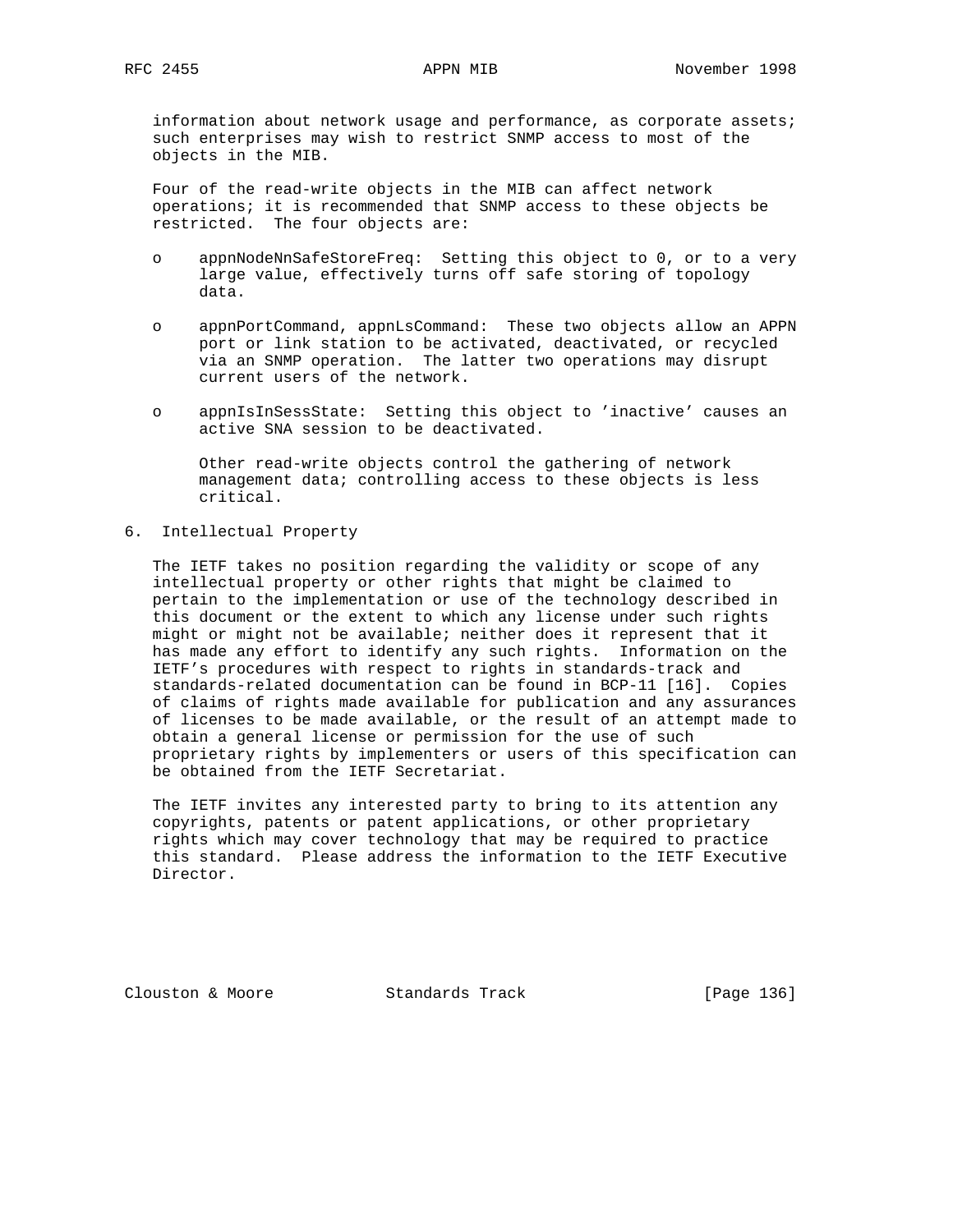7. Acknowledgments

 This MIB module is the product of the IETF SNA NAU MIB WG and the AIW APPN/HPR MIBs SIG. Thanks to Wayne Clark, Cisco Systems; Jim Cobban, Nortel; Rich Daugherty, IBM Corporation; Mark Regan, Cisco Systems; and Leo Temoshenko, IBM Corporation, for their contributions and review.

- 8. References
	- [1] Harrington, D., Presuhn, R., and B. Wijnen, "An Architecture for Describing SNMP Management Frameworks", RFC 2271, January 1998.
	- [2] Rose, M., and K. McCloghrie, "Structure and Identification of Management Information for TCP/IP-based Internets", STD 16, RFC 1155, May 1990.
	- [3] Rose, M., and K. McCloghrie, "Concise MIB Definitions", STD 16, RFC 1212, March 1991.
	- [4] Rose, M., "A Convention for Defining Traps for use with the SNMP", RFC 1215, March 1991.
	- [5] Case, J., McCloghrie, K., Rose, M., and S. Waldbusser, "Structure of Management Information for Version 2 of the Simple Network Management Protocol (SNMPv2)", RFC 1902, January 1996.
	- [6] Case, J., McCloghrie, K., Rose, M., and S. Waldbusser, "Textual Conventions for Version 2 of the Simple Network Management Protocol (SNMPv2)", RFC 1903, January 1996.
	- [7] Case, J., McCloghrie, K., Rose, M., and S. Waldbusser, "Conformance Statements for Version 2 of the Simple Network Management Protocol (SNMPv2)", RFC 1904, January 1996.
	- [8] Case, J., Fedor, M., Schoffstall, M., and J. Davin, "Simple Network Management Protocol", STD 15, RFC 1157, May 1990.
	- [9] Case, J., McCloghrie, K., Rose, M., and S. Waldbusser, "Introduction to Community-based SNMPv2", RFC 1901, January 1996.
	- [10] Case, J., McCloghrie, K., Rose, M., and S. Waldbusser, "Transport Mappings for Version 2 of the Simple Network Management Protocol (SNMPv2)", RFC 1906, January 1996.

Clouston & Moore Standards Track [Page 137]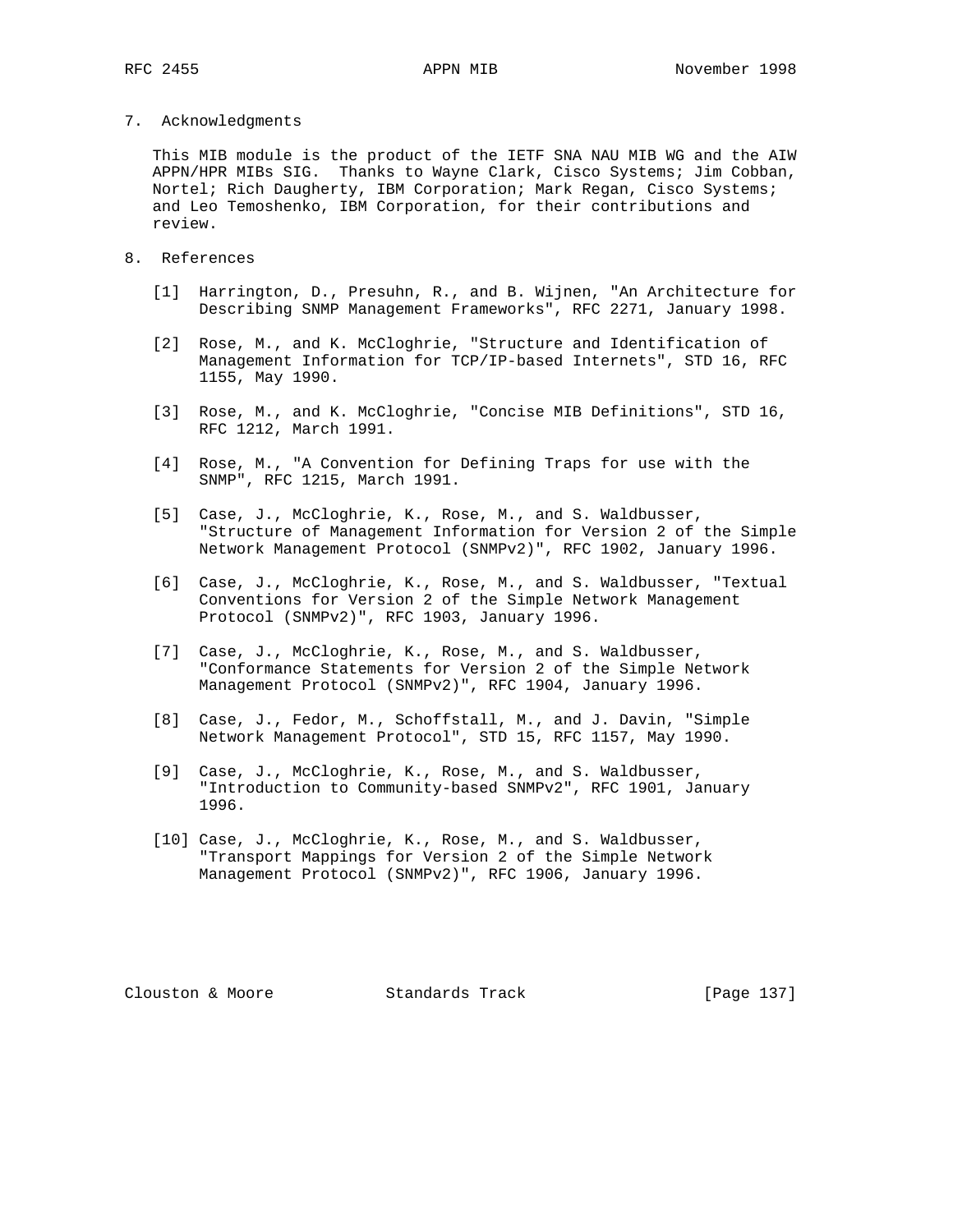- [11] Case, J., Harrington D., Presuhn R., and B. Wijnen, "Message Processing and Dispatching for the Simple Network Management Protocol (SNMP)", RFC 2272, January 1998.
- [12] Blumenthal, U., and B. Wijnen, "User-based Security Model (USM) for version 3 of the Simple Network Management Protocol (SNMPv3)", RFC 2274, January 1998.
- [13] Case, J., McCloghrie, K., Rose, M., and S. Waldbusser, "Protocol Operations for Version 2 of the Simple Network Management Protocol (SNMPv2)", RFC 1905, January 1996.
- [14] Levi, D., Meyer, P., and B. Stewart, "SNMPv3 Applications", RFC 2273, January 1998.
- [15] Wijnen, B., Presuhn, R., and K. McCloghrie, "View-based Access Control Model (VACM) for the Simple Network Management Protocol (SNMP)", RFC 2275, January 1998.
- [16] Hovey, R., and S. Bradner, "The Organizations Involved in the IETF Standards Process", BCP 11, RFC 2028, October 1996.
- [17] Bradner, S., "Key words for use in RFCs to Indicate Requirement Levels", BCP 14, RFC 2119, March 1997.
- [18] IBM, Systems Network Architecture Technical Overview, GC30-3073.
- [19] IBM, Systems Network Architecture APPN Architecture Reference, SC30-3422
- [20] IBM, Systems Network Architecture Formats, SC30-3346.
- [21] Allen, M., Clouston, B., Kielczewski, Z., Kwan, W., and B. Moore, "Definition of Managed Objects for APPC", RFC 2051, December 1995.
- [22] Kielczewski, Z., Kostick D., and K. Shih, "Definition of Managed Objects for SNA NAUs using SMIv2", RFC 1666, August 1994.
- [23] Clouston, B., and B. Moore, "Definitions of Managed Objects for DLUR", RFC 2232, November 1996.
- [24] Clouston, B., and B. Moore, "Definitions of Managed Objects for HPR", RFC 2238, November 1996.

Clouston & Moore Standards Track [Page 138]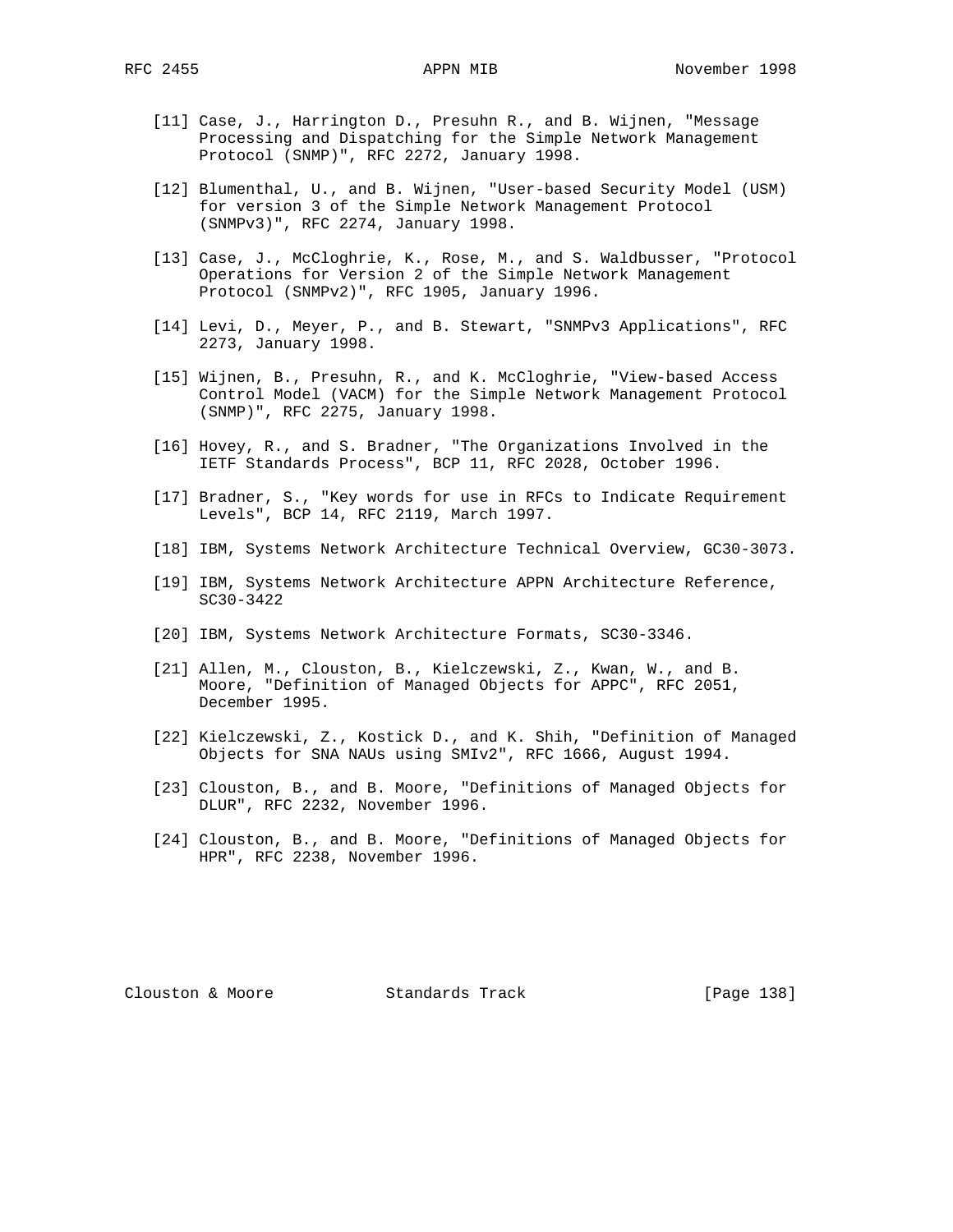- [25] SNA DLC Services MIB Working Group, Hilgeman, J., Nix, S., Bartky, A., and W. Clark, "Definitions of Managed Objects for SNA Data Link Control (SDLC) using SMIv2", RFC 1747, January 1995.
- [26] SNA DLC Services MIB Working Group, Berl, S., Nix, S., and W. Clark, "Definitions of Managed Objects for SNA Data Link Control: LLC", May 1995.
- [27] Chen, D., Gayek, P., and S. Nix, "Definitions of Managed Objects for Data Link Switching using SNMPv2", RFC 2024, October 1995.
- [28] IBM, Systems Network Architecture Management Services Formats, GC31-8302.
- [29] Clouston, B., and B. Moore, "Definitions of Managed Objects for APPN", RFC 2155, June 1997.
- 9. Authors' Addresses

 Bob Clouston Cisco Systems 7025 Kit Creek Road P.O. Box 14987 Research Triangle Park, NC 27709, USA

 Phone: +1 919 472 2333 EMail: clouston@cisco.com

 Robert Moore Dept. BRQA/Bldg. 501/G114 IBM Corporation P.O.Box 12195 3039 Cornwallis Research Triangle Park, NC 27709, USA

 Phone: +1 919 254 4436 EMail: remoore@us.ibm.com

Clouston & Moore Standards Track [Page 139]